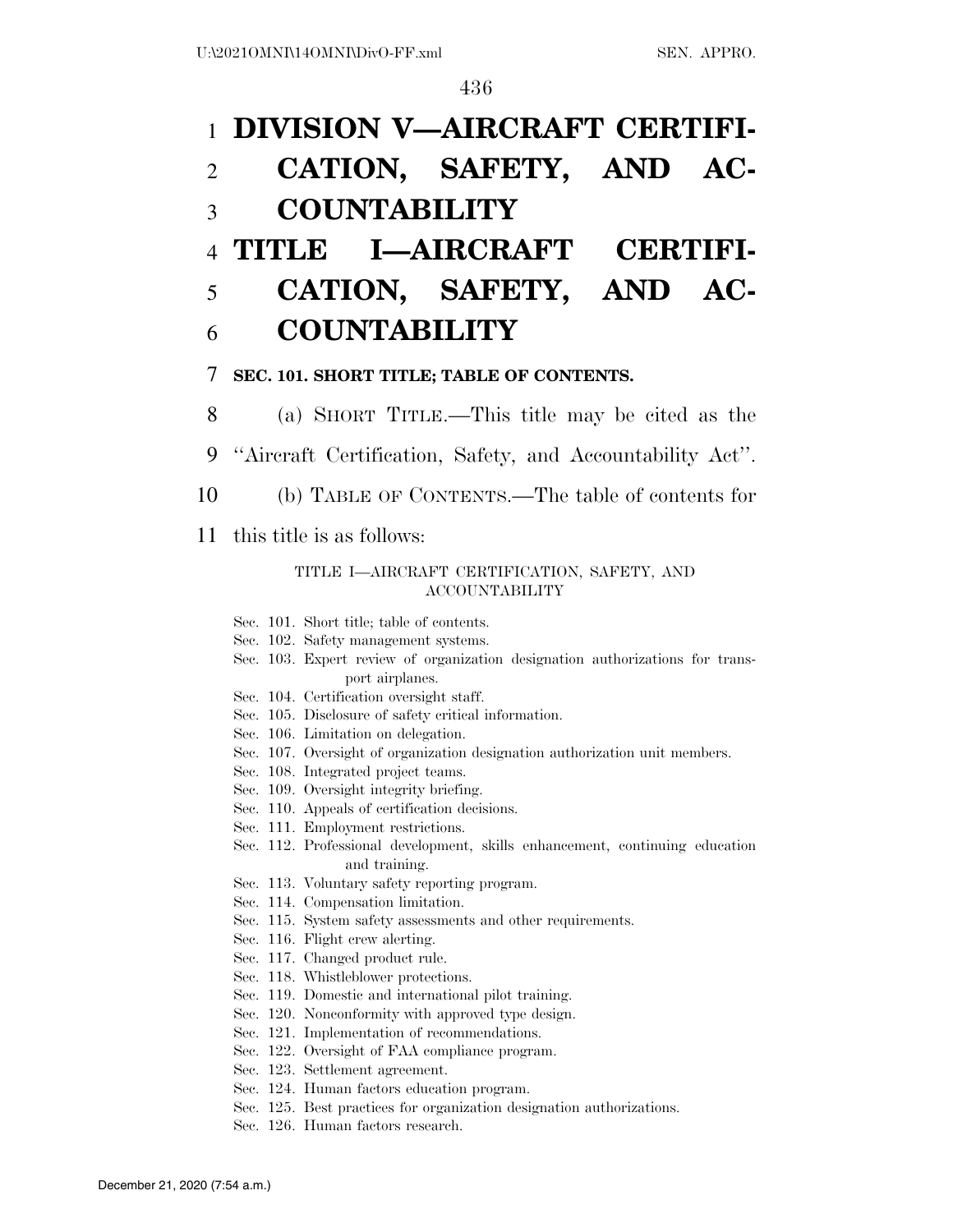- Sec. 127. FAA Center of Excellence for automated systems and human factors in aircraft.
- Sec. 128. Pilot operational evaluations.
- Sec. 129. Ensuring appropriate responsibility of aircraft certification and flight standards performance objectives and metrics.
- Sec. 130. Transport airplane risk assessment methodology.
- Sec. 131. National air grant fellowship program.
- Sec. 132. Emerging safety trends in aviation.
- Sec. 133. FAA accountability enhancement.
- Sec. 134. Authorization of appropriations for the advanced materials center of excellence.
- Sec. 135. Promoting Aviation Regulations for Technical Training.
- Sec. 136. Independent study on type certification reform.

Sec. 137. Definitions.

#### 1 **SEC. 102. SAFETY MANAGEMENT SYSTEMS.**

2 (a) RULEMAKING PROCEEDING.—

 (1) IN GENERAL.—Not later than 30 days after the date of enactment of this title, the Administrator shall initiate a rulemaking proceeding to require that manufacturers that hold both a type certificate and a production certificate issued pursuant to section 44704 of title 49, United States Code, where the United States is the State of Design and State of Manufacture, have in place a safety management system that is consistent with the standards and rec- ommended practices established by ICAO and con- tained in annex 19 to the Convention on Inter- national Civil Aviation (61 Stat. 1180), for such sys-15 tems.

16 (2) CONTENTS OF REGULATIONS.—The regula-17 tions issued under paragraph (1) shall, at a min-18 imum—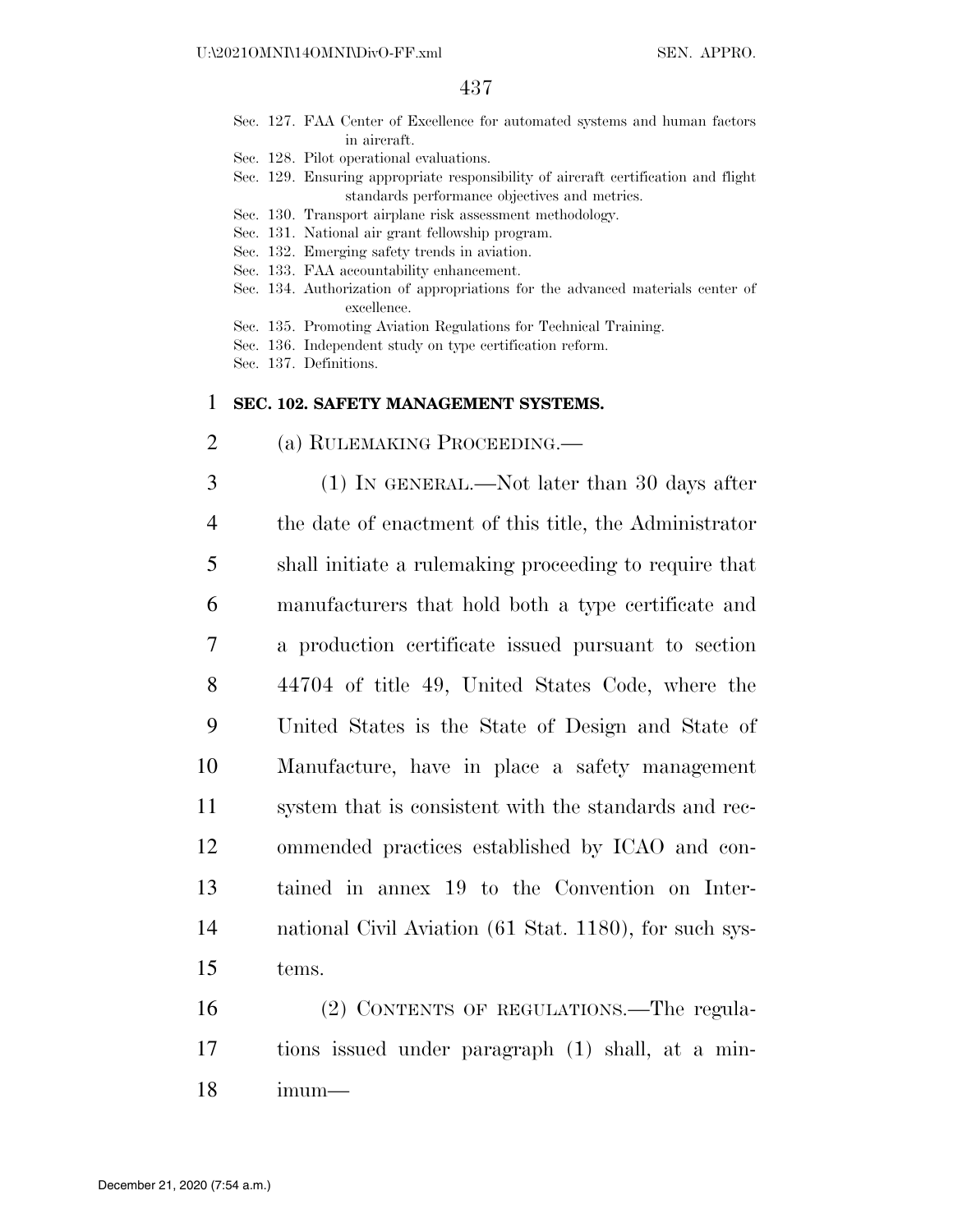(A) ensure safety management systems are consistent with, and complementary to, existing safety management systems; (B) include provisions that would permit

 operational feedback from operators and pilots qualified on the manufacturers' equipment to ensure that the operational assumptions made during design and certification remain valid;

 (C) include provisions for the Administra- tor's approval of, and regular oversight of ad- herence to, a certificate holder's safety manage- ment system adopted pursuant to such regula-tions; and

 (D) require such certificate holder to adopt, not later than 4 years after the date of enactment of this title, a safety management system.

 (b) FINAL RULE DEADLINE.—Not later than 24 months after initiating the rulemaking under subsection (a), the Administrator shall issue a final rule.

 (c) SURVEILLANCE AND AUDIT REQUIREMENT.— The final rule issued pursuant to subsection (b) shall in- clude a requirement for the Administrator to implement a systems approach to risk-based surveillance by defining and planning inspections, audits, and monitoring activities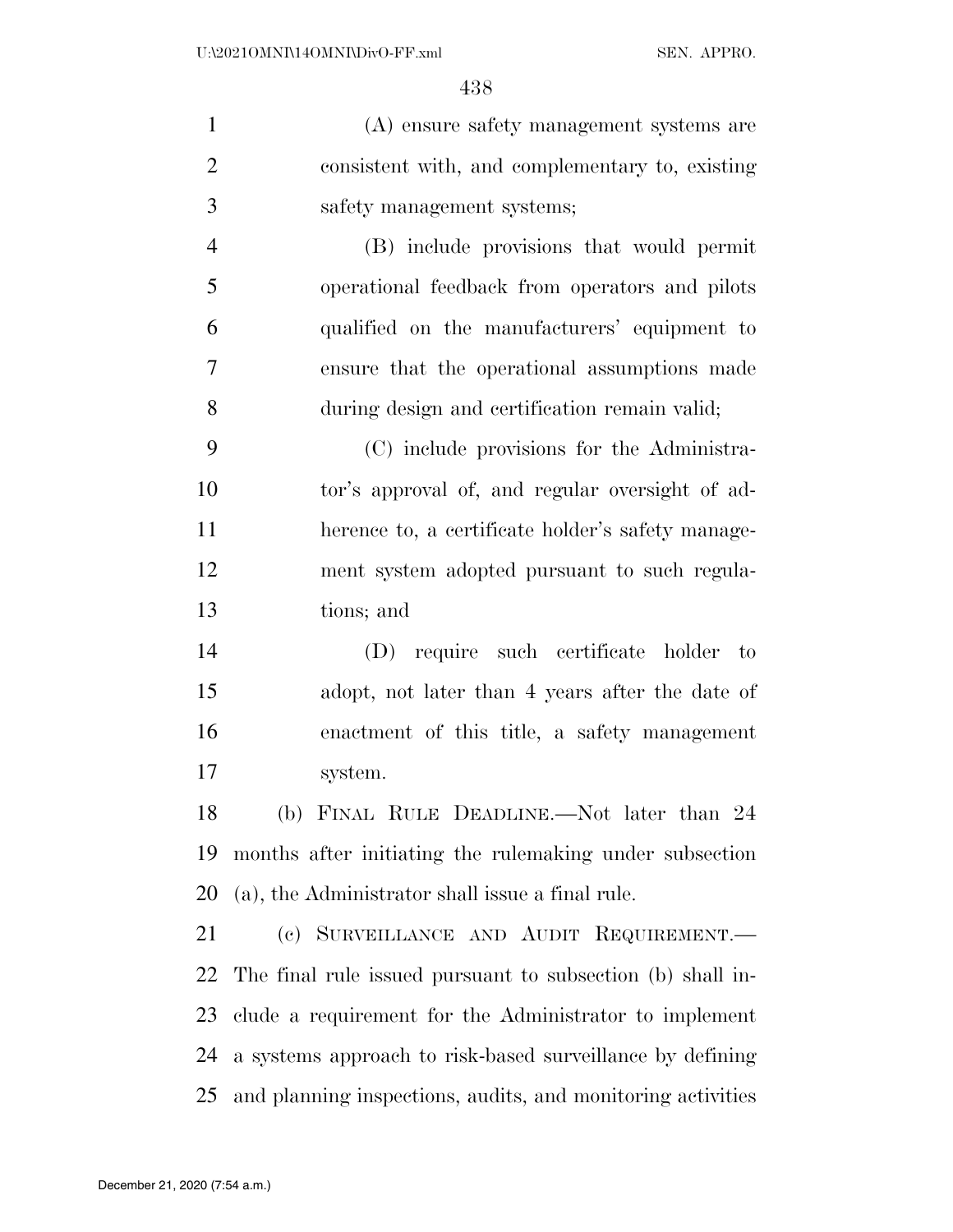on a continuous basis, to ensure that design and produc- tion approval holders of aviation products meet and con- tinue to meet safety management system requirements under the rule.

 (d) ENGAGEMENT WITH ICAO.—The Administrator shall engage with ICAO and foreign civil aviation authori- ties to help encourage the adoption of safety management systems for manufacturers on a global basis, consistent with ICAO standards.

 (e) SAFETY REPORTING PROGRAM.—The regulations issued under subsection (a) shall require a safety manage- ment system to include a confidential employee reporting system through which employees can report hazards, issues, concerns, occurrences, and incidents. A reporting system under this subsection shall include provisions for reporting, without concern for reprisal for reporting, of such items by employees in a manner consistent with con- fidential employee reporting systems administered by the Administrator. Such regulations shall also require a cer- tificate holder described in subsection (a) to submit a sum- mary of reports received under this subsection to the Ad-ministrator at least twice per year.

 (f) CODE OF ETHICS.—The regulations issued under subsection (a) shall require a safety management system to include establishment of a code of ethics applicable to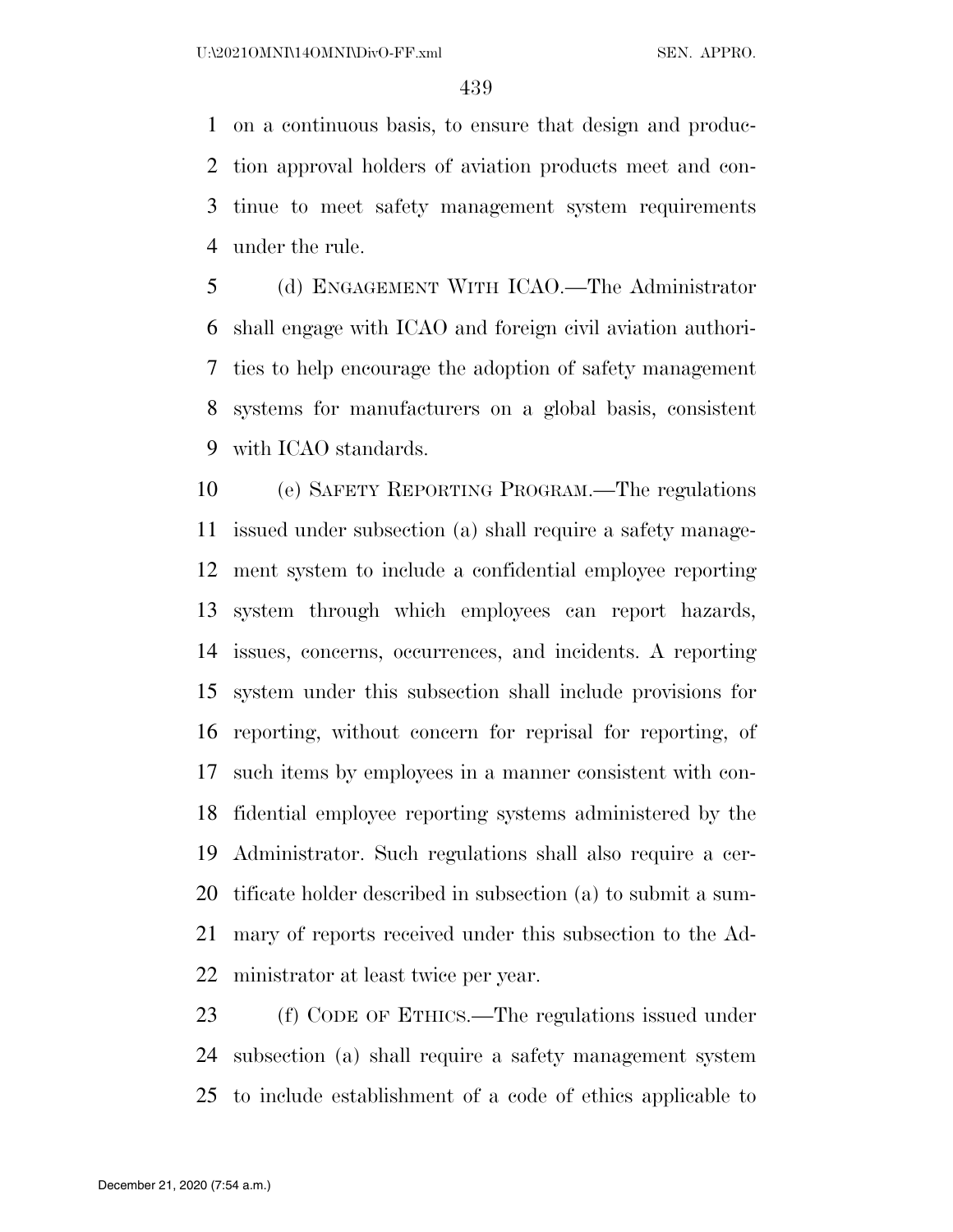| $\mathbf{1}$   | all appropriate employees of a certificate holder, including |
|----------------|--------------------------------------------------------------|
| $\overline{2}$ | officers (as determined by the FAA), which clarifies that    |
| 3              | safety is the organization's highest priority.               |
| $\overline{4}$ | (g) PROTECTION OF SAFETY INFORMATION.-Sec-                   |
| 5              | tion $44735(a)$ of title 49, United States Code, is amend-   |
| 6              | $ed$ —                                                       |
| 7              | $(1)$ by striking "title 5 if the report" and in-            |
| 8              | serting the following: "title 5—                             |
| 9              | $\lq(1)$ if the report";                                     |
| 10             | $(2)$ by striking the period at the end and insert-          |
| 11             | ing "; or"; and                                              |
| 12             | (3) by adding at the end the following:                      |
| 13             | $\lq(2)$ if the report, data, or other information is        |
| 14             | submitted to the Federal Aviation Administration             |
| 15             | pursuant to section $102(e)$ of the Aircraft Certifi-        |
| 16             | cation, Safety, and Accountability Act.".                    |
| 17             | SEC. 103. EXPERT REVIEW OF ORGANIZATION DESIGNA-             |
| 18             | TION AUTHORIZATIONS FOR TRANSPORT AIR-                       |
| 19             | PLANES.                                                      |
| 20             | (a) EXPERT REVIEW.—                                          |
| 21             | (1) ESTABLISHMENT.—Not later than 30 days                    |
| 22             | after the date of enactment of this title, the Admin-        |
| 23             | istrator shall convene an expert panel (in this section      |
| 24             | referred to as the "review panel") to review and             |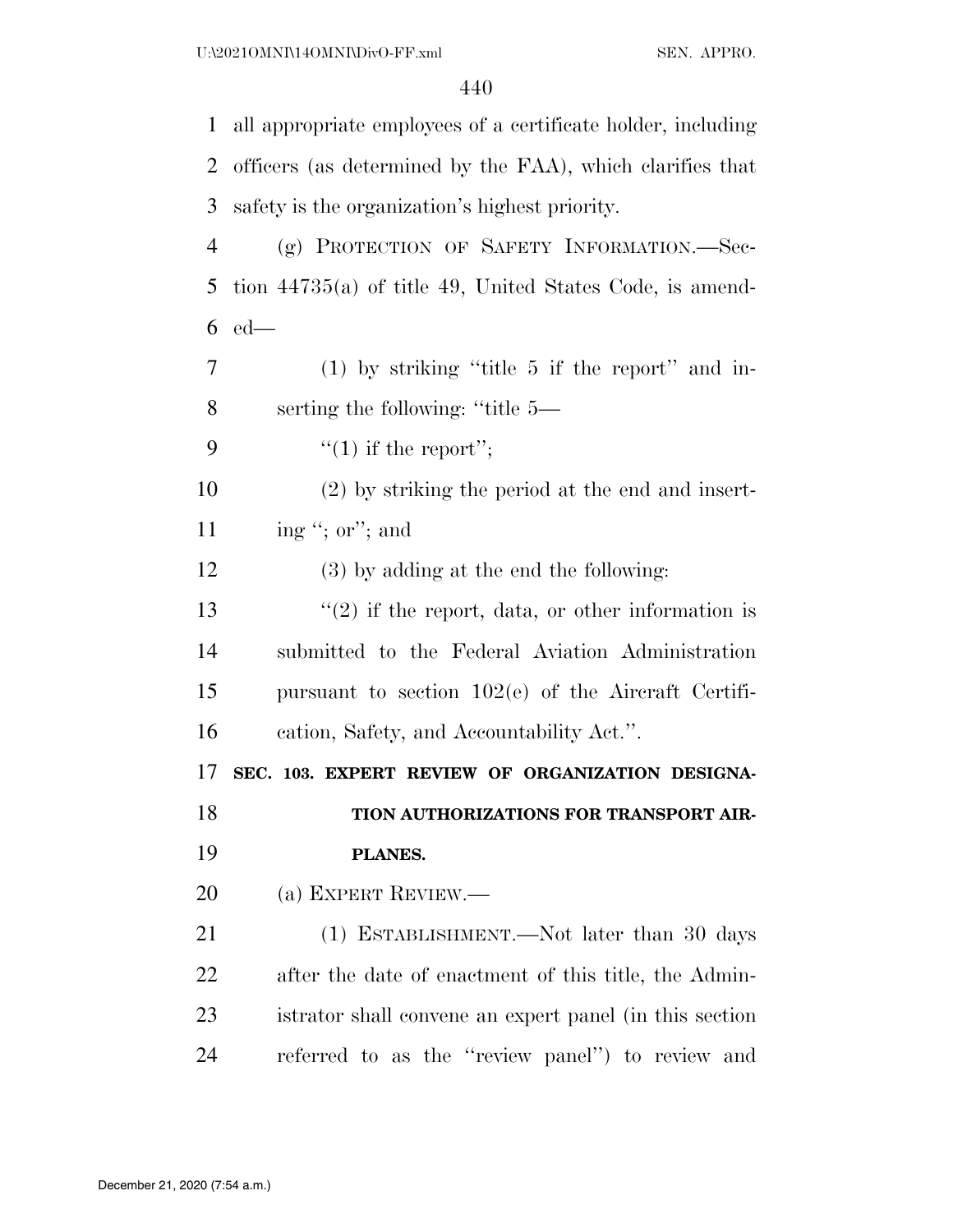| $\mathbf{1}$   | make findings and recommendations on the matters        |
|----------------|---------------------------------------------------------|
| $\overline{2}$ | listed in paragraph $(2)$ .                             |
| 3              | (2) CONTENTS OF REVIEW.—With respect to                 |
| $\overline{4}$ | each holder of an organization designation author-      |
| 5              | ization for the design and production of transport      |
| 6              | airplanes, the review panel shall review the following: |
| 7              | (A) The extent to which the holder's safety             |
| 8              | management processes promote or foster a safe-          |
| 9              | ty culture consistent with the principles of the        |
| 10             | International Civil Aviation Organization Safety        |
| 11             | Management Manual, Fourth Edition (Inter-               |
| 12             | national Civil Aviation Organization Doc. No.           |
| 13             | 9859) or any similar successor document.                |
| 14             | (B) The effectiveness of measures insti-                |
| 15             | tuted by the holder to instill, among employees         |
| 16             | and contractors of such holder that support or-         |
| 17             | ganization designation authorization functions,         |
| 18             | a commitment to safety above all other prior-           |
| 19             | ities.                                                  |
| 20             | (C) The holder's capability, based on the               |
| 21             | holder's organizational structures, requirements        |
| 22             | applicable to officers and employees of such            |
| 23             | holder, and safety culture, of making reasonable        |
|                |                                                         |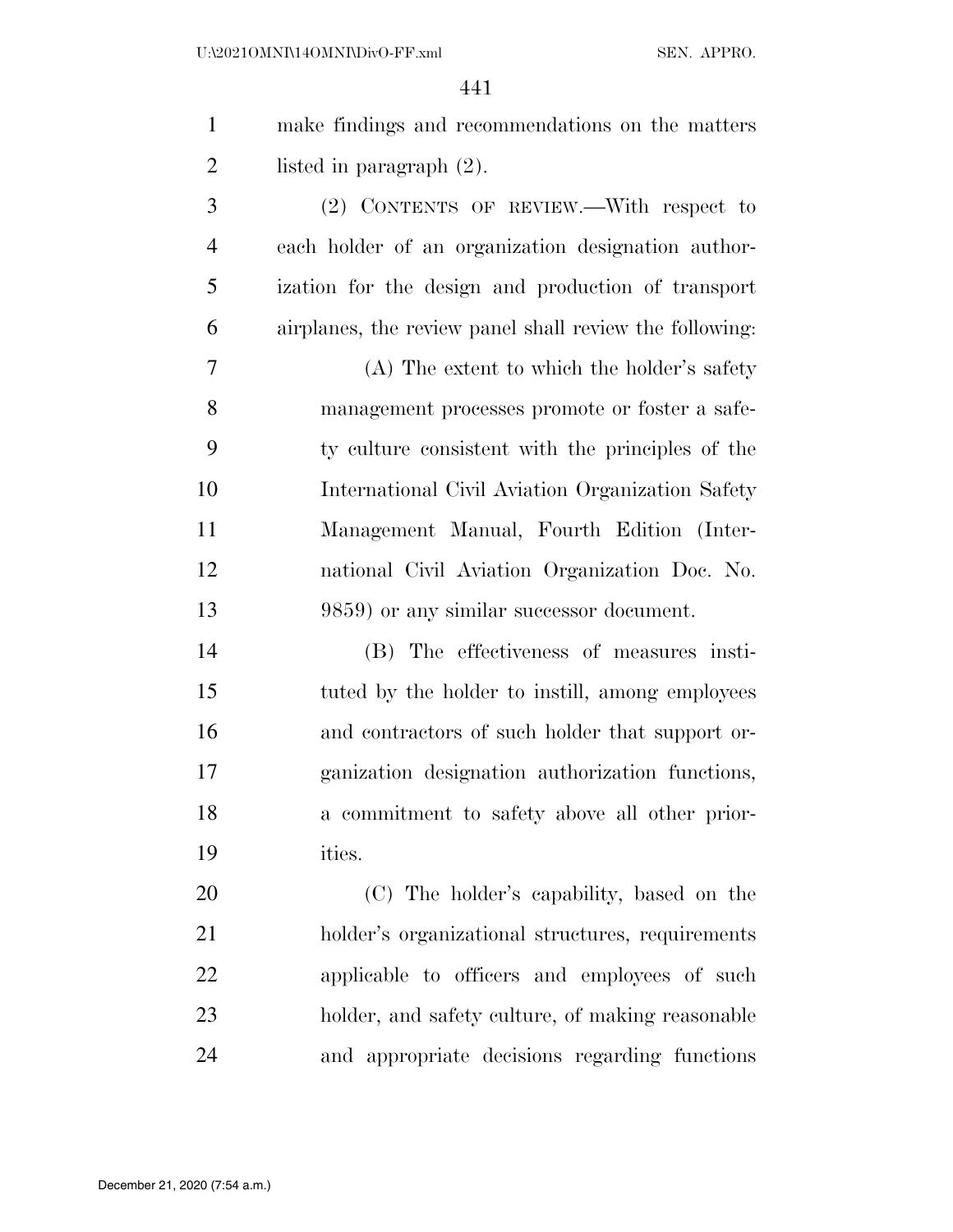| $\mathbf{1}$   | delegated to the holder pursuant to the organi-  |
|----------------|--------------------------------------------------|
| $\overline{2}$ | zation designation authorization.                |
| 3              | (D) Any other matter determined by the           |
| $\overline{4}$ | Administrator for which inclusion in the review  |
| 5              | would be consistent with the public interest in  |
| 6              | aviation safety.                                 |
| 7              | (3) COMPOSITION OF REVIEW PANEL.—The re-         |
| 8              | view panel shall consist of—                     |
| 9              | $(A)$ 2 representatives of the National Aero-    |
| 10             | nautics and Space Administration;                |
| 11             | (B) 2 employees of the Administration's          |
| 12             | Aircraft Certification Service with experience   |
| 13             | conducting oversight of persons not involved in  |
| 14             | the design or production of transport airplanes; |
| 15             | $(C)$ 1 employee of the Administration's         |
| 16             | Aircraft Certification Service with experience   |
| 17             | conducting oversight of persons involved in the  |
| 18             | design or production of transport airplanes;     |
| 19             | (D) 2 employees of the Administration's          |
| 20             | Flight Standards Service with experience in      |
| 21             | oversight of safety management systems;          |
| 22             | (E) 1 appropriately qualified representa-        |
| 23             | tive, designated by the applicable represented   |
| 24             | organization, of each of—                        |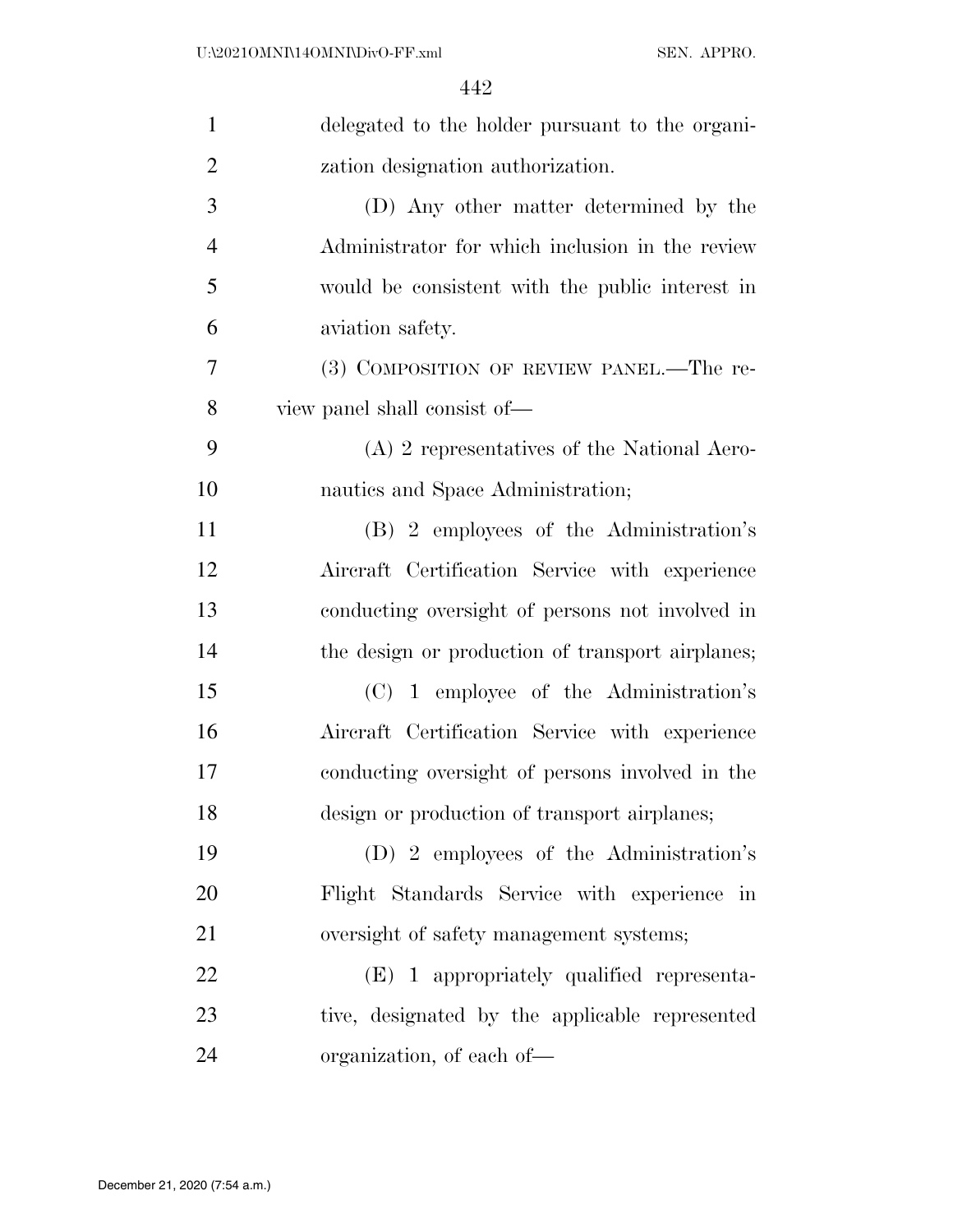| $\mathbf{1}$   | (i) a labor union representing airline       |
|----------------|----------------------------------------------|
| $\overline{2}$ | pilots involved in both passenger and all-   |
| 3              | cargo operations;                            |
| $\overline{4}$ | (ii) a labor union, not selected under       |
| 5              | clause (i), representing airline pilots with |
| 6              | expertise in the matters described in para-  |
| 7              | graph(2);                                    |
| 8              | (iii) a labor union representing em-         |
| 9              | ployees engaged in the assembly of trans-    |
| 10             | port airplanes;                              |
| 11             | (iv) the certified bargaining represent-     |
| 12             | ative under section 7111 of title 5, United  |
| 13             | States Code, for field engineers engaged in  |
| 14             | the audit or oversight of an organization    |
| 15             | designation authorization within the Air-    |
| 16             | craft Certification Service of the Adminis-  |
| 17             | tration;                                     |
| 18             | (v) the certified bargaining represent-      |
| 19             | ative for safety inspectors of the Adminis-  |
| 20             | tration; and                                 |
| 21             | (vi) a labor union representing em-          |
| 22             | ployees engaged in the design of transport   |
| 23             | airplanes;                                   |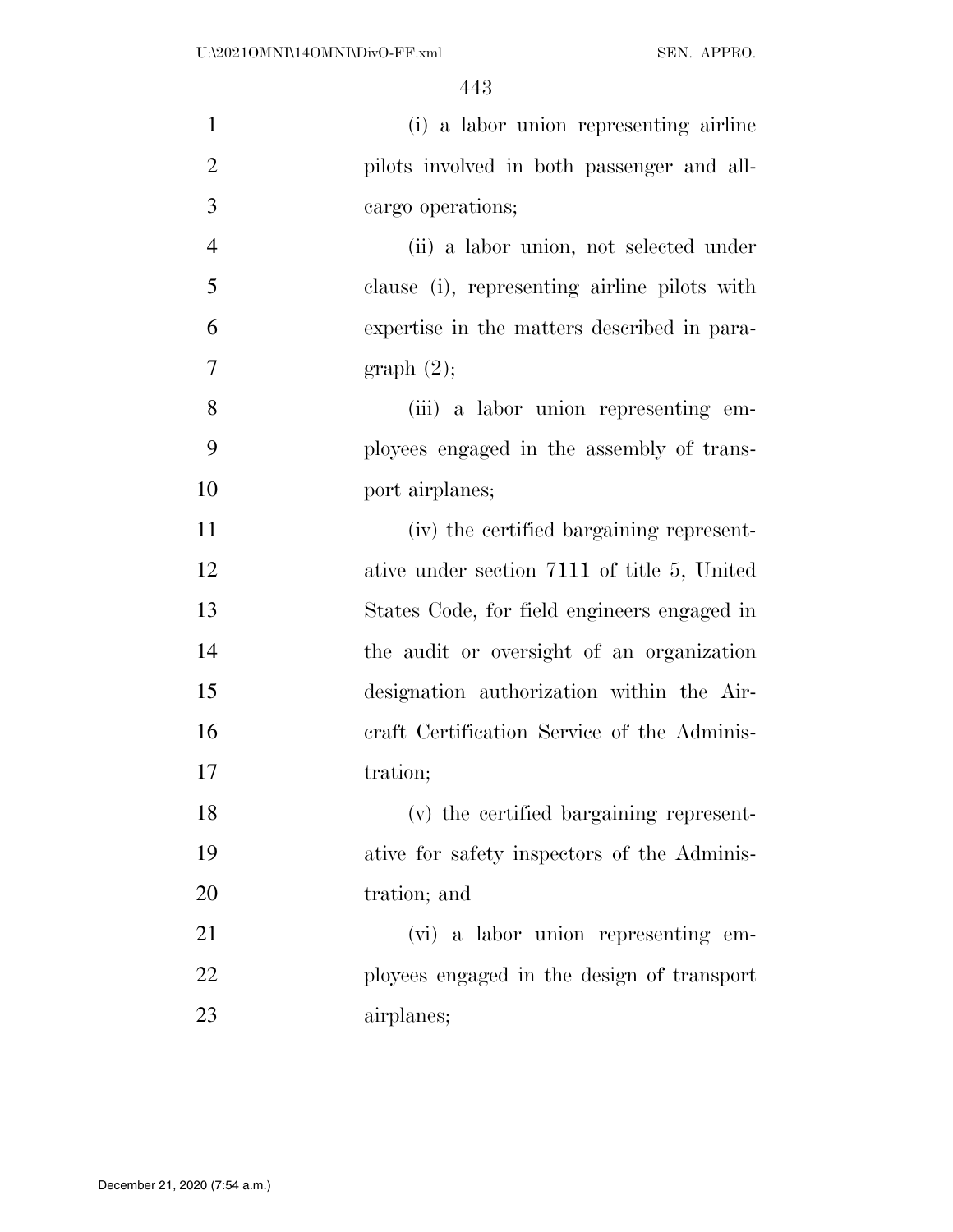| $\mathbf{1}$   | (F) 2 independent experts who have not            |
|----------------|---------------------------------------------------|
| $\overline{2}$ | served as a political appointee in the Adminis-   |
| 3              | tration and—                                      |
| $\overline{4}$ | (i) who hold either a baccalaureate or            |
| 5              | postgraduate degree in the field of aero-         |
| 6              | space engineering or a related discipline;        |
| 7              | and                                               |
| 8              | (ii) who have a minimum of 20 years               |
| 9              | of relevant applied experience;                   |
| 10             | $(G)$ 4 air carrier employees whose job re-       |
| 11             | sponsibilities include administration of a safety |
| 12             | management system;                                |
| 13             | (H) 4 individuals representing 4 different        |
| 14             | holders of organization designation authoriza-    |
| 15             | tions, with preference given to individuals rep-  |
| 16             | resenting holders of organization designation     |
| 17             | authorizations for the design or production of    |
| 18             | aircraft other than transport airplanes or for    |
| 19             | the design or production of aircraft engines,     |
| 20             | propellers, or appliances; and                    |
| 21             | (I) 1 individual holding a law degree and         |
| 22             | who has expertise in the legal duties of a holder |
| 23             | of an organization designation authorization      |
| 24             | and the interaction with the FAA, except that     |
| 25             | such individual may not, within the 10-year pe-   |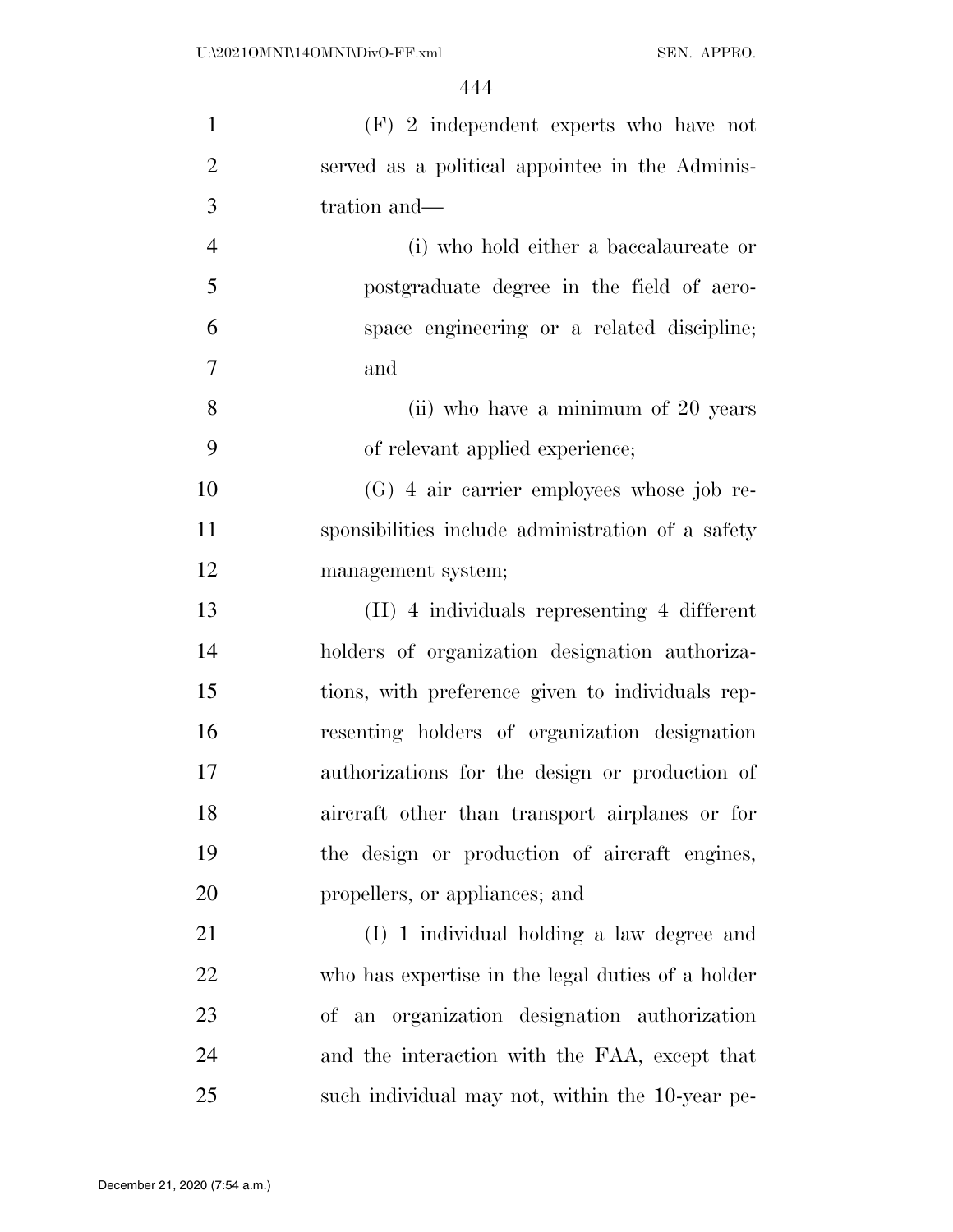| $\mathbf{1}$   | riod preceding the individual's appointment,         |
|----------------|------------------------------------------------------|
| $\overline{2}$ | have been employed by, or provided legal serv-       |
| 3              | ices to, the holder of an organization designa-      |
| $\overline{4}$ | tion authorization referenced in paragraph (2).      |
| 5              | (4) RECOMMENDATIONS.—The review panel                |
| 6              | shall make recommendations to the Administrator      |
| 7              | regarding suggested actions to address any defi-     |
| 8              | ciencies found after review of the matters listed in |
| 9              | paragraph $(2)$ .                                    |
| 10             | $(5)$ REPORT.—                                       |
| 11             | (A) SUBMISSION.—Not later than 270                   |
| 12             | days after the date of the first meeting of the      |
| 13             | review panel, the review panel shall transmit to     |
| 14             | the Administrator and the congressional com-         |
| 15             | mittees of jurisdiction a report containing the      |
| 16             | findings and recommendations of the review           |
| 17             | panel regarding the matters listed in paragraph      |
| 18             | $(2)$ , except that such report shall include—       |
| 19             | (i) only such findings endorsed by 10                |
| 20             | or more individual members of the review             |
| 21             | panel; and                                           |
| 22             | (ii) only such recommendations de-                   |
| 23             | scribed in paragraph $(4)$ endorsed by 18 or         |
| 24             | more of the individual members of the re-            |
| 25             | view panel.                                          |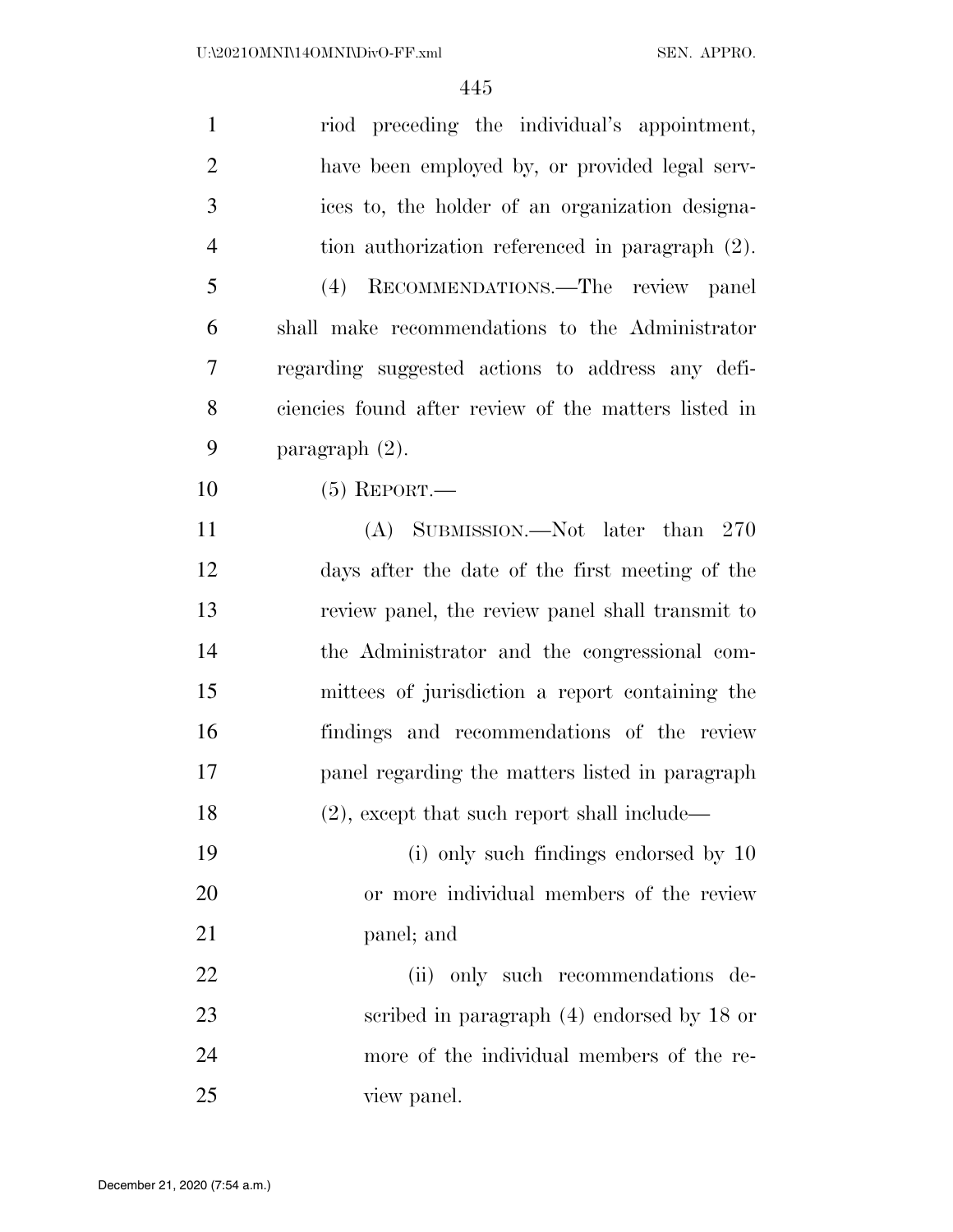(B) DISSENTING VIEWS.—In submitting the report required under this paragraph, the review panel shall append to such report the dissenting views of any individual member or group of members of the review panel regarding the findings or recommendations of the review panel. 8 (C) PUBLICATION.—Not later than 5 days after receiving the report under subparagraph (A), the Administrator shall publish such re- port, including any dissenting views appended to the report, on the website of the Administra- tion. (D) TERMINATION.—The review panel shall terminate upon submission of the report under subparagraph (A). (6) ADMINISTRATIVE PROVISIONS.— (A) ACCESS TO INFORMATION.—The re- view panel shall have authority to perform the following actions if a majority of the total num- ber of review panel members consider each ac-22 tion necessary and appropriate: (i) Entering onto the premises of a holder of an organization designation au-

thorization referenced in paragraph (2) for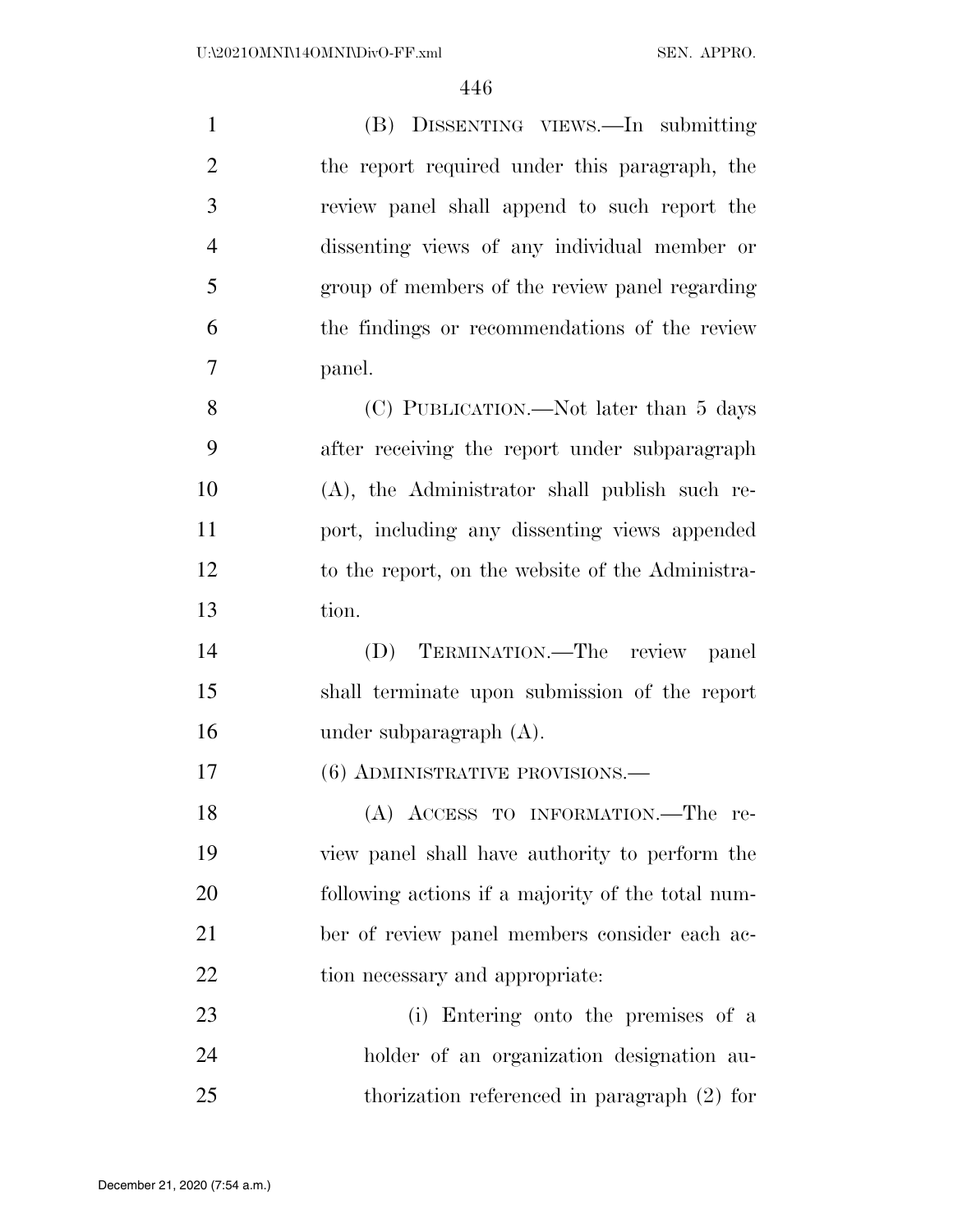access to and inspection of records or other purposes.

 (ii) Notwithstanding any other provi- sion of law, accessing and inspecting unredacted records directly necessary for the completion of the panel's work under this section that are in the possession of such holder of an organization designation authorization or the Administration.

 (iii) Interviewing employees of such holder of an organization designation au- thorization or the Administration as nec- essary for the panel to complete its work. (B) DISCLOSURE OF FINANCIAL INTER-

 ESTS.—Each individual serving on the review panel shall disclose to the Administrator any fi- nancial interest held by such individual, or a spouse or dependent of such individual, in a business enterprise engaged in the design or production of transport airplanes, aircraft en- gines designed for transport airplanes, or major systems, components, or parts thereof.

23 (C) PROTECTION OF PROPRIETARY INFOR-MATION; TRADE SECRETS.—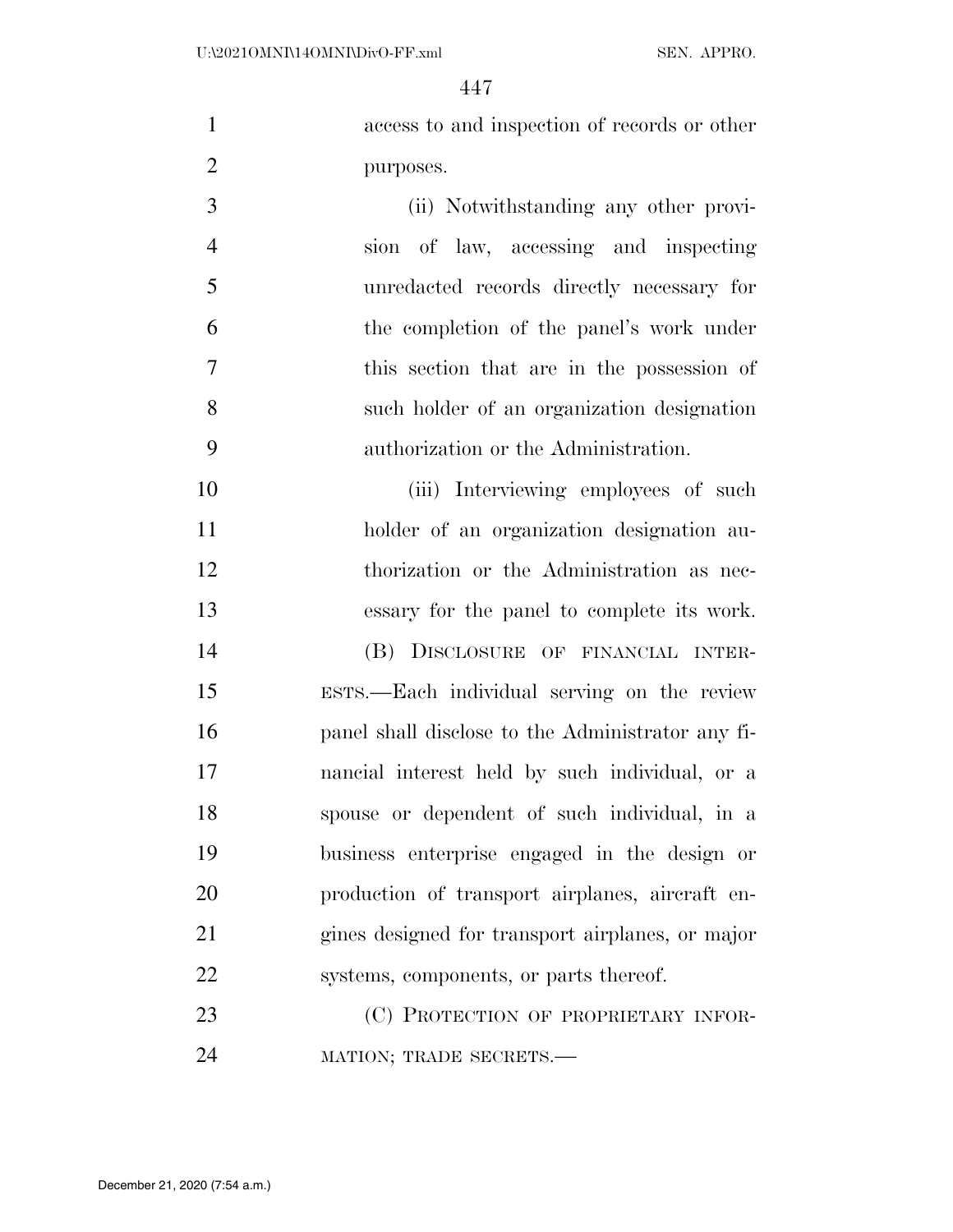| $\mathbf{1}$   | (i) MARKING.—The custodian of a             |
|----------------|---------------------------------------------|
| $\overline{2}$ | record accessed under subparagraph (A)      |
| 3              | may mark such record as proprietary or      |
| $\overline{4}$ | containing a trade secret. A marking under  |
| 5              | this subparagraph shall not be dispositive  |
| 6              | with respect to whether such record con-    |
| $\overline{7}$ | tains any information subject to legal pro- |
| 8              | tections from public disclosure.            |
| 9              | (ii) NONDISCLOSURE FOR NON-FED-             |
| 10             | ERAL GOVERNMENT PARTICIPANTS.-              |
| 11             | (I) NON-FEDERAL GOVERNMENT                  |
| 12             | PARTICIPANTS.—Prior to<br>partici-          |
| 13             | pating on the review panel, each indi-      |
| 14             | vidual serving on the review panel rep-     |
| 15             | resenting a non-Federal entity, includ-     |
| 16             | ing a labor union, shall execute an         |
| 17             | agreement with the Administrator in         |
| 18             | which the individual shall be prohib-       |
| 19             | ited from disclosing at any time, ex-       |
| 20             | cept as required by law, to any per-        |
| 21             | son, foreign or domestic, any non-pub-      |
| 22             | lic information made accessible to the      |
| 23             | panel under subparagraph (A).               |
| 24             | (II) FEDERAL EMPLOYEE<br>PAR-               |
| 25             | TICIPANTS.—Federal employees serv-          |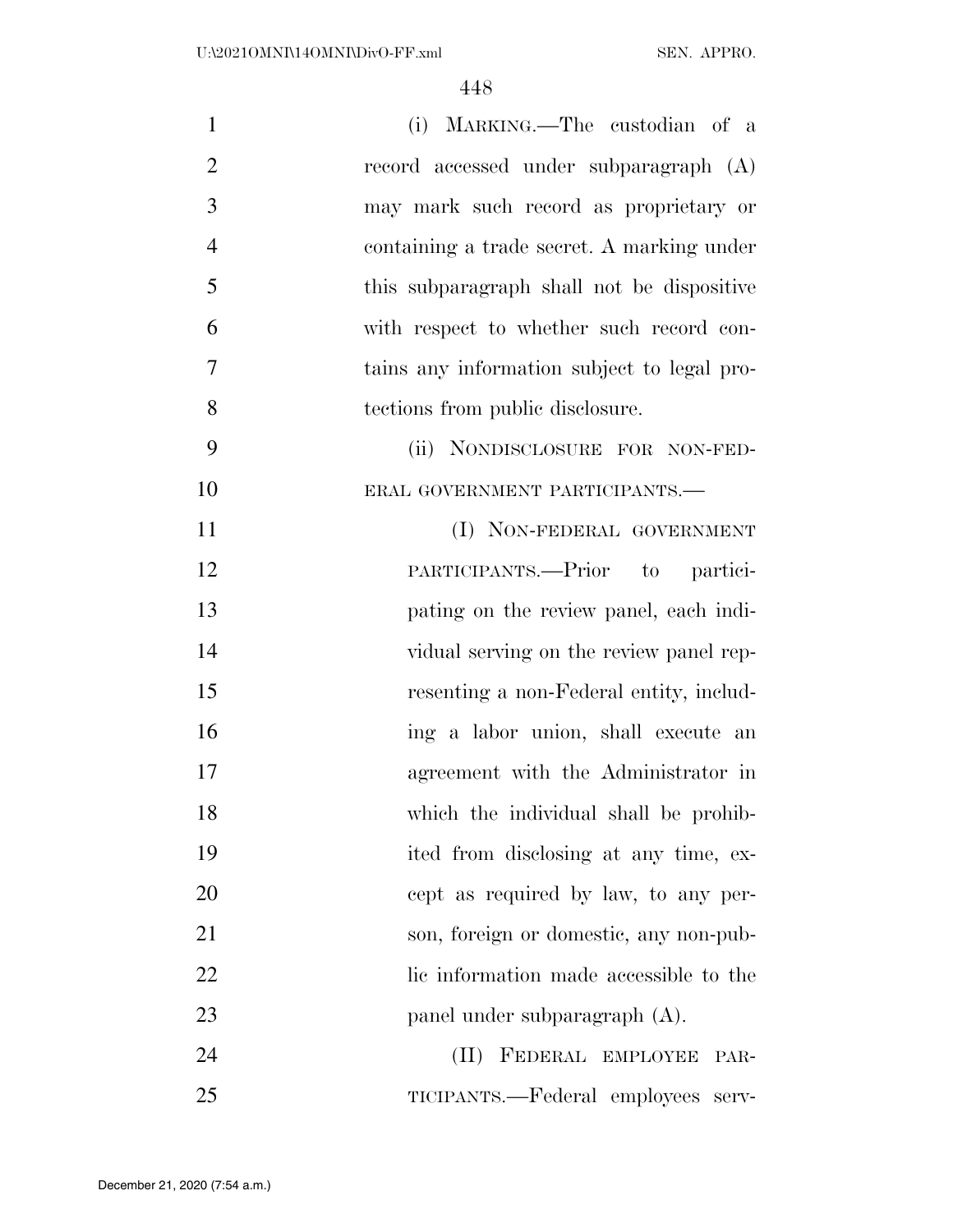ing on the review panel as representa-2 tives of the Federal Government and who are required to protect propri- etary information and trade secrets under section 1905 of title 18, United States Code, shall not be required to execute agreements under this sub- paragraph. (iii) PROTECTION OF VOLUNTARILY 10 SUBMITTED SAFETY INFORMATION.—Infor- mation subject to protection from disclo- sure by the Administration in accordance with sections 40123 and 44735 of title 49, United States Code, is deemed voluntarily submitted to the Administration under such sections when shared with the review panel and retains its protection from dis- closure (including protection under section  $552(b)(3)$  of title 5, United States Code). The custodian of a record subject to such protection may mark such record as sub- ject to statutory protections. A marking under this subparagraph shall not be dis- positive with respect to whether such record contains any information subject to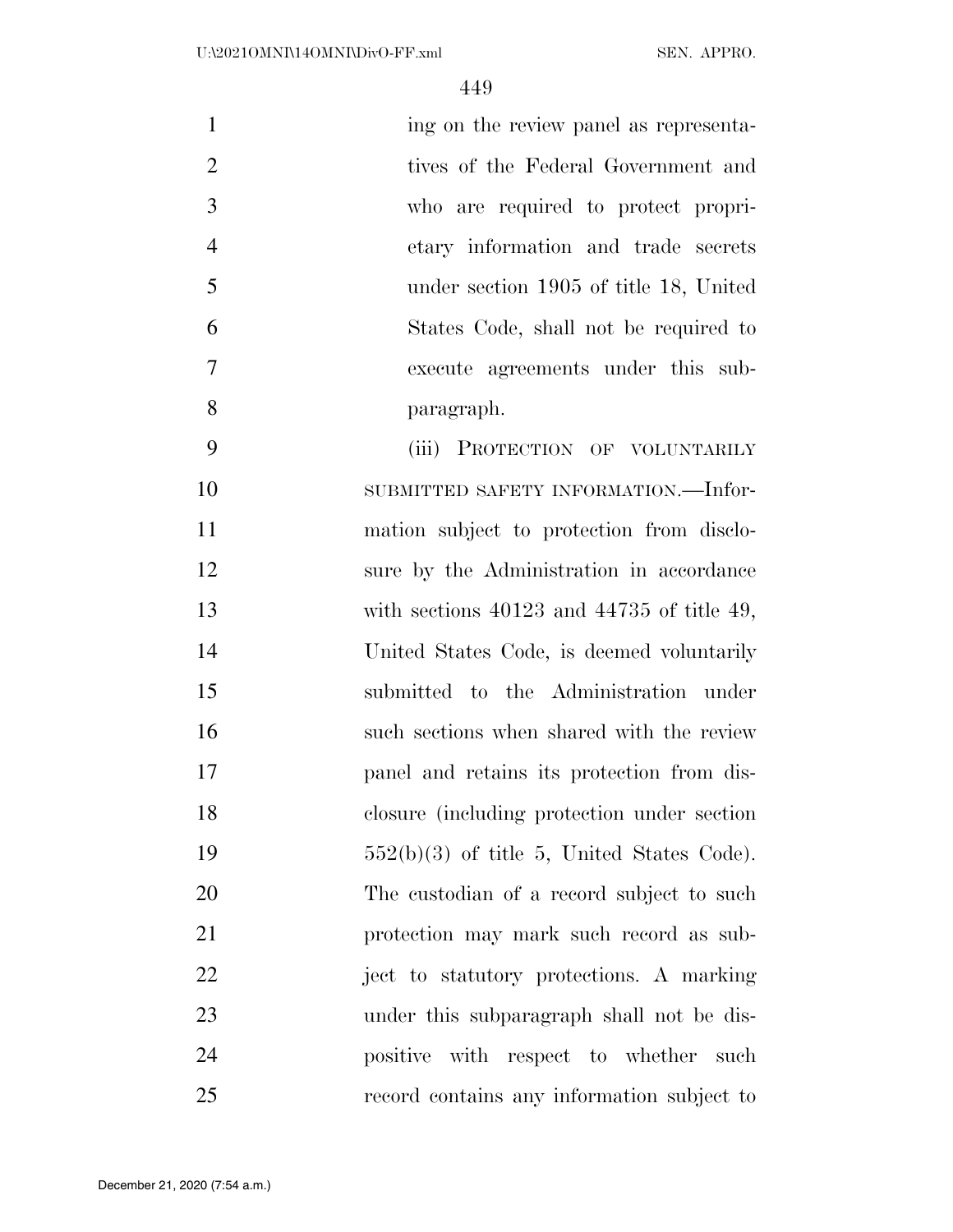| $\mathbf{1}$   | legal protections from public disclosure.     |
|----------------|-----------------------------------------------|
| $\overline{2}$ | Members of the review panel will protect      |
| 3              | voluntarily submitted safety information      |
| $\overline{4}$ | and other otherwise exempt information to     |
| 5              | the extent permitted under applicable law.    |
| 6              | (iv) PROTECTION OF PROPRIETARY                |
| 7              | INFORMATION AND TRADE<br>SECRETS.-            |
| 8              | Members of the review panel will protect      |
| 9              | proprietary information, trade secrets, and   |
| 10             | other otherwise exempt information to the     |
| 11             | extent permitted under applicable law.        |
| 12             | (v) RESOLVING CLASSIFICATION OF               |
| 13             | INFORMATION.—If the review panel and a        |
| 14             | holder of an organization designation au-     |
| 15             | thorization subject to review under this      |
| 16             | section disagree as to the proper classifica- |
| 17             | tion of information described in this sub-    |
| 18             | paragraph, then an employee of the Ad-        |
| 19             | ministration who is not a political ap-       |
| 20             | pointee shall determine the proper classi-    |
| 21             | fication of such information and whether      |
| 22             | such information will be withheld, in part    |
| 23             | or in full, from release to the public.       |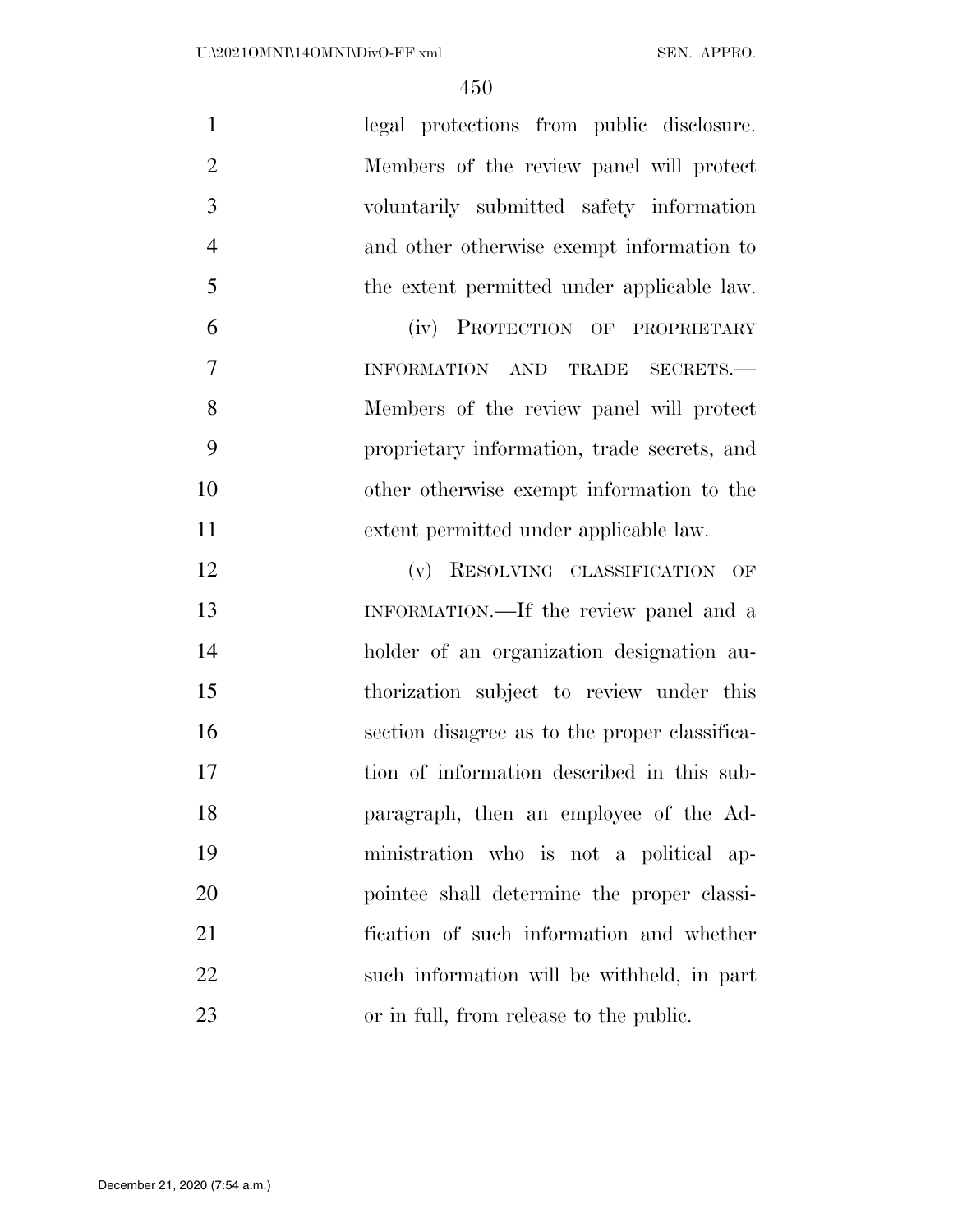| $\mathbf{1}$   | (D) APPLICABLE LAW.—Public Law 92-                       |
|----------------|----------------------------------------------------------|
| $\overline{2}$ | 463 shall not apply to the panel established             |
| 3              | under this subsection.                                   |
| $\overline{4}$ | (E) FINANCIAL INTEREST DEFINED.—In                       |
| 5              | this paragraph, the term "financial interest"—           |
| 6              | (i) excludes securities held in an index                 |
| 7              | fund; and                                                |
| 8              | (ii) includes—                                           |
| 9              | (I) any current or contingent                            |
| 10             | ownership, equity, or security interest;                 |
| 11             | an indebtedness or com-<br>(II)                          |
| 12             | pensated employment relationship; or                     |
| 13             | (III) any right to purchase or ac-                       |
| 14             | quire any such interest, including a                     |
| 15             | stock option or commodity future.                        |
| 16             | (b) FAA AUTHORITY.—                                      |
| 17             | (1) IN GENERAL.—After reviewing the findings             |
| 18             | of the review panel submitted under subsection           |
| 19             | $(a)(5)$ , the Administrator may limit, suspend, or ter- |
| 20             | minate an organization designation authorization         |
| 21             | subject to review under this section.                    |
| 22             | (2) REINSTATEMENT.—The Administrator may                 |
| 23             | condition reinstatement of a limited, suspended, or      |
| 24             | terminated organization designation authorization on     |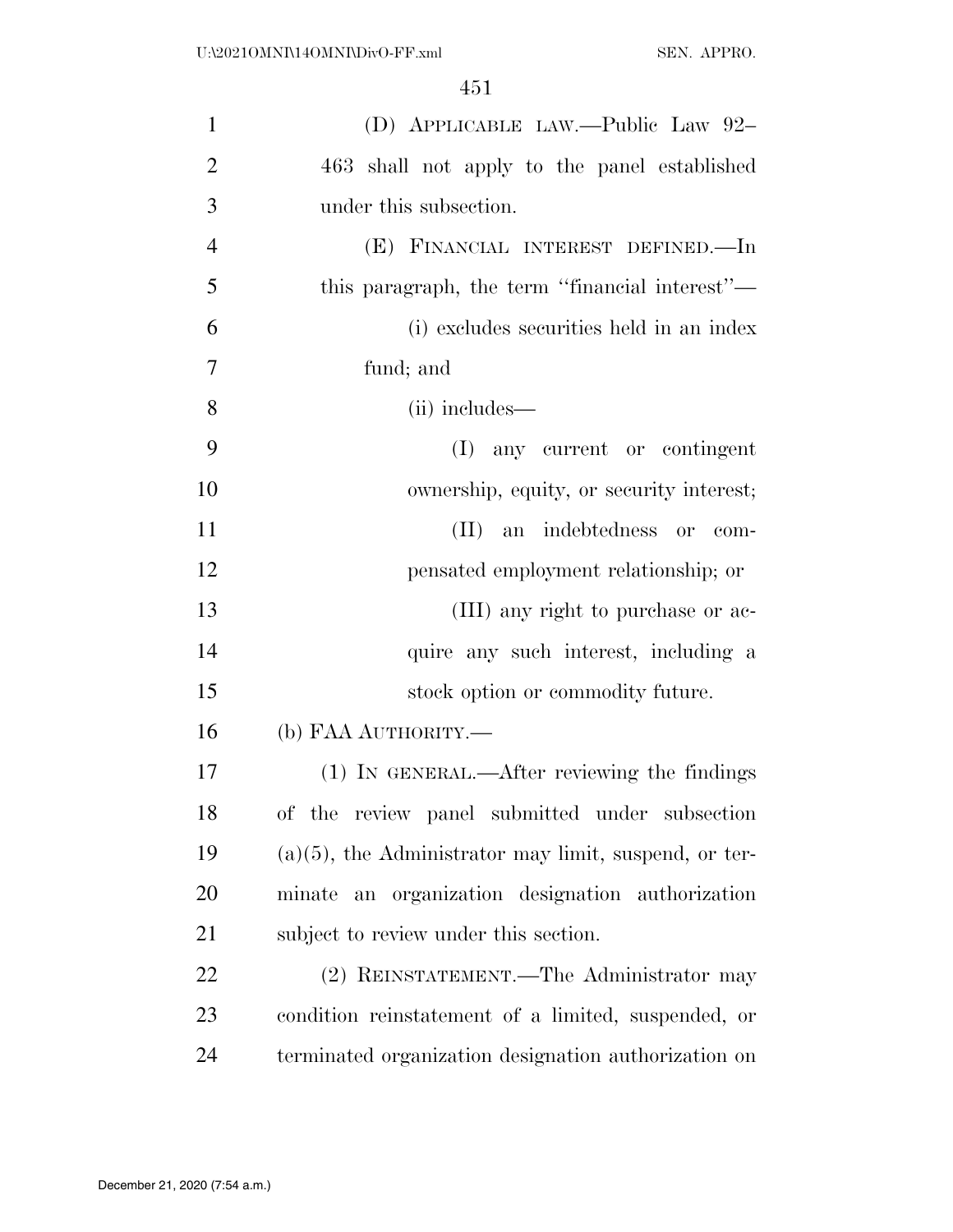the holder's implementation of any corrective actions determined necessary by the Administrator.

 (3) RULE OF CONSTRUCTION.—Nothing in this subsection shall be construed to limit the Adminis- trator's authority to take any action with respect to an organization designation authorization, including limitation, suspension, or termination of such au-thorization.

 (c) ORGANIZATION DESIGNATION AUTHORIZATION PROCESS IMPROVEMENTS.—Not later than 1 year after receipt of the recommendations submitted under sub- section (a)(5), the Administrator shall report to the con-gressional committees of jurisdiction on—

 (1) whether the Administrator has concluded that such holder is able to safely and reliably per- form all delegated functions in accordance with all applicable provisions of chapter 447 of title 49, United States Code, title 14, Code of Federal Regu- lations, and other orders or requirements of the Ad- ministrator, and, if not, the Administrator shall out-line—

 (A) the risk mitigations or other corrective actions, including the implementation timelines of such mitigations or actions, the Adminis-trator has established for or required of such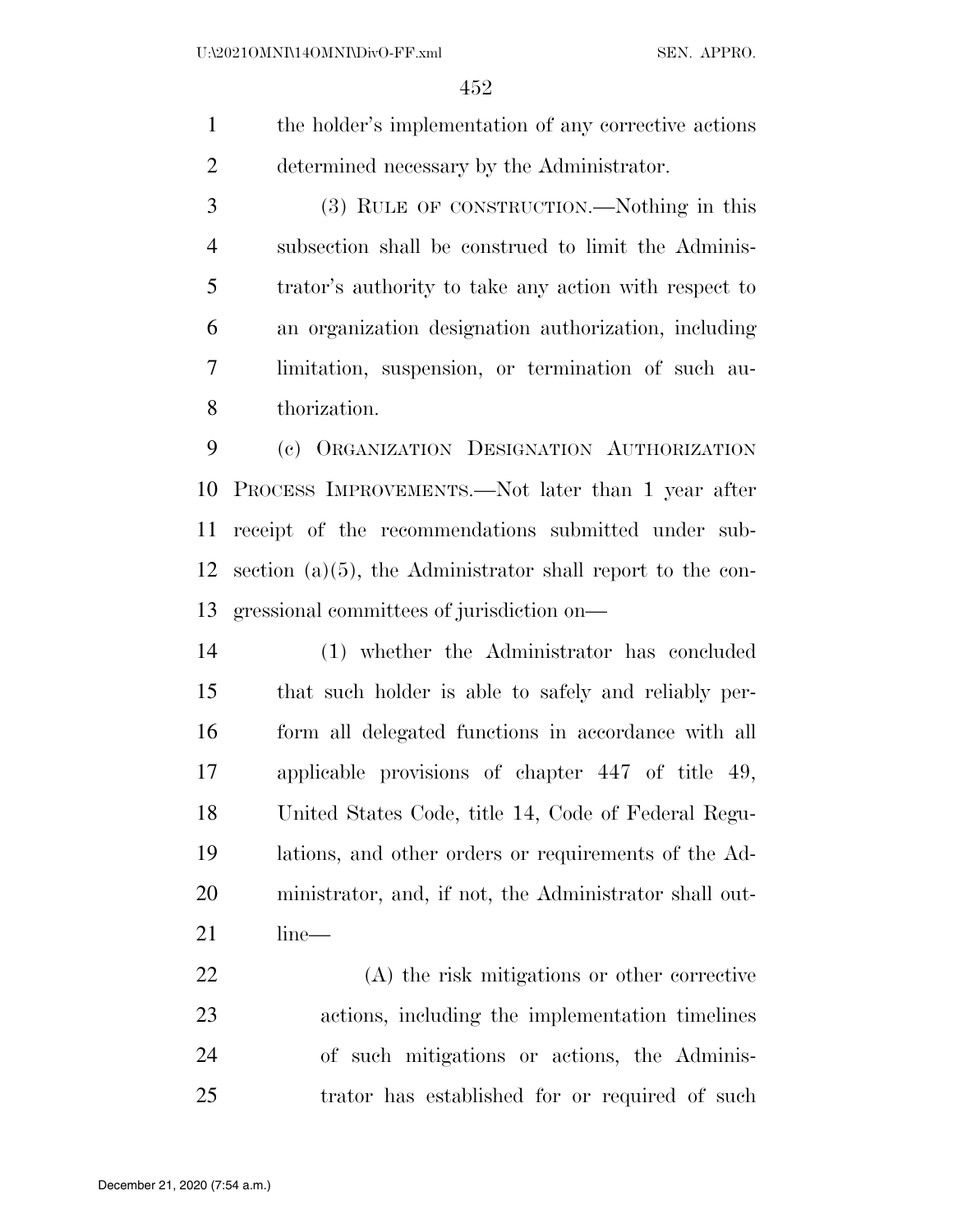| $\mathbf{1}$   | holder as prerequisites for a conclusion by the         |
|----------------|---------------------------------------------------------|
| $\overline{2}$ | Administrator under this paragraph; or                  |
| 3              | (B) the status of any ongoing investigatory             |
| $\overline{4}$ | actions;                                                |
| 5              | $(2)$ the status of implementation of each of the       |
| 6              | recommendations of the review panel, if any, with       |
| 7              | which the Administrator concurs;                        |
| 8              | (3) the status of procedures under which the            |
| 9              | Administrator will conduct focused oversight of such    |
| 10             | holder's processes for performing delegated functions   |
| 11             | with respect to the design of new and derivative        |
| 12             | transport airplanes and the production of such air-     |
| 13             | planes; and                                             |
| 14             | $(4)$ the Administrator's efforts, to the maximum       |
| 15             | extent practicable and subject to appropriations, to    |
| 16             | increase the number of engineers, inspectors, and       |
| 17             | other qualified technical experts, as necessary to ful- |
| 18             | fill the requirements of this section, in—              |
| 19             | (A) each office of the Administration re-               |
| 20             | sponsible for dedicated oversight of such holder;       |
| 21             | and                                                     |
| 22             | (B) the System Oversight Division, or any               |
| 23             | successor division, of the Aircraft Certification       |
| 24             | Service.                                                |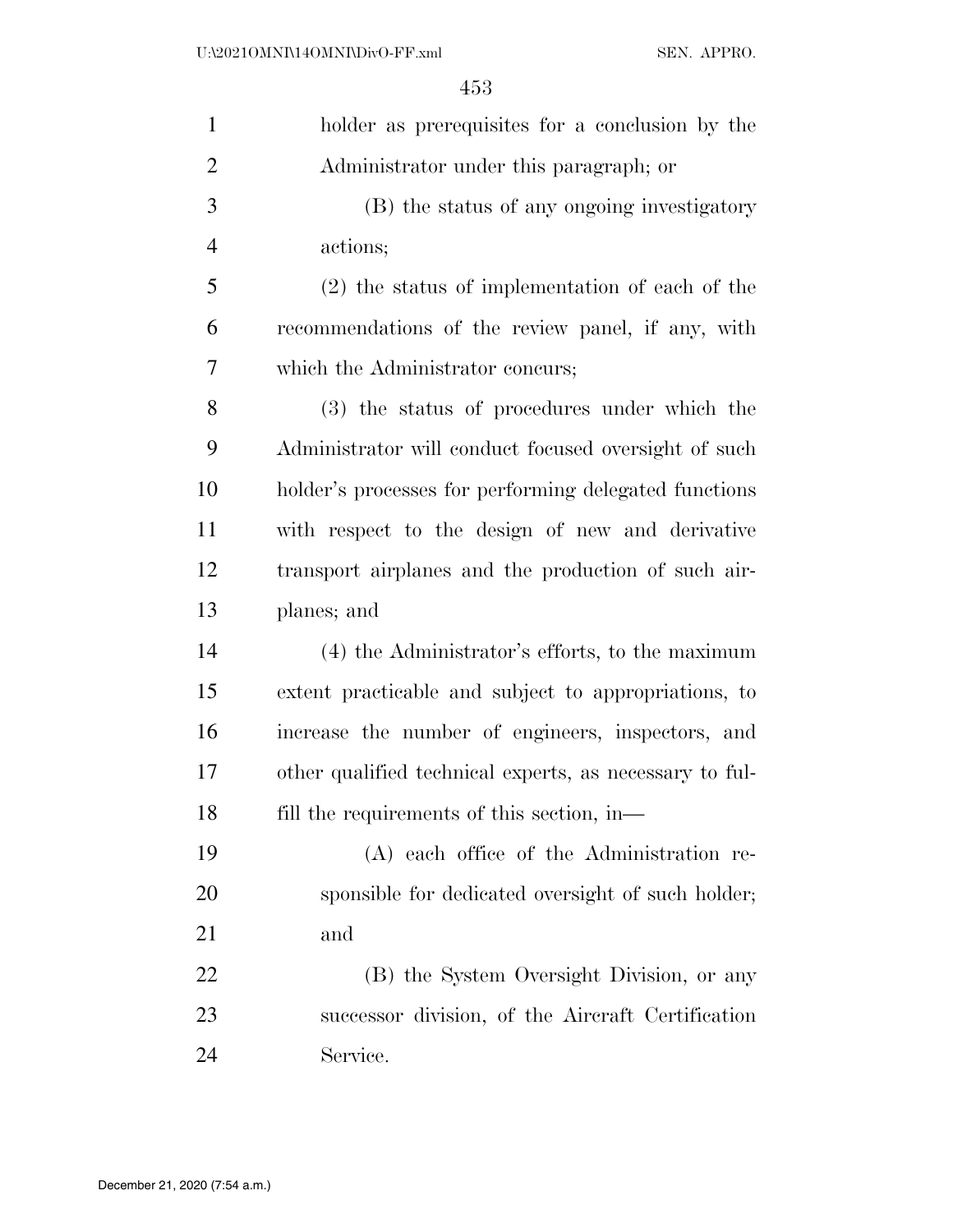(d) NON-CONCURRENCE WITH RECOMMENDA- TIONS.—Not later than 6 months after receipt of the rec- ommendations submitted under subsection (a)(5), with re- spect to each recommendation of the review panel with which the Administrator does not concur, if any, the Ad- ministrator shall publish on the website of the Administra- tion and submit to the congressional committees of juris- diction a detailed explanation as to why, including if the Administrator believes implementation of such rec-ommendation would not improve aviation safety.

### **SEC. 104. CERTIFICATION OVERSIGHT STAFF.**

 (a) AUTHORIZATION OF APPROPRIATIONS.—There is authorized to be appropriated to the Administrator \$27,000,000 for each of fiscal years 2021 through 2023 to recruit and retain engineers, safety inspectors, human factors specialists, chief scientific and technical advisors, software and cybersecurity experts, and other qualified technical experts who perform duties related to the certifi- cation of aircraft, aircraft engines, propellers, appliances, and new and emerging technologies, and perform other regulatory activities.

 (b) IN GENERAL.—Not later than 60 days after the date of enactment of this title, and without duplicating any recently completed or ongoing reviews, the Adminis-trator shall initiate a review of—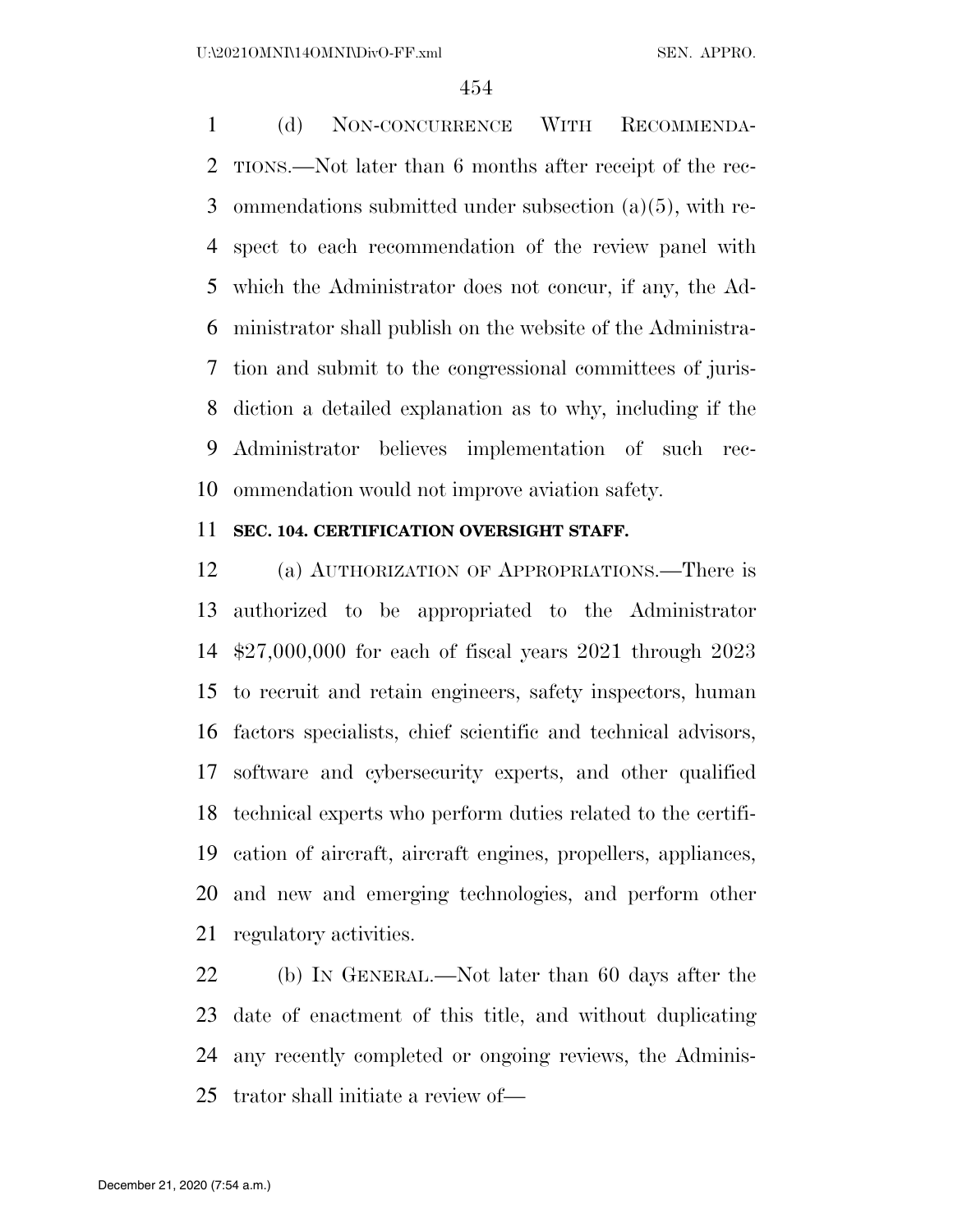(1) the inspectors, human factors specialists, flight test pilots, engineers, managers, and execu- tives in the FAA who are responsible for the certifi- cation of the design, manufacture, and operation of aircraft intended for air transportation for purposes of determining whether the FAA has the expertise and capability to adequately understand the safety implications of, and oversee the adoption of, new or innovative technologies, materials, and procedures used by designers and manufacturers of such air-craft; and

 (2) the Senior Technical Experts Program to determine whether the program should be enhanced or expanded to bolster and support the programs of the FAA's Office of Aviation Safety, with particular focus placed on the Aircraft Certification Service and the Flight Standards Service (or any successor organizations), particularly with respect to under- standing the safety implications of new or innovative technologies, materials, aircraft operations, and pro- cedures used by designers and manufacturers of such aircraft.

 (c) DEADLINE FOR COMPLETION.—Not later than 270 days after the date of enactment of this title, the Ad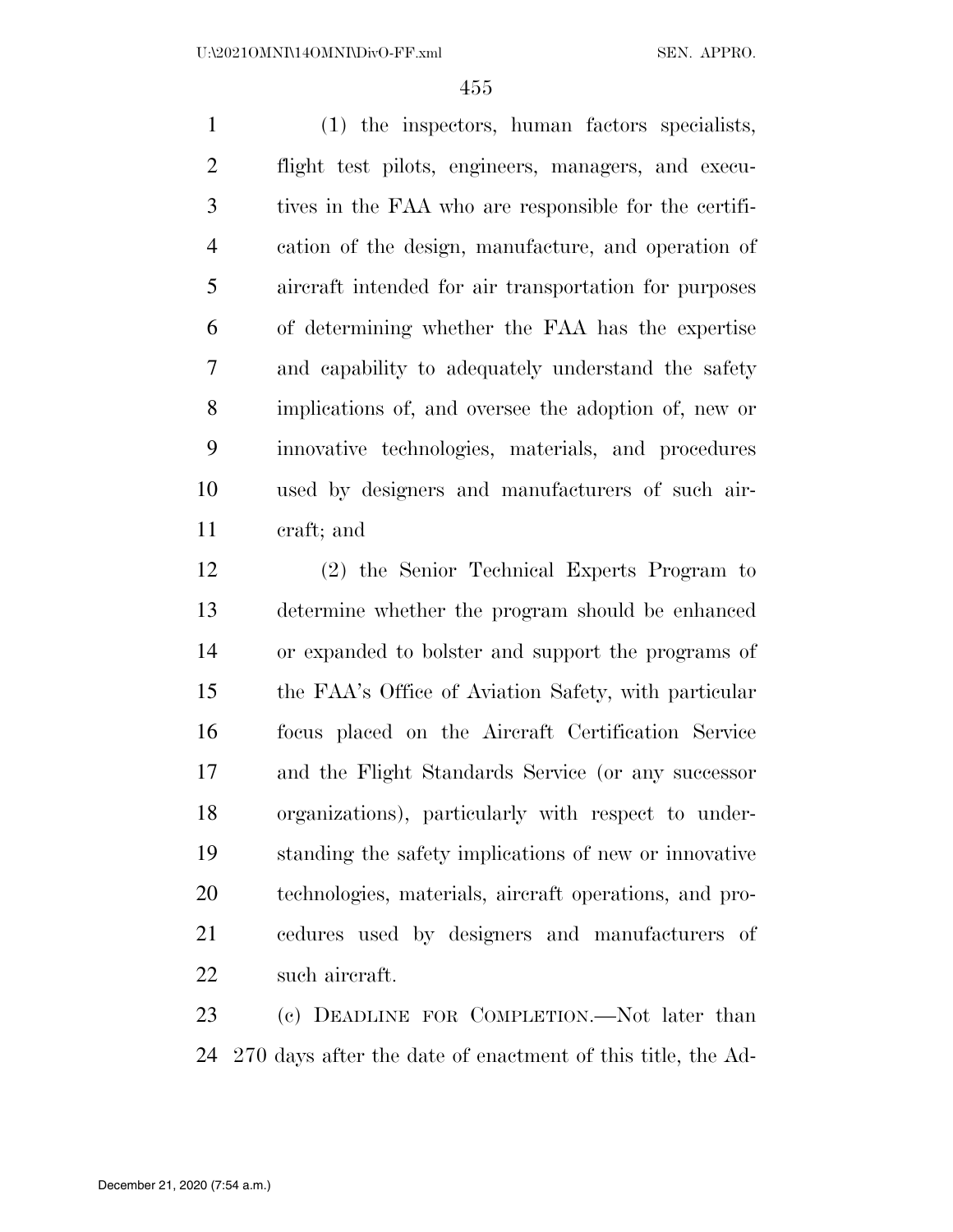ministrator shall complete the review required by sub-section (b).

 (d) BRIEFING.—Not later than 30 days after the completion of the review required by subsection (b), the Administrator shall brief the congressional committees of jurisdiction on the results of the review. The briefing shall include the following:

 (1) An analysis of the Administration's ability to hire safety inspectors, human factors specialists, flight test pilots, engineers, managers, executives, scientists, and technical advisors, who have the req- uisite expertise to oversee new developments in aero-space design and manufacturing.

 (2) A plan for the Administration to improve the overall expertise of the FAA's personnel who are responsible for the oversight of the design and man-ufacture of aircraft.

 (e) CONSULTATION REQUIREMENT.—In completing the review under subsection (b), the Administrator shall consult and collaborate with appropriate stakeholders, in- cluding labor organizations (including those representing aviation workers, FAA aviation safety engineers, human factors specialists, flight test pilots, and FAA aviation safety inspectors), and aerospace manufacturers.

(f) RECRUITMENT AND RETENTION.—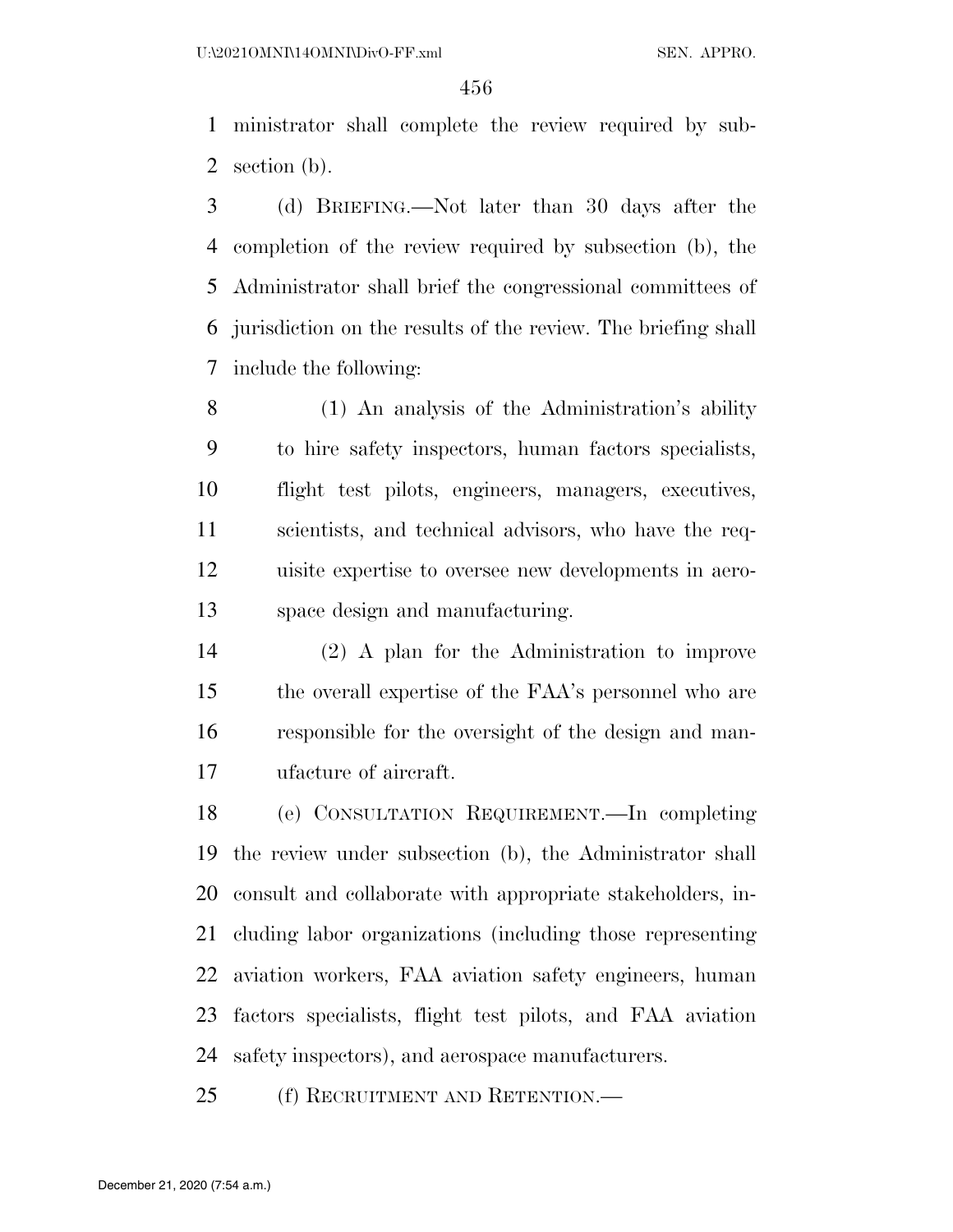(1) BARGAINING UNITS.—Not later than 30 days after the date of enactment of this title, the Administrator shall begin collaboration with the ex- clusive bargaining representatives of engineers, safe- ty inspectors, systems safety specialists, and other qualified technical experts certified under section 7111 of title 5, United States Code, to improve re- cruitment of employees for, and to implement reten- tion incentives for employees holding, positions with respect to the certification of aircraft, aircraft en- gines, propellers, and appliances. If the Adminis- trator and such representatives are unable to reach an agreement collaboratively, the Administrator and such representatives shall negotiate in accordance with section 40122(a) of title 49, United States Code, to improve recruitment and implement reten- tion incentives for employees described in subsection (a) who are covered under a collective bargaining agreement.

20 (2) OTHER EMPLOYEES.—Notwithstanding any other provision of law, not later than 30 days after 22 the date of enactment of this title, the Administrator shall initiate actions to improve recruitment of, and implement retention incentives for, any individual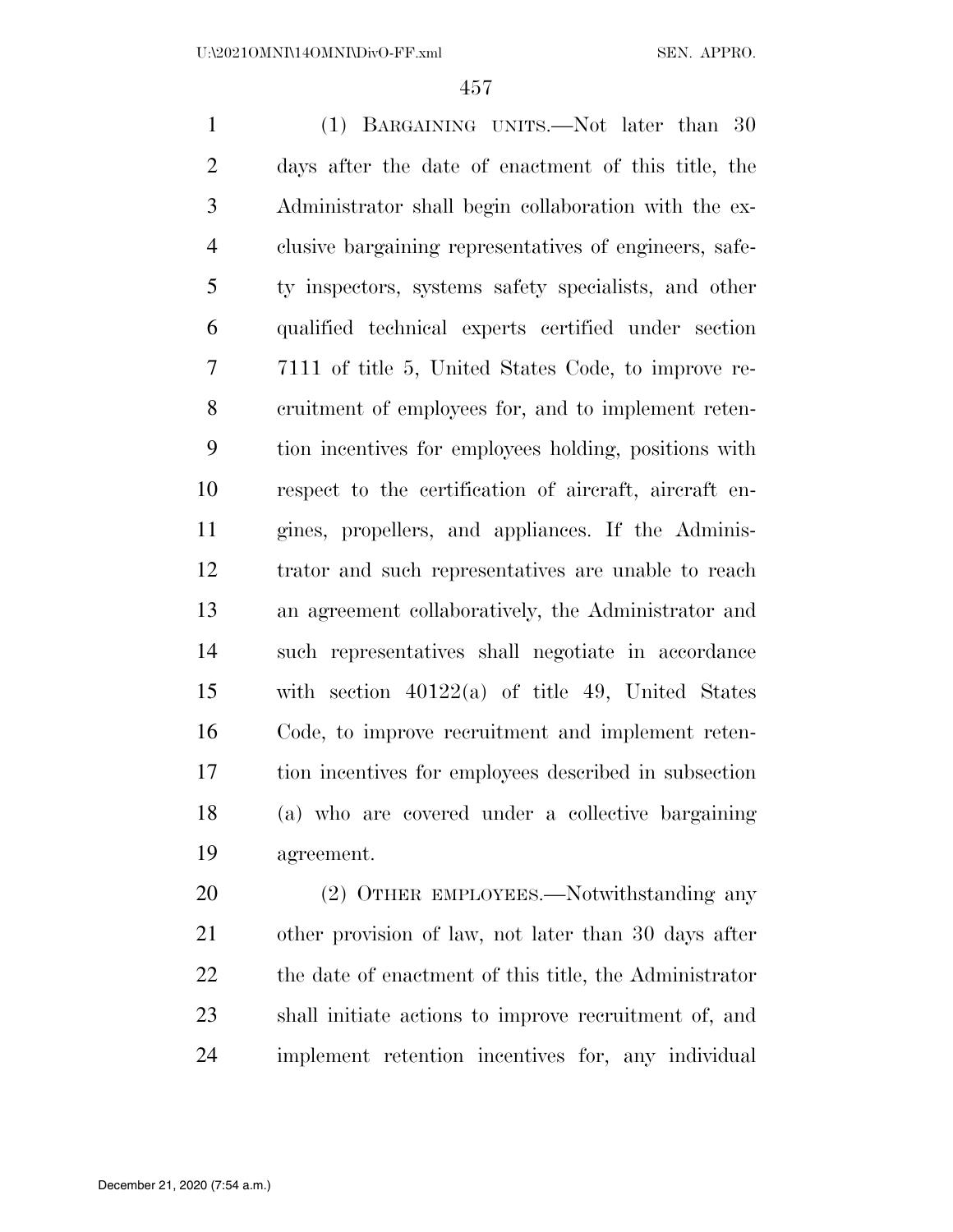| $\mathbf{1}$   | described in subsection (a) who is not covered under    |
|----------------|---------------------------------------------------------|
| $\overline{2}$ | a collective bargaining agreement.                      |
| 3              | (3) RULE OF CONSTRUCTION.—Nothing in this               |
| $\overline{4}$ | section shall be construed to vest in any exclusive     |
| 5              | bargaining representative any management right of       |
| 6              | the Administrator, as such right existed on the day     |
| 7              | before the date of enactment of this title.             |
| 8              | (4) AVAILABILITY OF APPROPRIATIONS.—Any                 |
| 9              | action taken by the Administrator under this section    |
| 10             | shall be subject to the availability of appropriations  |
| 11             | authorized under subsection (a).                        |
| 12             | SEC. 105. DISCLOSURE OF SAFETY CRITICAL INFORMA-        |
| 13             | TION.                                                   |
|                |                                                         |
| 14             | (a) DISCLOSURE.—Section 44704 of title 49, United       |
| 15             | States Code, is amended by striking subsection (e) and  |
| 16             | inserting the following:                                |
| 17             | "(e) DISCLOSURE OF SAFETY CRITICAL INFORMA-             |
| 18             | TION.                                                   |
| 19             | "(1) IN GENERAL.—Notwithstanding a delega-              |
| 20             | tion described in section $44702(d)$ , the Adminis-     |
| 21             | trator shall require an applicant for, or holder of, a  |
| 22             | type certificate for a transport category airplane cov- |
| 23             | ered under part 25 of title 14, Code of Federal Reg-    |
| 24             | ulations, to submit safety critical information with    |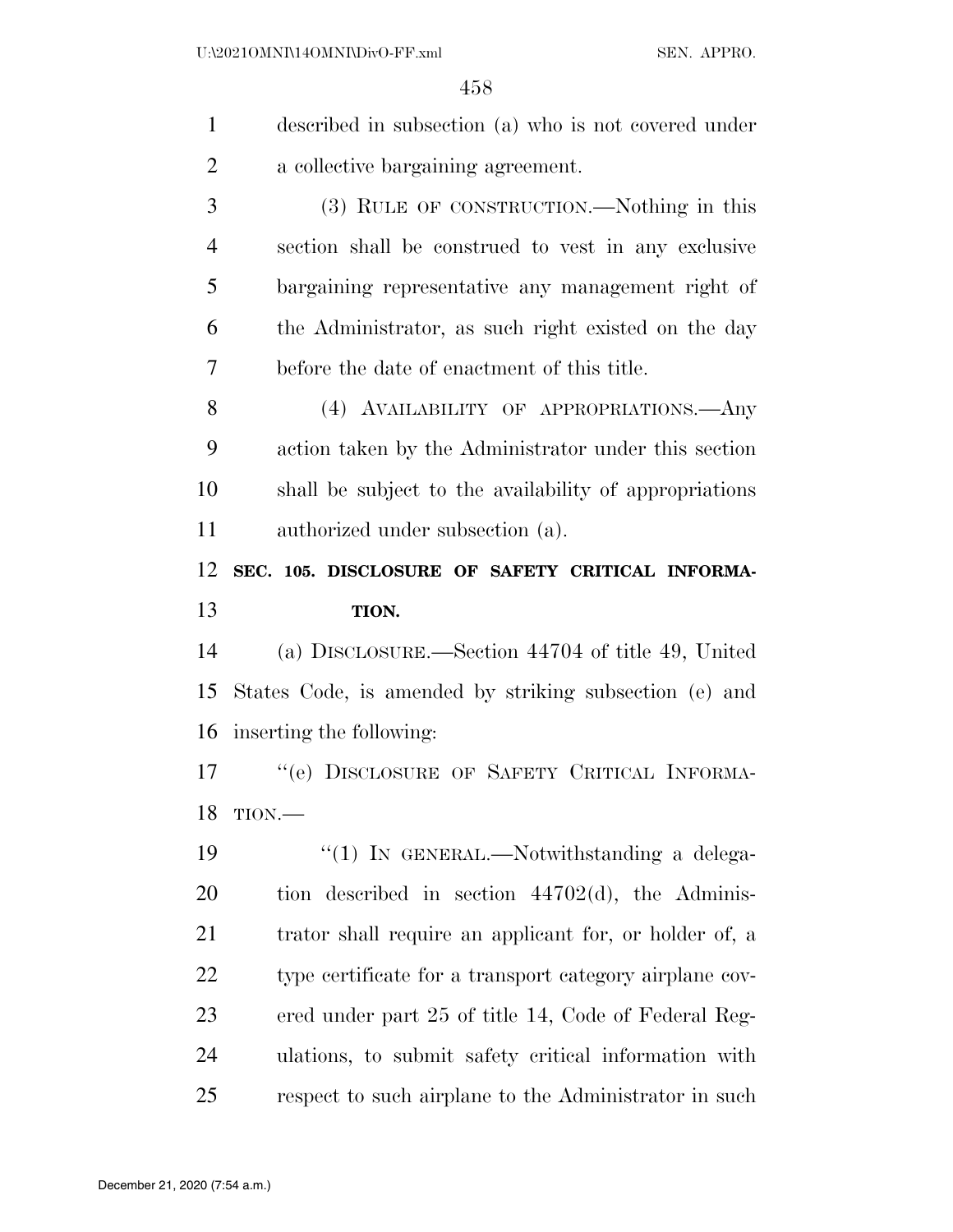form, manner, or time as the Administrator may re- quire. Such safety critical information shall in-clude—

 ''(A) any design and operational details, intended functions, and failure modes of any system that, without being commanded by the flight crew, commands the operation of any safety critical function or feature required for control of an airplane during flight or that oth- erwise changes the flight path or airspeed of an airplane;

 $\langle G \rangle$  the design and operational details, in- tended functions, failure modes, and mode annunciations of autopilot and autothrottle sys-tems, if applicable;

 $"({\rm C})$  any failure or operating condition that the applicant or holder anticipates or has concluded would result in an outcome with a se- verity level of hazardous or catastrophic, as de- fined in the appropriate Administration air- worthiness requirements and guidance applica- ble to transport category airplanes defining risk severity;

24 "'(D) any adverse handling quality that fails to meet the requirements of applicable reg-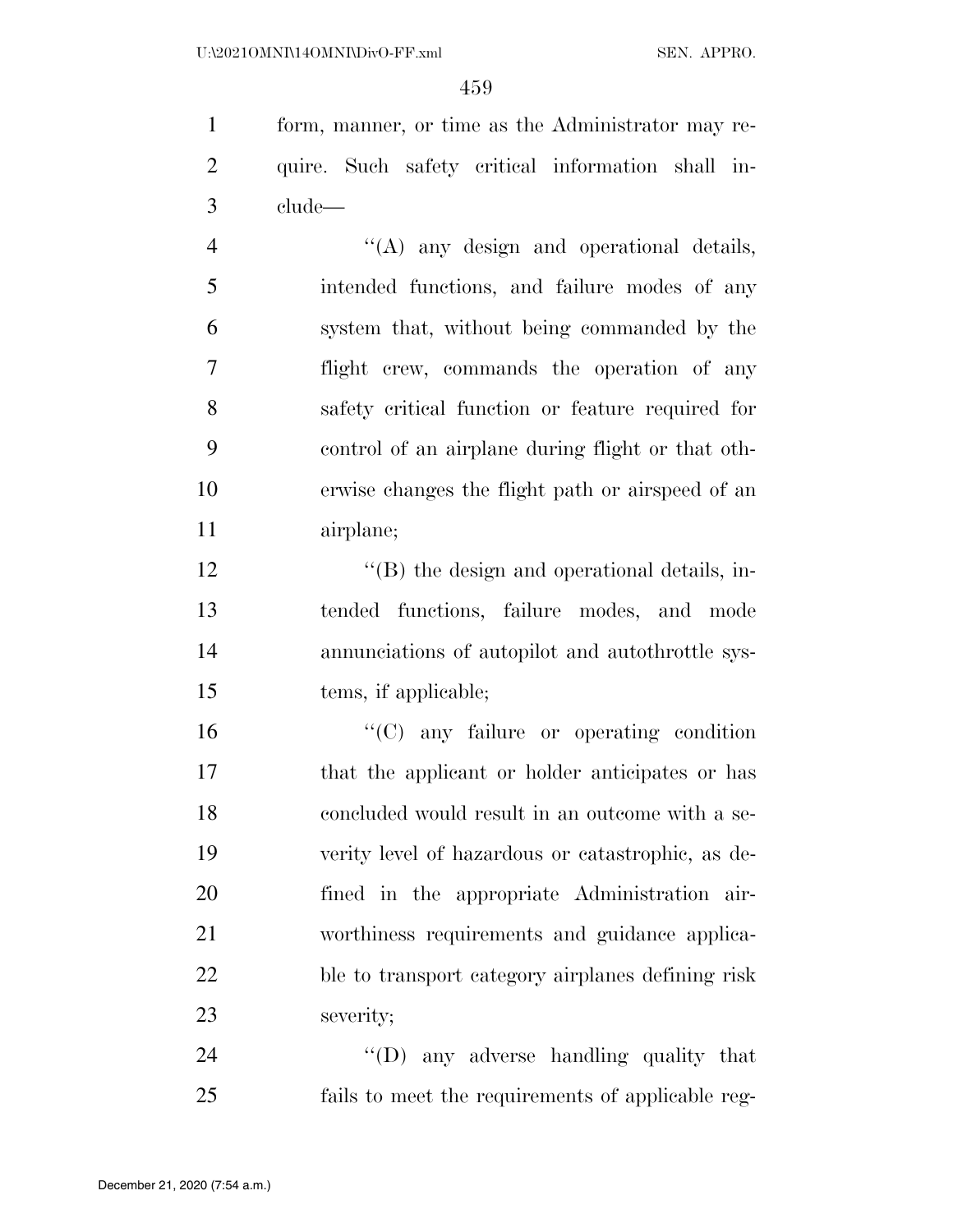ulations without the addition of a software sys- tem to augment the flight controls of the air- plane to produce compliant handling qualities; and

 ''(E) a system safety assessment with re- spect to a system described in subparagraph (A) or (B) or with respect to any component or other system for which failure or erroneous op- eration of such component or system could re- sult in an outcome with a severity level of haz- ardous or catastrophic, as defined in the appro- priate Administration airworthiness require- ments and guidance applicable to transport cat-egory airplanes defining risk severity.

15 "(2) ONGOING COMMUNICATIONS.—

16 "(A) NEWLY DISCOVERED INFORMA- TION.—The Administrator shall require that an applicant for, or holder of, a type certificate disclose to the Administrator, in such form, manner, or time as the Administrator may re-21 quire, any newly discovered information or de- sign or analysis change that would materially alter any submission to the Administrator under paragraph (1).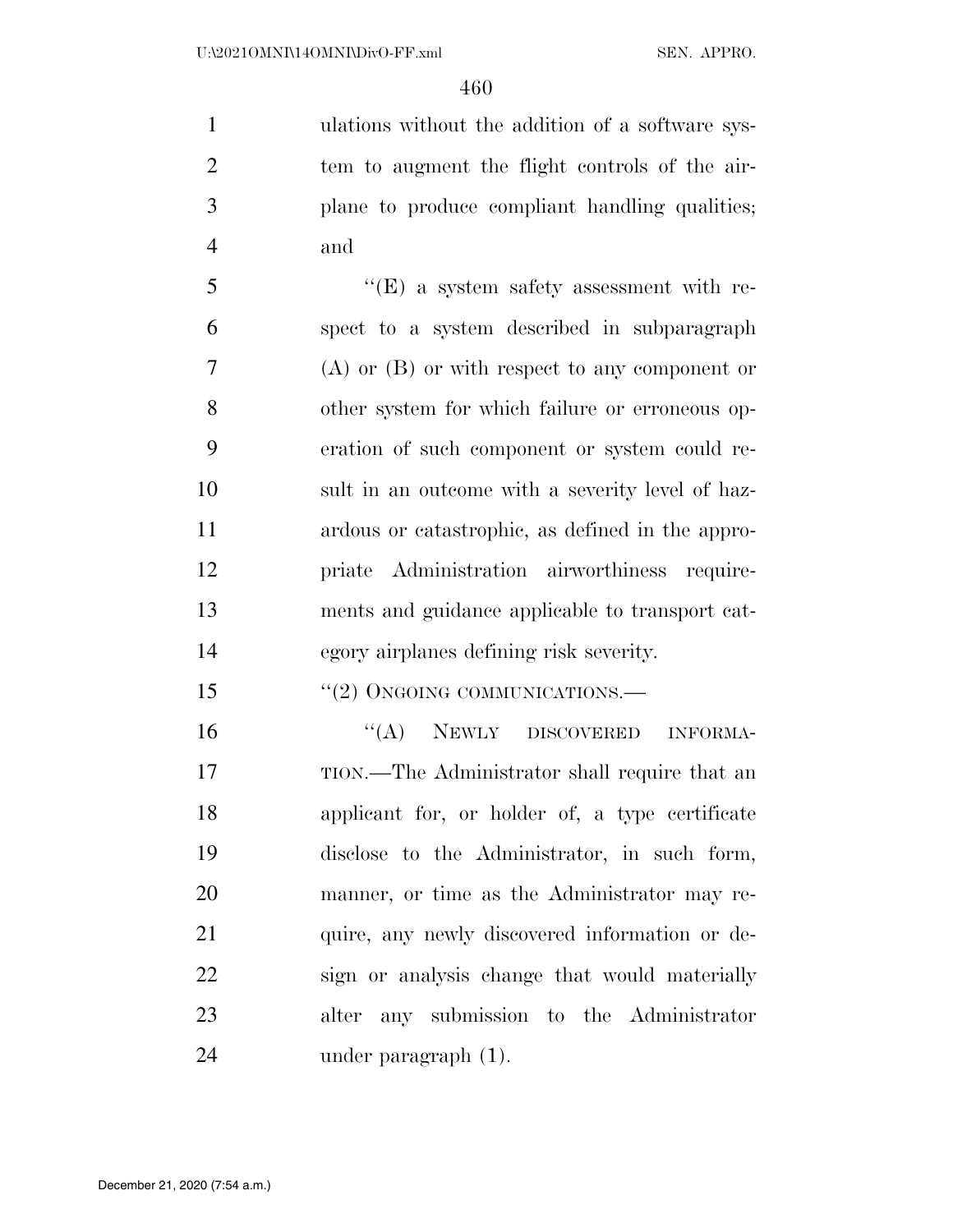1 "(B) SYSTEM DEVELOPMENT CHANGES.— The Administrator shall establish multiple mile- stones throughout the certification process at which a proposed airplane system will be as- sessed to determine whether any change to such system during the certification process is such that such system should be considered novel or unusual by the Administrator. 9 "(3) FLIGHT MANUALS.—The Administrator shall ensure that an airplane flight manual and a flight crew operating manual (as appropriate or ap- plicable) for an airplane contains a description of the 13 operation of a system described in paragraph  $(1)(A)$  and flight crew procedures for responding to a fail- ure or aberrant operation of such system. "(4) CIVIL PENALTY.— 17 "'(A) AMOUNT.—Notwithstanding section 46301, an applicant for, or holder of, a type certificate that knowingly violates paragraph  $(1)$ ,  $(2)$ , or  $(3)$  of this subsection shall be liable to the Administrator for a civil penalty of not 22 more than \$1,000,000 for each violation.

23 "(B) PENALTY CONSIDERATIONS.—In de-termining the amount of a civil penalty under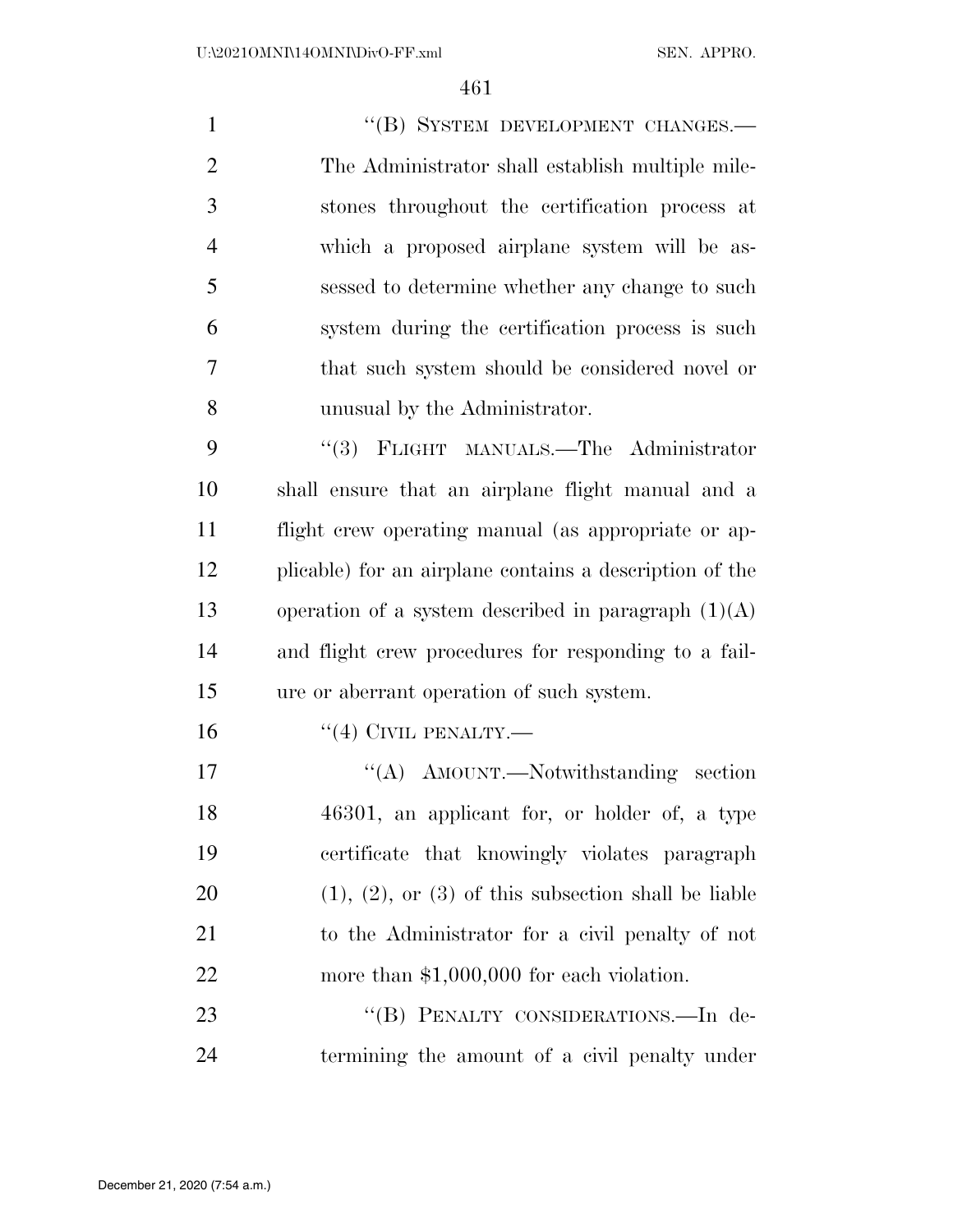| $\mathbf{1}$   | subparagraph (A), the Administrator shall con-    |
|----------------|---------------------------------------------------|
| $\overline{2}$ | sider—                                            |
| 3              | "(i) the nature, circumstances, extent,           |
| $\overline{4}$ | and gravity of the violation, including the       |
| 5              | length of time that such safety critical in-      |
| 6              | formation was known but not disclosed;            |
| 7              | and                                               |
| 8              | "(ii) with respect to the violator, the           |
| 9              | degree of culpability, any history of prior       |
| 10             | violations, and the size of the business con-     |
| 11             | cern.                                             |
| 12             | "(5) REVOCATION AND CIVIL PENALTY FOR IN-         |
| 13             | DIVIDUALS.-                                       |
| 14             | "(A) IN GENERAL.—The Administrator                |
| 15             | shall revoke any airline transport pilot certifi- |
| 16             | cate issued under section 44703 held by any in-   |
| 17             | dividual who, while acting on behalf of an appli- |
| 18             | cant for, or holder of, a type certificate, know- |
| 19             | ingly makes a false statement with respect to     |
| 20             | any of the matters described in subparagraphs     |
| 21             | $(A)$ through $(E)$ of paragraph $(1)$ .          |
| 22             | "(B) AUTHORITY TO IMPOSE CIVIL PEN-               |
| 23             | ALTY.—The Administrator may impose a civil        |
| 24             | penalty under section 46301 for each violation    |
| 25             | described in subparagraph $(A)$ .                 |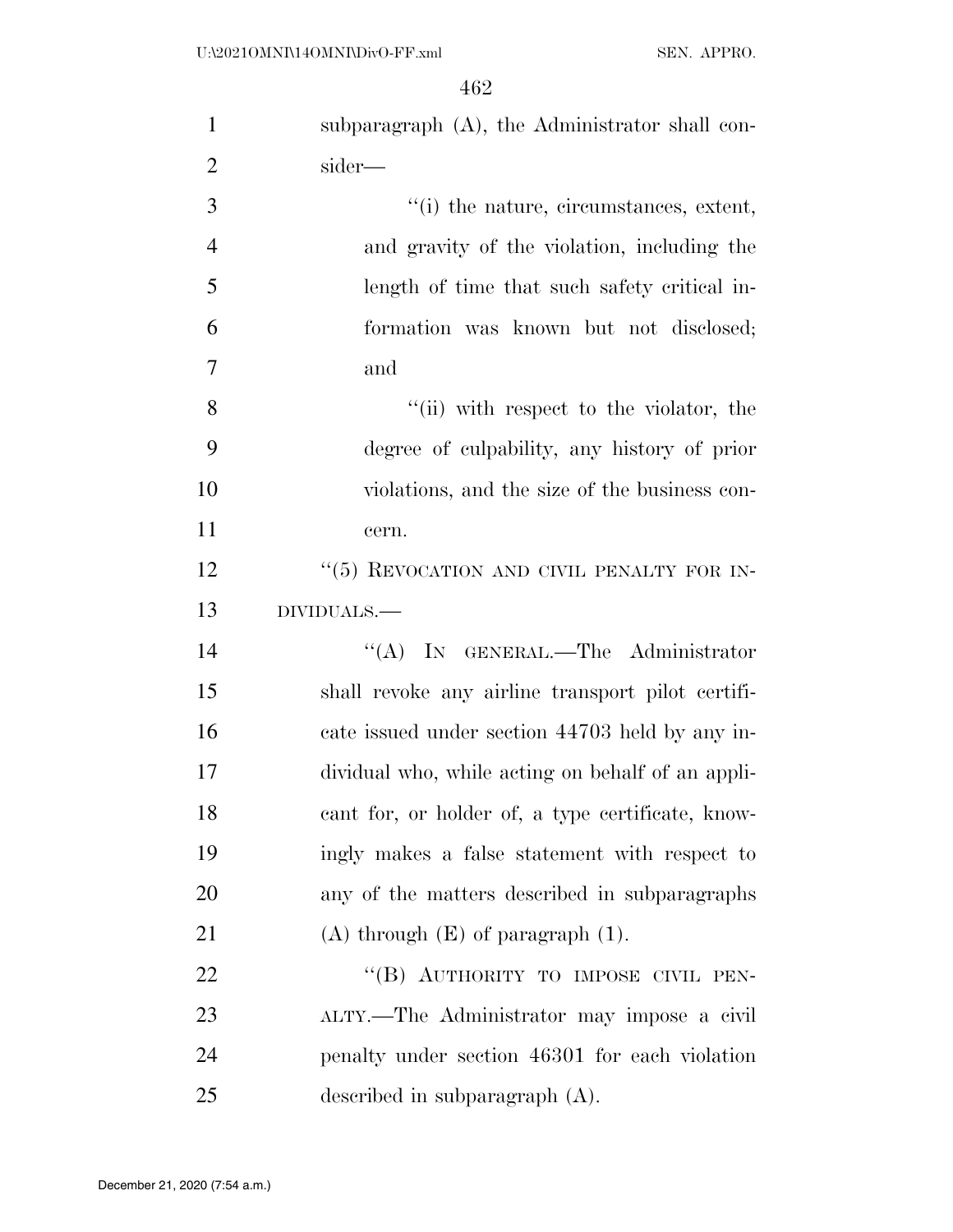| $\mathbf{1}$   | "(6) RULE OF CONSTRUCTION.—Nothing in                             |
|----------------|-------------------------------------------------------------------|
| $\overline{2}$ | this subsection shall be construed to affect or other-            |
| 3              | wise inhibit the authority of the Administrator to                |
| $\overline{4}$ | deny an application by an applicant for a type cer-               |
| 5              | tificate or to revoke or amend a type certificate of              |
| 6              | a holder of such certificate.                                     |
| 7              | "(7) DEFINITION OF TYPE CERTIFICATE.-In                           |
| 8              | this subsection, the term 'type certificate'—                     |
| 9              | $\lq\lq$ means a type certificate issued under                    |
| 10             | subsection (a) or an amendment to such certifi-                   |
| 11             | cate; and                                                         |
| 12             | "(B) does not include a supplemental type                         |
| 13             | certificate issued under subsection (b).".                        |
| 14             | (b) CIVIL PENALTY AUTHORITY.—Section 44704 of                     |
| 15             | title 49, United States Code, is further amended by adding        |
| 16             | at the end the following:                                         |
| 17             | "(f) HEARING REQUIREMENT.—The Administrator                       |
| 18             | may find that a person has violated subsection $(a)(6)$ or        |
| 19             | paragraph $(1)$ , $(2)$ , or $(3)$ of subsection $(e)$ and impose |
| 20             | a civil penalty under the applicable subsection only after        |
| 21             | notice and an opportunity for a hearing. The Adminis-             |
| 22             | trator shall provide a person—                                    |
| 23             | $\lq(1)$ written notice of the violation and the                  |
| 24             | amount of penalty; and                                            |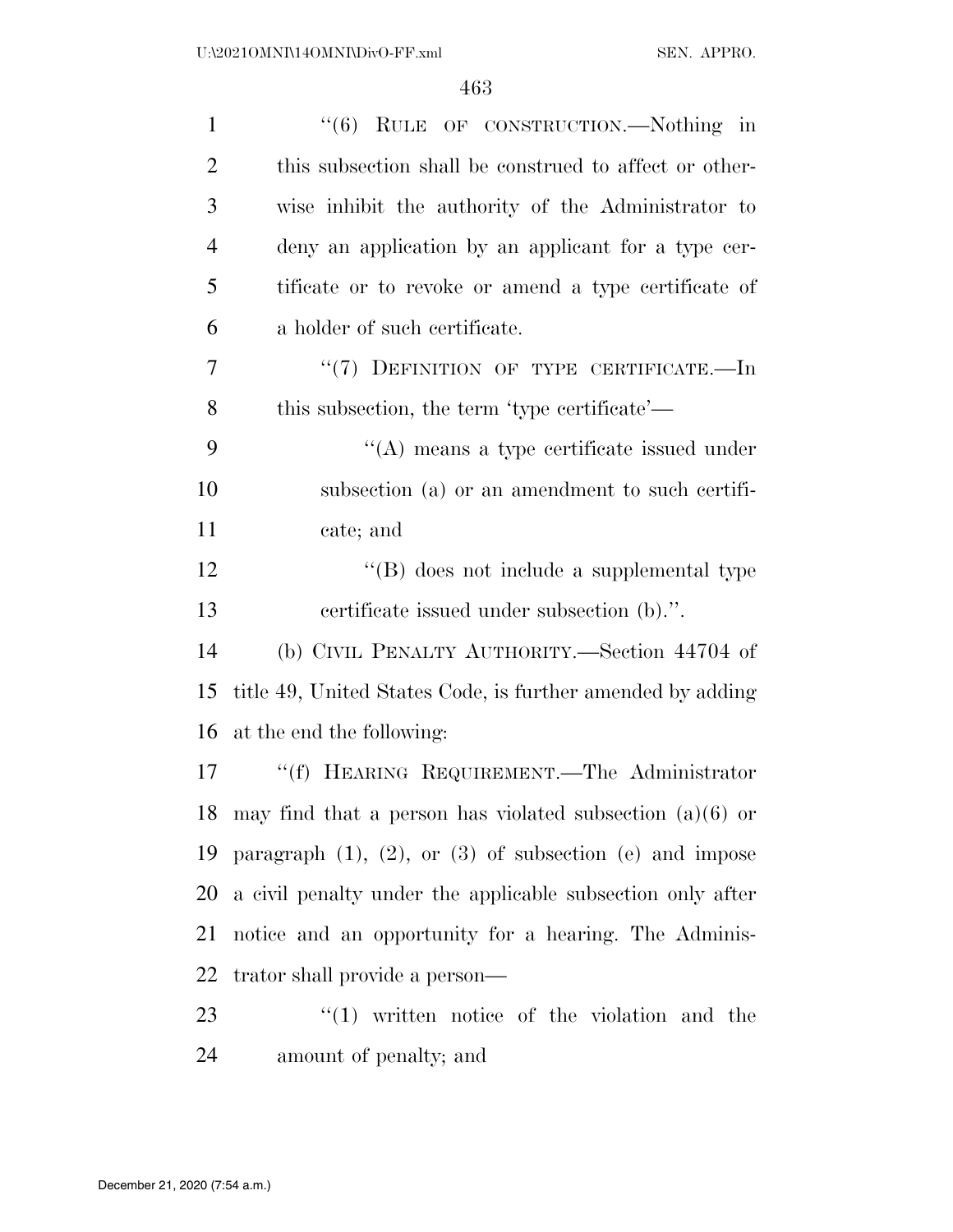1  $\frac{1}{2}$  the opportunity for a hearing under sub- part G of part 13 of title 14, Code of Federal Regu-lations.''.

 (c) REQUIRED SUBMISSION OF OUTLINE OF SYSTEM CHANGES AT THE BEGINNING OF THE CERTIFICATION PROCESS.—

 (1) IN GENERAL.—Not later than 180 days after the date of enactment of this title, the Admin- istrator shall initiate a process to revise procedures to require an applicant for an amendment to a type certificate for a transport category aircraft to dis- close to the Administrator, in a single document sub- mitted at the beginning of the process for amending such certificate, all new systems and intended changes to existing systems then known to such ap- plicant. The Administrator shall finalize the revision of such procedures not later than 18 months after initiating such process.

 (2) APPLICATION.—Compliance with the proce- dures revised pursuant to paragraph (1) shall not preclude an applicant from making additional changes to aircraft systems as the design and appli-cation process proceeds.

 (3) SAVINGS PROVISION.—Nothing in this sub-section may be construed to limit the obligations of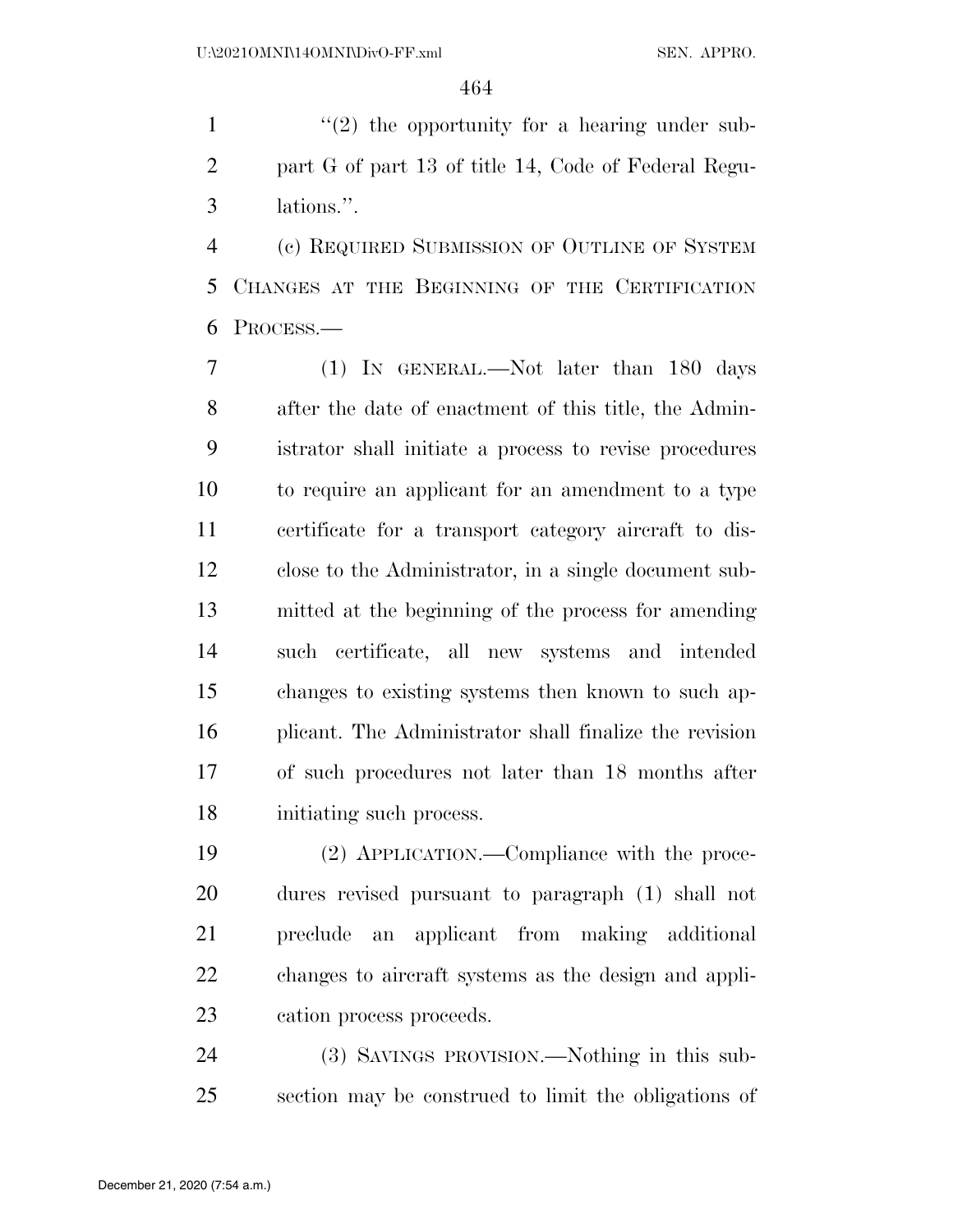an applicant for an amended type certificate for a transport category airplane under section 44704(e) of title 49, United States Code, as amended in this title.

### **SEC. 106. LIMITATION ON DELEGATION.**

 Section 44702(d) of title 49, United States Code, is amended by adding at the end the following:

 $\cdot$  (4)(A) With respect to a critical system design fea- ture of a transport category airplane, the Administrator may not delegate any finding of compliance with applica- ble airworthiness standards or review of any system safety assessment required for the issuance of a certificate, in- cluding a type certificate, or amended or supplemental type certificate, under section 44704, until the Adminis- trator has reviewed and validated any underlying assump-tions related to human factors.

 ''(B) The requirement under subparagraph (A) shall not apply if the Administrator determines the matter in-volved is a routine task.

 $\bullet$  "(C) For purposes of subparagraph (A), the term critical system design feature includes any feature (includ- ing a novel or unusual design feature) for which the failure of such feature, either independently or in combination with other failures, could result in catastrophic or haz-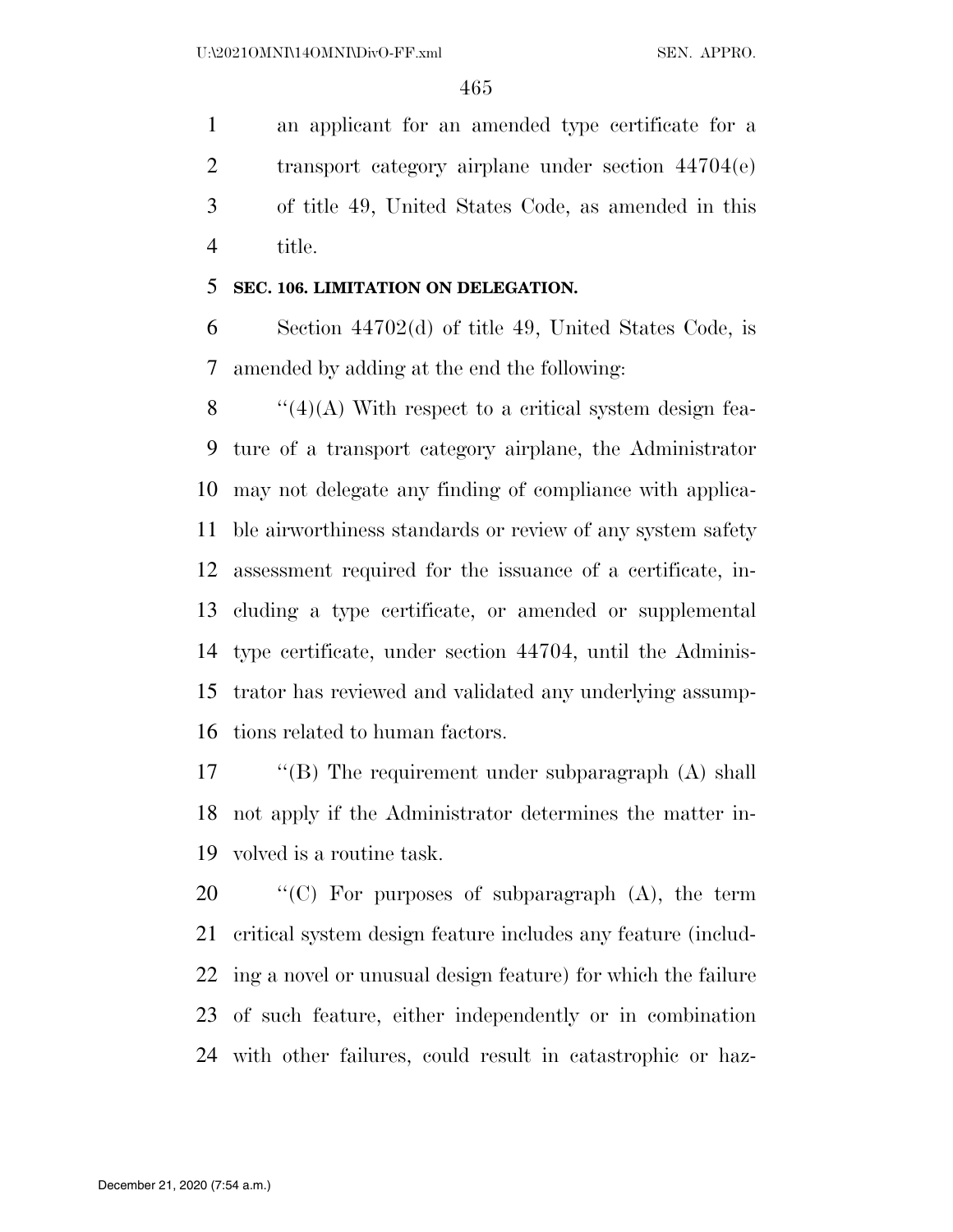ardous failure conditions, as those terms are defined by the Administrator.''.

## **SEC. 107. OVERSIGHT OF ORGANIZATION DESIGNATION AU-THORIZATION UNIT MEMBERS.**

 (a) IN GENERAL.—Chapter 447 of title 49, United States Code, is amended by adding at the end the fol-lowing:

# **''§ 44741. Approval of organization designation au-thorization unit members**

 ''(a) IN GENERAL.—Beginning January 1, 2022, each individual who is selected on or after such date to become an ODA unit member by an ODA holder engaged in the design of an aircraft, aircraft engine, propeller, or appliance and performs an authorized function pursuant to a delegation by the Administrator of the Federal Avia-tion Administration under section 44702(d)—

- 17  $\frac{1}{2}$   $\frac{1}{2}$  shall be—
- 18 ''(A) an employee, a contractor, or a con-sultant of the ODA holder; or

20  $\text{``(B)}$  the employee of a supplier of the ODA holder; and

22  $\langle \langle 2 \rangle$  may not become a member of such unit unless approved by the Administrator pursuant to this section.

25 "(b) PROCESS AND TIMELINE.—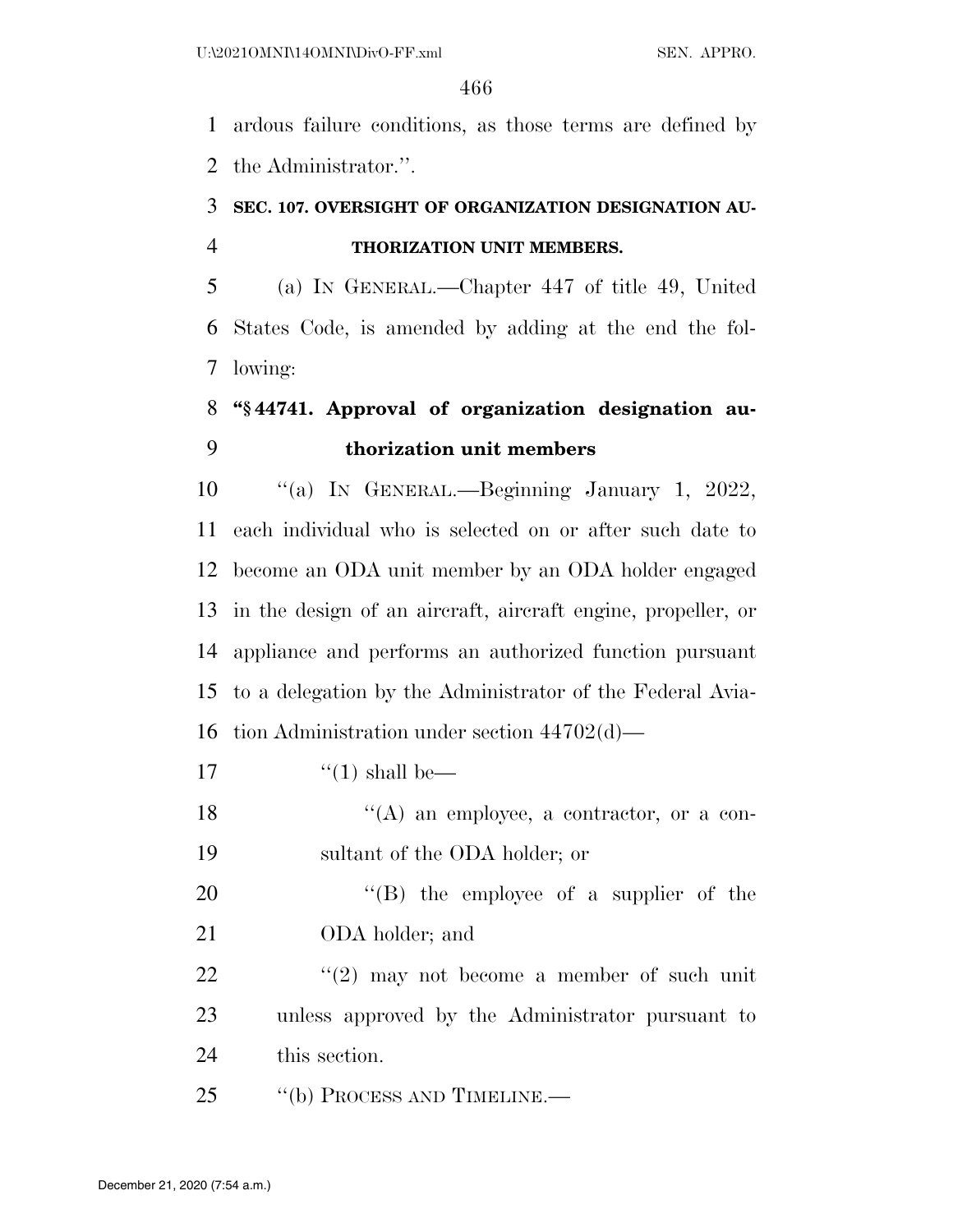1 "(1) IN GENERAL.—The Administrator shall maintain an efficient process for the review and ap- proval of an individual to become an ODA unit member under this section.

 ''(2) PROCESS.—An ODA holder described in subsection (a) may submit to the Administrator an application for an individual to be approved to be- come an ODA unit member under this section. The application shall be submitted in such form and manner as the Administrator determines appro- priate. The Administrator shall require an ODA holder to submit with such an application informa- tion sufficient to demonstrate an individual's quali-fications under subsection (c).

 ''(3) TIMELINE.—The Administrator shall ap- prove or reject an individual that is selected by an ODA holder to become an ODA unit member under this section not later than 30 days after the receipt of an application by an ODA holder.

20 "(4) DOCUMENTATION OF APPROVAL.—Upon approval of an individual to become an ODA unit member under this section, the Administrator shall provide such individual a letter confirming that such individual has been approved by the Administrator under this section to be an ODA unit member.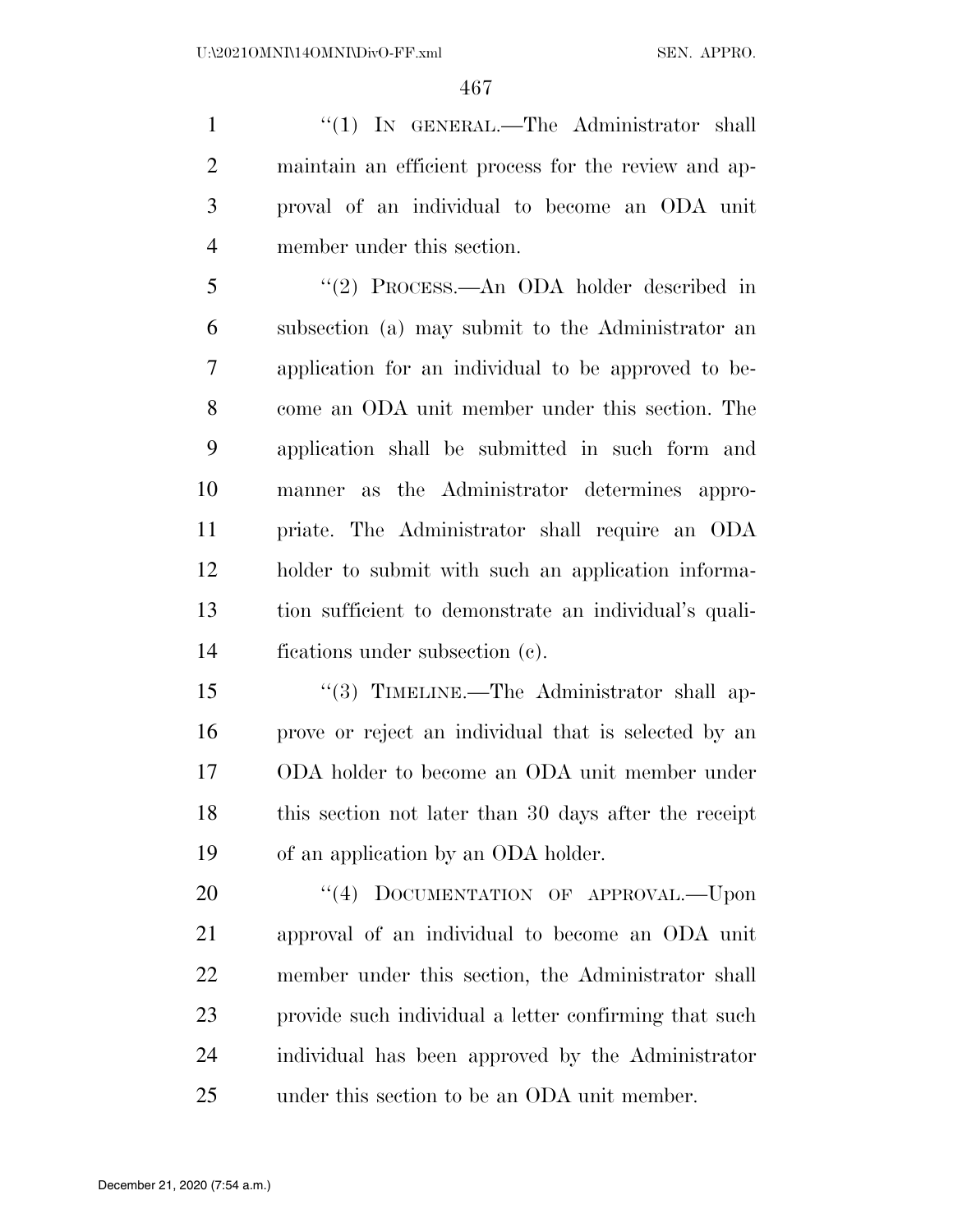1 "(5) REAPPLICATION.—An ODA holder may submit an application under this subsection for an individual to become an ODA unit member under this section regardless of whether an application for such individual was previously rejected by the Ad-ministrator.

7 "(e) QUALIFICATIONS.—

8 "(1) IN GENERAL.—The Administrator shall issue minimum qualifications for an individual to be- come an ODA unit member under this section. In issuing such qualifications, the Administrator shall consider existing qualifications for Administration employees with similar duties and whether such indi-vidual—

 $i'(A)$  is technically proficient and qualified to perform the authorized functions sought;

 $\text{``(B)}$  has no recent record of serious en- forcement action, as determined by the Admin- istrator, taken by the Administrator with re- spect to any certificate, approval, or authoriza-21 tion held by such individual;

22 "'(C) is of good moral character (as such qualification is applied to an applicant for an airline transport pilot certificate issued under section 44703);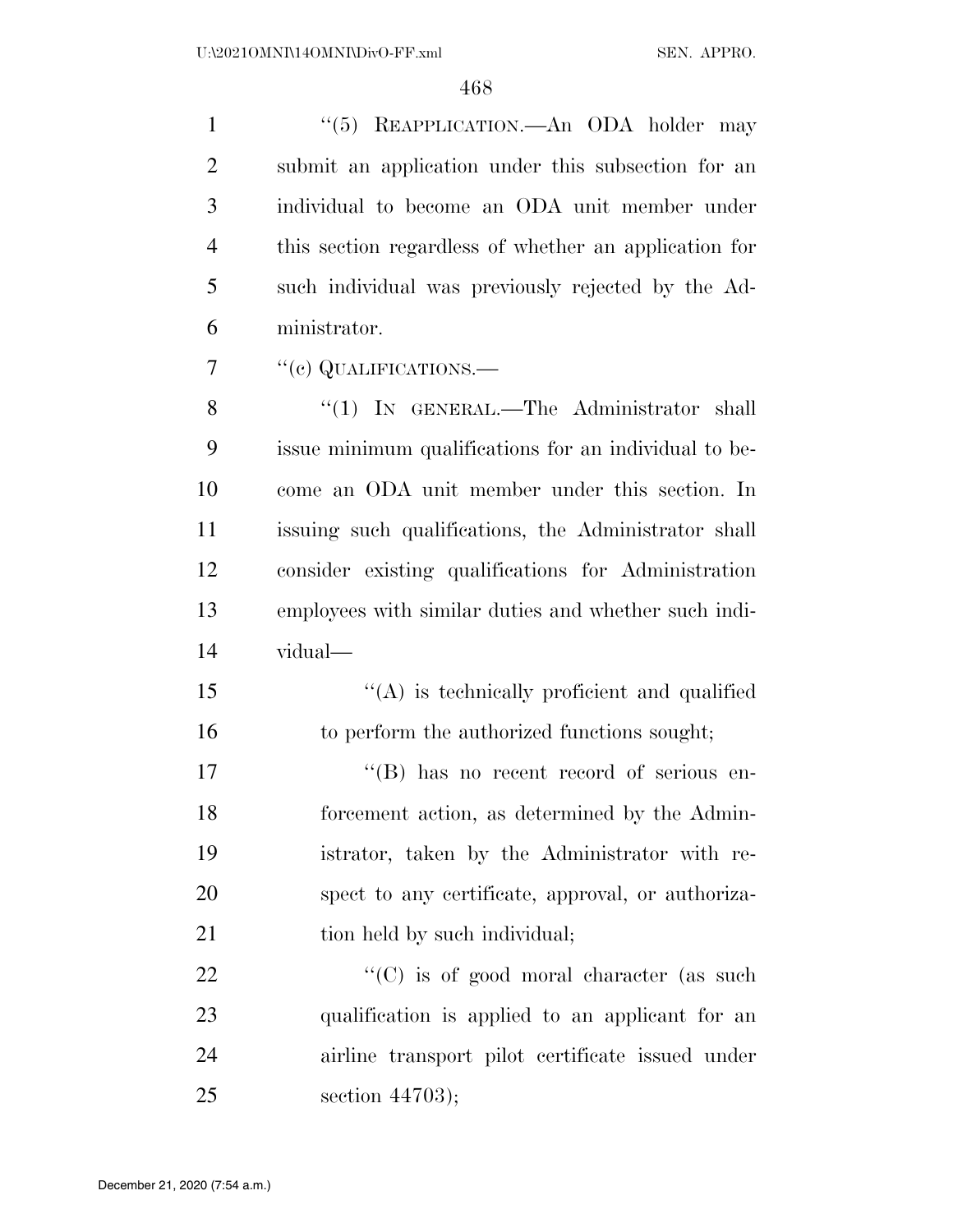| $\mathbf{1}$   | $\lq\lq\lq\lq\lq\lq\lq\lq\lq\lq$ possesses the knowledge of applicable |
|----------------|------------------------------------------------------------------------|
| $\overline{2}$ | design or production requirements in this chap-                        |
| 3              | ter and in title 14, Code of Federal Regula-                           |
| $\overline{4}$ | tions, necessary for performance of the author-                        |
| 5              | ized functions sought;                                                 |
| 6              | $\lq\lq(E)$ possesses a high degree of knowledge                       |
| 7              | of applicable design or production principles,                         |
| 8              | system safety principles, or safety risk manage-                       |
| 9              | ment processes appropriate for the authorized                          |
| 10             | functions sought; and                                                  |
| 11             | $\lq\lq(F)$ meets such testing, examination,                           |
| 12             | training, or other qualification standards as the                      |
| 13             | Administrator determines are necessary to en-                          |
| 14             | sure the individual is competent and capable of                        |
| 15             | performing the authorized functions sought.                            |
| 16             | "(2) PREVIOUSLY REJECTED APPLICATION.—In                               |
| 17             | reviewing an application for an individual to become                   |
| 18             | an ODA unit member under this section, if an appli-                    |
| 19             | cation for such individual was previously rejected,                    |
| 20             | the Administrator shall ensure that the reasons for                    |
| 21             | the prior rejection have been resolved or mitigated to                 |
| 22             | the Administrator's satisfaction before making a de-                   |
| 23             | termination on the individual's reapplication.                         |
| 24             | "(d) RESCISSION OF APPROVAL.—The Administrator                         |
| 25             | may rescind an approval of an individual as an ODA unit                |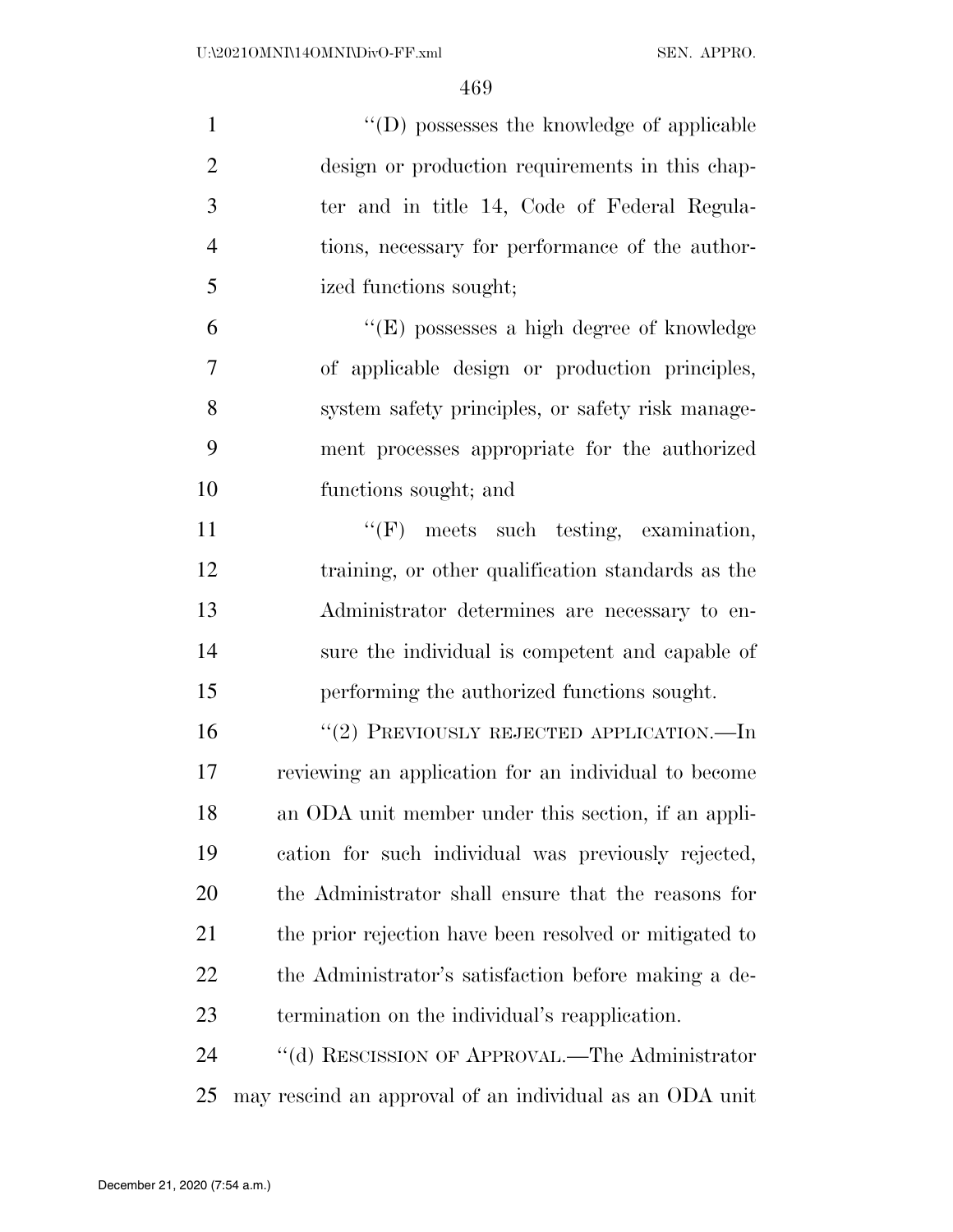member granted pursuant to this section at any time and for any reason the Administrator considers appropriate. The Administrator shall develop procedures to provide for notice and opportunity to appeal rescission decisions made by the Administrator. Such decisions by the Administrator are not subject to judicial review.

''(e) CONDITIONAL SELECTIONS.—

8 "(1) In GENERAL.—Subject to the require- ments of this subsection, the Administrator may au- thorize an ODA holder to conditionally designate an individual to perform the functions of an ODA unit member for a period of not more than 30 days (be- ginning on the date an application for such indi-vidual is submitted under subsection (b)(2)).

15 "(2) REQUIRED DETERMINATION.—The Admin- istrator may not make an authorization under para-graph (1) unless—

 $\langle (A)$  the ODA holder has instituted, to the Administrator's satisfaction, systems and proc- esses to ensure the integrity and reliability of determinations by conditionally-designated ODA unit members; and

23 ''(B) the ODA holder has instituted a safe- ty management system in accordance with regu-lations issued by the Administrator under sec-

December 21, 2020 (7:54 a.m.)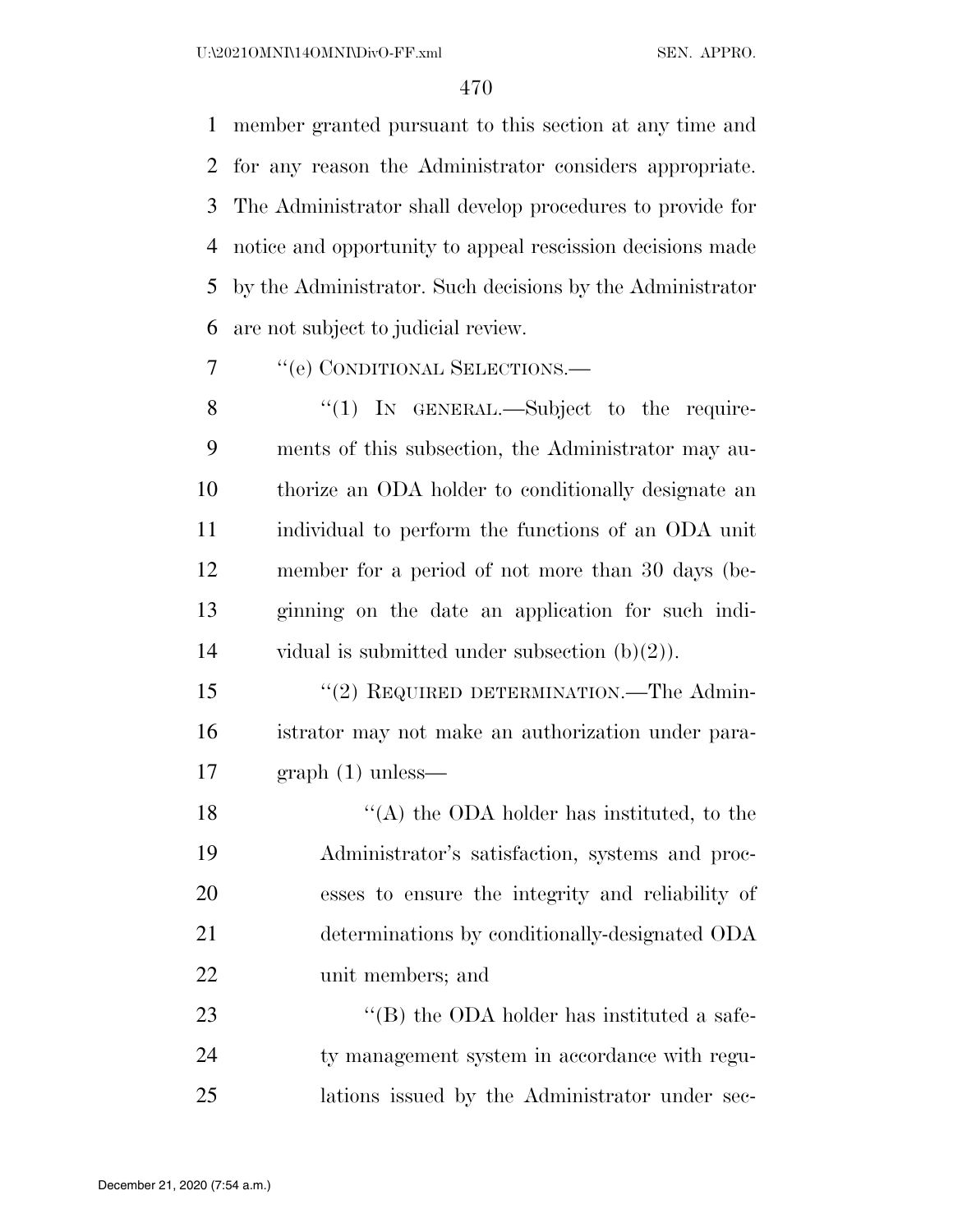1 tion 102 of the Aircraft Certification, Safety, and Accountability Act.

3 "(3) FINAL DETERMINATION.—The Adminis- trator shall approve or reject the application for an individual designated under paragraph (1) in accord- ance with the timeline and procedures described in subsection (b).

8 "(4) REJECTION AND REVIEW.—If the Admin- istrator rejects the application submitted under sub- section (b)(2) for an individual conditionally des- ignated under paragraph (1), the Administrator shall review and approve or disapprove any decision pursuant to any authorized function performed by such individual during the period such individual served as a conditional designee.

 ''(5) PROHIBITIONS.—Notwithstanding the re- quirements of paragraph (2), the Administrator may prohibit an ODA holder from making conditional designations of individuals as ODA unit members under this subsection at any time for any reason the Administrator considers appropriate. The Adminis- trator may prohibit any conditionally designated in- dividual from performing an authorized function at any time for any reason the Administrator considers appropriate.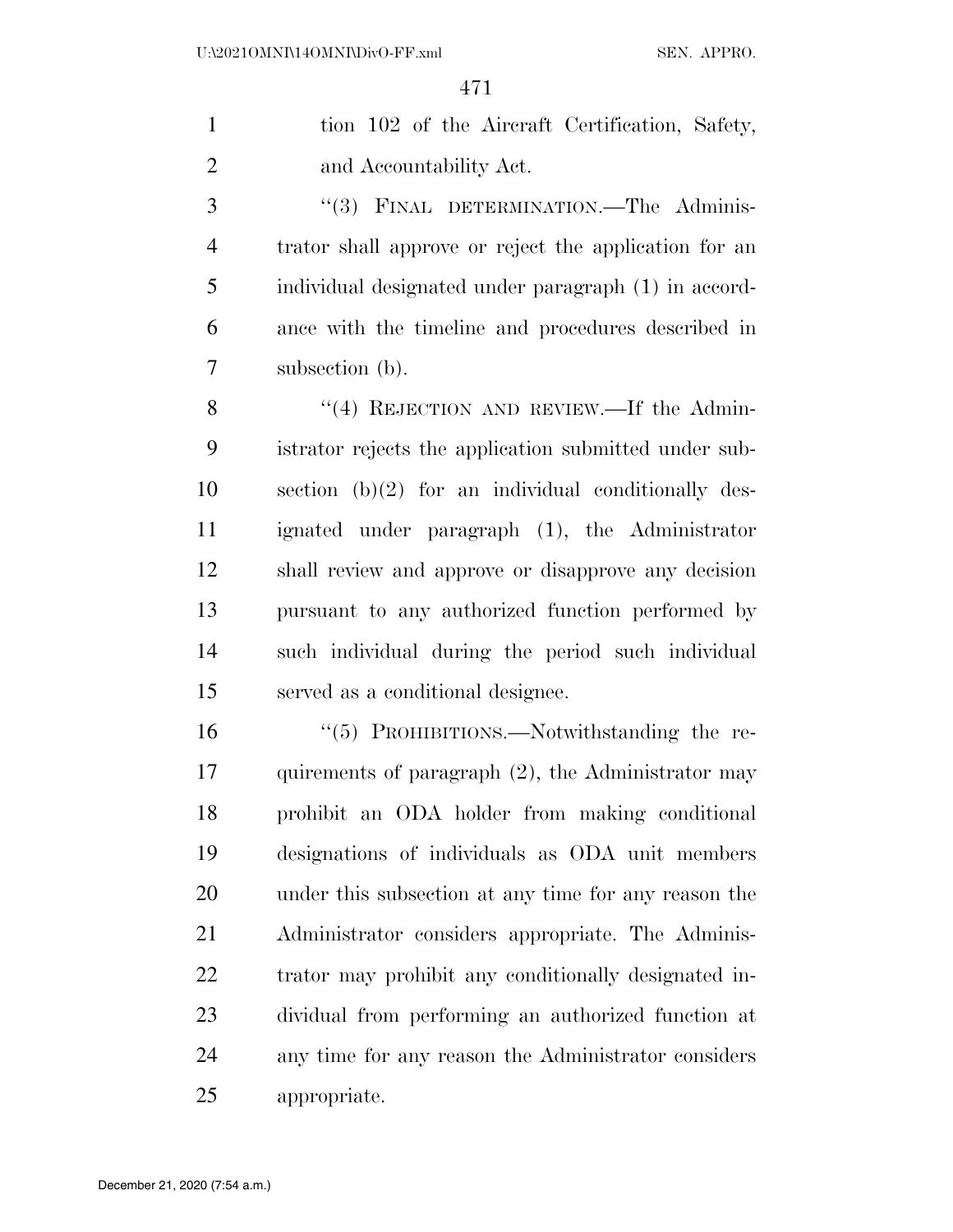| $\mathbf{1}$   | "(f) RECORDS AND BRIEFINGS.—                          |
|----------------|-------------------------------------------------------|
| $\overline{2}$ | "(1) IN GENERAL.—Beginning on the date de-            |
| 3              | scribed in subsection (a), an ODA holder shall main-  |
| $\overline{4}$ | tain, for a period to be determined by the Adminis-   |
| 5              | trator and with proper protections to ensure the se-  |
| 6              | curity of sensitive and personal information—         |
| 7              | $\lq\lq$ (A) any data, applications, records, or      |
| 8              | manuals required by the ODA holder's ap-              |
| 9              | proved procedures manual, as determined by            |
| 10             | the Administrator;                                    |
| 11             | $\lq\lq$ the names, responsibilities, qualifica-      |
| 12             | tions, and example signature of each member of        |
| 13             | the ODA unit who performs an authorized               |
| 14             | function pursuant to a delegation by the Ad-          |
| 15             | ministrator under section $44702(d)$ ;                |
| 16             | "(C) training records for ODA unit mem-               |
| 17             | bers and ODA administrators; and                      |
| 18             | "(D) any other data, applications, records,           |
| 19             | or manuals determined appropriate by the Ad-          |
| 20             | ministrator.                                          |
| 21             | CONGRESSIONAL BRIEFING.-Not<br>(2)<br>later           |
| <u>22</u>      | than 90 days after the date of enactment of this sec- |
| 23             | tion, and every 90 days thereafter through Sep-       |
| 24             | tember 30, 2023, the Administrator shall provide a    |
| 25             | briefing to the Committee on Transportation and In-   |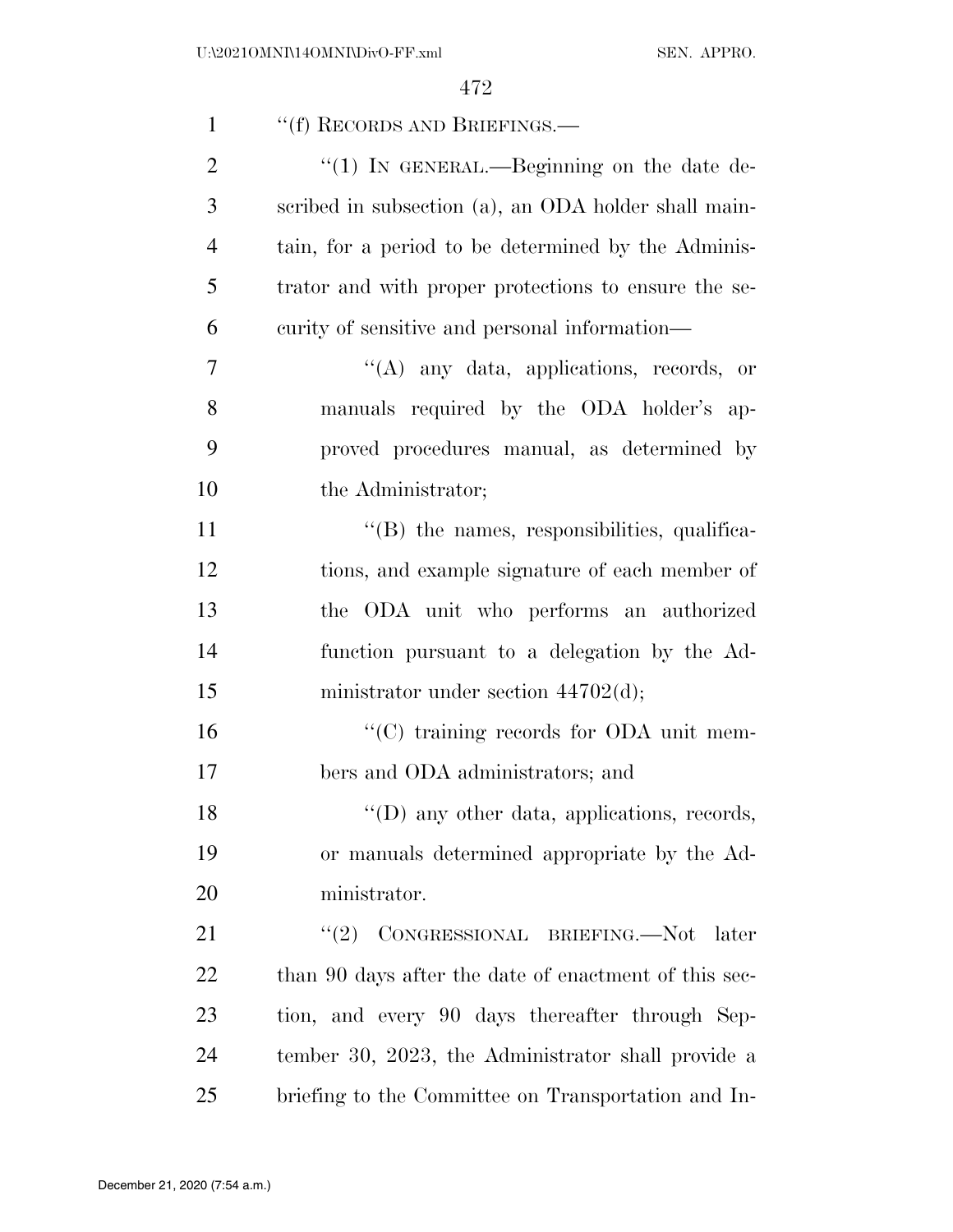| $\mathbf{1}$   | frastructure of the House of Representatives and the    |
|----------------|---------------------------------------------------------|
| $\overline{2}$ | Committee on Commerce, Science, and Transpor-           |
| 3              | tation of the Senate on the implementation and ef-      |
| $\overline{4}$ | fects of this section, including—                       |
| 5              | "(A) the Administration's performance in                |
| 6              | completing reviews of individuals and approving         |
| 7              | or denying such individuals within the timeline         |
| 8              | required under subsection $(b)(3)$ ;                    |
| 9              | "(B) for any individual rejected by the $Ad-$           |
| 10             | ministrator under subsection (b) during the             |
| 11             | preceding 90-day period, the reasoning or basis         |
| 12             | for such rejection; and                                 |
| 13             | "(C) any resource, staffing, or other chal-             |
| 14             | lenges within the Administration associated             |
| 15             | with implementation of this section.                    |
| 16             | "(g) SPECIAL REVIEW OF QUALIFICATIONS.—                 |
| 17             | "(1) IN GENERAL.—Not later than 30 days                 |
| 18             | after the issuance of minimum qualifications under      |
| 19             | subsection (c), the Administrator shall initiate a re-  |
| 20             | view of the qualifications of each individual who on    |
| 21             | the date on which such minimum qualifications are       |
| <u>22</u>      | issued is an ODA unit member of a holder of a type      |
| 23             | certificate for a transport airplane to ensure such in- |
| 24             | dividual meets the minimum qualifications issued by     |
| 25             | the Administrator under subsection (c).                 |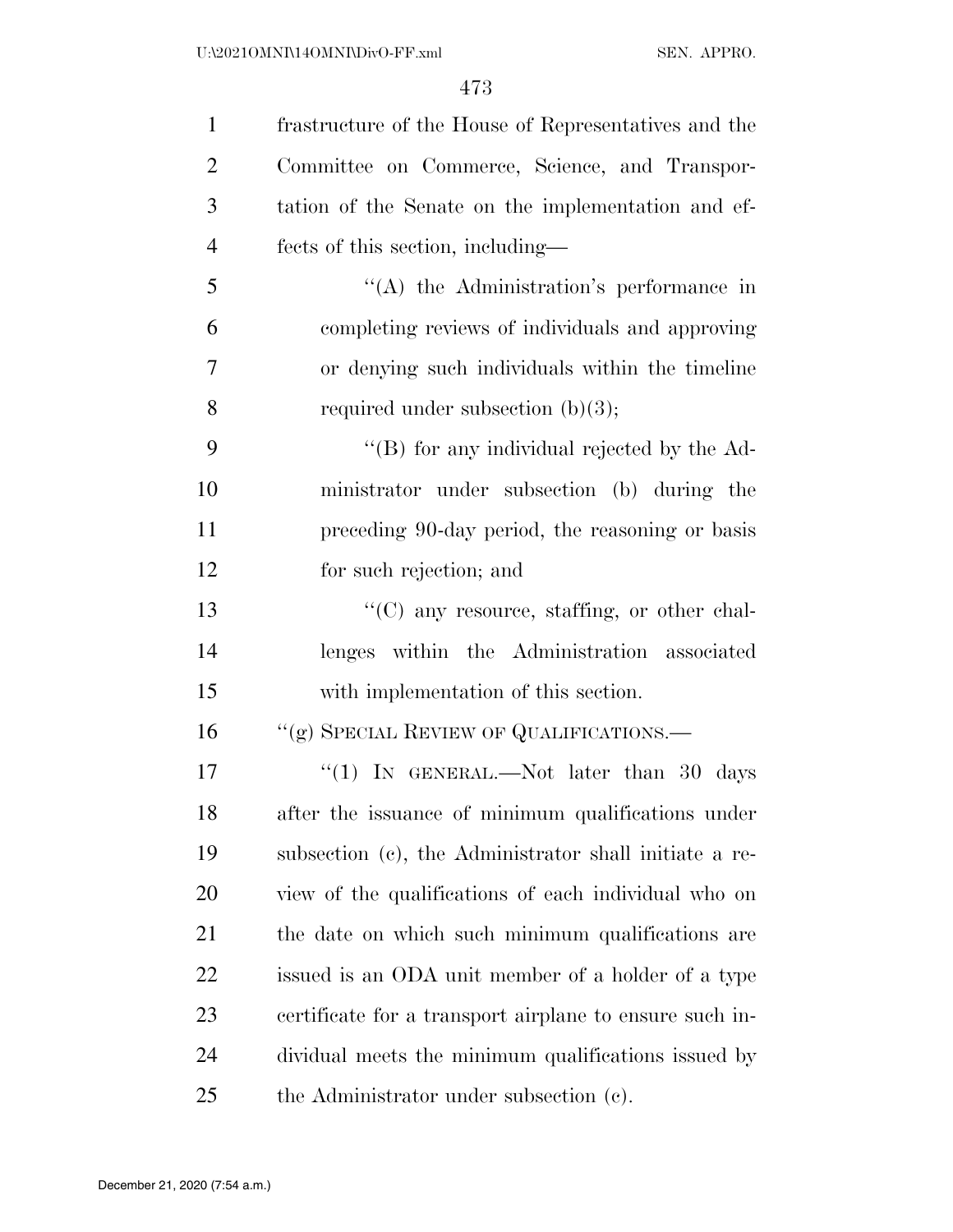| $\mathbf{1}$   | "(2) UNQUALIFIED INDIVIDUAL.—For any indi-           |
|----------------|------------------------------------------------------|
| $\overline{2}$ | vidual who is determined by the Administrator not    |
| 3              | to meet such minimum qualifications pursuant to      |
| $\overline{4}$ | the review conducted under paragraph (1), the Ad-    |
| 5              | ministrator-                                         |
| 6              | $\lq\lq$ shall determine whether the lack of         |
| 7              | qualification may be remedied and, if so, pro-       |
| 8              | vide such individual with an action plan or          |
| 9              | schedule for such individual to meet such quali-     |
| 10             | fications; or                                        |
| 11             | $\lq\lq (B)$ may, if the Administrator determines    |
| 12             | the lack of qualification may not be remedied,       |
| 13             | take appropriate action, including prohibiting       |
| 14             | such individual from performing an authorized        |
| 15             | function.                                            |
| 16             | "(3) DEADLINE.—The Administrator shall com-          |
| 17             | plete the review required under paragraph (1) not    |
| 18             | later than 18 months after the date on which such    |
| 19             | review was initiated.                                |
| 20             | "(4) SAVINGS CLAUSE.—An individual approved          |
| 21             | to become an ODA unit member of a holder of a        |
| 22             | type certificate for a transport airplane under sub- |
| 23             | section (a) shall not be subject to the review under |
| 24             | this subsection.                                     |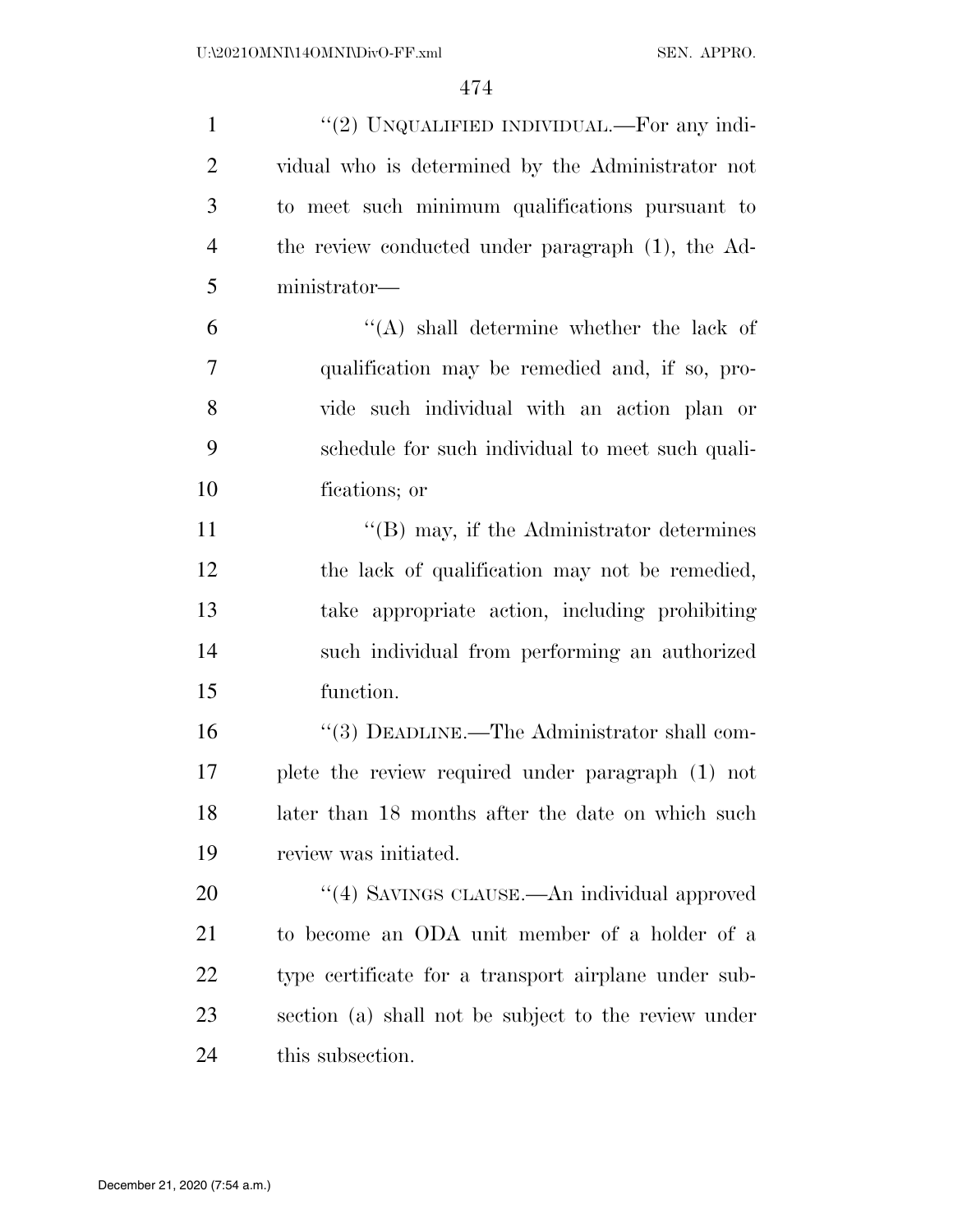''(h) PROHIBITION.—The Administrator may not au- thorize an organization or ODA holder to approve an indi- vidual selected by an ODA holder to become an ODA unit member under this section.

''(i) DEFINITIONS.—

 ''(1) GENERAL APPLICABILITY.—The defini- tions contained in section 44736(c) shall apply to this section.

9 "(2) TRANSPORT AIRPLANE.—The term 'trans- port airplane' means a transport category airplane designed for operation by an air carrier or foreign air carrier type-certificated with a passenger seating capacity of 30 or more or an all-cargo or combi de-rivative of such an airplane.

 ''(j) AUTHORIZATION OF APPROPRIATIONS.—There is authorized to be appropriated to carry out this section \$3,000,000 for each of fiscal years 2021 through 2023. **''§ 44742. Interference with the duties of organization** 

## **designation authorization unit members**

20 "(a) IN GENERAL.—The Administrator of the Fed- eral Aviation Administration shall continuously seek to eliminate or minimize interference by an ODA holder that affects the performance of authorized functions by ODA unit members.

25 "(b) PROHIBITION.—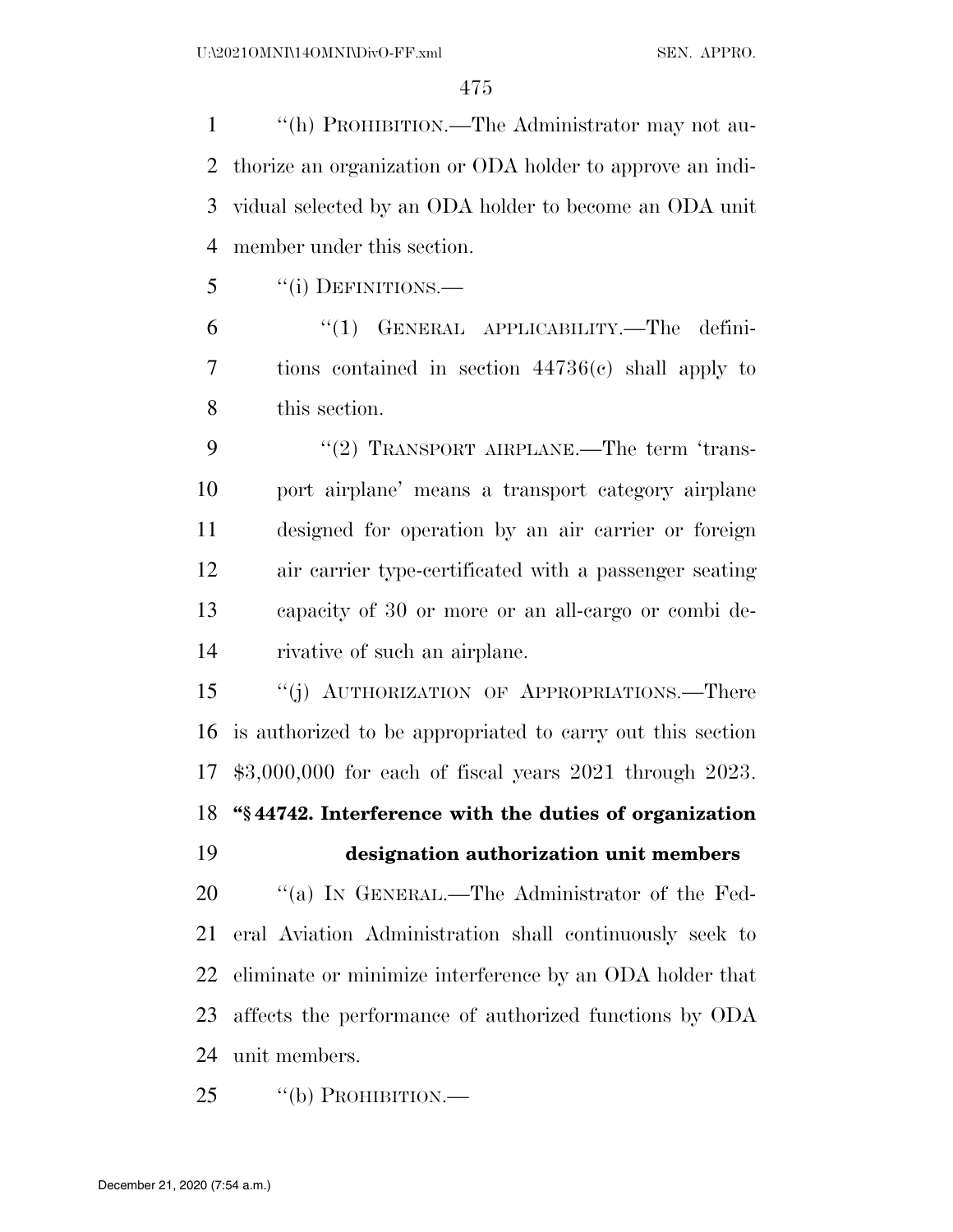| $\mathbf{1}$   | "(1) IN GENERAL.—It shall be unlawful for any      |
|----------------|----------------------------------------------------|
| $\overline{2}$ | individual who is a supervisory employee of an ODA |
| 3              | holder that manufactures a transport category air- |
| $\overline{4}$ | plane to commit an act of interference with an ODA |
| 5              | unit member's performance of authorized functions. |
| 6              | $``(2)$ CIVIL PENALTY.—                            |
| 7              | "(A) INDIVIDUALS.—An individual shall be           |
| 8              | subject to a civil penalty under section           |
| 9              | $46301(a)(1)$ for each violation under paragraph   |
| 10             | (1).                                               |
| 11             | "(B) SAVINGS CLAUSE.—Nothing in this               |
| 12             | paragraph shall be construed as limiting or con-   |
| 13             | stricting any other authority of the Adminis-      |
| 14             | trator to pursue an enforcement action against     |
| 15             | an individual or organization for violation of ap- |
| 16             | plicable Federal laws or regulations of the Ad-    |
| 17             | ministration.                                      |
| 18             | $``(e)$ REPORTING.—                                |
| 19             | "(1) REPORTS TO ODA HOLDER.—An ODA unit            |
| 20             | member of an ODA holder that manufactures a        |
| 21             | transport category airplane shall promptly report  |
| 22             | any instances of interference to the office of the |
| 23             | ODA holder that is designated to receive such re-  |
| 24             | ports.                                             |
| 25             | "(2) REPORTS TO THE FAA.—                          |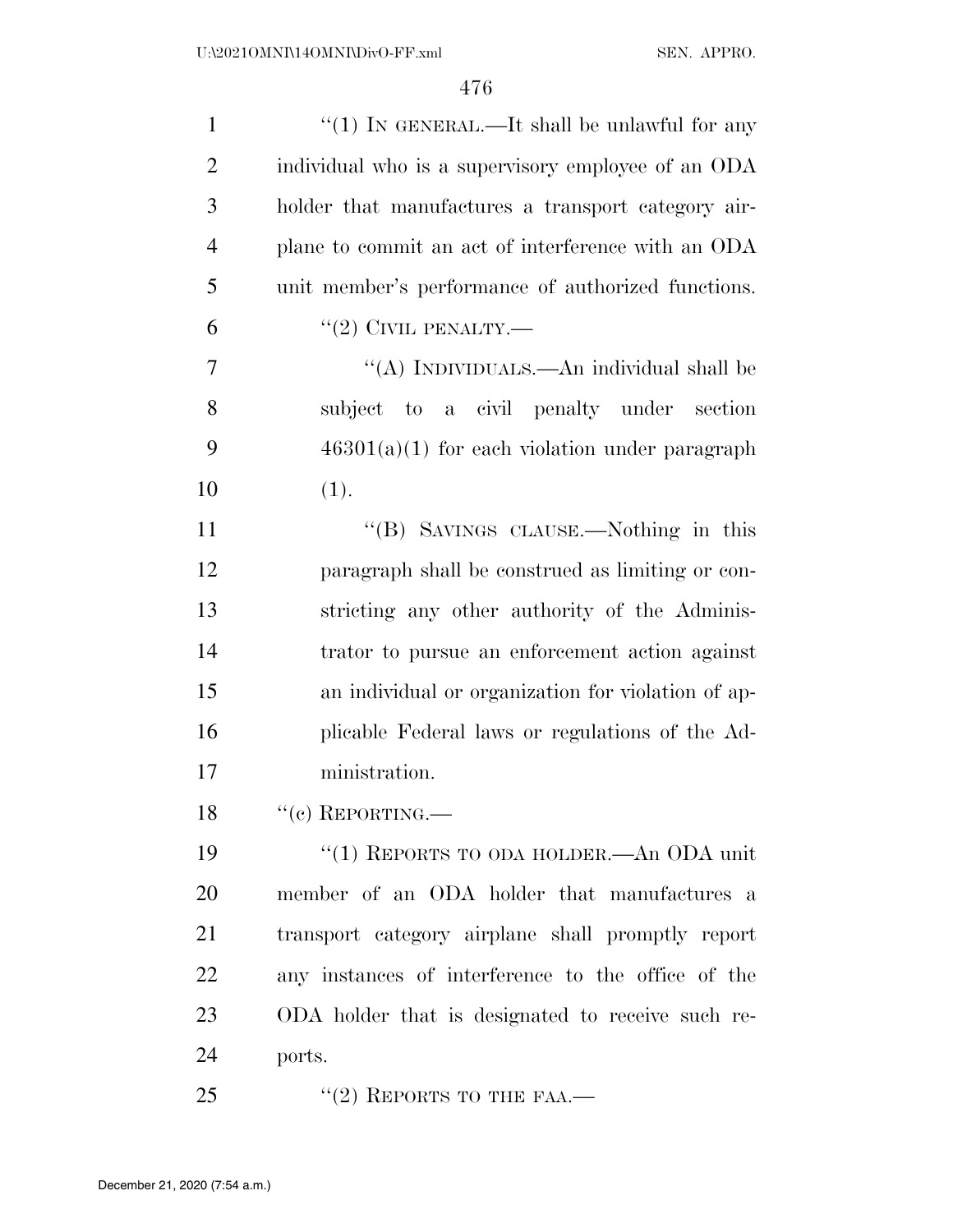| $\mathbf{1}$ | "(A) IN GENERAL.—The ODA holder of-               |
|--------------|---------------------------------------------------|
| 2            | fice described in paragraph (1) shall investigate |
| 3            | reports and submit to the office of the Adminis-  |
| 4            | tration designated by the Administrator to ac-    |
| 5            | cept and review such reports any instances of     |
| 6            | interference reported under paragraph (1).        |
|              |                                                   |

7 "'(B) CONTENTS.—The Administrator shall prescribe parameters for the submission of re- ports to the Administration under this para- graph, including the manner, time, and form of submission. Such report shall include the re- sults of any investigation conducted by the ODA holder in response to a report of inter- ference, a description of any action taken by the ODA holder as a result of the report of inter- ference, and any other information or poten- tially mitigating factors the ODA holder or the Administrator deems appropriate.

19 "(d) DEFINITIONS.

20 "(1) GENERAL APPLICABILITY.—The defini- tions contained in section 44736(c) shall apply to this section.

23  $(2)$  INTERFERENCE.—In this section, the term 'interference' means—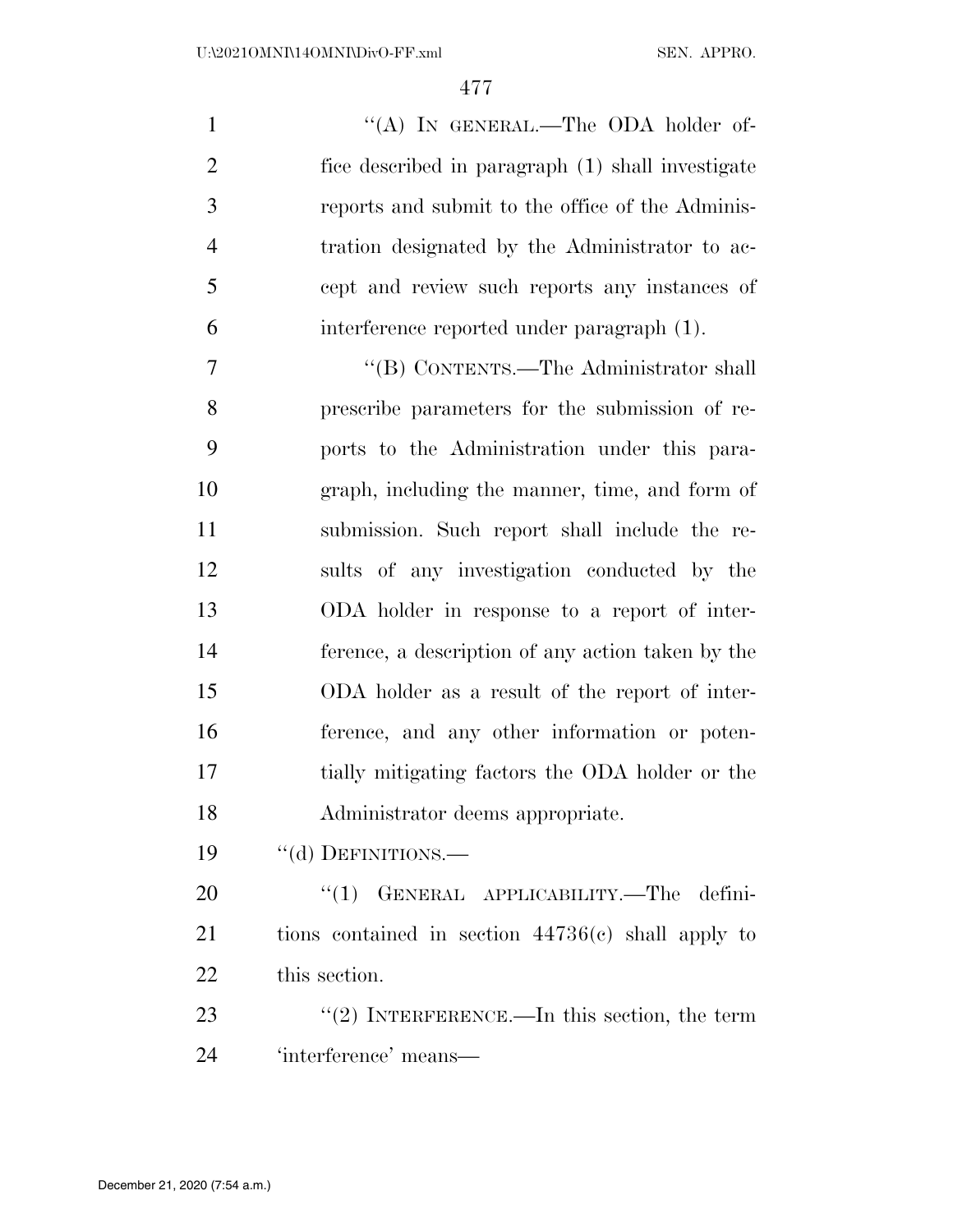| $\mathbf{1}$   | $\lq\lq$ blatant or egregious statements or be-     |
|----------------|-----------------------------------------------------|
| $\overline{2}$ | havior, such as harassment, beratement, or          |
| 3              | threats, that a reasonable person would con-        |
| $\overline{4}$ | clude was intended to improperly influence or       |
| 5              | prejudice an ODA unit member's performance          |
| 6              | of his or her duties; or                            |
| $\overline{7}$ | $\cdot$ (B) the presence of non-ODA unit duties     |
| 8              | or activities that conflict with the performance    |
| 9              | of authorized functions by ODA unit mem-            |
| 10             | bers.".                                             |
| 11             | (b) ODA PROGRAM ENHANCEMENTS.—                      |
| 12             | (1) IN GENERAL.—Section $44736$ of title 49,        |
| 13             | United States Code, is amended by adding at the     |
| 14             | end the following:                                  |
| 15             | $``$ (d) AUDITS.—                                   |
| 16             | "(1) IN GENERAL.—The Administrator shall            |
| 17             | perform a periodic audit of each ODA unit and its   |
| 18             | procedures.                                         |
| 19             | "(2) DURATION.—An audit required under              |
| 20             | paragraph (1) shall be performed with respect to an |
| 21             | ODA holder once every 7 years (or more frequently   |
| 22             | as determined appropriate by the Administrator.     |
| 23             | "(3) RECORDS.—The ODA holder shall main-            |
| 24             | tain, for a period to be determined by the Adminis- |
| 25             | trator, a record of-                                |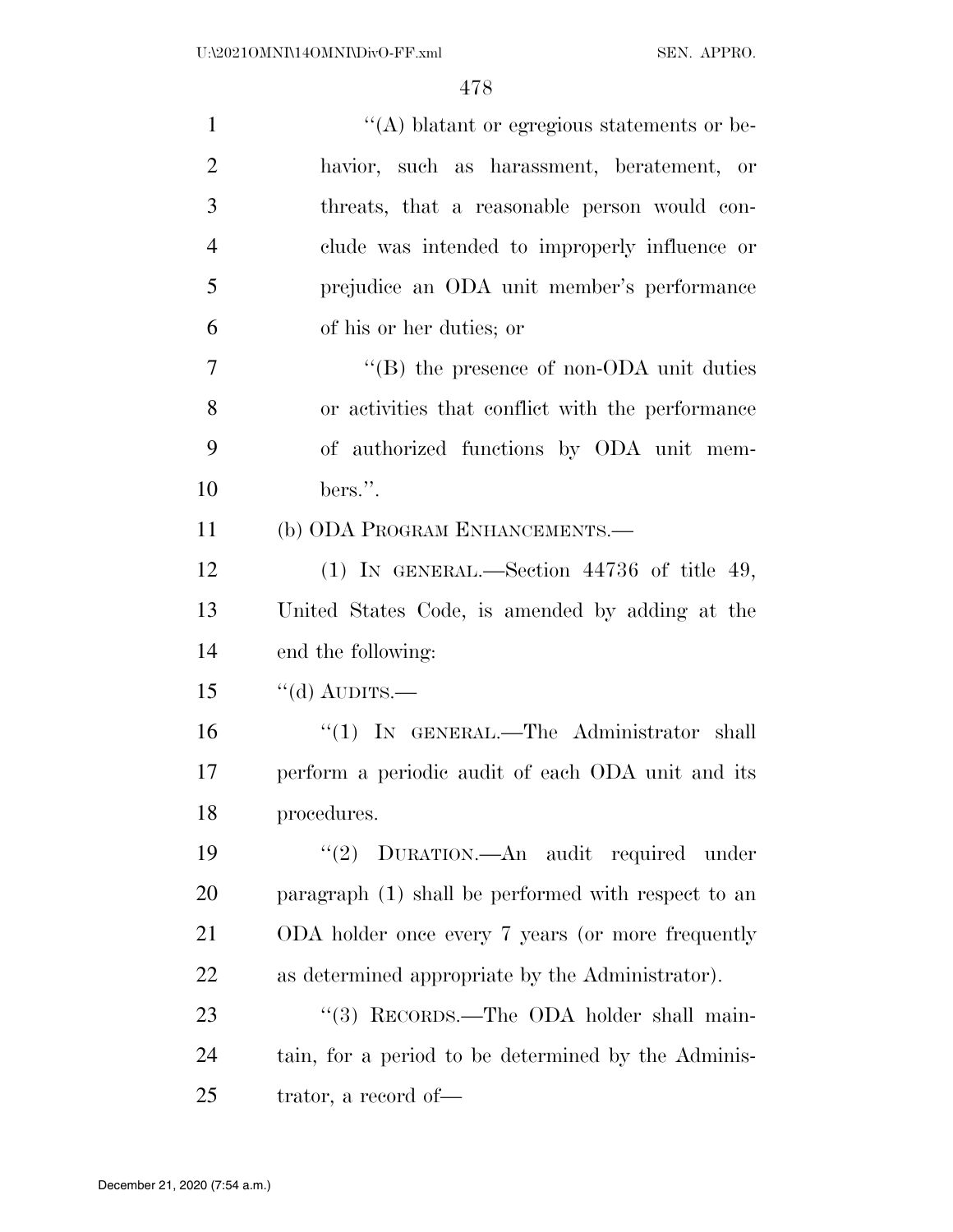| $\mathbf{1}$   | $\lq\lq$ each audit conducted under this sub-         |
|----------------|-------------------------------------------------------|
| $\overline{2}$ | section; and                                          |
| $\mathfrak{Z}$ | $\lq\lq (B)$ any corrective actions resulting from    |
| $\overline{4}$ | each such audit.                                      |
| 5              | "(e) FEDERAL AVIATION SAFETY ADVISORS.—               |
| 6              | "(1) IN GENERAL.—In the case of an ODA                |
| 7              | holder, the Administrator shall assign FAA aviation   |
| 8              | safety personnel with appropriate expertise to be ad- |
| 9              | visors to the ODA unit members that are authorized    |
| 10             | to make findings of compliance on behalf of the Ad-   |
| 11             | ministrator. The advisors shall—                      |
| 12             | $\lq\lq$ communicate with assigned<br>unit            |
| 13             | members on an ongoing basis to ensure that the        |
| 14             | assigned unit members are knowledgeable of            |
| 15             | relevant FAA policies and acceptable methods          |
| 16             | of compliance; and                                    |
| 17             | $\lq\lq (B)$ monitor the performance of the as-       |
| 18             | signed unit members to ensure consistency with        |
| 19             | such policies.                                        |
| 20             | "(2) APPLICABILITY.—Paragraph (1) shall only          |
| 21             | apply to an ODA holder that is—                       |
| 22             | "(A) a manufacturer that holds both a                 |
| 23             | type and a production certificate for-                |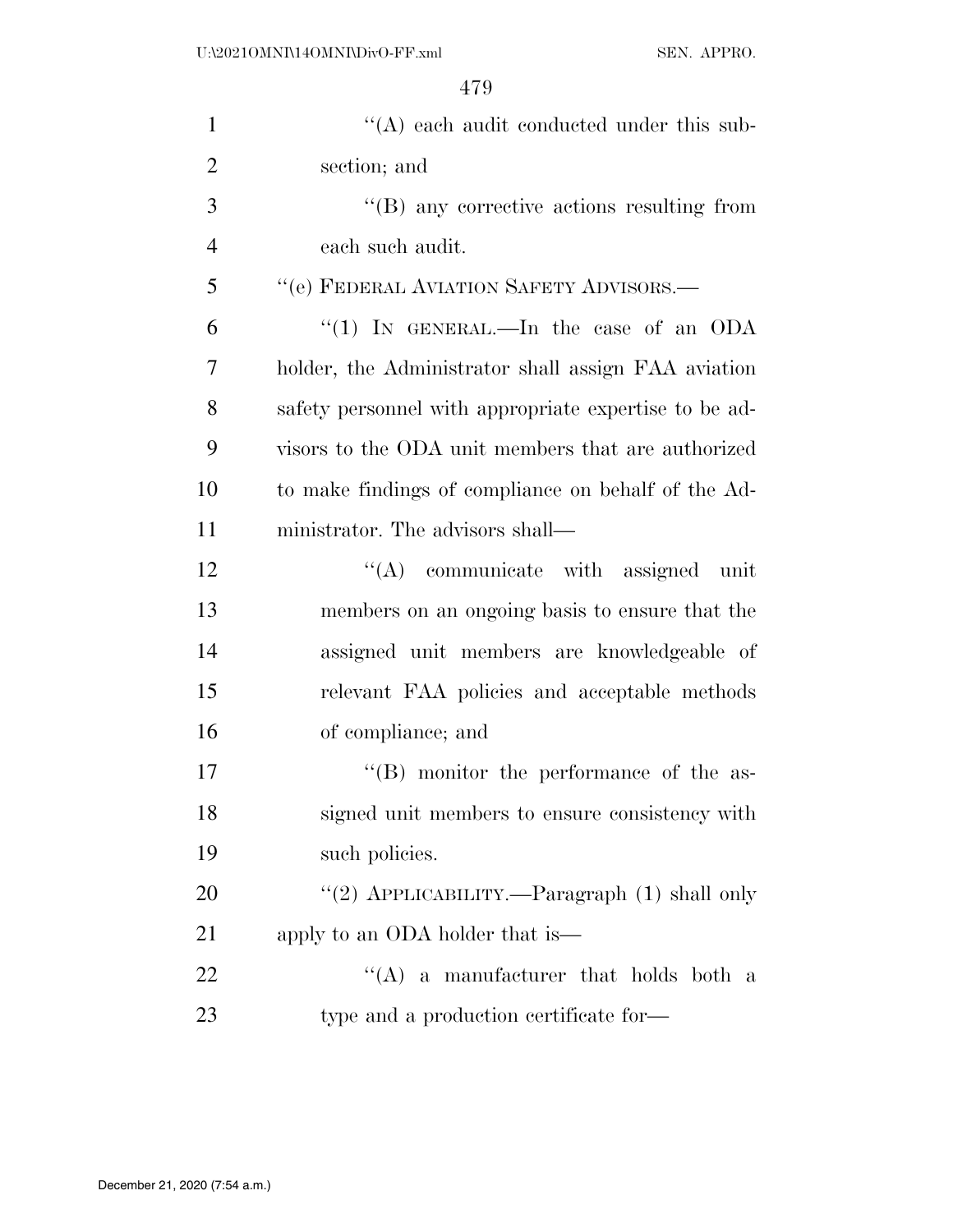| $\mathbf{1}$   | "(i) transport category airplanes with                   |
|----------------|----------------------------------------------------------|
| $\overline{2}$ | a maximum takeoff gross weight greater                   |
| 3              | than $150,000$ pounds; or                                |
| $\overline{4}$ | "(ii) airplanes produced and delivered                   |
| 5              | to operators operating under part 121 of                 |
| 6              | title 14, Code of Federal Regulations, for               |
| 7              | air carrier service under such part 121; or              |
| 8              | $\lq\lq (B)$ a manufacturer of engines for an air-       |
| 9              | plane described in subparagraph $(A)$ .                  |
| 10             | "(f) COMMUNICATION WITH THE FAA.—Neither the             |
| 11             | Administrator nor an ODA holder may prohibit—            |
| 12             | $\cdot$ (1) an ODA unit member from communicating        |
| 13             | with, or seeking the advice of, the Administrator or     |
| 14             | FAA staff; or                                            |
| 15             | $\lq(2)$ the Administrator or FAA staff from com-        |
| 16             | municating with an ODA unit member.".                    |
| 17             | REPORT.—Not later than September 30,<br>(2)              |
| 18             | 2022, the Administrator shall submit to the congres-     |
| 19             | sional committees of jurisdiction a report on the im-    |
| <b>20</b>      | plementation of subsections (d) and (e) of section       |
| 21             | 44736 of title 49, United States Code, as added by       |
| 22             | subsection (b).                                          |
| 23             | (c) ADDITIONAL ODA PROGRAM ENHANCEMENTS.—                |
| 24             | Section 44736 of title 49, United States Code, is amend- |
| 25             | $ed$ —                                                   |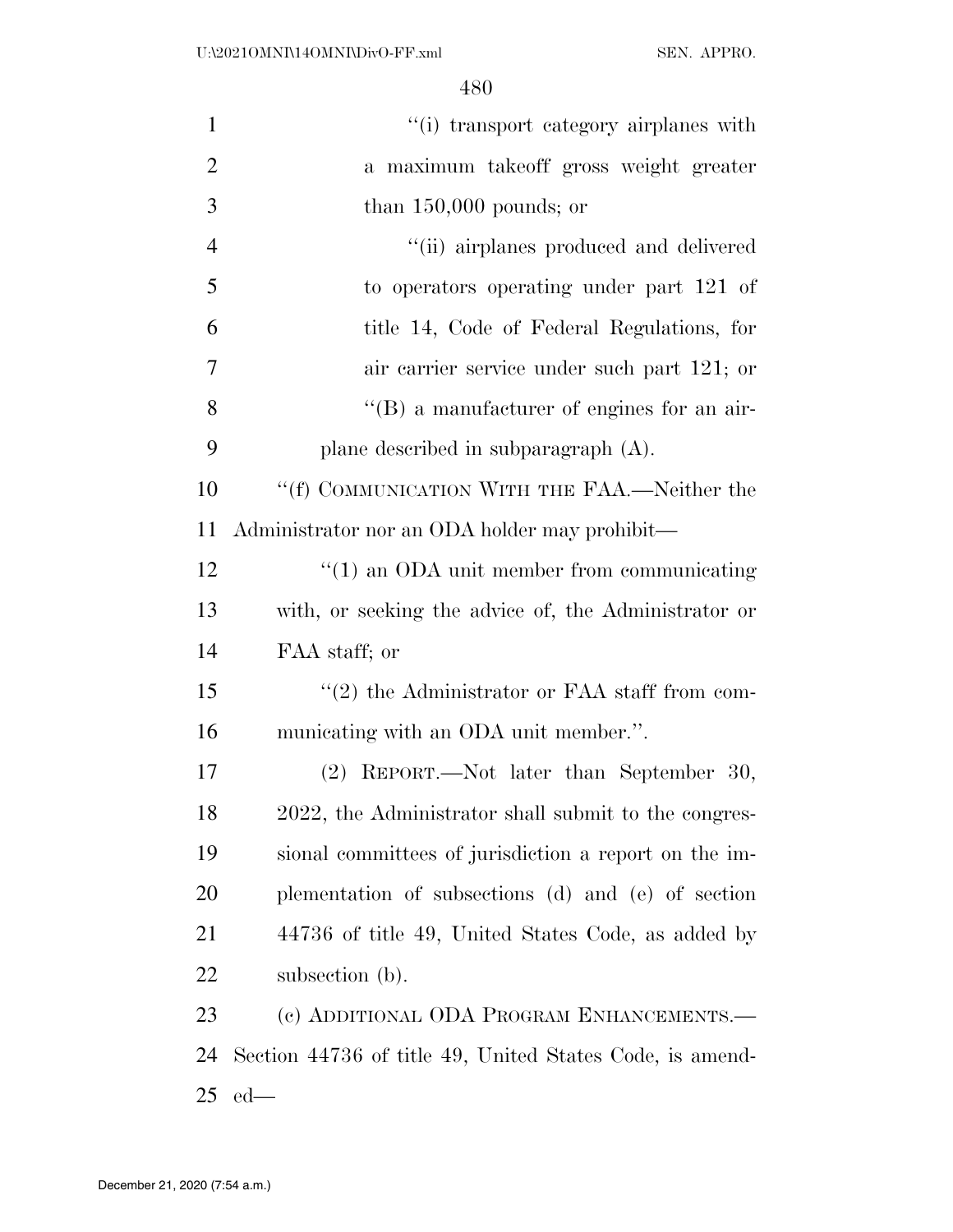| $\mathbf{1}$   | $(1)$ in subsection $(a)$ —                      |
|----------------|--------------------------------------------------|
| $\overline{2}$ | $(A)$ in paragraph $(1)$ —                       |
| 3              | (i) in subparagraph $(A)$ by striking            |
| $\overline{4}$ | the semicolon and inserting "; and";             |
| 5              | (ii) by striking subparagraph $(B)$ ;            |
| 6              | (iii) in subparagraph $(C)$ by striking          |
| 7              | "; and" and inserting a period;                  |
| 8              | (iv) by striking subparagraph<br>(D);            |
| 9              | and                                              |
| 10             | $(v)$ by redesignating subparagraph $(C)$        |
| 11             | as subparagraph $(B)$ ; and                      |
| 12             | $(B)$ in paragraph $(3)$ by striking "shall—     |
| 13             | " and all that follows through the end and in-   |
| 14             | serting "shall conduct regular oversight activi- |
| 15             | ties by inspecting the ODA holder's delegated    |
| 16             | functions and taking action based on validated   |
| 17             | inspection findings."; and                       |
| 18             | $(2)$ in subsection $(b)(3)$ —                   |
| 19             | $(A)$ in subparagraph $(A)$ —                    |
| <b>20</b>      | (i) by striking clause (i) and redesig-          |
| 21             | nating clauses (ii), (iii), and (iv) as clauses  |
| 22             | $(i)$ , $(ii)$ , and $(iii)$ , respectively;     |
| 23             | (ii) in clause (i) as redesignated by in-        |
| 24             | serting ", as appropriate," after "require";     |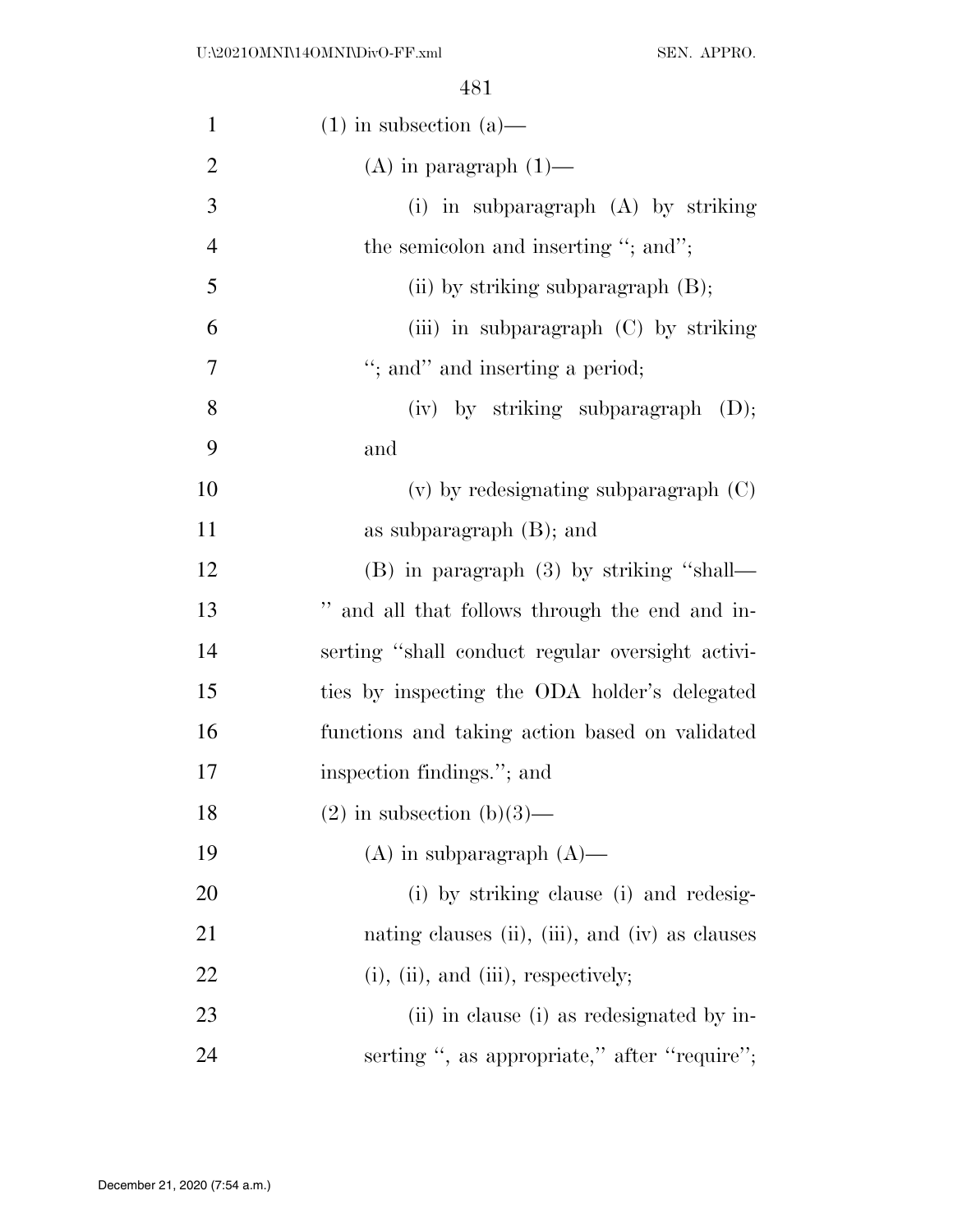| $\mathbf{1}$   | (iii) in clause (ii) as redesignated by                    |
|----------------|------------------------------------------------------------|
| $\overline{2}$ | inserting ", as appropriate," after "re-                   |
| 3              | quire"; and                                                |
| $\overline{4}$ | (iv) in clause (iii) as redesignated by                    |
| 5              | inserting "when appropriate," before                       |
| 6              | "make a reassessment";                                     |
| 7              | $(B)$ by striking subparagraph $(B)$ ;                     |
| 8              | $(C)$ in subparagraph $(F)$ by inserting ",                |
| 9              | when appropriate," before "approve"; and                   |
| 10             | $(D)$ by redesignating subparagraphs $(C)$ ,               |
| 11             | $(D)$ , $(E)$ , and $(F)$ as subparagraphs $(B)$ , $(C)$ , |
| 12             | $(D)$ , and $(E)$ , respectively.                          |
| 13             | (d) TECHNICAL CORRECTIONS.                                 |
| 14             | (1) SECTION $44737$ . ---Chapter 447 of title 49,          |
| 15             | United States Code, is further amended by redesig-         |
| 16             | nating the second section 44737 (as added by sec-          |
| 17             | tion 581 of the FAA Reauthorization Act of 2018)           |
| 18             | as section 44740.                                          |
| 19             | $(2)$ ANALYSIS.—The analysis for chapter 447 of            |
| <b>20</b>      | title 49, United States Code, is amended—                  |
| 21             | (A) by striking the item relating to the                   |
| <u>22</u>      | second section 44737 (as added by section 581)             |
| 23             | of the FAA Reauthorization Act of 2018); and               |
| 24             | (B) by inserting after the item relating to                |
| 25             | section 44739 the following new items:                     |

 $\lq44740.$  Special rule for certain aircraft operations.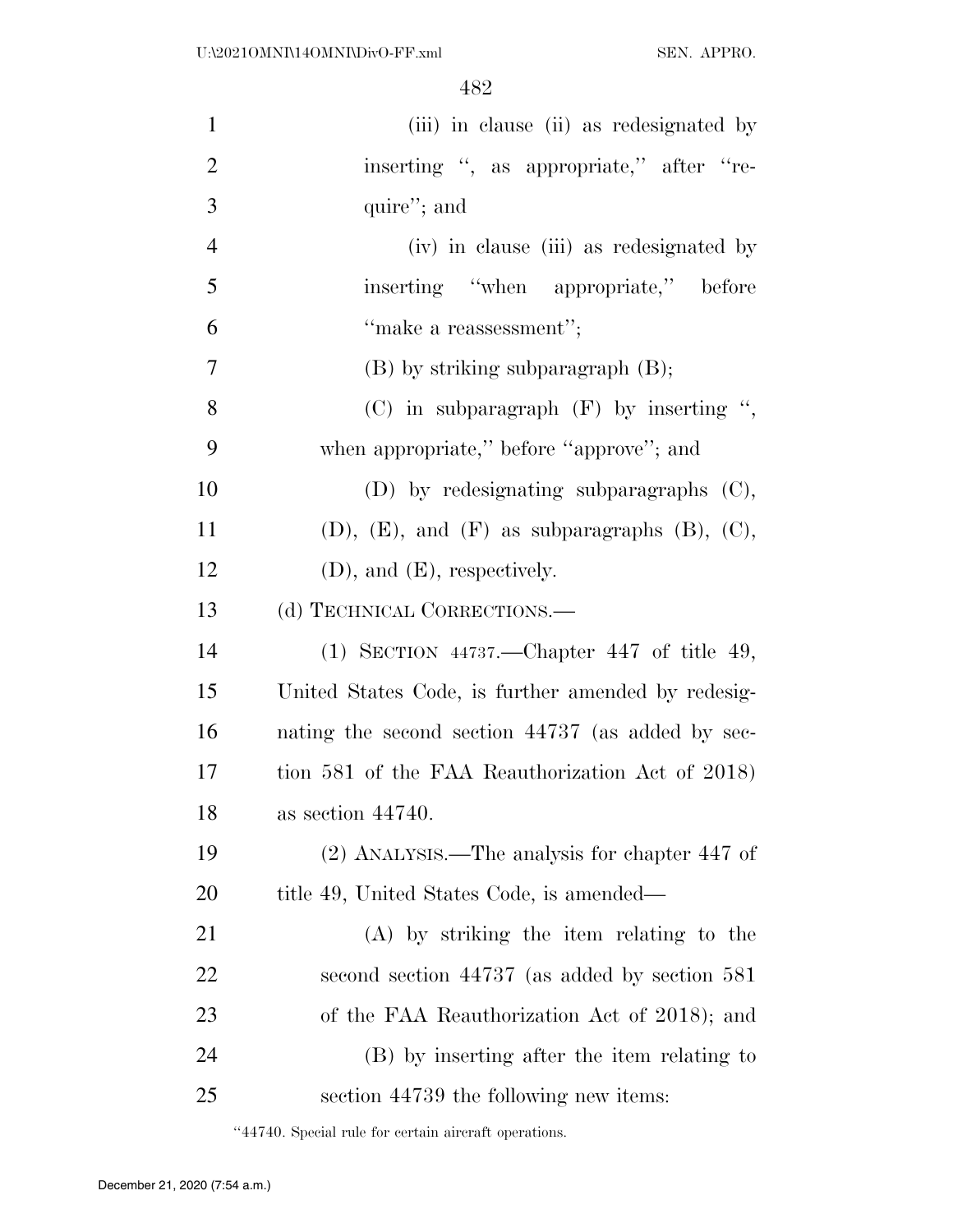''44741. Approval of organization designation authorization unit members. ''44742. Interference with the duties of organization designation authorization unit members.''.

| 1  | (3) SPECIAL RULE FOR CERTAIN AIRCRAFT OP-             |
|----|-------------------------------------------------------|
| 2  | ERATIONS.—Section 44740 of title 49, United States    |
| 3  | Code (as redesignated by paragraph $(1)$ ), is amend- |
| 4  | $ed$ —                                                |
| 5  | $(A)$ in the heading by striking the period           |
| 6  | at the end;                                           |
| 7  | $(B)$ in subsection $(a)(1)$ by striking "chap-       |
| 8  | ter" and inserting "section";                         |
| 9  | (C) in subsection (b)(1) by striking " $(1)$ "        |
| 10 | the second time it appears; and                       |
| 11 | (D) in subsection $(c)(2)$ by adding a period         |
| 12 | at the end.                                           |

#### **SEC. 108. INTEGRATED PROJECT TEAMS.**

 (a) IN GENERAL.—Upon receipt of an application for a type certificate for a transport category airplane, the Administrator shall convene an interdisciplinary inte- grated project team responsible for coordinating review and providing advice and recommendations, as appro-priate, to the Administrator on such application.

 (b) MEMBERSHIP.—In convening an interdisciplinary integrated project team under subsection (a), the Adminis- trator shall appoint employees of the Administration or other Federal agencies, such as the Air Force, Volpe Na-tional Transportation Systems Center, or the National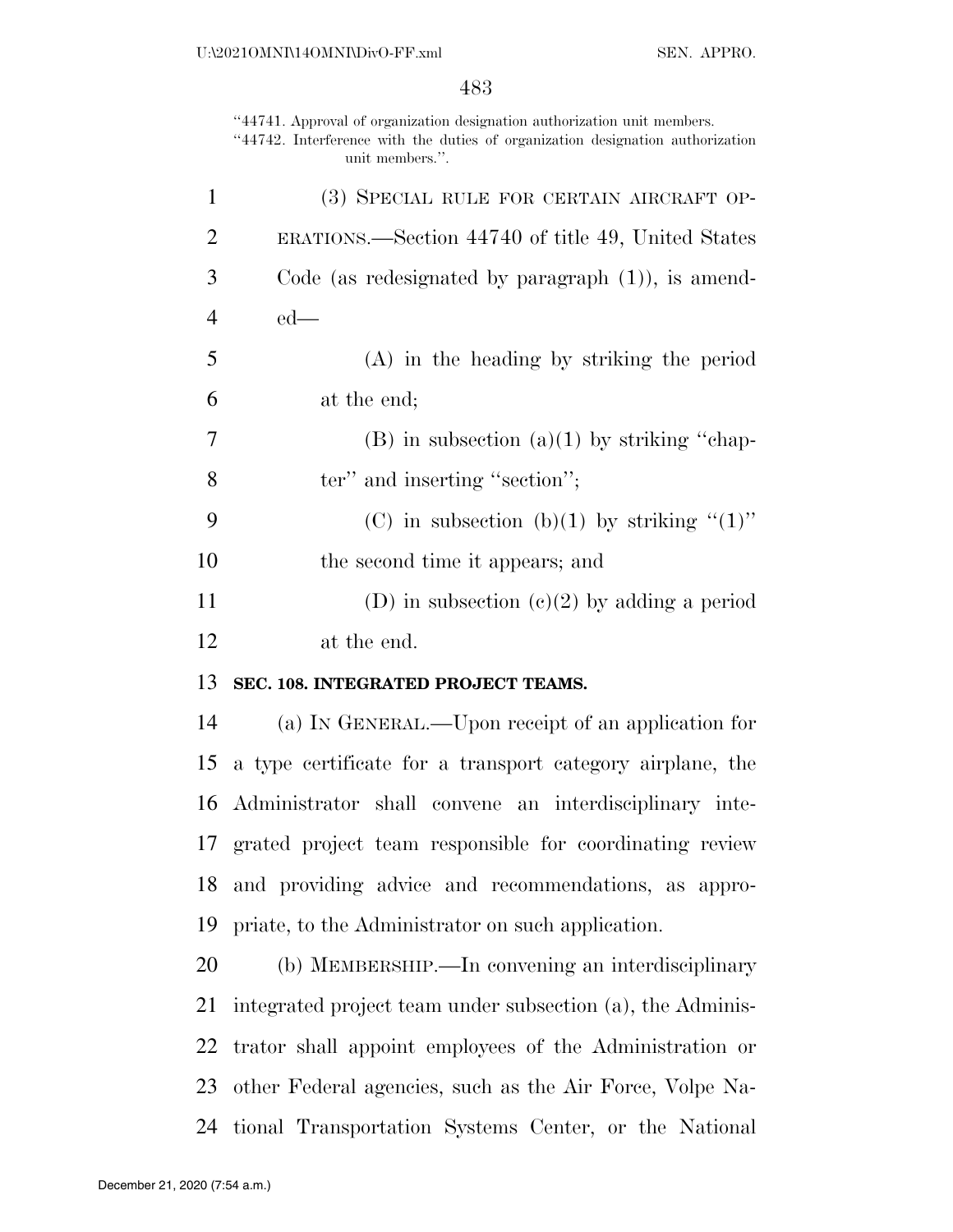| $\mathbf 1$ | Aeronautics and Space Administration (with the concur-          |
|-------------|-----------------------------------------------------------------|
| 2           | rence of the head of such other Federal agency), with spe-      |
| 3           | cialized expertise and experience in the fields of engineer-    |
| 4           | ing, systems design, human factors, and pilot training, in-     |
| 5           | cluding, at a minimum—                                          |
| 6           | $(1)$ not less than 1 designee of the Associate                 |
| 7           | Administrator for Aviation Safety whose duty sta-               |
| 8           | tion is in the Administration's headquarters;                   |
| 9           | (2) representatives of the Aircraft Certification               |
| 10          | Service of the Administration;                                  |
| 11          | (3) representatives of the Flight Standards                     |
| 12          | Service of the Administration;                                  |
| 13          | $(4)$ experts in the fields of human factors, aero-             |
| 14          | dynamics, flight controls, software, and systems de-            |
| 15          | sign; and                                                       |
| 16          | (5) any other subject matter expert whom the                    |
| 17          | Administrator determines appropriate.                           |
| 18          | (c) AVAILABILITY.—In order to carry out its duties              |
| 19          | with respect to the areas specified in subsection (d), a        |
| 20          | project team shall be available to the Administrator, upon      |
| 21          | request, at any time during the certification process.          |
| 22          | (d) DUTIES.—A project team shall advise the Admin-              |
| 23          | istrator and make written recommendations to the Admin-         |
| 24          | istrator, to be retained in the certification project file, in- |
| 25          | cluding recommendations for any plans, analyses, assess-        |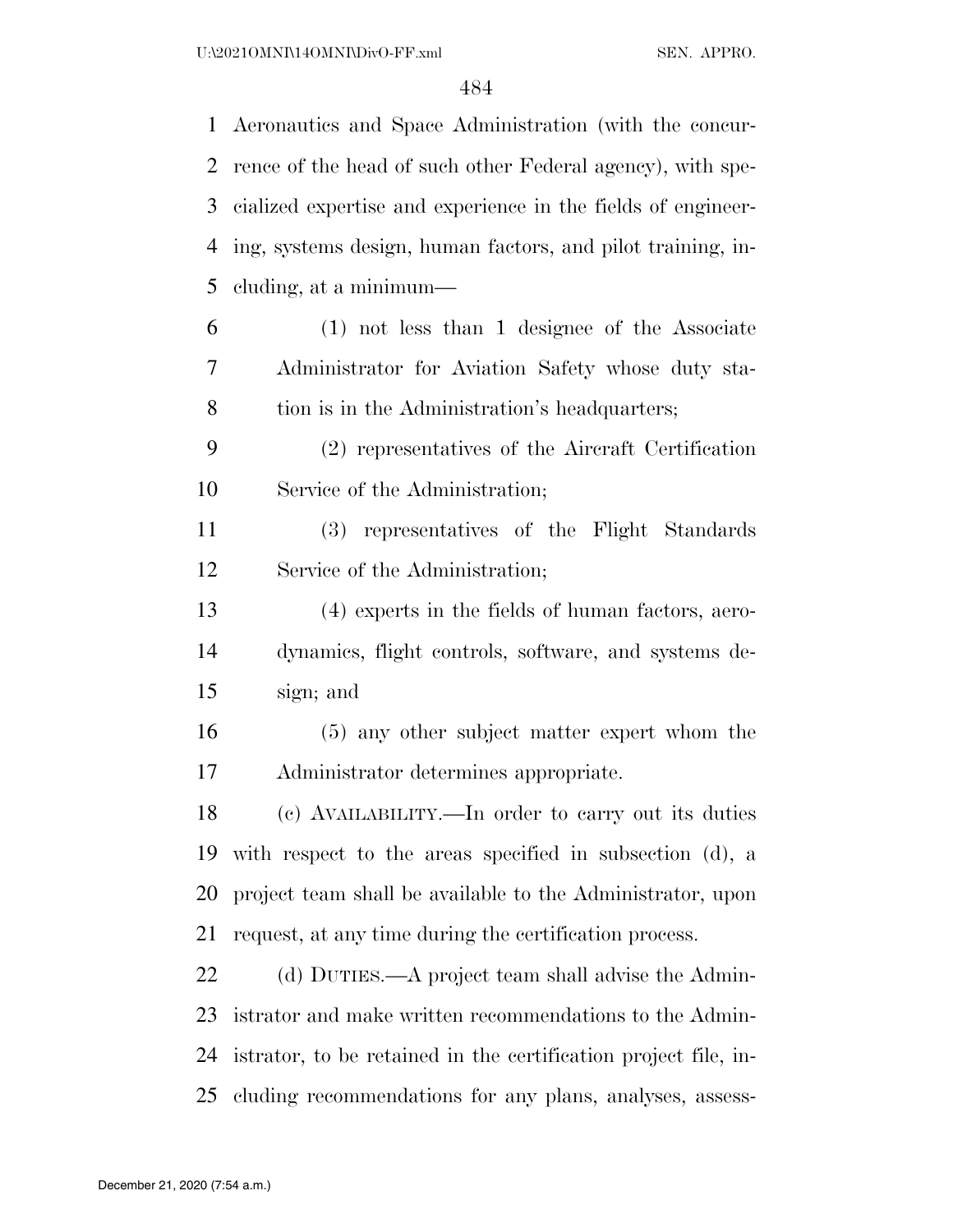ments, and reports required to support and document the certification project, in the following areas associated with a new technology or novel design:

- (1) Initial review of design proposals proposed by the applicant and the establishment of the certifi-cation basis.
- (2) Identification of new technology, novel de- sign, or safety critical design features or systems that are potentially catastrophic, either alone or in combination with another failure.
- (3) Determination of compliance findings, sys- tem safety assessments, and safety critical functions the Administration should retain in terms of new technology, novel design, or safety critical design features or systems.
- (4) Evaluation of the Administration's expertise or experience necessary to support the project.
- (5) Review and evaluation of an applicant's re- quest for exceptions or exemptions from compliance with airworthiness standards codified in title 14 of the Code of Federal Regulations, as in effect on the date of application for the change.
- (6) Conduct of design reviews, procedure eval-uations, and training evaluations.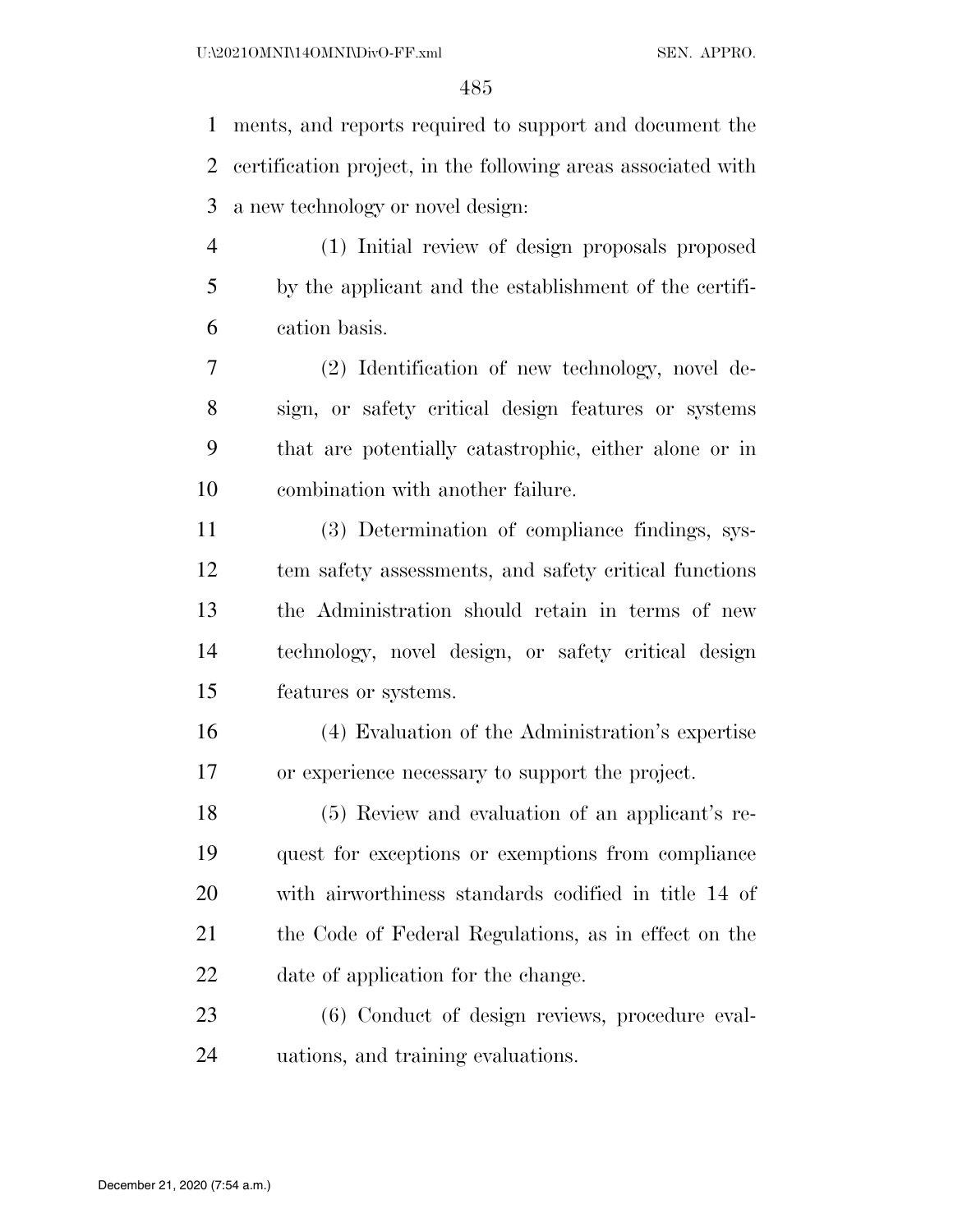(7) Review of the applicant's final design docu- mentation and other data to evaluate compliance with all relevant Administration regulations.

 (e) DOCUMENTATION OF FAA RESPONSE.—The Ad- ministrator shall provide a written response to each rec- ommendation of each project team and shall retain such response in the certification project file.

 (f) REPORT.—Not later than 1 year after the date of enactment of this section, and annually thereafter through fiscal year 2023, the Administrator shall submit to the congressional committees of jurisdiction a report on the establishment of each integrated project team in accordance with this section during such fiscal year, in- cluding the role and composition of each such project team.

#### **SEC. 109. OVERSIGHT INTEGRITY BRIEFING.**

 Not later than 1 year after the date of enactment of this title, the Administrator shall brief the congressional committees of jurisdiction on specific measures the Ad- ministrator has taken to reinforce that each employee of the Administration responsible for overseeing an organiza- tion designation authorization with respect to the certifi- cation of aircraft perform such responsibility in accord- ance with safety management principles and in the public interest of aviation safety.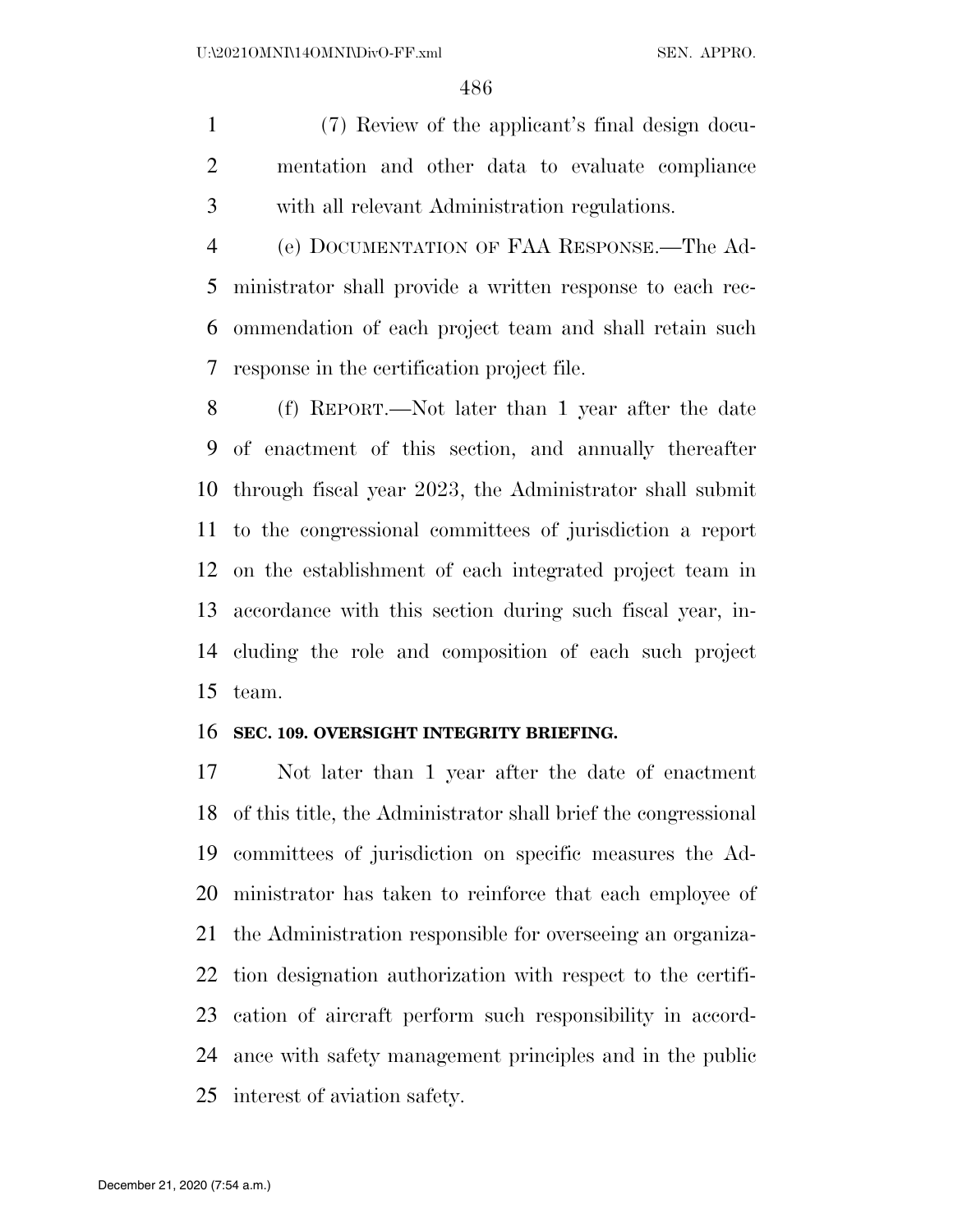| $\mathbf{1}$ | SEC. 110. APPEALS OF CERTIFICATION DECISIONS.            |
|--------------|----------------------------------------------------------|
| 2            | (a) IN GENERAL.—Section 44704, of title 49, United       |
| 3            | States Code, as amended by section $105(b)$ , is further |
| 4            | amended by adding at the end the following:              |
| 5            | "(g) CERTIFICATION DISPUTE RESOLUTION.—                  |
| 6            | "(1) DISPUTE RESOLUTION PROCESS AND AP-                  |
| 7            | PEALS.                                                   |
| 8            | "(A) IN GENERAL.—Not later than $60$                     |
| 9            | days after the date of enactment of this sub-            |
| 10           | section, the Administrator shall issue an order          |
| 11           | establishing—                                            |
| 12           | "(i) an effective, timely, and mile-                     |
| 13           | stone-based issue resolution process for                 |
| 14           | type certification activities under sub-                 |
| 15           | section $(a)$ ; and                                      |
| 16           | "(ii) a process by which a decision,                     |
| 17           | finding of compliance or noncompliance, or               |
| 18           | other act of the Administration, with re-                |
| 19           | spect to compliance with design require-                 |
| 20           | ments, may be appealed by a covered per-                 |
| 21           | son directly involved with the certification             |
| 22           | activities in dispute on the basis that such             |
| 23           | decision, finding, or act is erroneous or in-            |
| 24           | consistent with this chapter, regulations, or            |
| 25           | guidance materials promulgated by the Ad-                |
| 26           | ministrator, or other requirements.                      |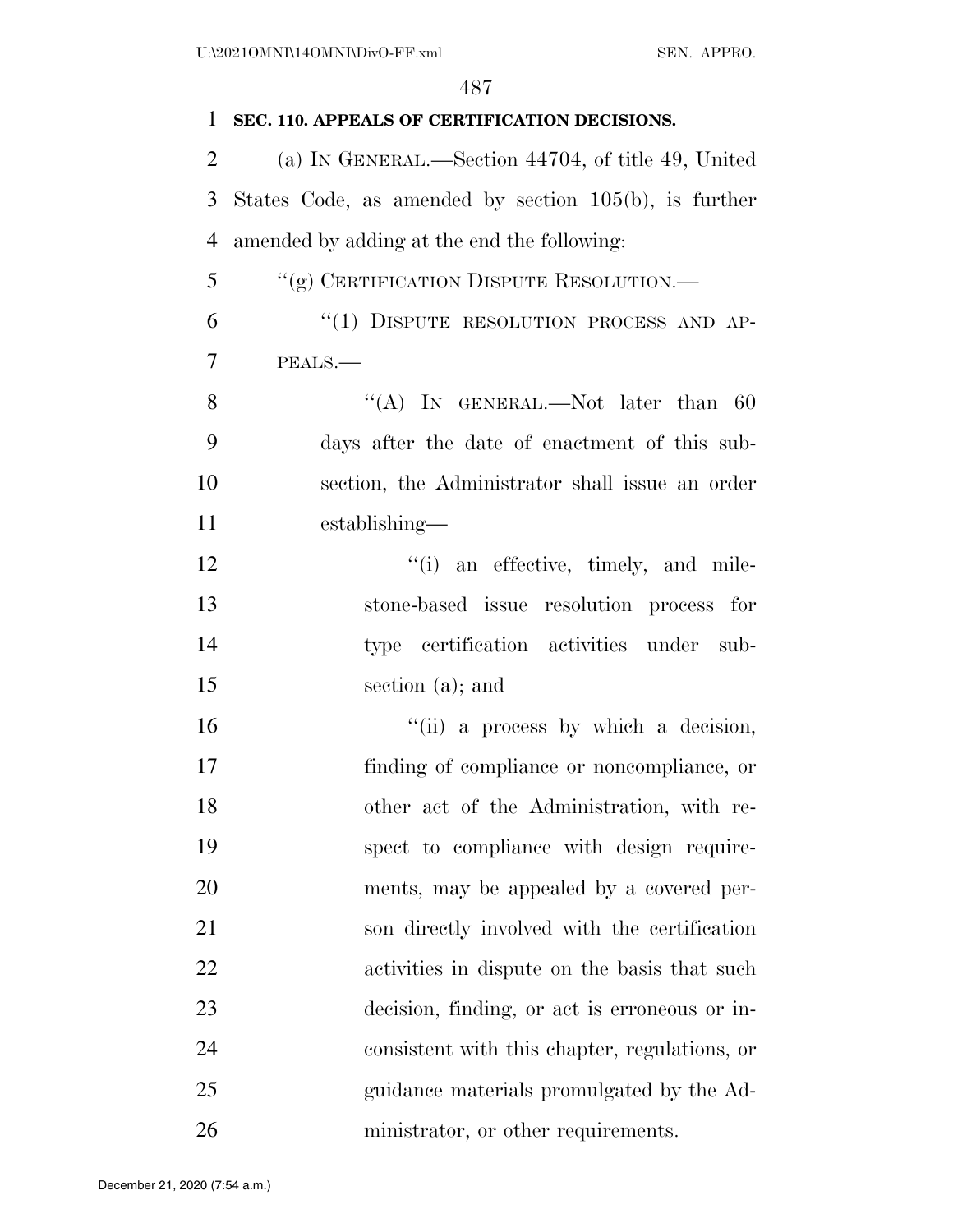| $\mathbf{1}$   | "(B) ESCALATION.—The order issued              |
|----------------|------------------------------------------------|
| $\overline{2}$ | under subparagraph (A) shall provide processes |
| 3              | $for-$                                         |
| $\overline{4}$ | "(i) resolution of technical issues at         |
| 5              | pre-established stages of the certification    |
| 6              | process, as agreed to by the Administrator     |
| $\overline{7}$ | and the type certificate applicant;            |
| 8              | "(ii) automatic elevation to appro-            |
| 9              | priate management personnel of the Ad-         |
| 10             | ministration and the type certificate appli-   |
| 11             | cant of any major certification process        |
| 12             | milestone that is not completed or resolved    |
| 13             | within a specific period of time agreed to     |
| 14             | by the Administrator and the type certifi-     |
| 15             | cate applicant;                                |
| 16             | "(iii) resolution of a major certifi-          |
| 17             | cation process milestone elevated pursuant     |
| 18             | to clause (ii) within a specific period of     |
| 19             | time agreed to by the Administrator and        |
| 20             | the type certificate applicant;                |
| 21             | "(iv) initial review by appropriate Ad-        |
| 22             | ministration employees of any appeal de-       |
| 23             | scribed in subparagraph $(A)(ii)$ ; and        |
| 24             | $f'(v)$ subsequent review of any further       |
| 25             | appeal by appropriate management per-          |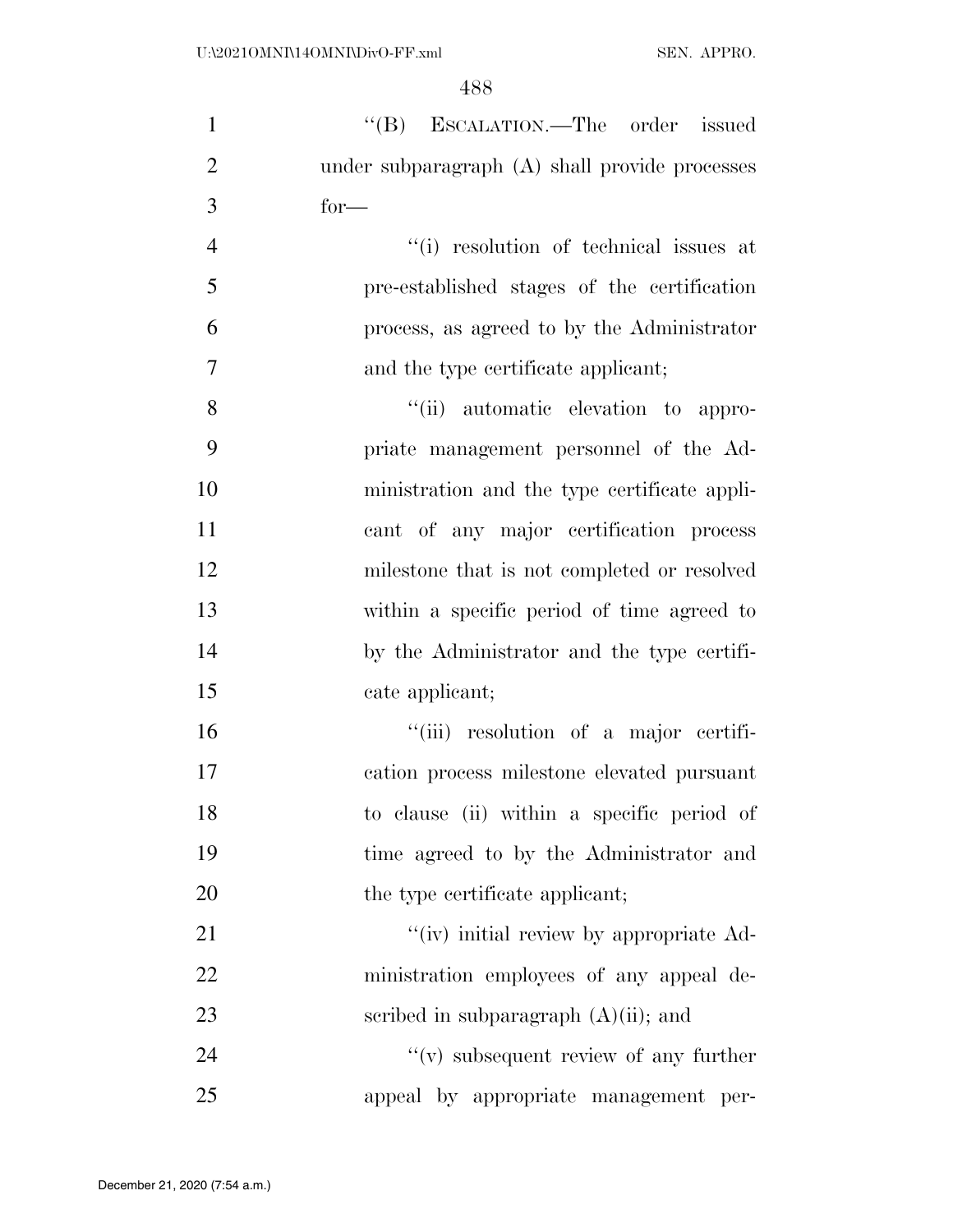| $\mathbf{1}$   | sonnel of the Administration and the Asso- |
|----------------|--------------------------------------------|
| $\overline{2}$ | ciate Administrator for Aviation Safety.   |
| 3              | "(C) DISPOSITION.—                         |
| $\overline{4}$ | "(i) WRITTEN DECISION.—The Asso-           |
| 5              | ciate Administrator for Aviation Safety    |
| 6              | shall issue a written decision that states |
| 7              | the grounds for the decision of the Asso-  |
| 8              | ciate Administrator on-                    |
| 9              | $\lq\lq$ (I) each appeal submitted under   |
| 10             | subparagraph $(A)(ii)$ ; and               |
| 11             | "(II) An appeal to the Associate           |
| 12             | Administrator submitted under sub-         |
| 13             | paragraph $(B)(v)$ .                       |
| 14             | "(ii) REPORT TO CONGRESS.-Not              |
| 15             | later than December 31 of each calendar    |
| 16             | year through calendar year 2025, the Ad-   |
| 17             | ministrator shall submit to the Committee  |
| 18             | on Transportation and Infrastructure of    |
| 19             | the House of Representatives and the       |
| 20             | Committee on Commerce, Science, and        |
| 21             | Transportation of the Senate a report      |
| 22             | summarizing each appeal resolved under     |
| 23             | this subsection.                           |
| 24             | $\lq\lq$ (D) FINAL REVIEW.—                |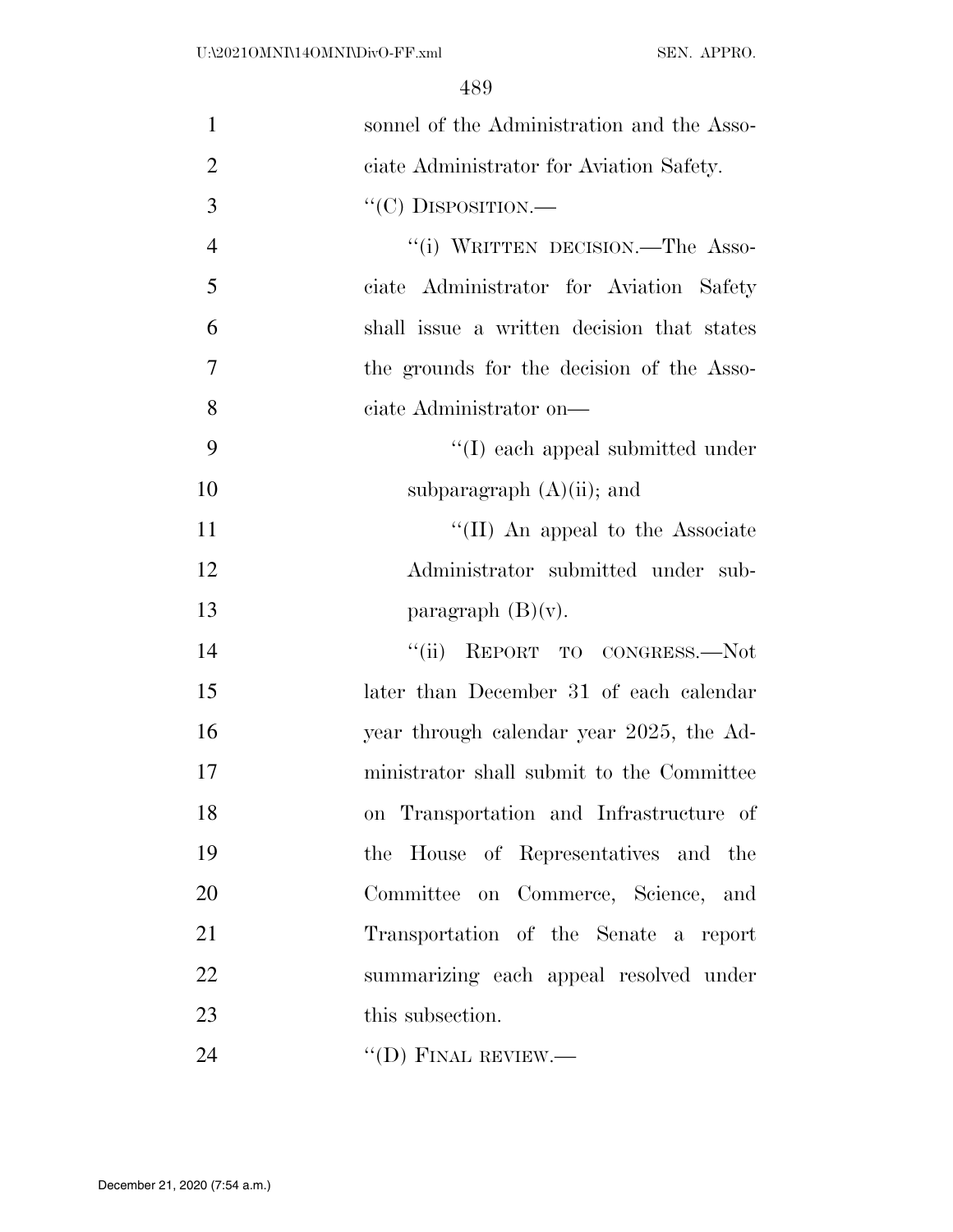| $\mathbf{1}$   | "(i) IN GENERAL.—A written decision              |
|----------------|--------------------------------------------------|
| $\overline{2}$ | of the Associate Administrator under sub-        |
| 3              | paragraph $(C)$ may be appealed to the Ad-       |
| $\overline{4}$ | ministrator for a final review and deter-        |
| 5              | mination.                                        |
| 6              | "(ii) DECLINE TO REVIEW.—The Ad-                 |
| $\overline{7}$ | ministrator may decline to review an ap-         |
| 8              | peal initiated pursuant to clause (i).           |
| 9              | "(iii) JUDICIAL REVIEW.—No decision              |
| 10             | under this paragraph (including a decision       |
| 11             | to decline to review an appeal) shall be         |
| 12             | subject to judicial review.                      |
| 13             | $``(2)$ PROHIBITED CONTACTS.—                    |
| 14             | "(A) PROHIBITION GENERALLY.—During               |
| 15             | the course of an appeal under this subsection,   |
| 16             | no covered official may engage in an ex parte    |
| 17             | communication (as defined in section 551 of      |
| 18             | title 5) with an individual representing or act- |
| 19             | ing on behalf of an applicant for, or holder of, |
| 20             | a certificate under this section in relation to  |
| 21             | such appeal unless such communication is dis-    |
| 22             | closed pursuant to subparagraph (B).             |
| 23             | "(B) DISCLOSURE.—If, during the course           |
| 24             | of an appeal under this subsection, a covered    |
| 25             | official engages in, receives, or is otherwise   |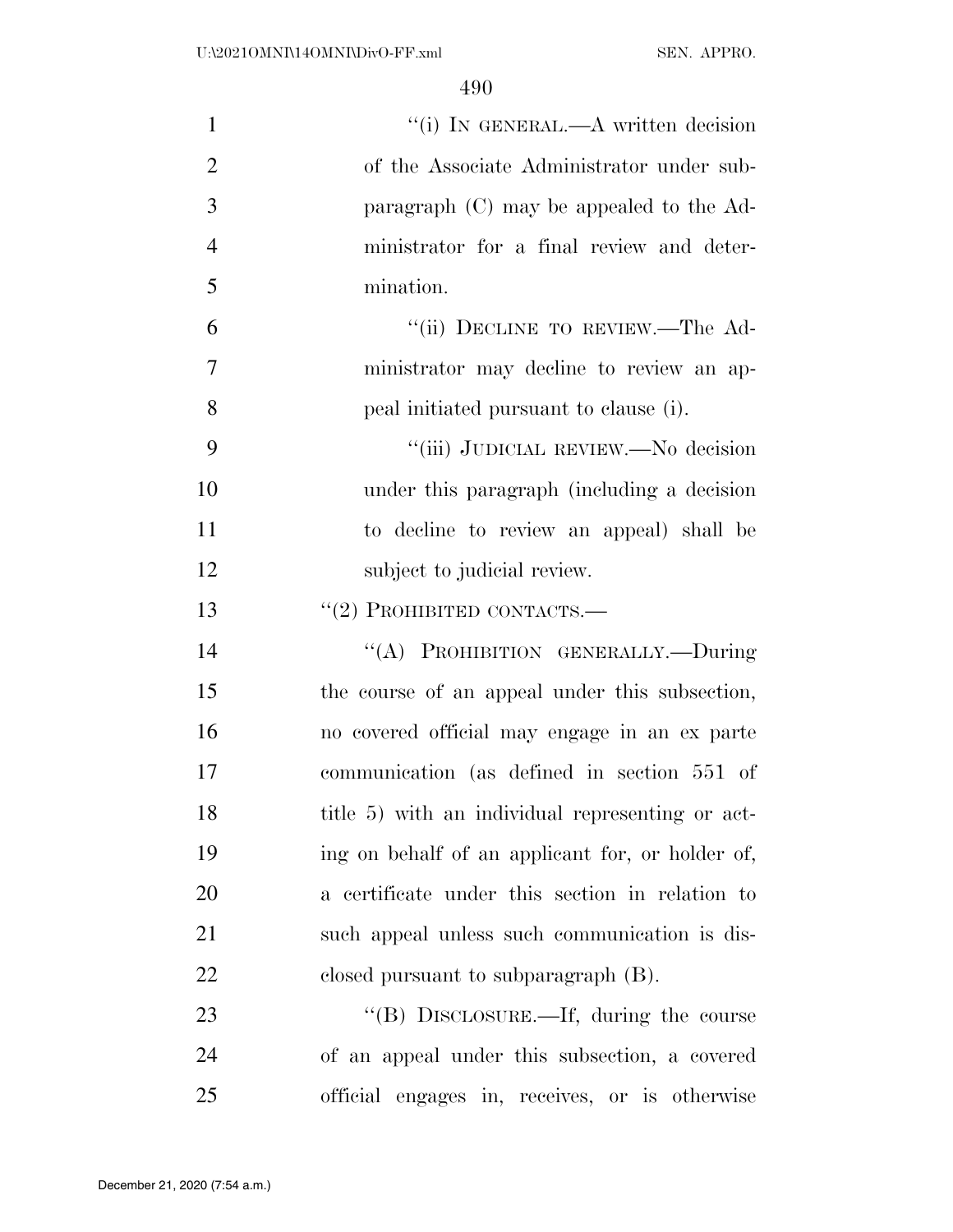| $\mathbf{1}$   | made aware of an ex parte communication, the    |
|----------------|-------------------------------------------------|
| $\overline{2}$ | covered official shall disclose such communica- |
| 3              | tion in the public record at the time of the    |
| $\overline{4}$ | issuance of the written decision under para-    |
| 5              | graph $(1)(C)$ , including the time and date of |
| 6              | the communication, subject of communication,    |
| 7              | and all persons engaged in such communication.  |
| 8              | "(3) DEFINITIONS.—In this subsection:           |
| 9              | "(A) COVERED PERSON.—The term 'cov-             |
| 10             | ered person' means either—                      |
| 11             | "(i) an employee of the Administra-             |
| 12             | tion whose responsibilities relate to the cer-  |
| 13             | tification of aircraft, engines, propellers, or |
| 14             | appliances; or                                  |
| 15             | "(ii) an applicant for, or holder of, a         |
| 16             | type certificate or amended type certificate    |
| 17             | issued under this section.                      |
| 18             | "(B) COVERED OFFICIAL.—The term 'cov-           |
| 19             | ered official' means the following officials:   |
| 20             | "(i) The Executive Director or any              |
| 21             | Deputy Director of the Aircraft Certifi-        |
| 22             | cation Service.                                 |
| 23             | "(ii) The Deputy Executive Director             |
| 24             | for Regulatory Operations of the Aircraft       |
| 25             | Certification Service.                          |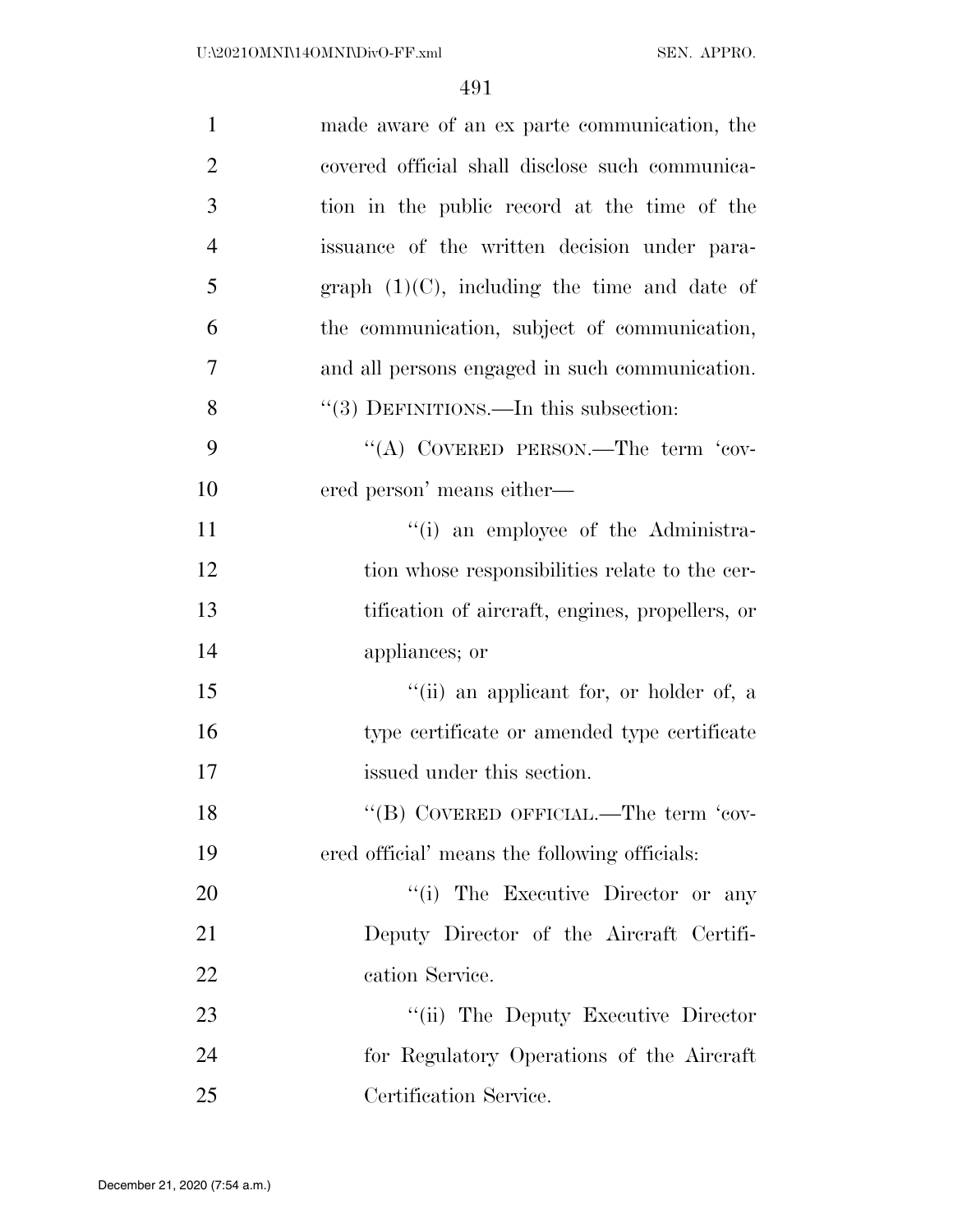| $\mathbf{1}$   | "(iii) The Director or Deputy Director         |
|----------------|------------------------------------------------|
| $\overline{2}$ | of the Compliance and Airworthiness Divi-      |
| 3              | sion of the Aircraft Certification Service.    |
| $\overline{4}$ | "(iv) The Director or Deputy Director"         |
| 5              | of the System Oversight Division of the        |
| 6              | Aircraft Certification Service.                |
| 7              | " $(v)$ The Director or Deputy Director"       |
| 8              | of the Policy and Innovation Division of       |
| 9              | the Aircraft Certification Service.            |
| 10             | " $(vi)$ The Executive Director or any         |
| 11             | Deputy Executive Director of the Flight        |
| 12             | Standards Service.                             |
| 13             | "(vii) The Associate Administrator or          |
| 14             | Deputy Associate Administrator for Avia-       |
| 15             | tion Safety.                                   |
| 16             | "(viii) The Deputy Administrator of            |
| 17             | the Federal Aviation Administration.           |
| 18             | "(ix) The Administrator of the Fed-            |
| 19             | eral Aviation Administration.                  |
| 20             | " $(x)$ Any similarly situated or suc-         |
| 21             | cessor FAA management position to those        |
| 22             | described in clauses (i) through (ix), as de-  |
| 23             | termined by the Administrator.                 |
| 24             | ``(C)<br>MAJOR CERTIFICATION<br><b>PROCESS</b> |
| 25             | MILESTONE.—The term 'major certification       |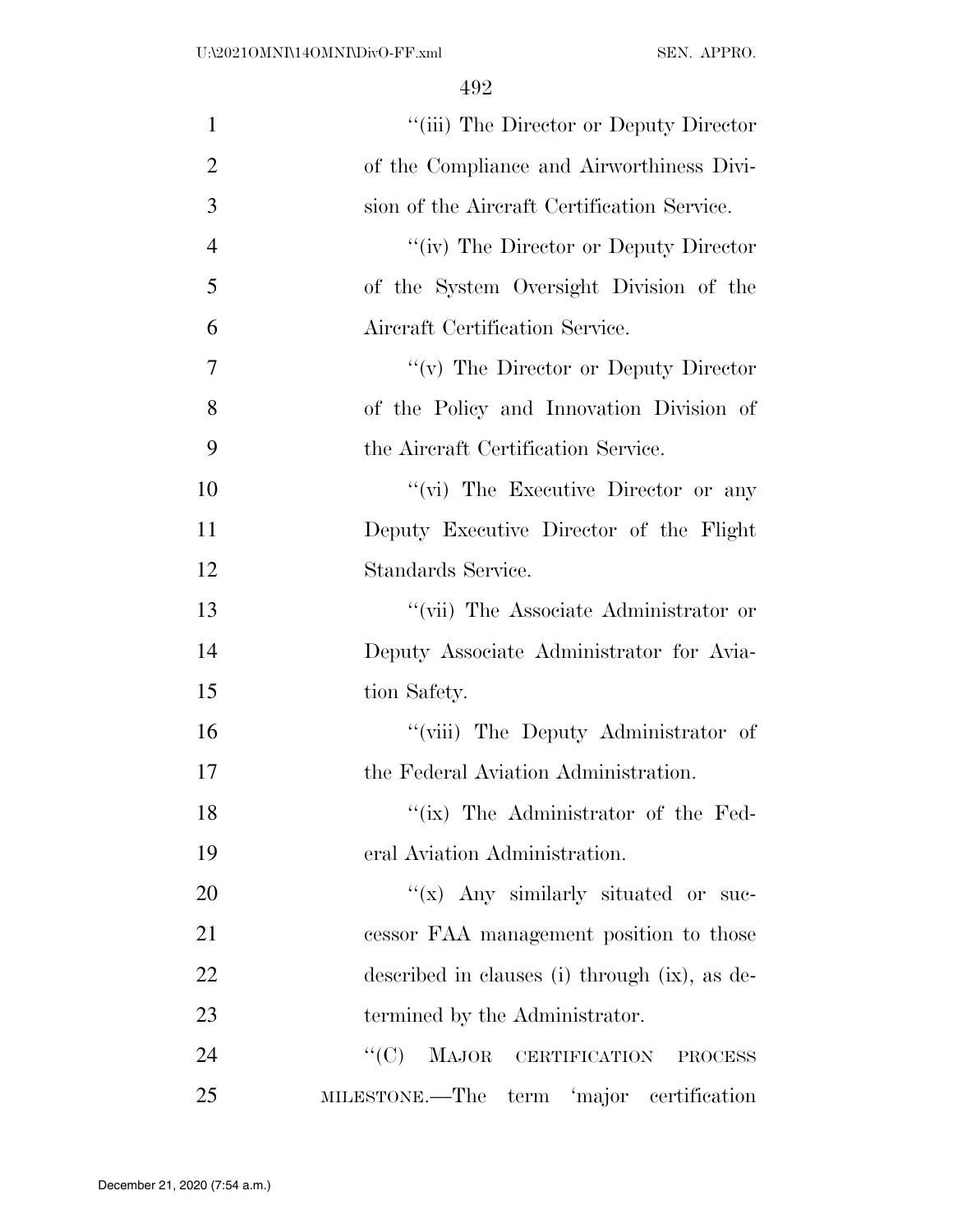| $\mathbf{1}$   | process milestone' means a milestone related to              |
|----------------|--------------------------------------------------------------|
| $\overline{2}$ | the type certification basis, type certification             |
| 3              | plan, type inspection authorization, issue paper,            |
| $\overline{4}$ | or other major type certification activity agreed            |
| 5              | to by the Administrator and the type certificate             |
| 6              | applicant.                                                   |
| 7              | "(4) RULE OF CONSTRUCTION.—Nothing in                        |
| 8              | this subsection shall apply to the communication of          |
| 9              | a good-faith complaint by any individual alleging—           |
| 10             | $\lq\lq$ (A) gross misconduct;                               |
| 11             | "(B) a violation of title 18; or                             |
| 12             | "(C) a violation of any of the provisions of                 |
| 13             | part 2635 or 6001 of title 5, Code of Federal                |
| 14             | Regulations.".                                               |
| 15             | (b) CONFORMING AMENDMENT.—Section $44704(a)$                 |
| 16             | of title 49, United States Code, is amended by striking      |
| 17             | $\frac{1}{2}$ paragraph $(6)$ .                              |
| 18             | SEC. 111. EMPLOYMENT RESTRICTIONS.                           |
| 19             | (a) DISQUALIFICATION BASED ON PRIOR EMPLOY-                  |
| 20             | MENT.—An employee of the Administration with super-          |
| 21             | visory responsibility may not direct, conduct, or otherwise  |
| 22             | participate in oversight of a holder of a certificate issued |
| 23             | under section 44704 of title 49, United States Code, that    |
| 24             | previously employed such employee in the preceding 1-year    |
| 25             | period.                                                      |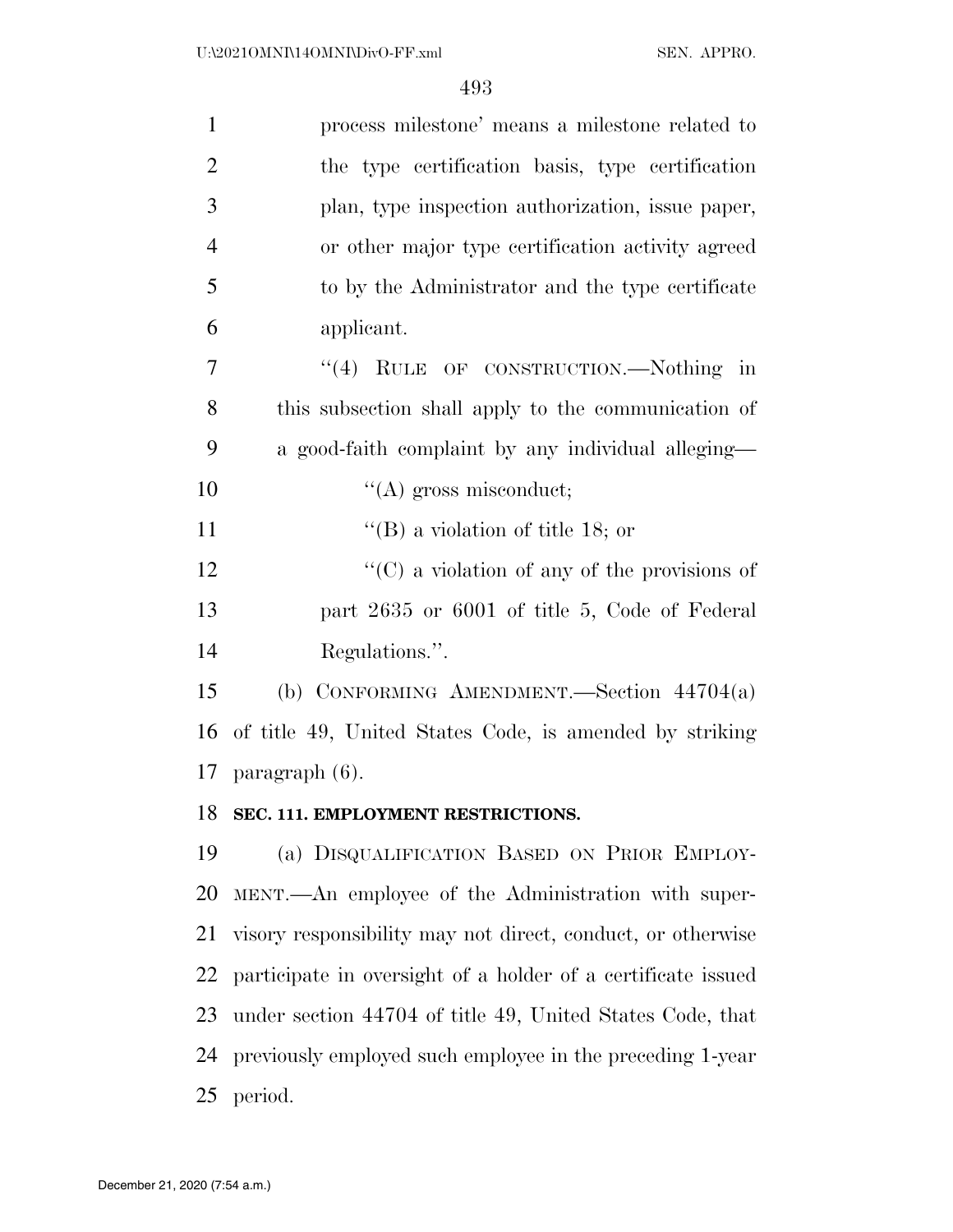(b) POST-EMPLOYMENT RESTRICTIONS.—Section 44711(d) of title 49, United States Code, is amended to read as follows:

4 "(d) POST-EMPLOYMENT RESTRICTIONS FOR IN-SPECTORS AND ENGINEERS.—

| 6  | "(1) PROHIBITION.—A person holding a certifi-       |
|----|-----------------------------------------------------|
| 7  | cate issued under part 21 or 119 of title 14, Code  |
| 8  | of Federal Regulations, may not knowingly employ,   |
| 9  | or make a contractual arrangement that permits, an  |
| 10 | individual to act as an agent or representative of  |
| 11 | such person in any matter before the Administration |
| 12 | if the individual, in the preceding 2-year period—  |
| 13 | $\lq\lq$ served as, or was responsible for over-    |
| 14 | sight of-                                           |
| 15 | "(i) a flight standards inspector of the            |
| 16 | Administration; or                                  |
| 17 | "(ii) an employee of the Administra-                |
|    |                                                     |

 tion with responsibility for certification functions with respect to a holder of a cer-20 tificate issued under section 44704(a); and  $\langle (B) \rangle$  had responsibility to inspect, or over- see inspection of, the operations of such person. 23 "(2) WRITTEN AND ORAL COMMUNICATIONS. For purposes of paragraph (1), an individual shall be considered to be acting as an agent or representa-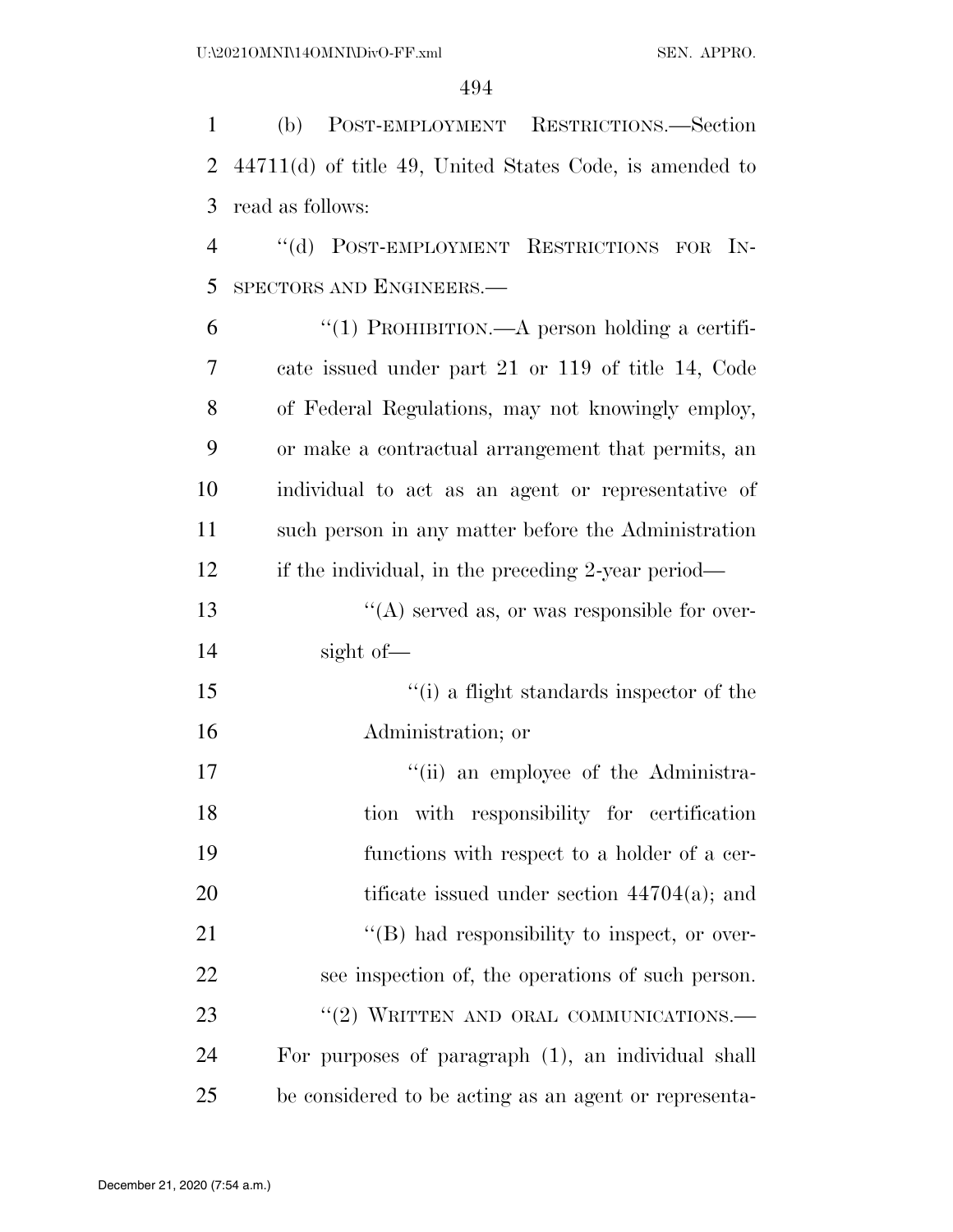| $\mathbf{1}$   | tive of a certificate holder in a matter before the Ad- |
|----------------|---------------------------------------------------------|
| $\overline{2}$ | ministration if the individual makes any written or     |
| 3              | oral communication on behalf of the certificate hold-   |
| $\overline{4}$ | er to the Administration (or any of its officers or     |
| 5              | employees) in connection with a particular matter,      |
| 6              | whether or not involving a specific party and without   |
| 7              | regard to whether the individual has participated in,   |
| 8              | or had responsibility for, the particular matter while  |
| 9              | serving as an individual covered under paragraph        |
| 10             | $(1)$ .".                                               |
| 11             | SEC. 112. PROFESSIONAL DEVELOPMENT, SKILLS EN-          |
| 12             | HANCEMENT, CONTINUING EDUCATION AND                     |
| 13             | <b>TRAINING.</b>                                        |
| 14             | (a) IN GENERAL.—Chapter 445 of title 49, United         |
| 15             | States Code, is amended by adding at the end the fol-   |
| 16             | lowing:                                                 |
|                | 17 "§44519. Certification personnel continuing edu-     |
| 18             | cation and training                                     |
| 19             | "(a) IN GENERAL.—The Administrator of the Fed-          |
| 20             | eral Aviation Administration shall—                     |
| 21             | $\lq(1)$ develop a program for regular recurrent        |
| <u>22</u>      | training of engineers, inspectors, and other subject-   |
| 23             | matter experts employed in the Aircraft Certification   |
| 24             | Service of the Administration in accordance with the    |
|                |                                                         |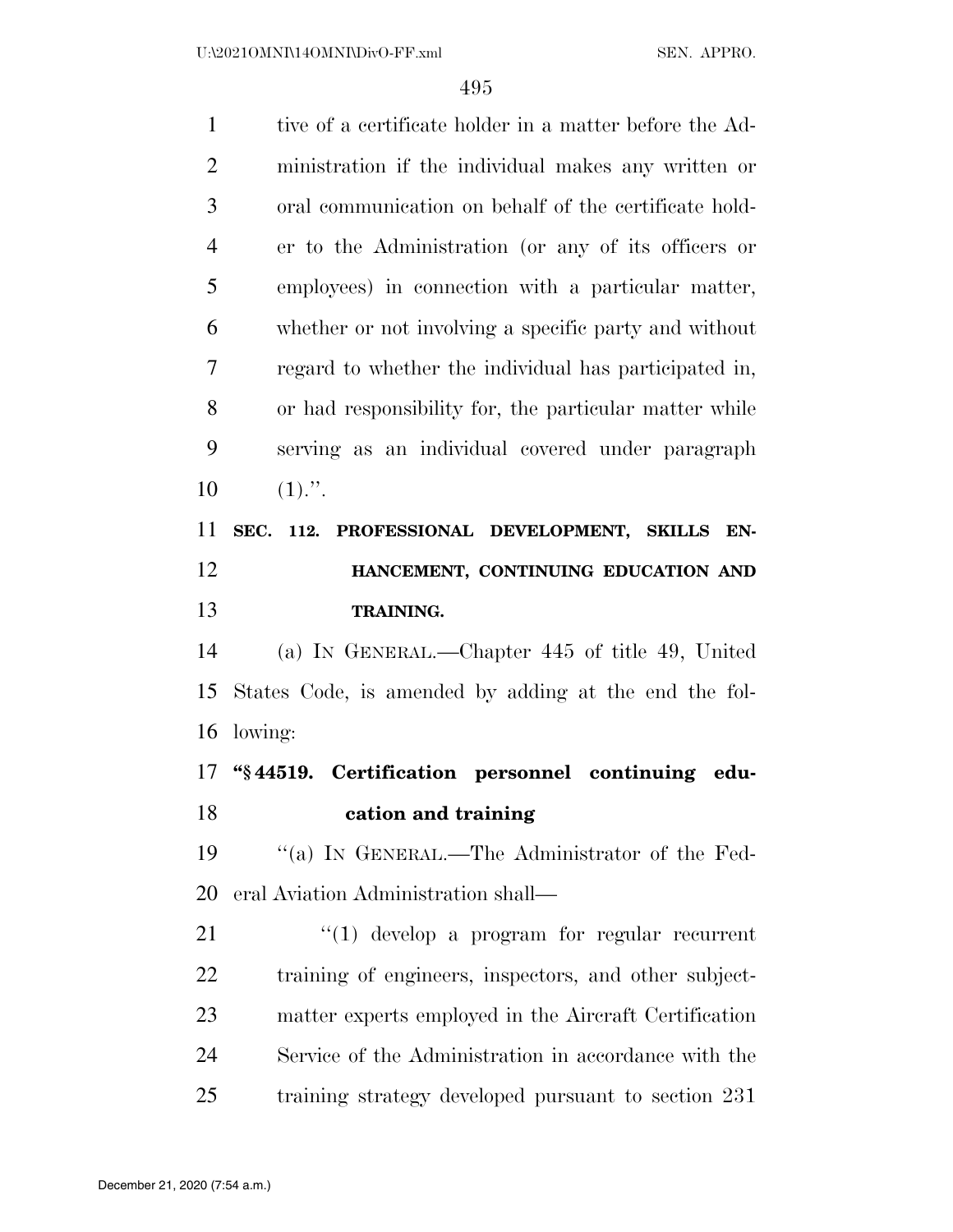| 1 of the FAA Reauthorization Act of 2018 (Public |
|--------------------------------------------------|
| Law 115–254; 132 Stat. 3256);                    |

 ''(2) to the maximum extent practicable, imple- ment measures, including assignments in multiple divisions of the Aircraft Certification Service, to en- sure that such engineers and other subject-matter experts in the Aircraft Certification Service have ac- cess to diverse professional opportunities that ex-pand their knowledge and skills;

 ''(3) develop a program to provide continuing education and training to Administration personnel who hold positions involving aircraft certification and flight standards, including human factors spe- cialists, engineers, flight test pilots, inspectors, and, as determined appropriate by the Administrator, in- dustry personnel who may be responsible for compli-ance activities including designees; and

18 ''(4) in consultation with outside experts, de-velop—

 $\langle (A)$  an education and training curriculum on current and new aircraft technologies, human factors, project management, and the roles and responsibilities associated with over-sight of designees; and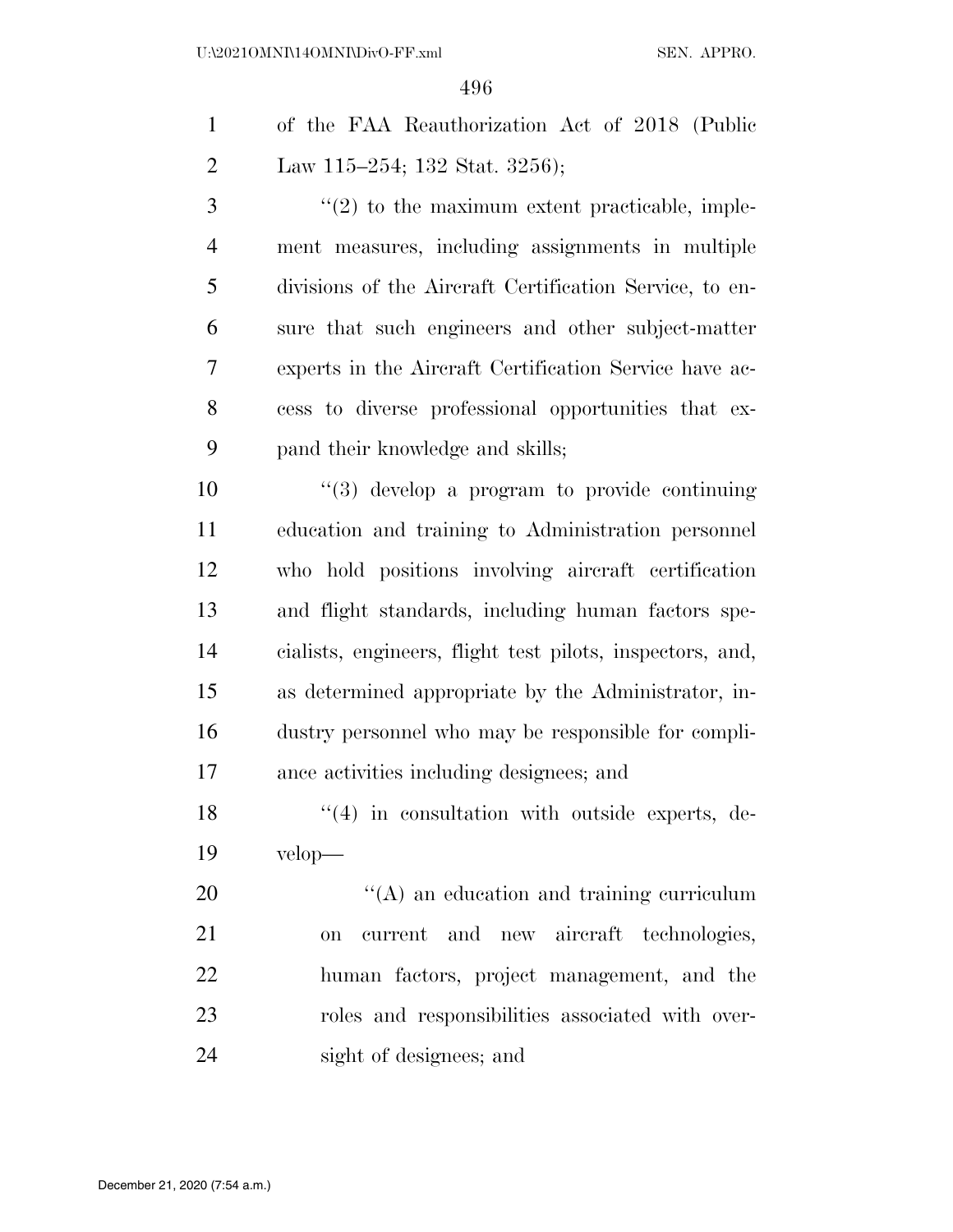''(B) recommended practices for compli-ance with Administration regulations.

 ''(b) IMPLEMENTATION.—The Administrator shall, to the maximum extent practicable, ensure that actions taken pursuant to subsection (a)—

 ''(1) permit engineers, inspectors, and other subject matter experts to continue developing knowl- edge of, and expertise in, new and emerging tech- nologies in systems design, flight controls, principles of aviation safety, system oversight, and certification project management;

 $\frac{12}{2}$  ''(2) minimize the likelihood of an individual de- veloping an inappropriate bias toward a designer or manufacturer of aircraft, aircraft engines, propellers, or appliances;

 ''(3) are consistent with any applicable collec-tive bargaining agreements; and

18 ''(4) account for gaps in knowledge and skills (as identified by the Administrator in consultation with the exclusive bargaining representatives cer- tified under section 7111 of title 5, United States Code) between Administration employees and pri- vate-sector employees for each group of Administra-tion employees covered under this section.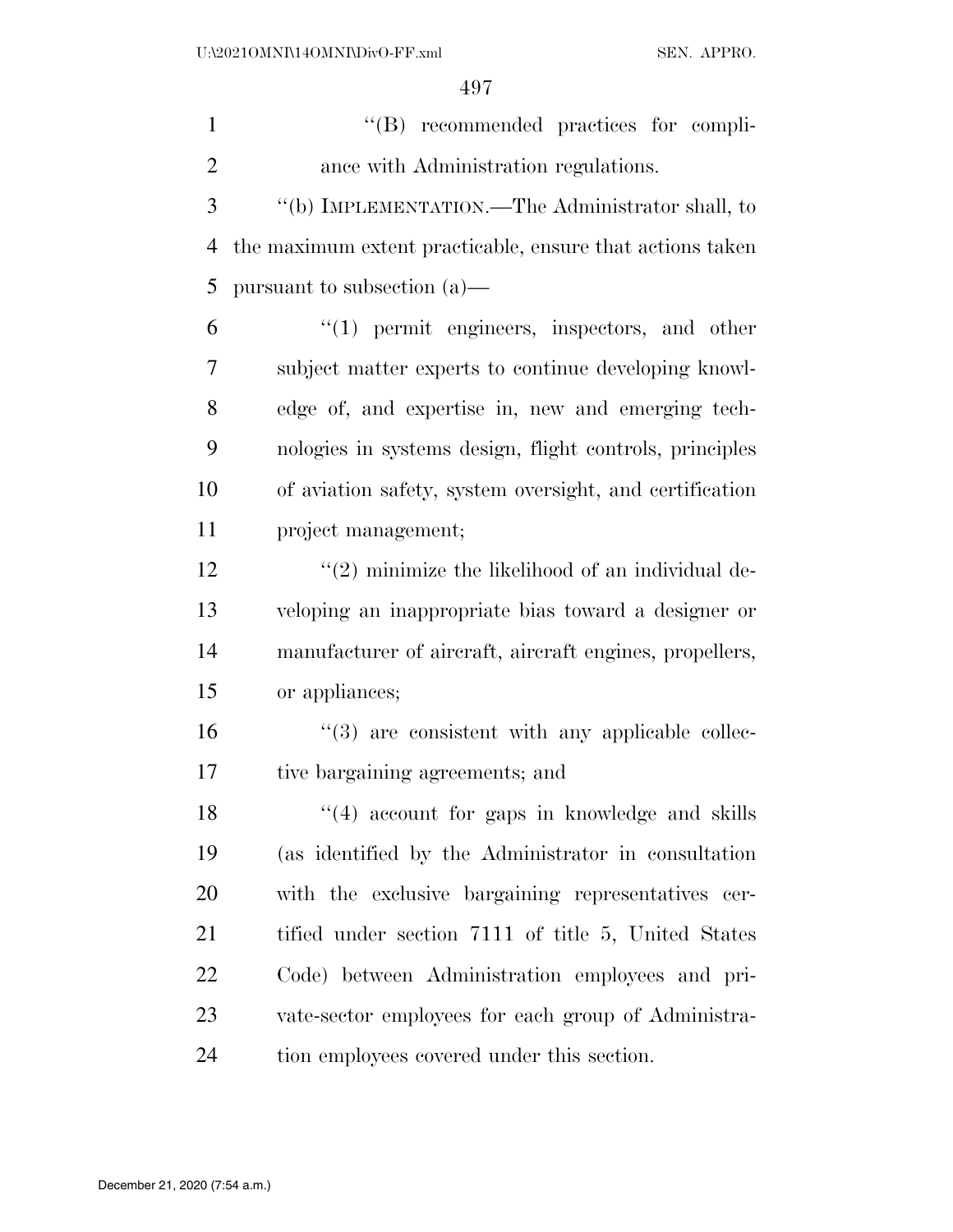1 "(c) AUTHORIZATION OF APPROPRIATIONS.—There is authorized to be appropriated to the Administrator, \$10,000,000 for each of fiscal years 2021 through 2023 to carry out this section. Amounts appropriated under the preceding sentence for any fiscal year shall remain avail-able until expended.''.

 (b) TABLE OF CONTENTS.—The analysis for chapter 445 of title 49, United States Code, is amended by insert- ing after the item relating to section 44518 the following: ''44519. Certification personnel continuing education and training.''.

#### **SEC. 113. VOLUNTARY SAFETY REPORTING PROGRAM.**

 (a) IN GENERAL.—Not later than 1 year after the date of enactment of this title, the Administrator shall es- tablish a voluntary safety reporting program for engineers, safety inspectors, systems safety specialists, and other subject matter experts certified under section 7111 of title 5, United States Code, to confidentially report instances where they have identified safety concerns during certifi-cation or oversight processes.

 (b) SAFETY REPORTING PROGRAM REQUIRE- MENTS.—In establishing the safety reporting program under subsection (a), the Administrator shall ensure the following:

 (1) The FAA maintains a reporting culture that encourages human factors specialists, engineers,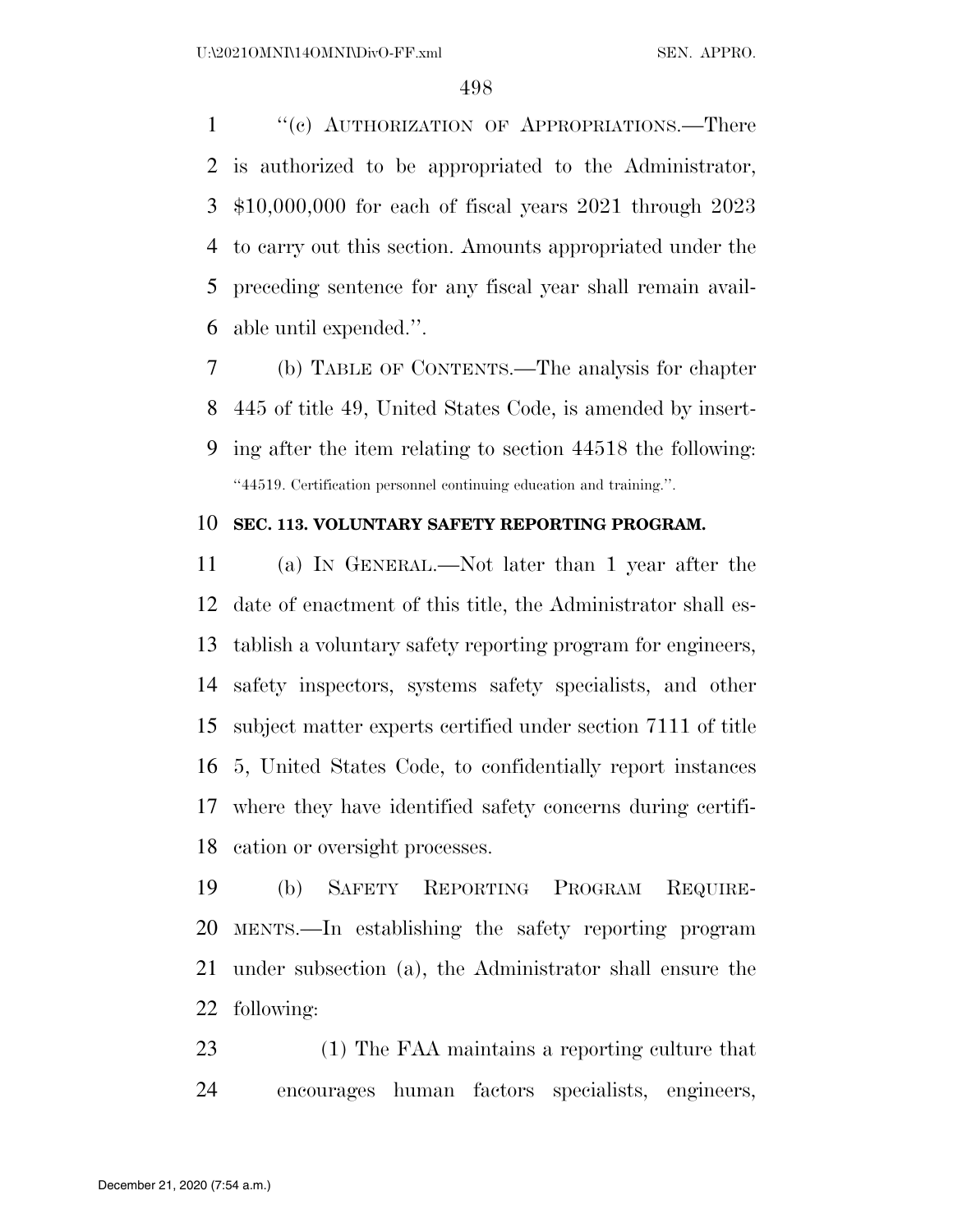| $\mathbf{1}$   | flight test pilots, inspectors, and other appropriate    |
|----------------|----------------------------------------------------------|
| $\overline{2}$ | FAA employees to voluntarily report safety concerns.     |
| 3              | (2) The safety reporting program is non-puni-            |
| 4              | tive, confidential, and protects employees from ad-      |
| 5              | verse employment actions related to their participa-     |
| 6              | tion in the program.                                     |
| 7              | (3) The safety reporting program identifies ex-          |
| 8              | clusionary criteria for the program.                     |
| 9              | (4) Collaborative development of the program             |
| 10             | with bargaining representatives of employees under       |
| 11             | section 7111 of title 5, United States Code, who are     |
| 12             | employed in the Aircraft Certification Service or        |
| 13             | Flight Standards Service of the Administration (or,      |
| 14             | if unable to reach an agreement collaboratively, the     |
| 15             | Administrator shall negotiate with the representa-       |
| 16             | tives in accordance with section $40122(a)$ of title 49, |
| 17             | United States Code, regarding the development of         |
| 18             | the program).                                            |
| 19             | (5) Full and collaborative participation in the          |
| 20             | program by the bargaining representatives of em-         |
| 21             | ployees described in paragraph (4).                      |
| 22             | (6) The Administrator thoroughly reviews safe-           |
| 23             | ty reports to determine whether there is a safety        |
| 24             | issue, including a hazard, defect, noncompliance,        |
| 25             | nonconformance, or process error.                        |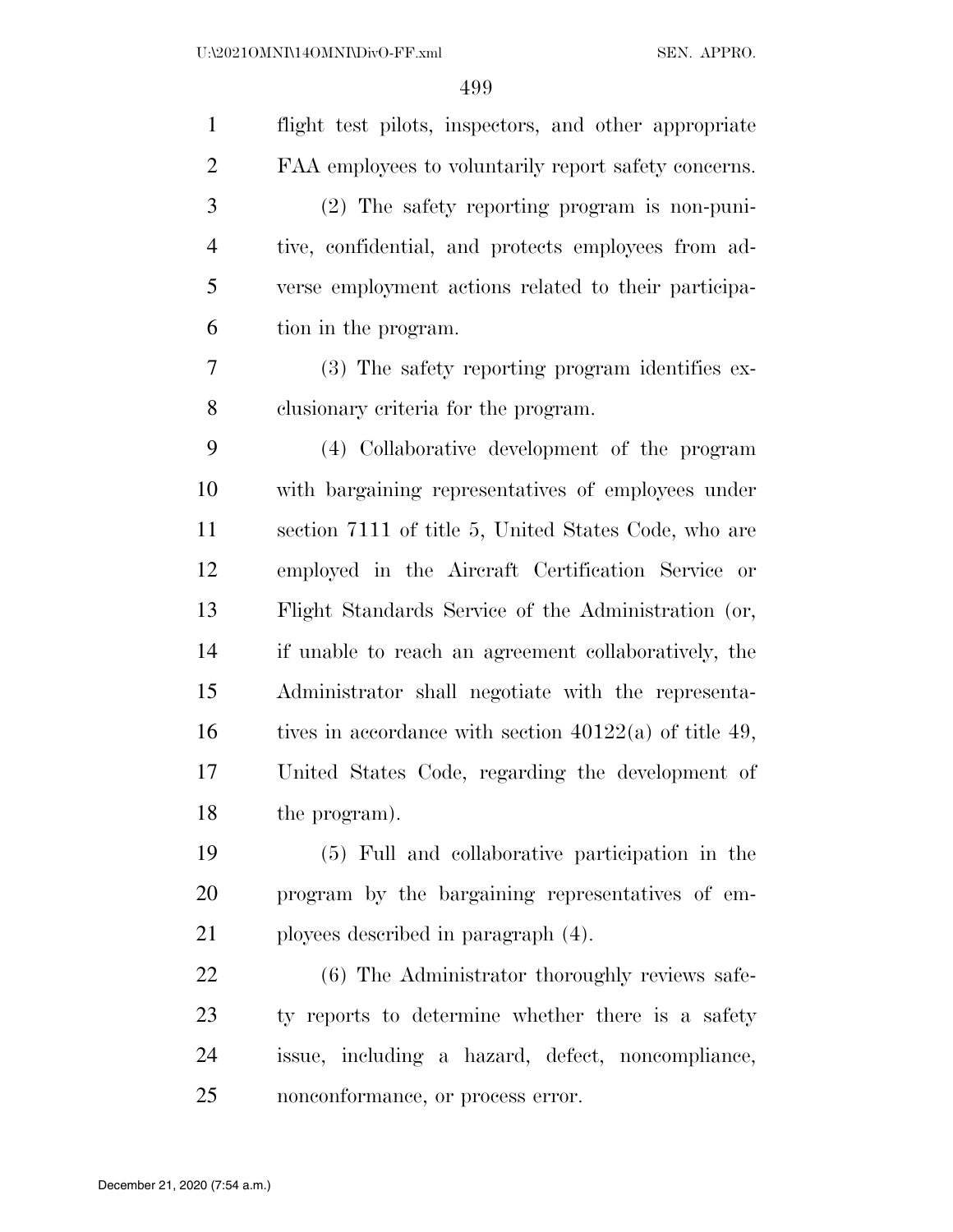| $\mathbf{1}$   | (7) The Administrator thoroughly reviews safe-              |
|----------------|-------------------------------------------------------------|
| $\overline{2}$ | ty reports to determine whether any aircraft certifi-       |
| 3              | cation process contributed to the safety concern            |
| $\overline{4}$ | being raised.                                               |
| 5              | (8) The creation of a corrective action process             |
| 6              | in order to address safety issues that are identified       |
| 7              | through the program.                                        |
| 8              | (c) OUTCOMES.—Results of safety report reviews              |
| 9              | under this section may be used to-                          |
| 10             | $(1)$ improve—                                              |
| 11             | (A) safety systems, hazard control, and                     |
| 12             | risk reduction;                                             |
| 13             | (B) certification systems;                                  |
| 14             | (C) FAA oversight;                                          |
| 15             | (D) compliance and conformance; and                         |
| 16             | (E) any other matter determined necessary                   |
| 17             | by the Administrator; and                                   |
| 18             | (2) implement lessons learned.                              |
| 19             | (d) REPORT FILING.—The Administrator shall estab-           |
| 20             | lish requirements for when in the certification process re- |
| 21             | ports may be filed to—                                      |
| 22             | ensure that identified issues can be ad-<br>(1)             |
| 23             | dressed in a timely manner; and                             |
| 24             | (2) foster open dialogue between applicants and             |
| 25             | FAA employees throughout the certification process.         |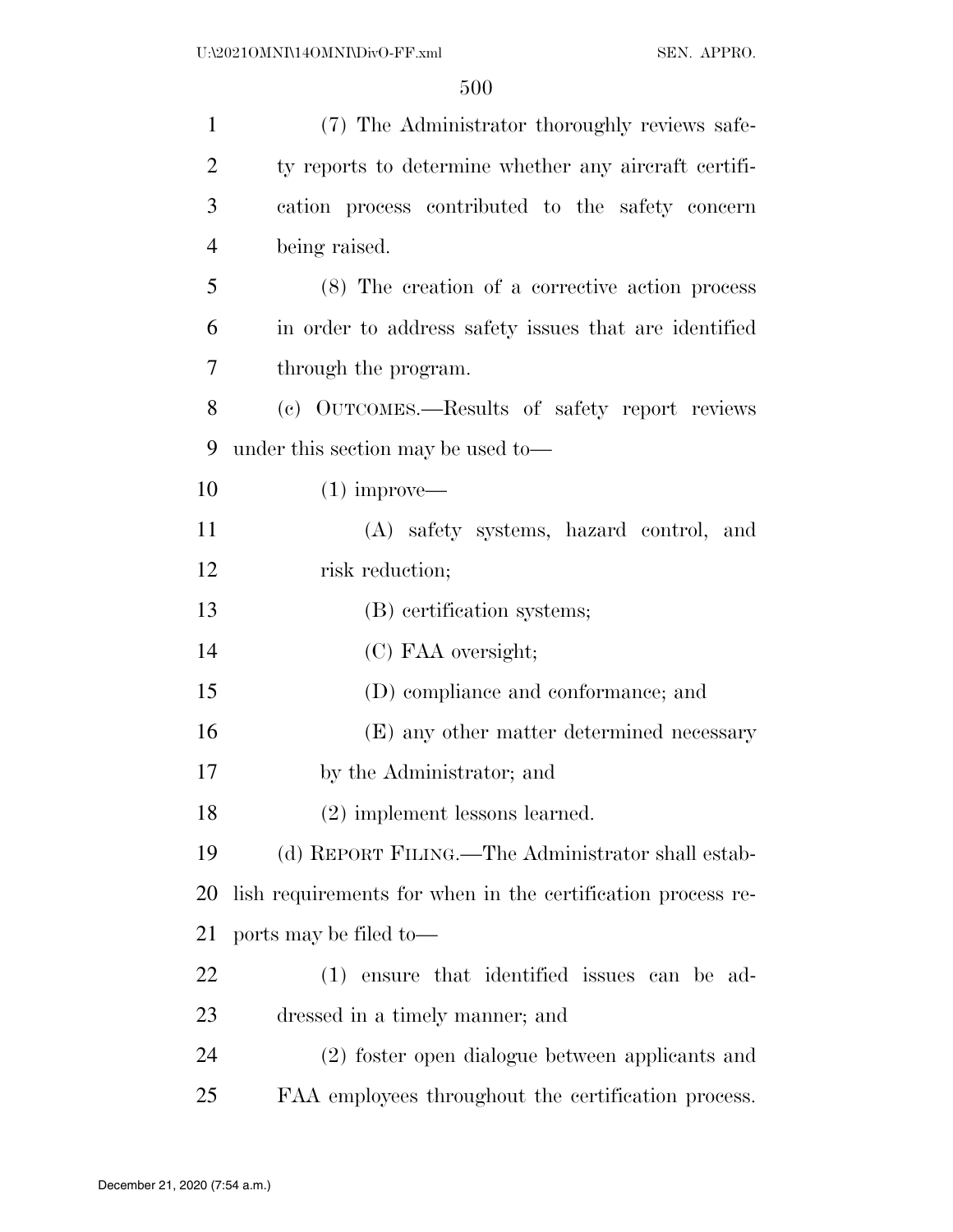(e) INTEGRATION WITH OTHER SAFETY REPORTING PROGRAMS.—The Administrator shall implement the safe- ty reporting program established under subsection (a) and the reporting requirements established pursuant to sub- section (d) in a manner that is consistent with other vol- untary safety reporting programs administered by the Ad-ministrator.

 (f) REPORT TO CONGRESS.—Not later than 2 years after the date of enactment of this title, and annually thereafter through fiscal year 2023, the Administrator shall submit to the congressional committees of jurisdic- tion a report on the effectiveness of the safety reporting program established under subsection (a).

## **SEC. 114. COMPENSATION LIMITATION.**

 Section 106(l) of title 49, United States Code, is amended by adding at the end the following:

17 <sup>"</sup>(7) PROHIBITION ON CERTAIN PERFORMANCE- BASED INCENTIVES.—No employee of the Adminis- tration shall be given an award, financial incentive, or other compensation, as a result of actions to meet performance goals related to meeting or exceeding schedules, quotas, or deadlines for certificates issued under section 44704.''.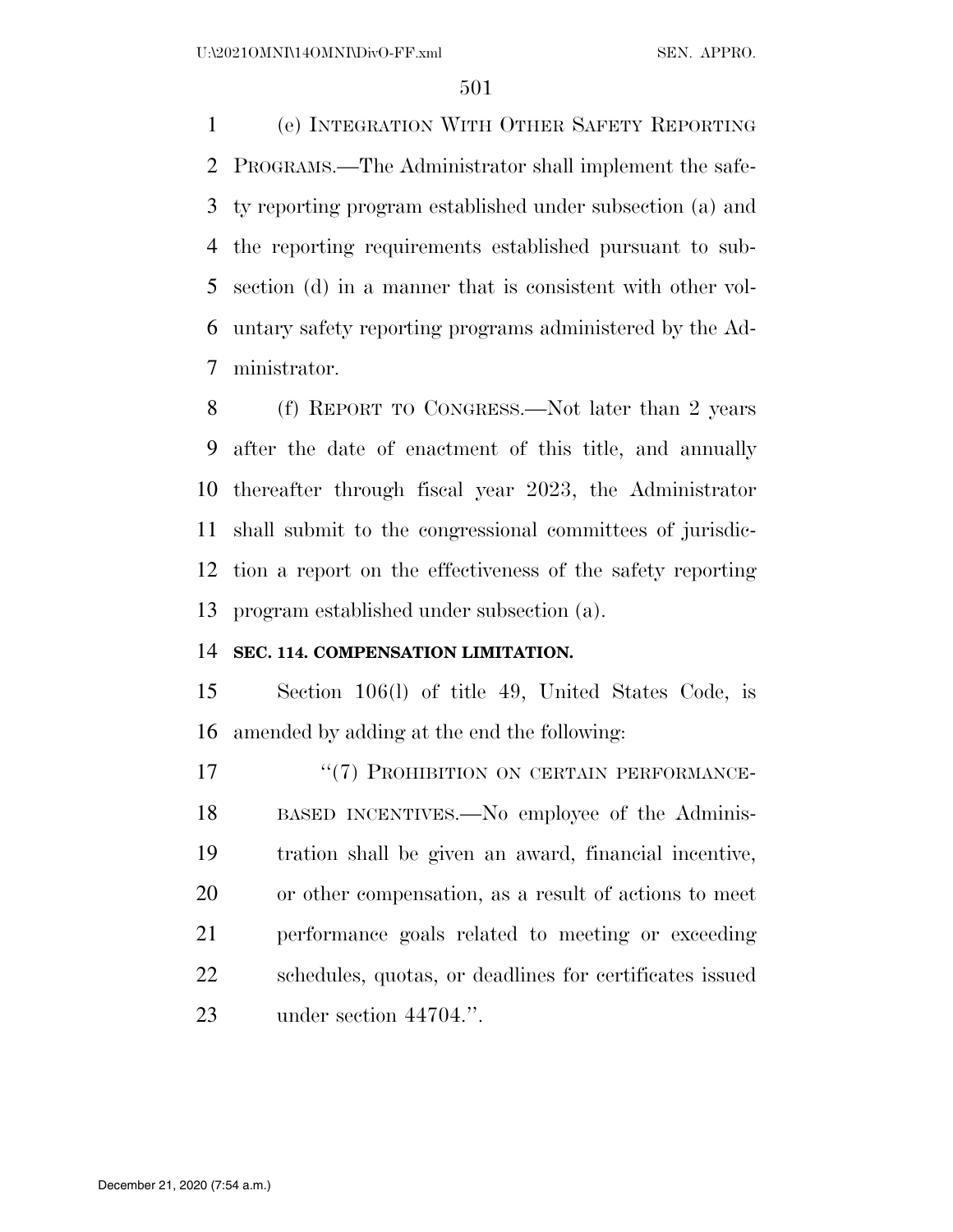# **SEC. 115. SYSTEM SAFETY ASSESSMENTS AND OTHER RE-QUIREMENTS.**

 (a) IN GENERAL.—Not later than 2 years after the date of enactment of this title, the Administrator shall issue such regulations as are necessary to amend part 25 of title 14, Code of Federal Regulations, and any associ- ated advisory circular, guidance, or policy of the Adminis-tration, in accordance with this section.

 (b) SYSTEM SAFETY ASSESSMENTS AND OTHER RE- QUIREMENTS.—In developing regulations under sub-section (a), the Administrator shall—

 (1) require an applicant for an amended type certificate for a transport airplane to—

 (A) perform a system safety assessment with respect to each proposed design change that the Administrator determines is signifi- cant, with such assessment considering the air- plane-level effects of individual errors, malfunc- tions, or failures and realistic pilot response times to such errors, malfunctions, or failures;

 (B) update such assessment to account for each subsequent proposed design change that 23 the Administrator determines is significant;

 (C) provide appropriate employees of the Administration with the data and assumptions

December 21, 2020 (7:54 a.m.)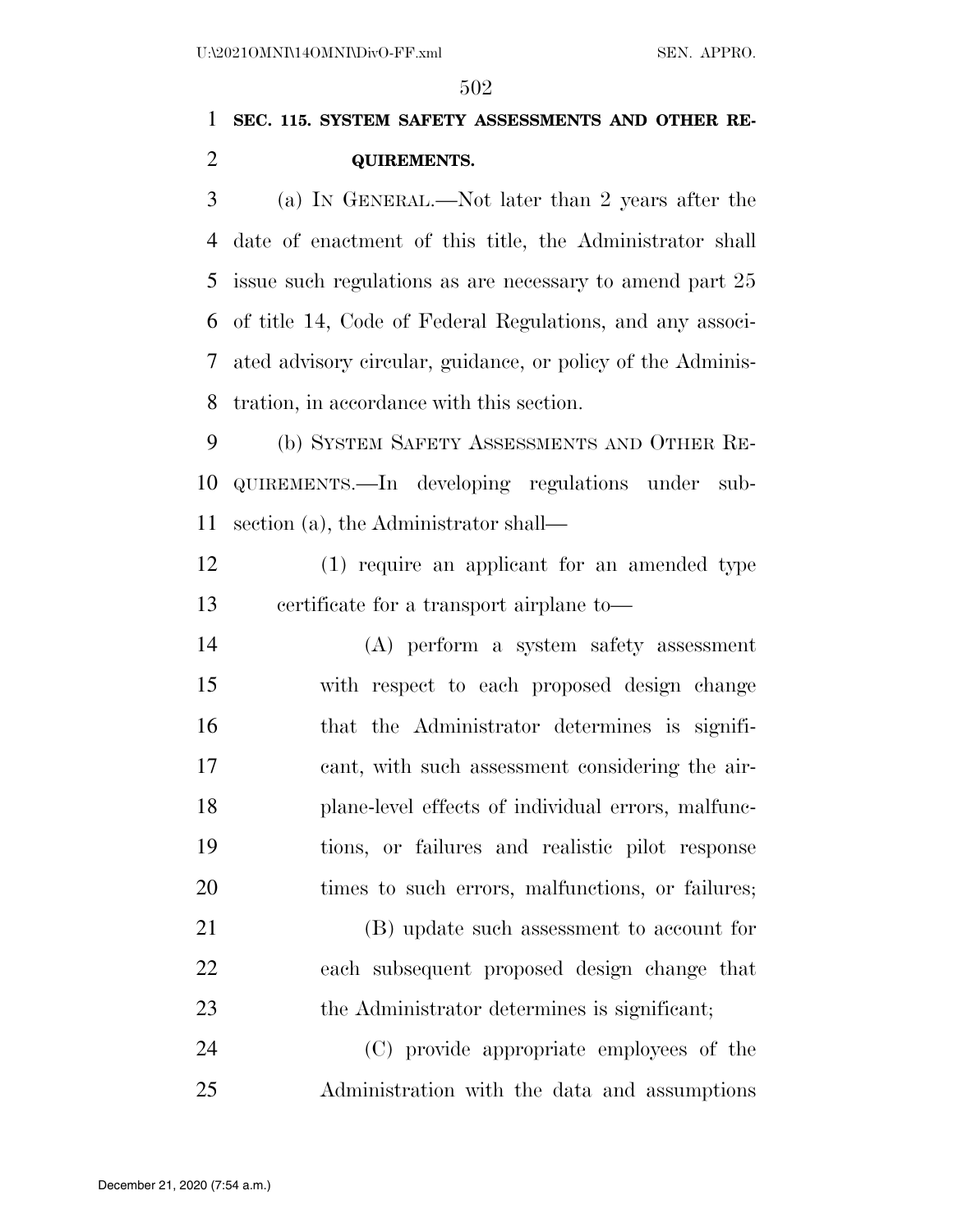| $\mathbf{1}$   | underlying each assessment and amended as-                 |
|----------------|------------------------------------------------------------|
| $\overline{2}$ | sessment; and                                              |
| 3              | (D) provide for document traceability and                  |
| $\overline{4}$ | clarity of explanations for changes to aircraft            |
| 5              | type designs and system safety assessment cer-             |
| 6              | tification documents; and                                  |
| 7              | (2) work with other civil aviation authorities             |
| 8              | representing states of design to ensure such regula-       |
| 9              | tions remain harmonized internationally.                   |
| 10             | (c) GUIDANCE.—Guidance or an advisory circular             |
| 11             | issued under subsection (a) shall, at minimum—             |
| 12             | (1) emphasize the importance of clear docu-                |
| 13             | mentation of the technical details and failure modes       |
| 14             | and effects of a design change described in sub-           |
| 15             | section $(b)(1)$ ; and                                     |
| 16             | (2) ensure appropriate review of any change                |
| 17             | that results in a functional hazard assessment classi-     |
| 18             | fication of major or greater, as such term is defined      |
| 19             | in FAA Advisory Circular 25.1309-1A (or any suc-           |
| 20             | cessor or replacement document).                           |
| 21             | (d) FAA REVIEW.—Appropriate employees of the               |
| 22             | Aircraft Certification Service and the Flight Standards    |
| 23             | Service of the Administration shall review each system     |
| 24             | safety assessment required under subsection $(b)(1)(A)$ ,  |
| 25             | updated assessment required under subsection $(b)(1)(B)$ , |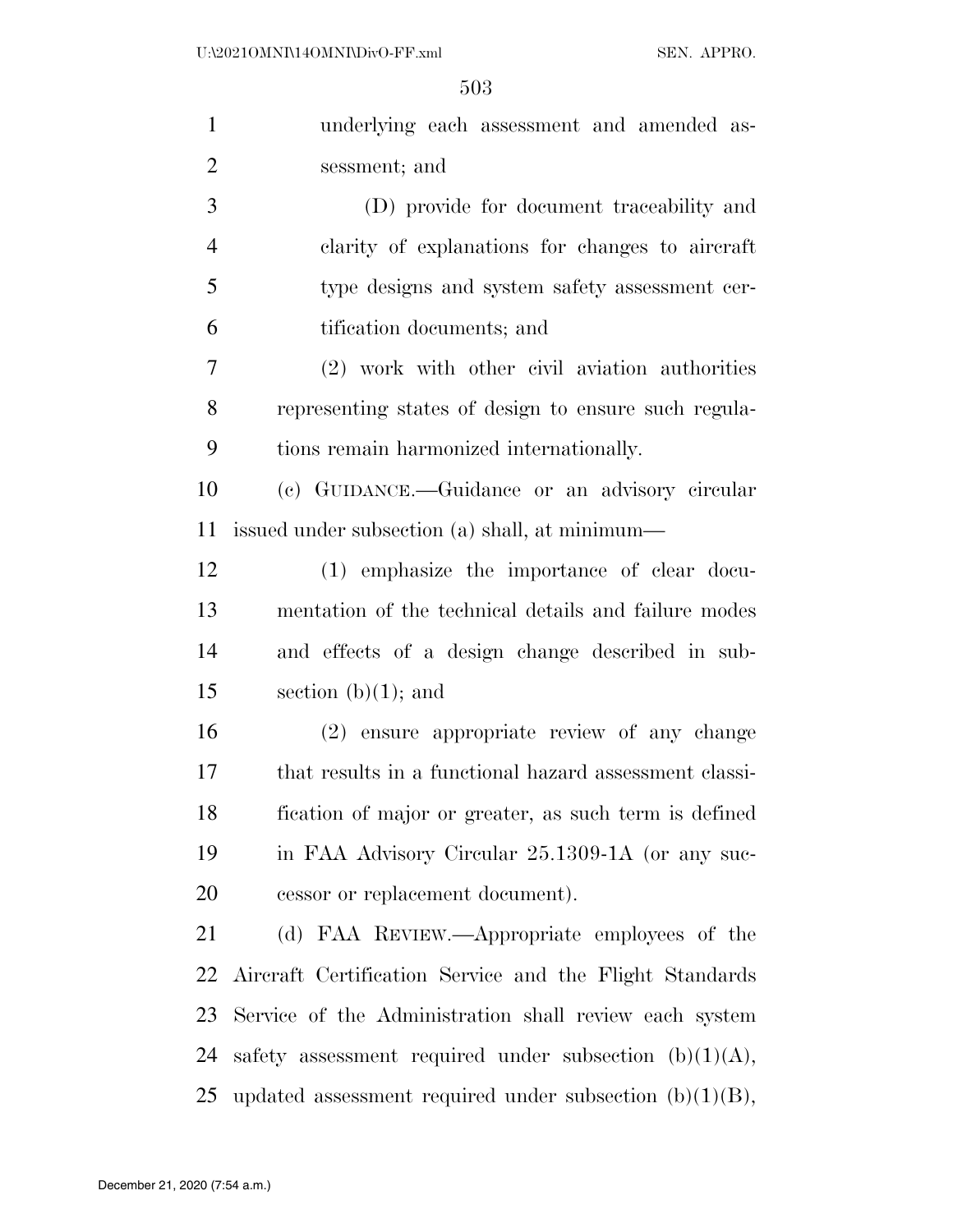and supporting data and assumptions required under sub-2 section  $(b)(1)(C)$ , to ensure that each such assessment sufficiently addresses the considerations listed in sub-4 section  $(b)(1)(A)$ .

## **SEC. 116. FLIGHT CREW ALERTING.**

 (a) IN GENERAL.—Not later than 1 year after the date of enactment of this title, the Administrator shall im- plement National Transportation Safety Board rec- ommendations A–19–11 and A–19–12 (as contained in the safety recommendation report adopted on September 9, 2019).

 (b) PROHIBITION.—Beginning on the date that is 2 years after the date of enactment of this title, the Admin- istrator may not issue a type certificate for a transport category aircraft unless—

 (1) in the case of a transport airplane, such air- plane incorporates a flight crew alerting system that, at a minimum, displays and differentiates among warnings, cautions, and advisories, and includes functions to assist the flight crew in prioritizing cor-rective actions and responding to systems failures; or

 (2) in the case of a transport category aircraft other than a transport airplane, the type certificate applicant provides a means acceptable to the Admin-istrator to assist the flight crew in prioritizing cor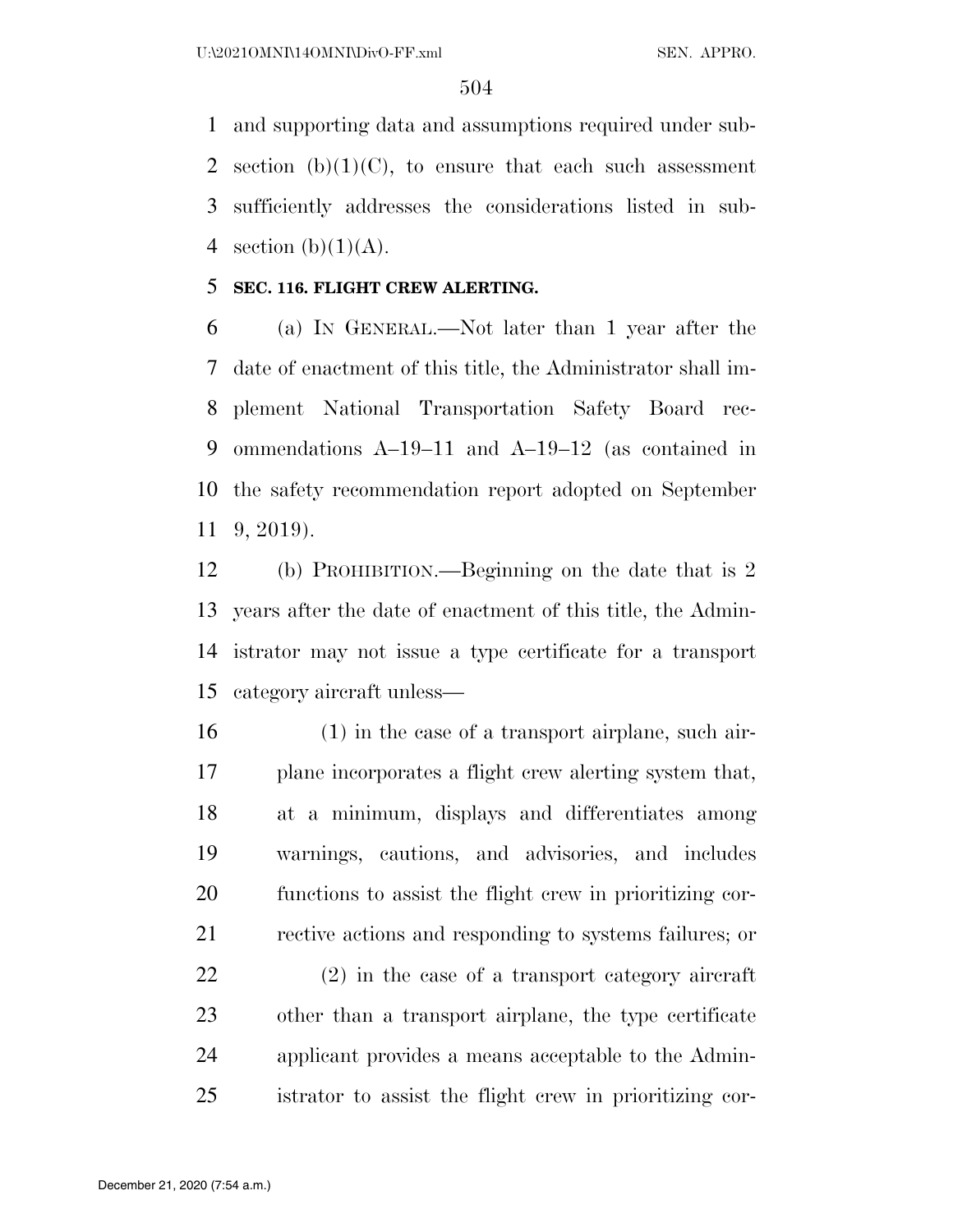U:\2021OMNI\14OMNI\DivO-FF.xml SEN. APPRO.

 rective actions and responding to systems failures (including by cockpit or flight manual procedures). (c) EXISTING AIRPLANE DESIGNS.—It is the sense of Congress that the FAA shall ensure that any system safety assessment with respect to the Boeing 737-7, 737- 8, 737-9, and 737-10 airplanes, as described in National Transportation Safety Board recommendation A-19-10, is conducted in accordance with such recommendation.

## **SEC. 117. CHANGED PRODUCT RULE.**

 (a) REVIEW AND REEVALUATION OF AMENDED TYPE CERTIFICATES.—

 (1) INTERNATIONAL LEADERSHIP.—The Ad- ministrator shall exercise leadership in the creation of international policies and standards relating to the issuance of amended type certificates within the Certification Management Team.

 (2) REEVALUATION OF AMENDED TYPE CER- TIFICATES.—In carrying out this subsection, the Ad-ministrator shall—

 (A) encourage Certification Management Team members to examine and address any rel- evant covered recommendations (as defined in 23 section  $121(e)$  relating to the issuance of amended type certificates;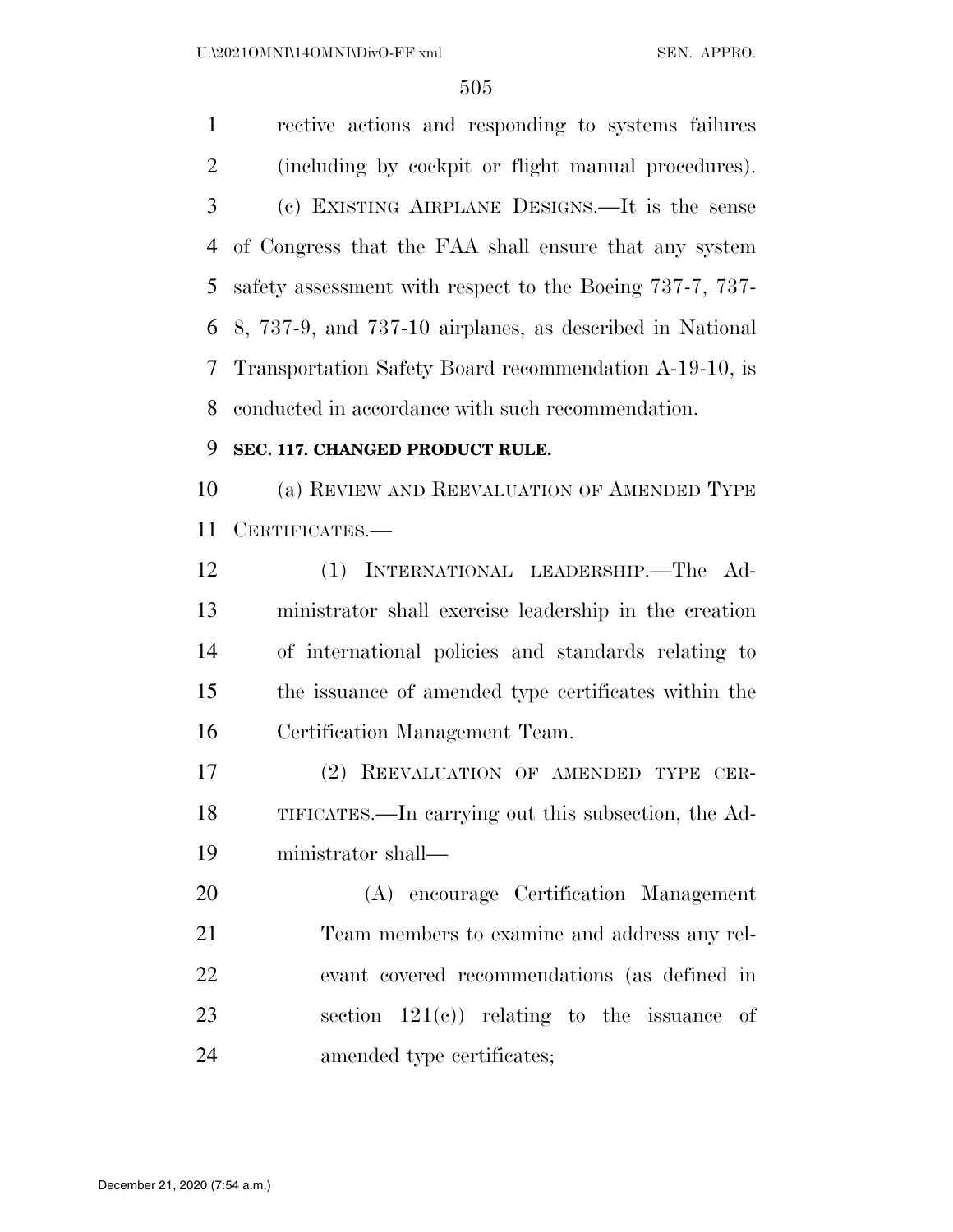(B) reevaluate existing assumptions and practices inherent in the amended type certifi- cate process and assess whether such assump-tions and practices are valid; and

 (C) ensure, to the greatest extent prac- ticable, that Federal regulations relating to the issuance of amended type certificates are har- monized with the regulations of other inter-national states of design.

 (b) AMENDED TYPE CERTIFICATE REPORT AND RULEMAKING.—

 (1) BRIEFINGS.—Not later than 12 months after the date of enactment of this title, and annu- ally thereafter through fiscal year 2023, the Admin- istrator shall brief the congressional committees of jurisdiction on the work and status of the develop- ment of such recommendations by the Certification Management Team.

 (2) INITIATION OF ACTION.—Not later than 2 years after the date of enactment of this title, the Administrator shall take action to revise and im- prove the process of issuing amended type certifi- cates in accordance with this section. Such action shall include, at minimum—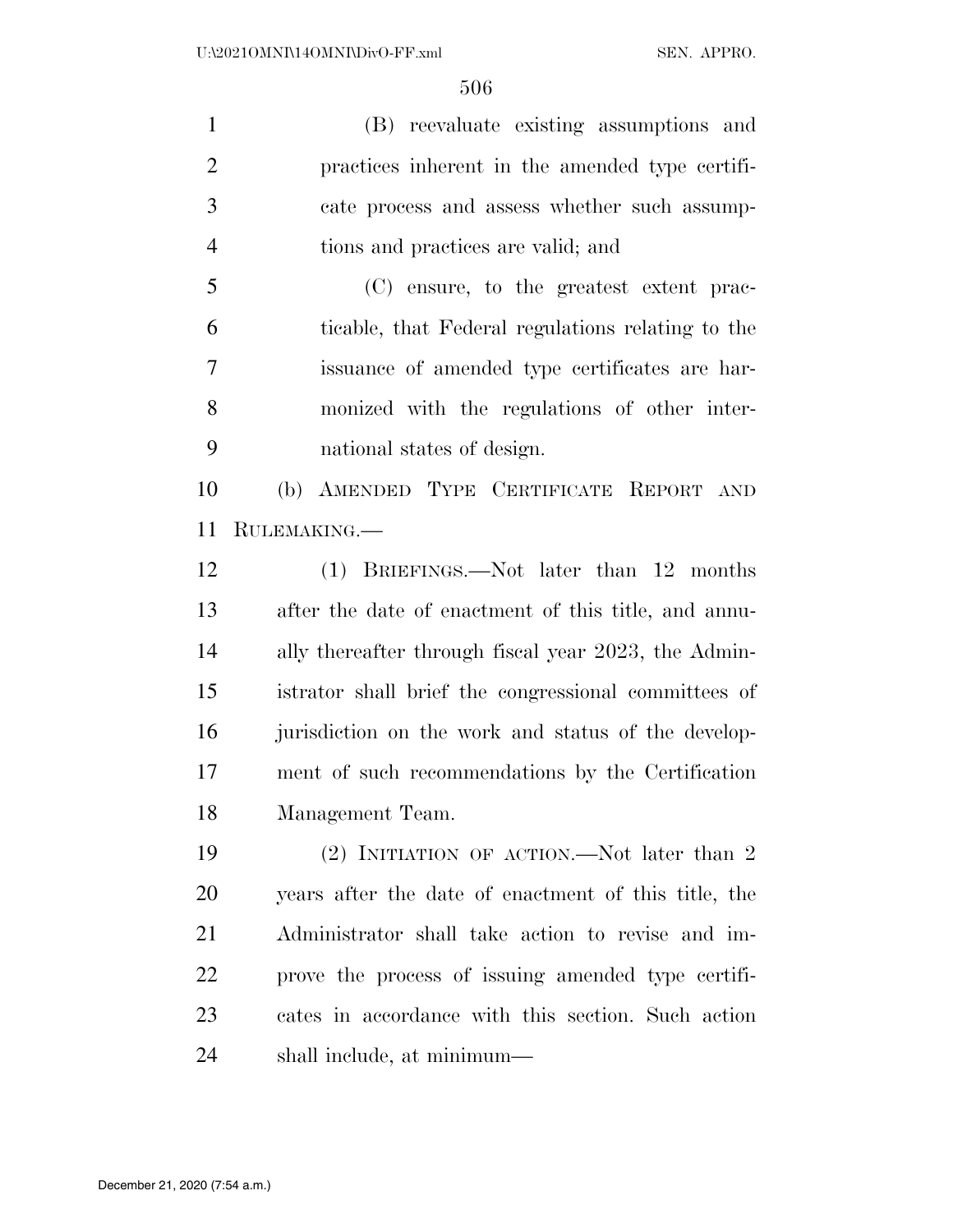| $\mathbf{1}$   | (A) initiation of a rulemaking proceeding;          |
|----------------|-----------------------------------------------------|
| $\overline{2}$ | and                                                 |
| 3              | (B) development or revision of guidance             |
| $\overline{4}$ | and training materials.                             |
| 5              | (3) CONTENTS.—In taking actions required            |
| 6              | under paragraph (2), the Administrator shall do the |
| 7              | following:                                          |
| 8              | (A) Ensure that proposed changes to an              |
| 9              | aircraft are evaluated from an integrated whole     |
| 10             | aircraft system perspective that examines the       |
| 11             | integration of proposed changes with existing       |
| 12             | systems and associated impacts.                     |
| 13             | (B) Define key terms used for the changed           |
| 14             | product process under sections 21.19<br>and         |
| 15             | 21.101 of title 14, Code of Federal Regulations.    |
| 16             | $(C)$ Consider—                                     |
| 17             | (i) the findings and work of the Cer-               |
| 18             | tification Management Team and other                |
| 19             | similar international harmonization efforts;        |
| 20             | (ii) any relevant covered recommenda-               |
| 21             | tions (as defined in section $121(c)$ ); and        |
| 22             | whether a fixed time<br>(iii)<br>beyond             |
| 23             | which a type certificate may not be amend-          |
| 24             | ed would improve aviation safety.                   |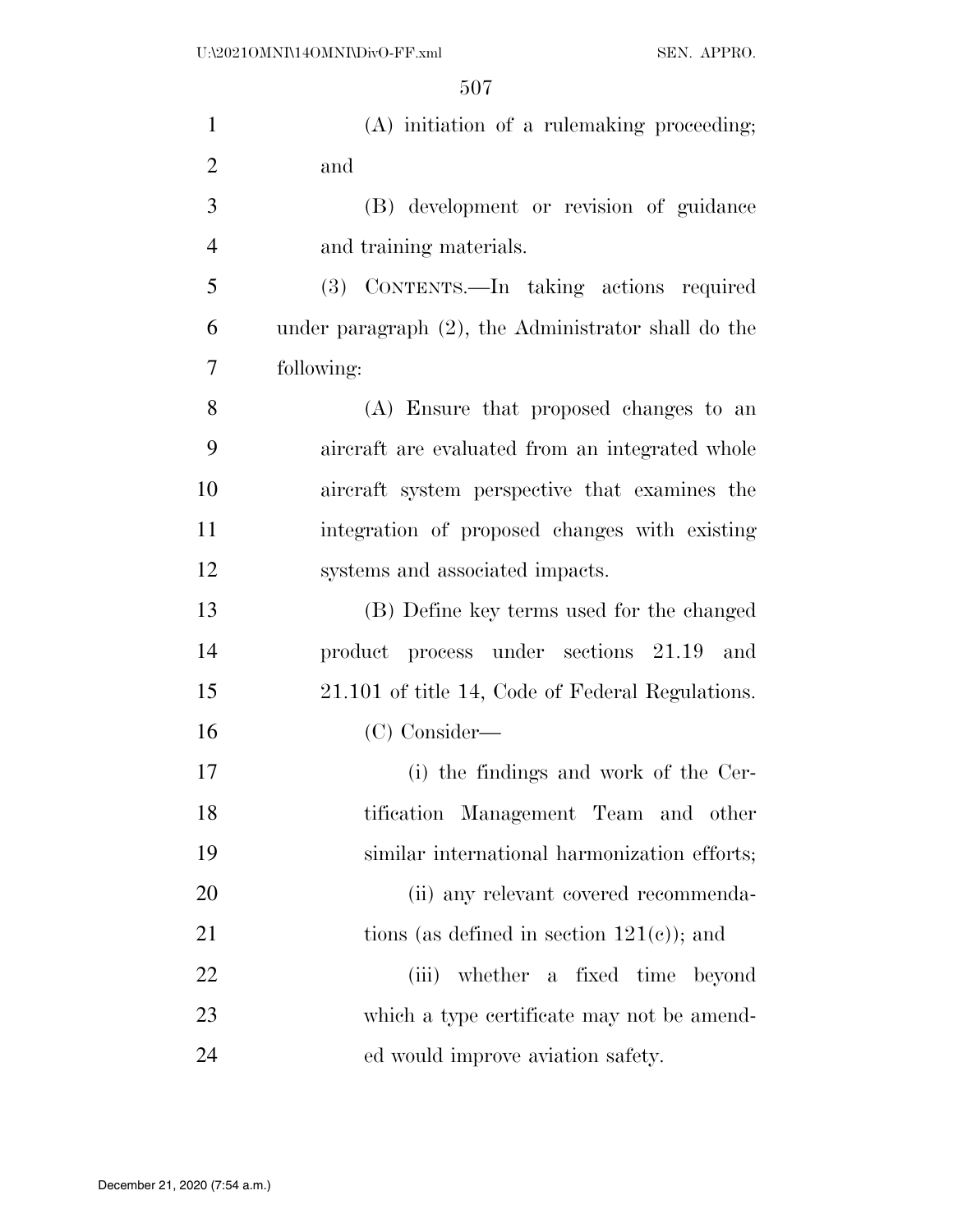| $\mathbf{1}$   | (D) Establish the extent to which the fol-    |
|----------------|-----------------------------------------------|
| $\overline{2}$ | lowing design characteristics should preclude |
| 3              | the issuance of an amended type certificate:  |
| $\overline{4}$ | (i) A new or revised flight control sys-      |
| 5              | tem.                                          |
| 6              | (ii) Any substantial changes to aero-         |
| 7              | dynamic stability resulting from a physical   |
| 8              | change that may require a new or modified     |
| 9              | software system or control law in order to    |
| 10             | produce positive and acceptable stability     |
| 11             | and handling qualities.                       |
| 12             | (iii) A flight control system or aug-         |
| 13             | mented software to maintain aerodynamic       |
| 14             | stability in any portion of the flight enve-  |
| 15             | lope that was not required for a previously   |
| 16             | certified derivative.                         |
| 17             | (iv) A change in structural compo-            |
| 18             | nents (other than a stretch or shrink of      |
| 19             | the fuselage) that results in a change in     |
| 20             | structural load paths or the magnitude of     |
| 21             | structural loads attributed to flight maneu-  |
| 22             | vers or cabin pressurization.                 |
| 23             | (v) A novel or unusual system, compo-         |
| 24             | nent, or other feature whose failure would    |
| 25             | present a hazardous or catastrophic risk.     |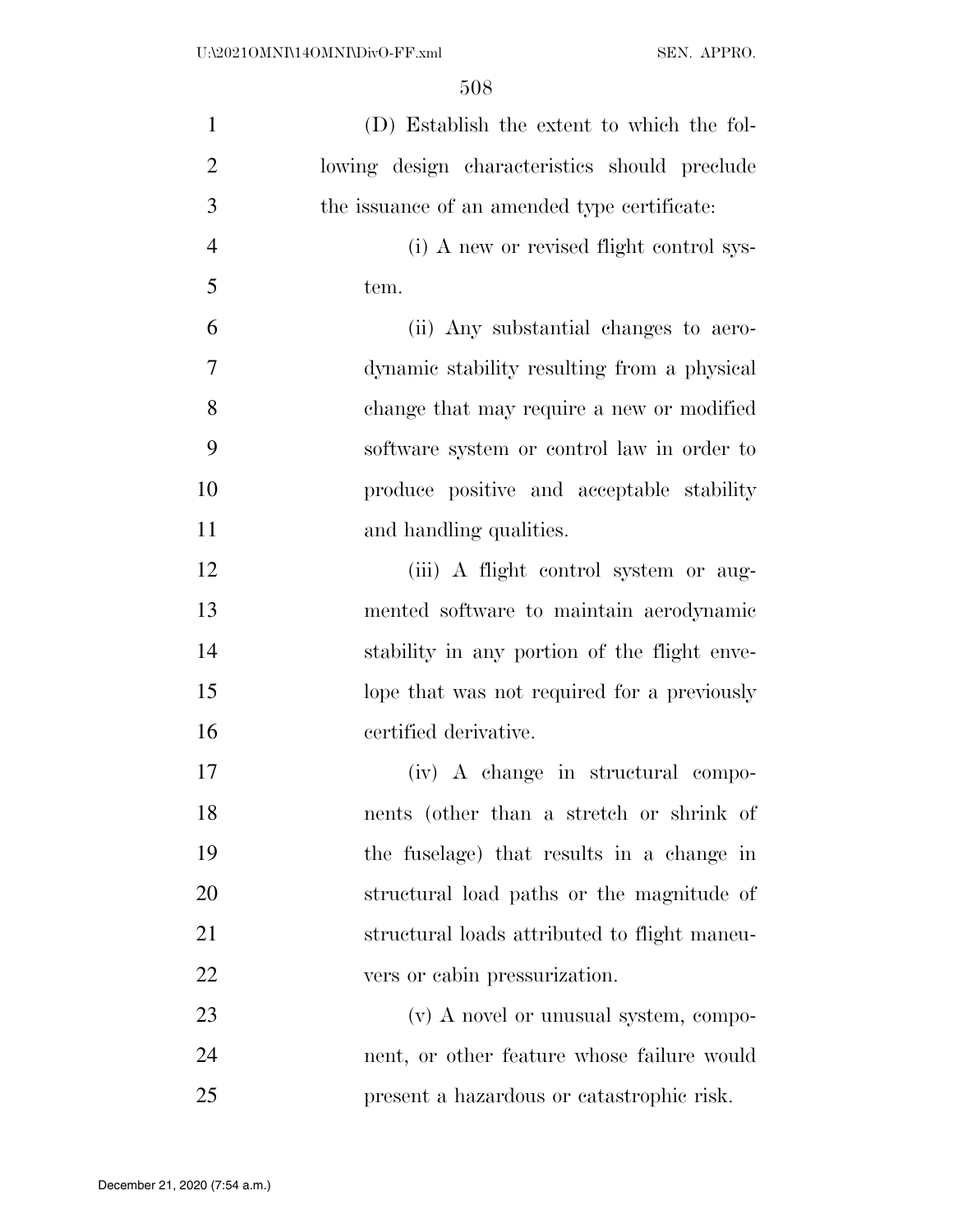| $\mathbf{1}$   | (E) Develop objective criteria for helping                |
|----------------|-----------------------------------------------------------|
| $\overline{2}$ | determine what constitutes a substantial<br>$\mathrm{to}$ |
| 3              | change and a significant change.                          |
| $\overline{4}$ | (F) Implement mandatory aircraft-level re-                |
| 5              | views throughout the certification process to             |
| 6              | validate the certification basis and assumptions.         |
| 7              | Require maintenance of relevant<br>(G)                    |
| 8              | records of agreements between the FAA and an              |
| 9              | applicant that affect certification documentation         |
| 10             | and deliverables.                                         |
| 11             | (H) Ensure appropriate documentation of                   |
| 12             | any exception or exemption from airworthiness             |
| 13             | requirements codified in title 14 of the Code of          |
| 14             | Federal Regulations, as in effect on the date of          |
| 15             | application for the change.                               |
| 16             | (4) GUIDANCE MATERIALS.—The Administrator                 |
| 17             | shall consider the following when developing orders       |
| 18             | and regulatory guidance, including advisory circu-        |
| 19             | lars, where appropriate:                                  |
| 20             | (A) Early FAA involvement and feedback                    |
| 21             | paths in the aircraft certification process to en-        |
| 22             | sure the FAA is aware of changes to design as-            |
| 23             | sumptions and product design impacting a                  |
| 24             | changed product assessment.                               |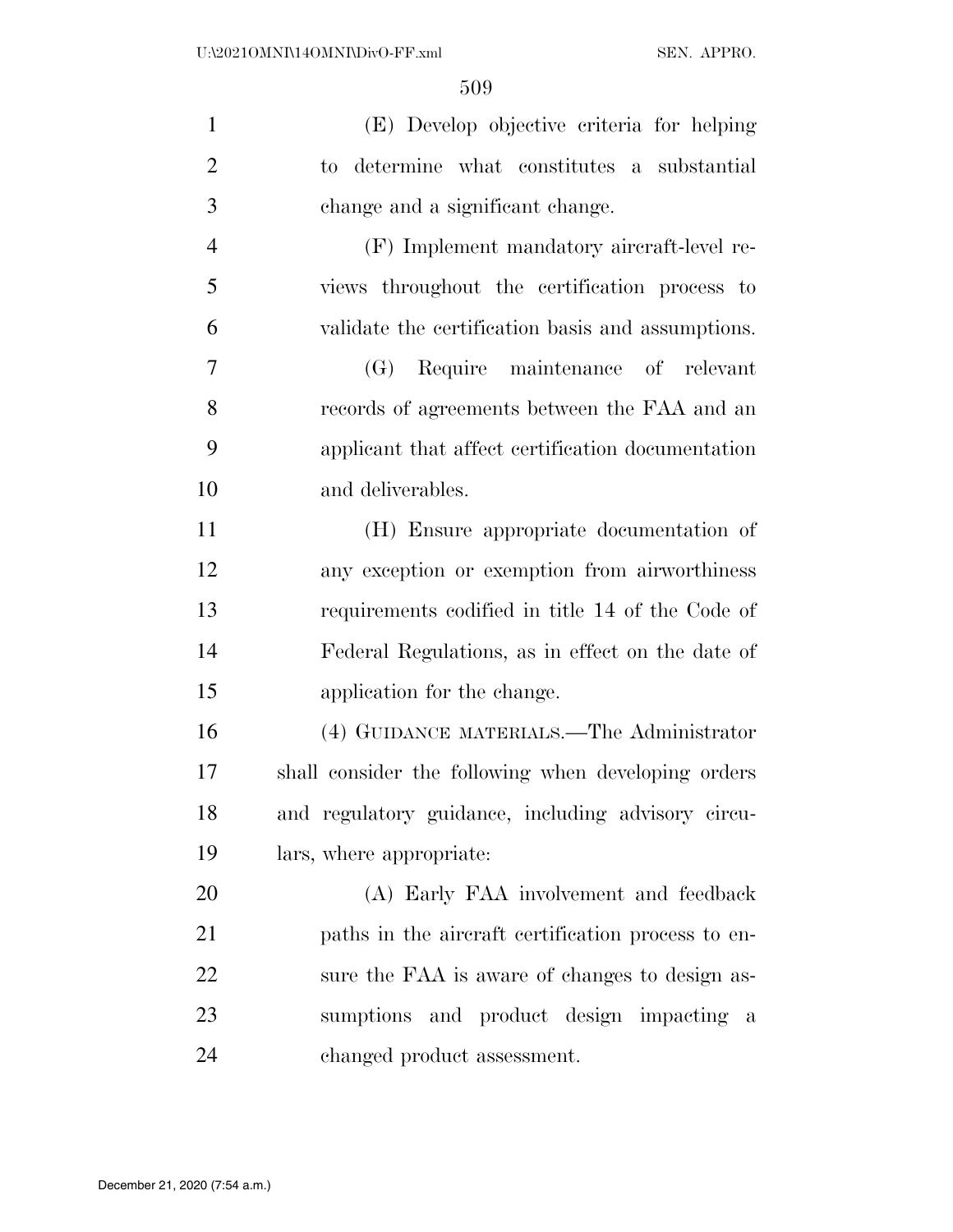| $\mathbf{1}$   | (B) Presentation to the FAA of new tech-           |
|----------------|----------------------------------------------------|
| $\overline{2}$ | nology, novel design, or safety critical features  |
| 3              | or systems, initially and throughout the certifi-  |
| $\overline{4}$ | cation process, when development and certifi-      |
| 5              | cation prompt design or compliance method re-      |
| 6              | vision.                                            |
| 7              | (C) Examples of key terms used for the             |
| 8              | changed product process under sections 21.19       |
| 9              | and 21.101 of title 14, Code of Federal Regula-    |
| 10             | tions.                                             |
| 11             | (D) Type certificate data sheet improve-           |
| 12             | ments to accurately state which regulations and    |
| 13             | amendment level the aircraft complies to and       |
| 14             | when compliance is limited to a subset of the      |
| 15             | aircraft.                                          |
| 16             | (E) Policies to guide applicants on proper         |
| 17             | visibility, clarity, and consistency of key design |
| 18             | and compliance information that is submitted       |
| 19             | for certification, particularly with new design    |
| 20             | features.                                          |
| 21             | The creation, validation, and imple-<br>(F)        |
| 22             | mentation of analytical tools appropriate for the  |
| 23             | analysis of complex system for the FAA and ap-     |
| 24             | plicants.                                          |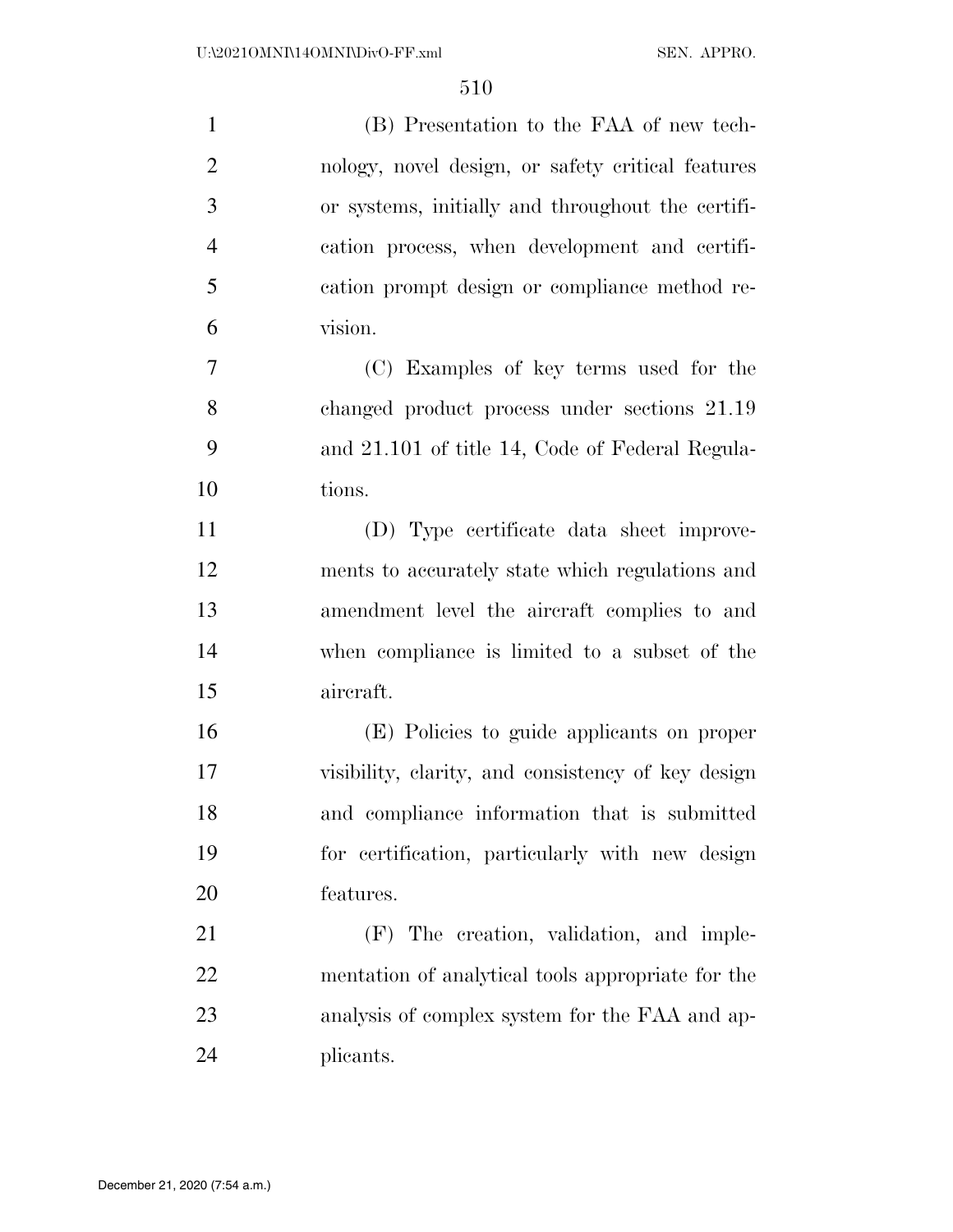(G) Early coordination processes with the FAA for the functional hazard assessments vali- dation and preliminary system safety assess- ments review. (5) TRAINING MATERIALS.—The Administrator shall— (A) develop training materials for estab- lishing the certification basis for changed aero- nautical products pursuant to section 21.101 of title 14, Code of Federal Regulations, applica- tions for a new type certificate pursuant to sec- tion 21.19 of such title, and the regulatory guidance developed as a result of the rule- making conducted pursuant to paragraph (2); and (B) procedures for disseminating such ma- terials to implementing personnel of the FAA, designees, and applicants. (6) CERTIFICATION MANAGEMENT TEAM DE- FINED.—In this section, the term ''Certification Management Team'' means the team framework under which the FAA, the European Aviation Safety Agency, the Transport Canada Civil Aviation, and the National Civil Aviation Agency of Brazil, man-age the technical, policy, certification, manufac-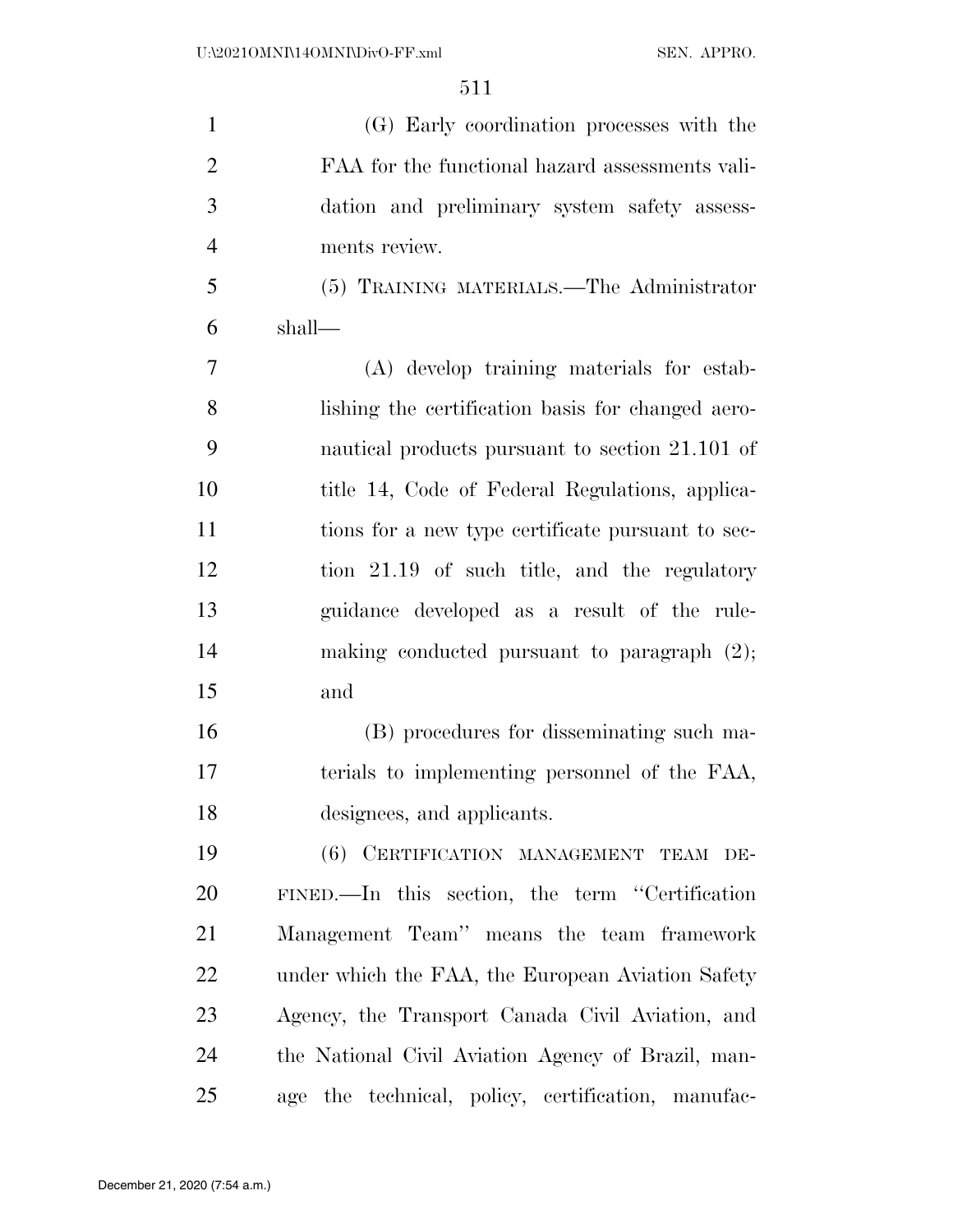turing, export, and continued airworthiness issues common among the 4 authorities.

 (7) DEADLINE.—The Administrator shall final- ize the actions initiated under paragraph (2) not later than 3 years after the date of enactment of this title.

 (c) INTERNATIONAL LEADERSHIP.—The Adminis- trator shall exercise leadership within the ICAO and among other civil aviation regulators representing states of aircraft design to advocate for the adoption of an amended changed product rule on a global basis, con-sistent with ICAO standards.

## **SEC. 118. WHISTLEBLOWER PROTECTIONS.**

 Section 42121 of title 49, United States Code, is amended—

 (1) by striking subsection (a) and inserting the following:

 ''(a) PROHIBITED DISCRIMINATION.—A holder of a certificate under section 44704 or 44705 of this title, or a contractor, subcontractor, or supplier of such holder, may not discharge an employee or otherwise discriminate against an employee with respect to compensation, terms, conditions, or privileges of employment because the em- ployee (or any person acting pursuant to a request of the employee)—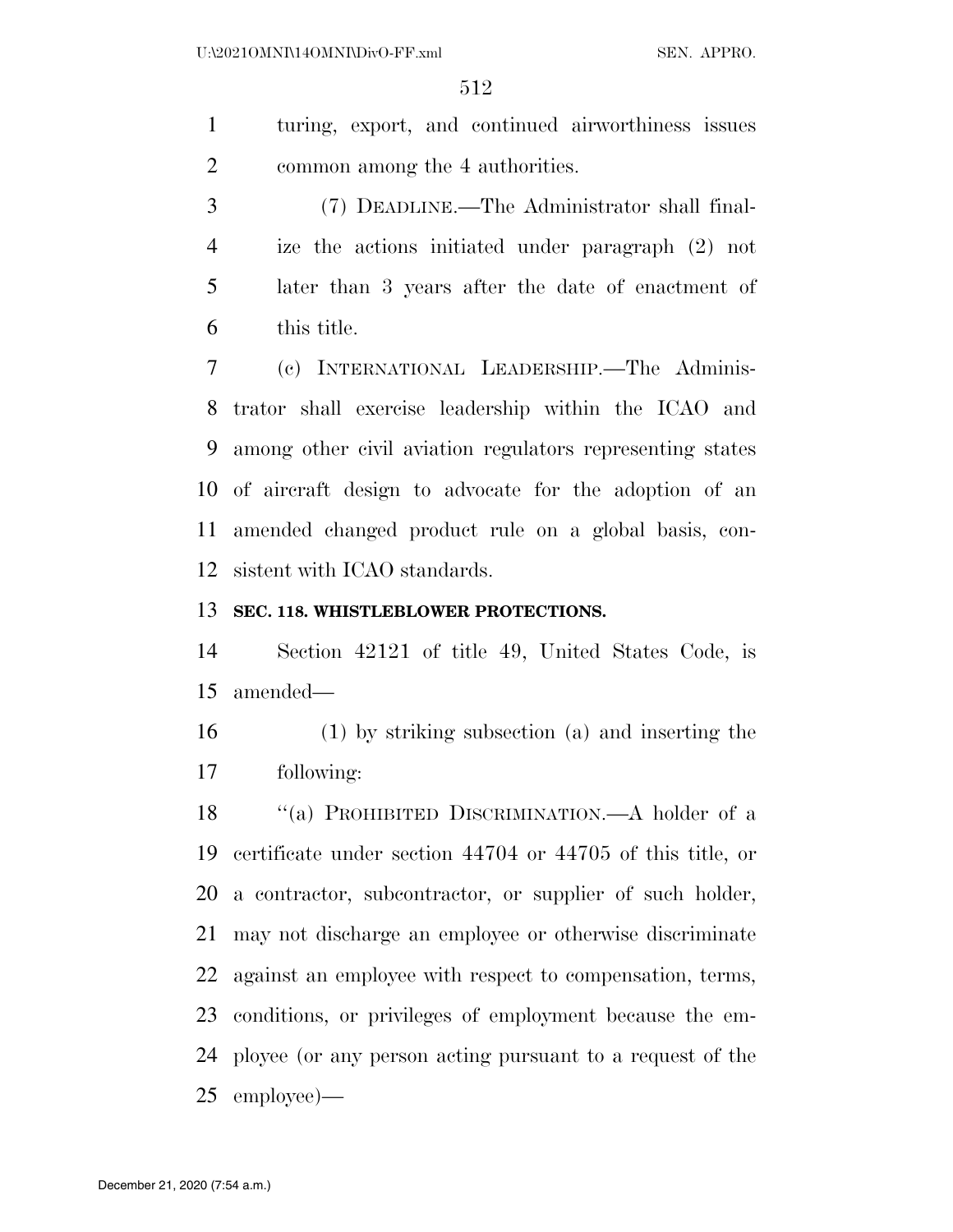| $\mathbf{1}$   | $(1)$ provided, caused to be provided, or is             |
|----------------|----------------------------------------------------------|
| $\overline{2}$ | about to provide (with any knowledge of the em-          |
| 3              | ployer) or cause to be provided to the employer or       |
| $\overline{4}$ | Federal Government information relating to any vio-      |
| 5              | lation or alleged violation of any order, regulation,    |
| 6              | or standard of the Federal Aviation Administration       |
| 7              | or any other provision of Federal law relating to        |
| 8              | aviation safety under this subtitle or any other law     |
| 9              | of the United States;                                    |
| 10             | $\lq(2)$ has filed, caused to be filed, or is about to   |
| 11             | file (with any knowledge of the employer) or cause       |
| 12             | to be filed a proceeding relating to any violation or    |
| 13             | alleged violation of any order, regulation, or stand-    |
| 14             | ard of the Federal Aviation Administration or any        |
| 15             | other provision of Federal law relating to aviation      |
| 16             | safety under this subtitle or any other law of the       |
| 17             | United States;                                           |
| 18             | $(3)$ testified or is about to testify in such a         |
| 19             | proceeding; or                                           |
| 20             | $\cdot$ (4) assisted or participated or is about to as-  |
| 21             | sist or participate in such a proceeding.";              |
| 22             | (2) by striking subsection (d) and inserting the         |
| 23             | following:                                               |
| 24             | NONAPPLICABILITY TO DELIBERATE VIOLA-<br>$``$ (d)        |
| 25             | TIONS.—Subsection (a) shall not apply with respect to an |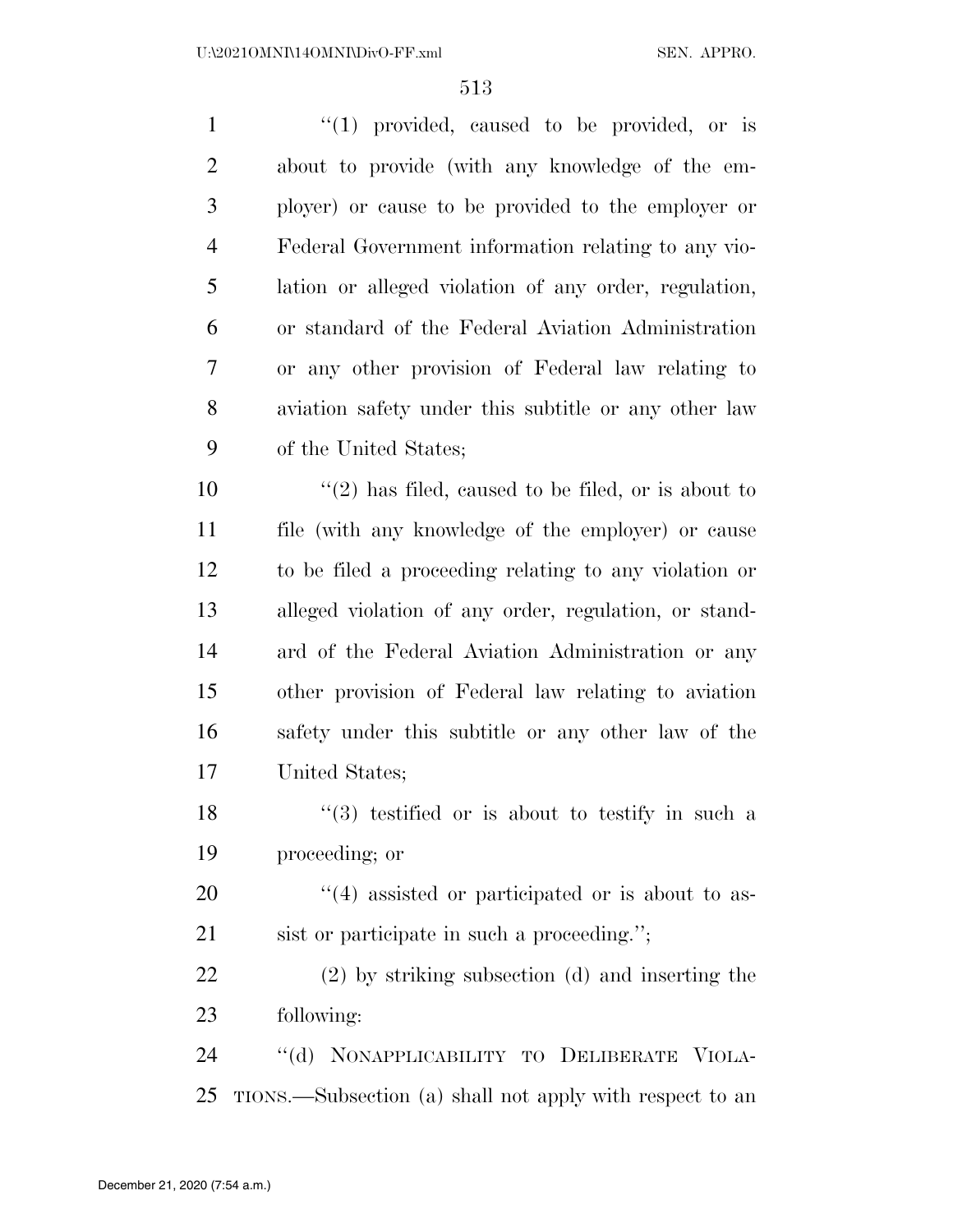employee of a holder of a certificate issued under section 44704 or 44705, or a contractor or subcontractor thereof, who, acting without direction from such certificate-holder, contractor, or subcontractor (or such person's agent), de- liberately causes a violation of any requirement relating to aviation safety under this subtitle or any other law of the United States.''; and

 (3) by striking subsection (e) and inserting the following:

 ''(e) CONTRACTOR DEFINED.—In this section, the term 'contractor' means—

 ''(1) a person that performs safety-sensitive functions by contract for an air carrier or commer-cial operator; or

 $\frac{1}{2}$  a person that performs safety-sensitive functions related to the design or production of an aircraft, aircraft engine, propeller, appliance, or component thereof by contract for a holder of a cer-tificate issued under section 44704.''.

 **SEC. 119. DOMESTIC AND INTERNATIONAL PILOT TRAIN-ING.** 

 (a) IN GENERAL.—Chapter 447 of title 49, United States Code, as amended by section 107, is further amend-ed by adding at the end the following: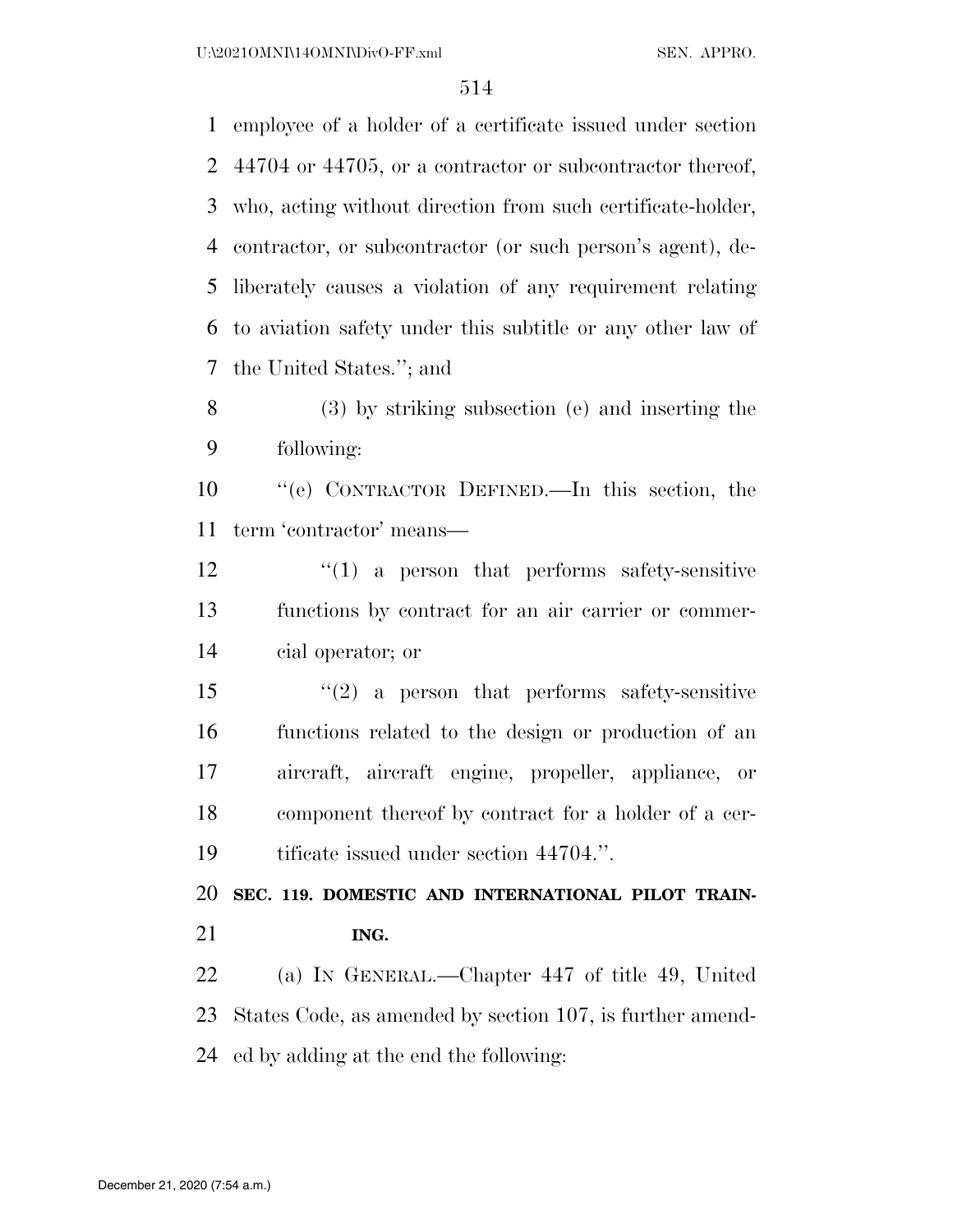## **''§ 44743. Pilot training requirements**

2  $"$ (a) In GENERAL.—

 ''(1) ADMINISTRATOR'S DETERMINATION.—In establishing any pilot training requirements with re- spect to a new transport airplane, the Administrator of the Federal Aviation Administration shall inde- pendently review any proposal by the manufacturer of such airplane with respect to the scope, format, or minimum level of training required for operation of such airplane.

11 ''(2) ASSURANCES AND MARKETING REPRESEN- TATIONS.—Before the Administrator has established applicable training requirements, an applicant for a new or amended type certificate for an airplane de- scribed in paragraph (1) may not, with respect to the scope, format, or magnitude of pilot training for such airplane—

18 ''(A) make any assurance or other contrac- tual commitment, whether verbal or in writing, to a potential purchaser of such airplane unless a clear and conspicuous disclaimer (as defined by the Administrator) is included regarding the status of training required for operation of such airplane; or

25 "'(B) provide financial incentives (including rebates) to a potential purchaser of such air-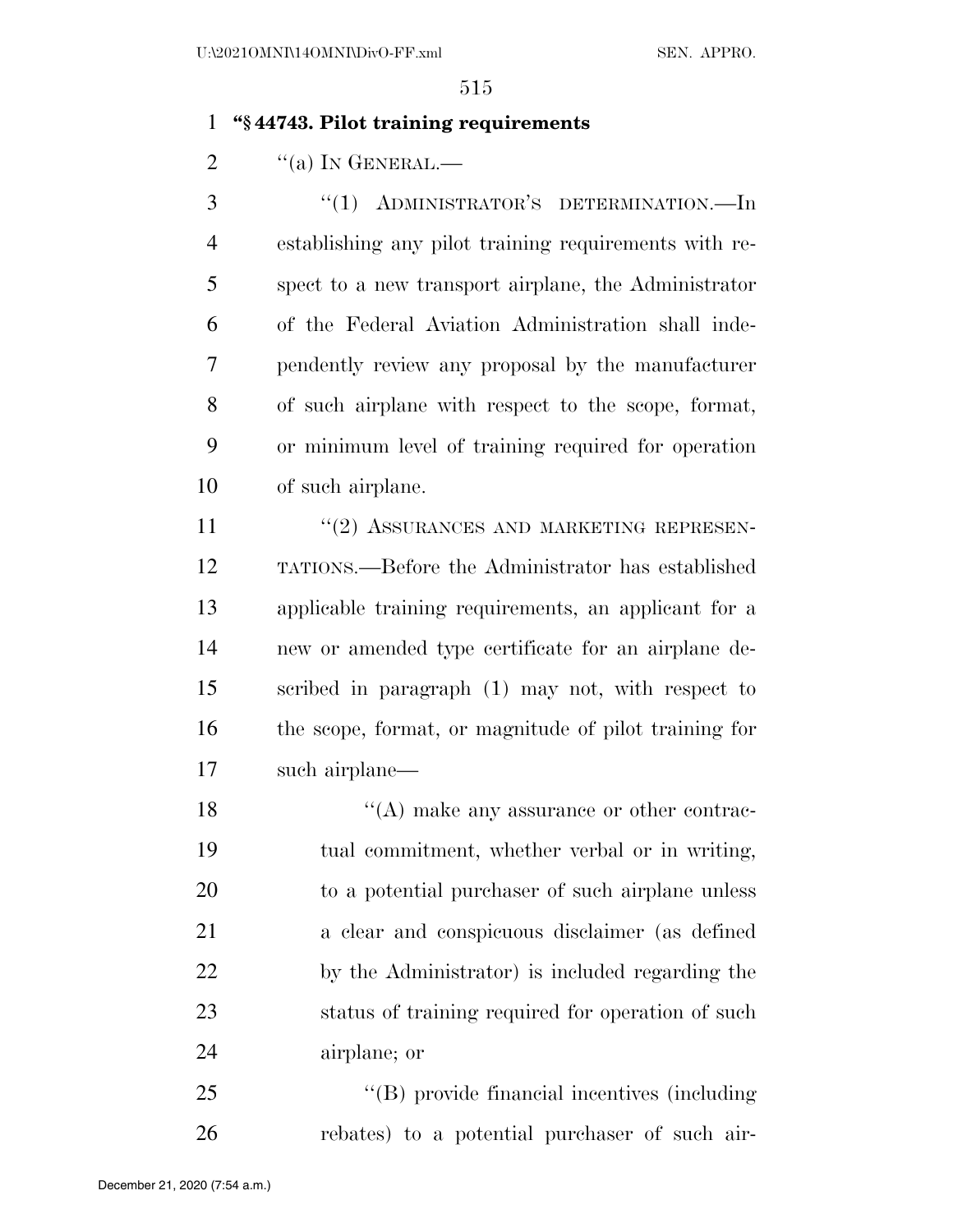plane regarding the scope, format, or mag-nitude of pilot training for such airplane.

 ''(b) PILOT RESPONSE TIME.—Beginning on the day after the date on which regulations are issued under sec- tion 119(c)(6) of the Aircraft Certification, Safety, and Accountability Act, the Administrator may not issue a new or amended type certificate for an airplane described in subsection (a) unless the applicant for such certificate has demonstrated to the Administrator that the applicant has accounted for realistic assumptions regarding the time for pilot responses to non-normal conditions in designing the systems and instrumentation of such airplane. Such as-sumptions shall—

14 ''(1) be based on test data, analysis, or other technical validation methods; and

16  $\frac{1}{2}$  account for generally accepted scientific consensus among experts in human factors regard-ing realistic pilot response time.

 ''(c) DEFINITION.—In this section, the term 'trans- port airplane' means a transport category airplane de- signed for operation by an air carrier or foreign air carrier type-certificated with a passenger seating capacity of 30 or more or an all-cargo or combi derivative of such an airplane.''.

December 21, 2020 (7:54 a.m.)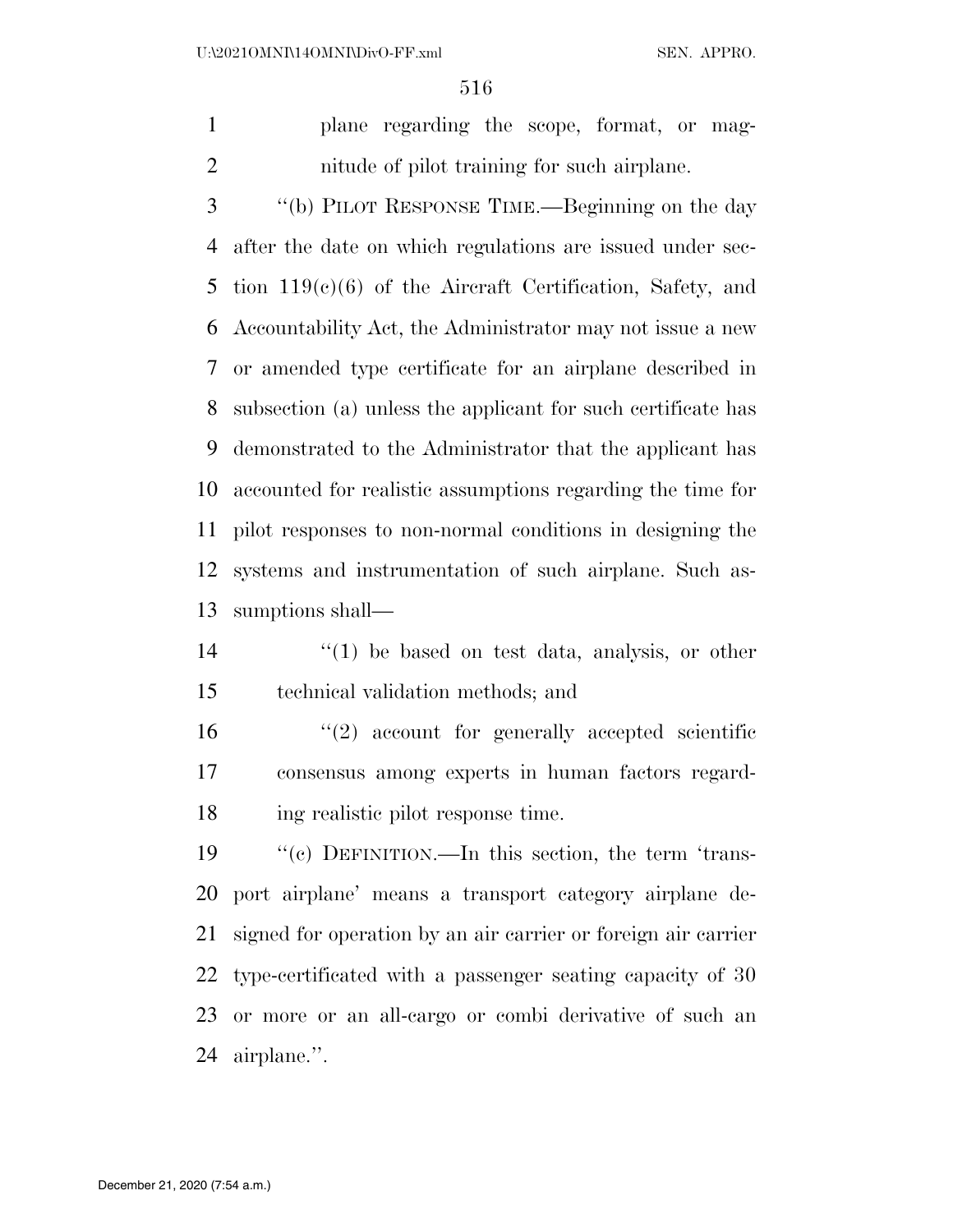(b) CONFORMING AMENDMENT.—The analysis for chapter 447 of title 49, United States Code, is further amended by adding at the end the following: ''44743. Pilot training requirements.''.

(c) EXPERT SAFETY REVIEW.—

 (1) IN GENERAL.—Not later than 30 days after the date of enactment of this title, the Administrator shall initiate an expert safety review of assumptions relied upon by the Administration and manufactur- ers of transport category aircraft in the design and certification of such aircraft.

 (2) CONTENTS.—The expert safety review re-12 quired under paragraph (1) shall include—

 (A) a review of Administration regulations, guidance, and directives related to pilot re- sponse assumptions relied upon by the FAA and manufacturers of transport category air- craft in the design and certification of such air- craft, and human factors and human system in- tegration, particularly those related to pilot and aircraft interfaces;

 (B) a focused review of the assumptions relied on regarding the time for pilot responses to non-normal conditions in designing such air- craft's systems and instrumentation, including responses to safety-significant failure conditions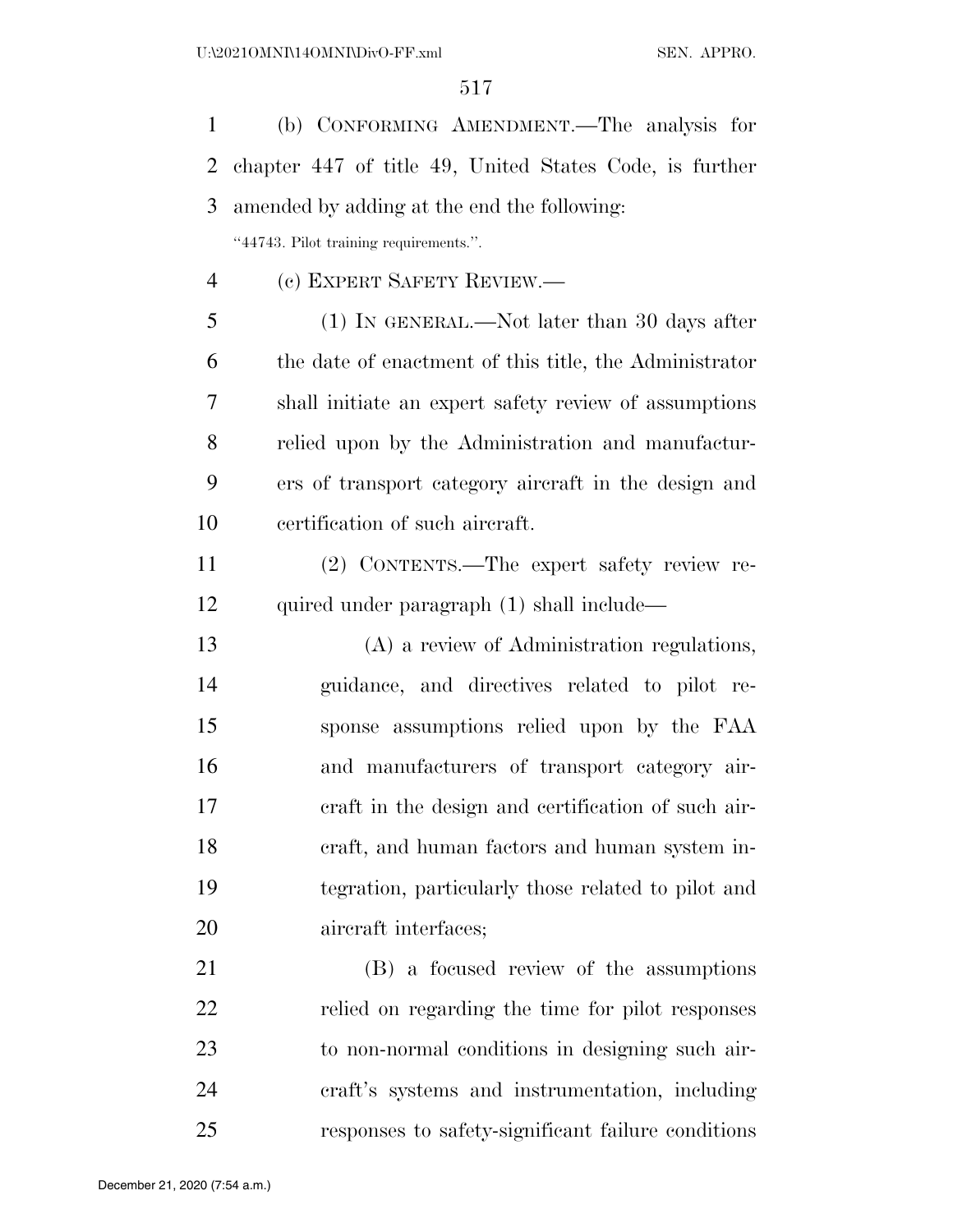| $\mathbf{1}$   | and failure scenarios that trigger multiple, and  |
|----------------|---------------------------------------------------|
| $\overline{2}$ | possibly conflicting, warnings and alerts;        |
| 3              | (C) a review of human factors assumptions         |
| $\overline{4}$ | with applicable operational data, human factors   |
| 5              | research and the input of human factors ex-       |
| 6              | perts and FAA operational data, and as appro-     |
| 7              | priate, recommendations for modifications to      |
| 8              | existing assumptions;                             |
| 9              | (D) a review of revisions made to the air-        |
| 10             | man certification standards for certificates over |
| 11             | the last 4 years, including any possible effects  |
| 12             | on pilot competency in basic manual flying        |
| 13             | skills;                                           |
| 14             | (E) consideration of the global nature of         |
| 15             | the aviation marketplace, varying levels of pilot |
| 16             | competency, and differences in pilot training     |
| 17             | programs worldwide;                               |
| 18             | (F) a process for aviation stakeholders, in-      |
| 19             | cluding pilots, airlines, inspectors, engineers,  |
| 20             | test pilots, human factors experts, and other     |
| 21             | aviation safety experts, to provide and discuss   |
| 22             | any observations, feedback, and best practices;   |
| 23             | (G) a review of processes currently in place      |
| 24             | to ensure that when carrying out the certifi-     |
| 25             | cation of a new aircraft type, or an amended      |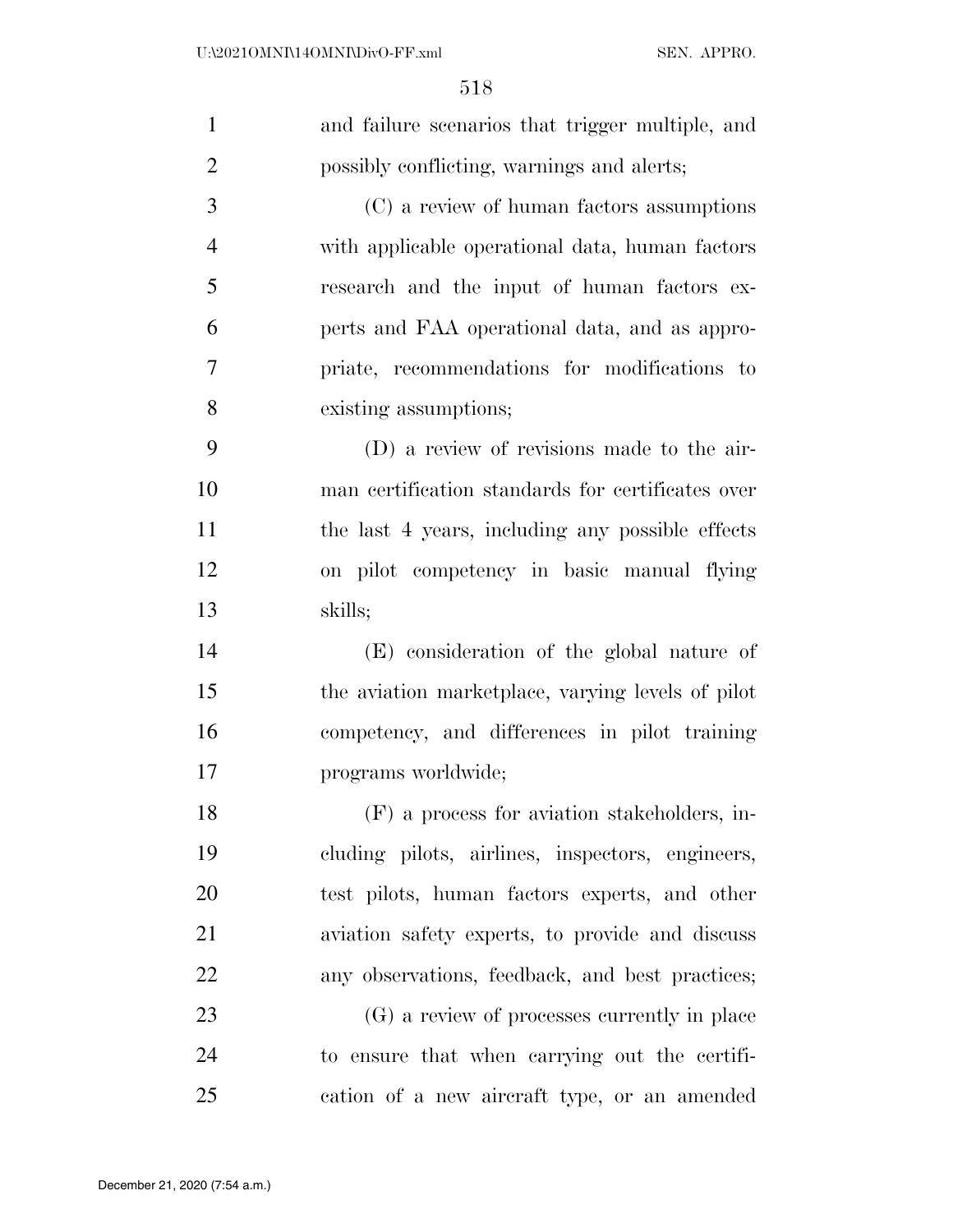type, the cumulative effects that new tech- nologies, and the interaction between new tech- nologies and unchanged systems for an amend- ed type certificate, may have on pilot inter- actions with aircraft systems are properly as- sessed through system safety assessments or otherwise; and

 (H) a review of processes currently in place to account for any necessary adjustments to system safety assessments, pilot procedures and training requirements, or design require- ments when there are changes to the assump- tions relied upon by the Administration and manufacturers of transport category aircraft in the design and certification of such aircraft.

 (3) REPORT AND RECOMMENDATIONS.—Not later than 30 days after the conclusion of the expert safety review pursuant to paragraph (1), the Admin- istrator shall submit to the congressional committees of jurisdiction a report on the results of the review, including any recommendations for actions or best practices to ensure the FAA and the manufacturers of transport category aircraft have accounted for pilot response assumptions to be relied upon in the design and certification of transport category air-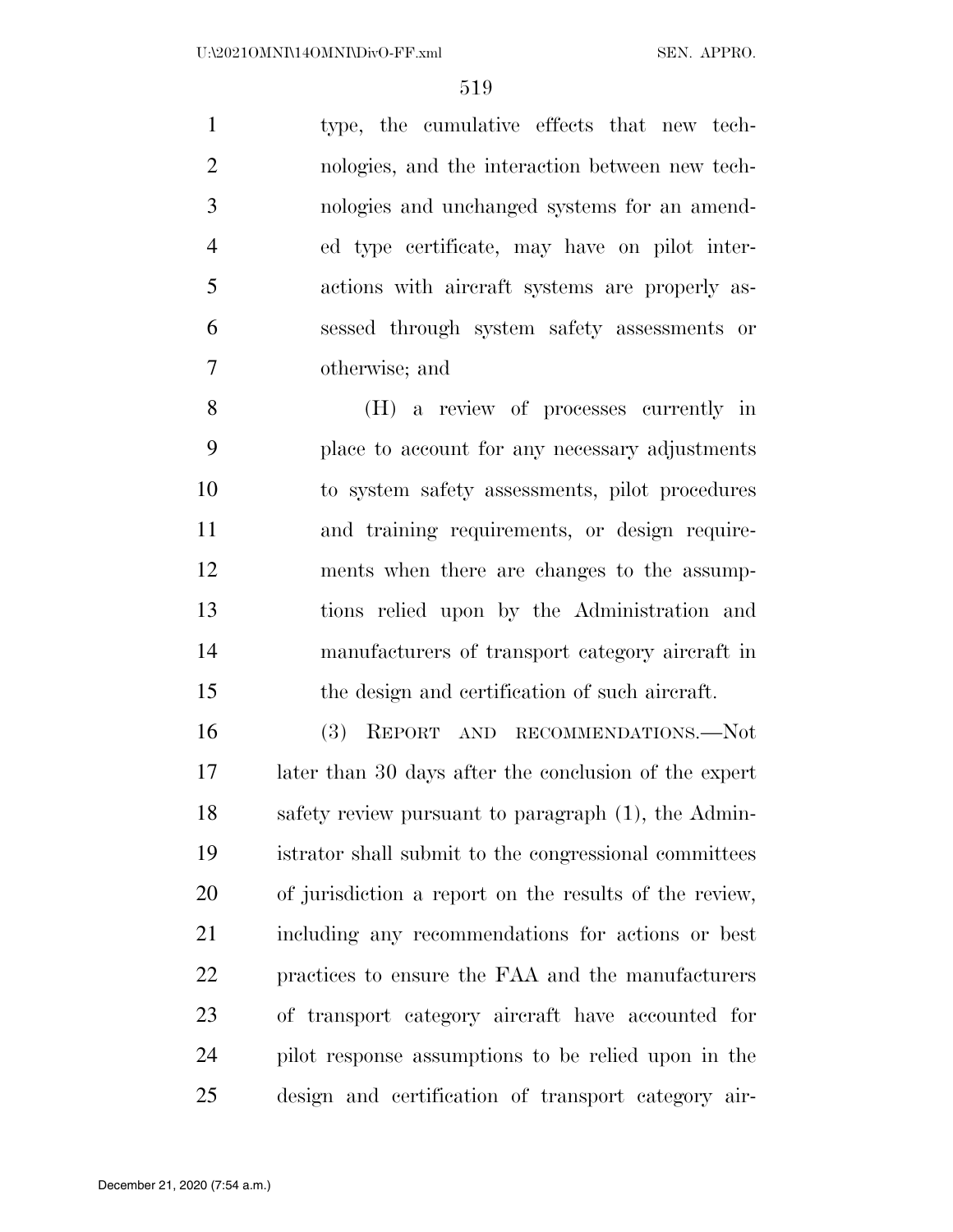craft and tools or methods identified to better inte- grate human factors throughout the process for such certification.

 (4) INTERNATIONAL ENGAGEMENT.—The Ad- ministrator shall notify other international regu- lators that certify transport category aircraft type designs of the expert panel report and encourage them to review the report and evaluate their regula- tions and processes in light of the recommendations included in the report.

 (5) TERMINATION.—The expert safety review shall end upon submission of the report required pursuant to paragraph (3).

 (6) REGULATIONS.—The Administrator shall issue or update such regulations as are necessary to implement the recommendations of the expert safety review that the Administrator determines are nec-essary to improve aviation safety.

 (d) CALL TO ACTION ON AIRMAN CERTIFICATION STANDARDS.—

21 (1) IN GENERAL.—Not later than 60 days after the date of enactment of this title, the Administrator shall initiate a call to action safety review of pilot certification standards in order to bring stakeholders together to share lessons learned, best practices, and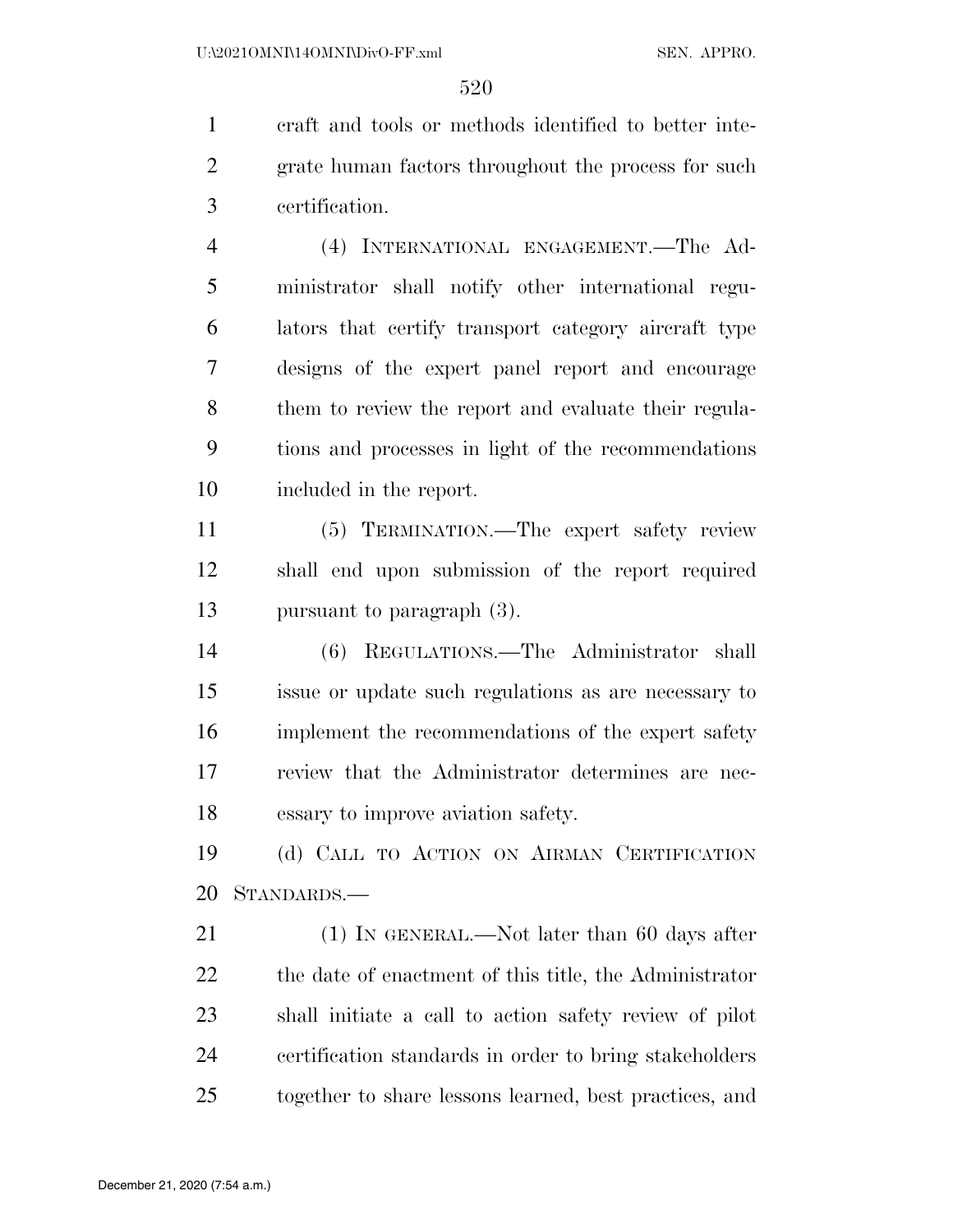| $\mathbf{1}$   | implement actions to address any safety issues iden-   |
|----------------|--------------------------------------------------------|
| $\overline{2}$ | tified.                                                |
| 3              | (2) CONTENTS.—The call to action safety re-            |
| $\overline{4}$ | view required under paragraph (1) shall include—       |
| 5              | (A) a review of Administration regulations,            |
| 6              | guidance, and directives related to the pilot cer-     |
| 7              | tification standards, including the oversight of       |
| 8              | those processes;                                       |
| 9              | (B) a review of revisions made to the pilot            |
| 10             | certification standards for certificates over the      |
| 11             | last 5 years, including any possible effects on        |
| 12             | pilot competency in manual flying skills and ef-       |
| 13             | fectively managing automation to improve safe-         |
| 14             | ty; and                                                |
| 15             | (C) a process for aviation stakeholders, in-           |
| 16             | cluding aviation students, instructors, des-           |
| 17             | ignated pilot examiners, pilots, airlines, labor,      |
| 18             | and aviation safety experts, to provide and dis-       |
| 19             | cuss any observations, feedback, and best prac-        |
| 20             | tices.                                                 |
| 21             | REPORT<br><b>(3)</b><br>AND RECOMMENDATIONS.—Not       |
| 22             | later than 90 days after the conclusion of the call to |
| 23             | action safety review pursuant to paragraph (1), the    |
| 24             | Administrator shall submit to the congressional com-   |
| 25             | mittees of jurisdiction a report on the results of the |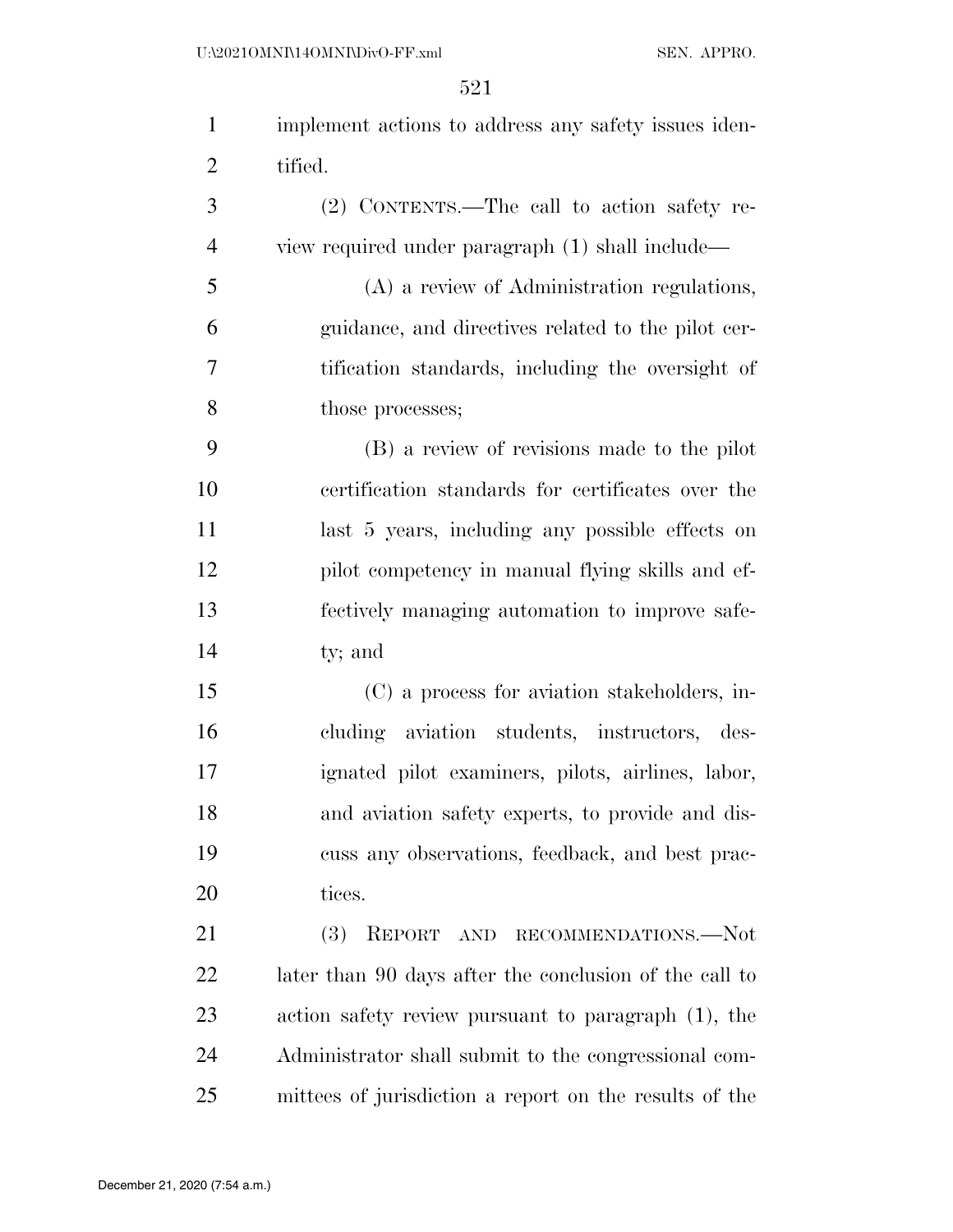| $\mathbf{1}$   | review, any recommendations for actions or best        |
|----------------|--------------------------------------------------------|
| $\overline{2}$ | practices to ensure pilot competency in basic manual   |
| 3              | flying skills and in effective management of automa-   |
| $\overline{4}$ | tion, and actions the Administrator will take in re-   |
| 5              | sponse to the recommendations.                         |
| 6              | (e) INTERNATIONAL PILOT TRAINING.                      |
| 7              | (1) IN GENERAL.—The Secretary of Transpor-             |
| 8              | tation, the Administrator, and other appropriate of-   |
| 9              | ficials of the Government shall exercise leadership in |
| 10             | setting global standards to improve air carrier pilot  |
| 11             | training and qualifications for—                       |
| 12             | (A) monitoring and managing the behavior               |
| 13             | and performance of automated systems;                  |
| 14             | (B) controlling the flightpath of aircraft             |
| 15             | without autoflight systems engaged;                    |
| 16             | (C) effectively utilizing and managing                 |
| 17             | autoflight systems, when appropriate;                  |
| 18             | (D) effectively identifying situations in              |
| 19             | which the use of autoflight systems is appro-          |
| 20             | priate and when such use is not appropriate;           |
| 21             | and                                                    |
| 22             | (E) recognizing and responding appro-                  |
| 23             | priately to non-normal conditions.                     |
| 24             | (2) INTERNATIONAL LEADERSHIP.—The Sec-                 |
| 25             | retary, the Administrator, and other appropriate of-   |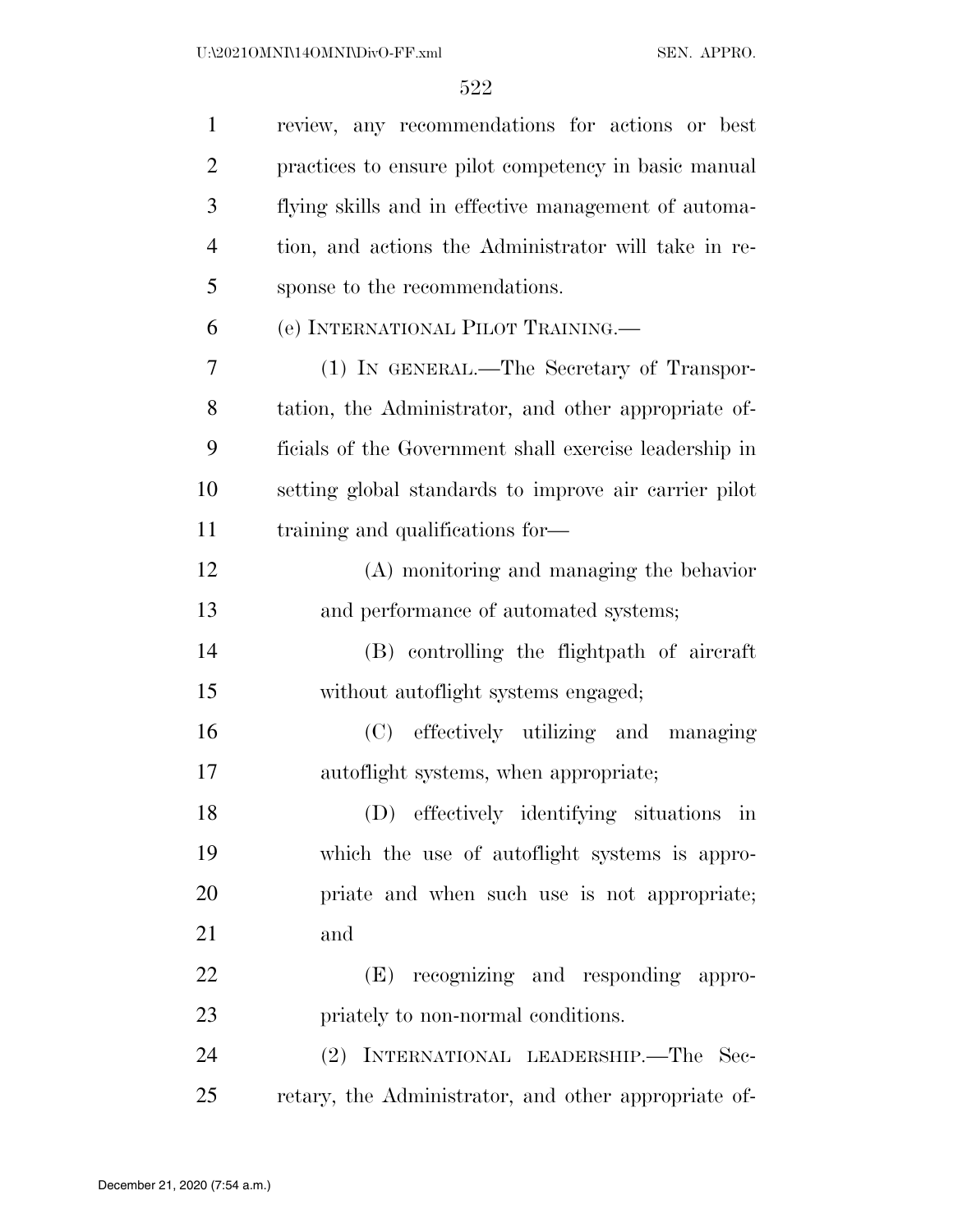| $\mathbf{1}$   | ficials of the Government shall exercise leadership    |
|----------------|--------------------------------------------------------|
| $\overline{2}$ | under paragraph $(1)$ by working with—                 |
| 3              | (A) foreign counterparts of the Adminis-               |
| $\overline{4}$ | trator in the ICAO and its subsidiary organiza-        |
| 5              | tions;                                                 |
| 6              | (B) other international organizations and              |
| $\overline{7}$ | fora; and                                              |
| 8              | (C) the private sector.                                |
| 9              | (3) CONSIDERATIONS.—In exercising leadership           |
| 10             | under paragraph (1), the Secretary, the Adminis-       |
| 11             | trator, and other appropriate officials of the Govern- |
| 12             | ment shall consider—                                   |
| 13             | (A) the latest information relating to                 |
| 14             | human factors;                                         |
| 15             | (B) aircraft manufacturing trends, includ-             |
| 16             | ing those relating to increased automation in          |
| 17             | the cockpit;                                           |
| 18             | (C) the extent to which cockpit automation             |
| 19             | improves aviation safety and introduces novel          |
| 20             | risks;                                                 |
| 21             | (D) the availability of opportunities for pi-          |
| 22             | lots to practice manual flying skills;                 |
| 23             | (E) the need for consistency in maintain-              |
| 24             | ing and enhancing manual flying skills world-          |
| 25             | wide;                                                  |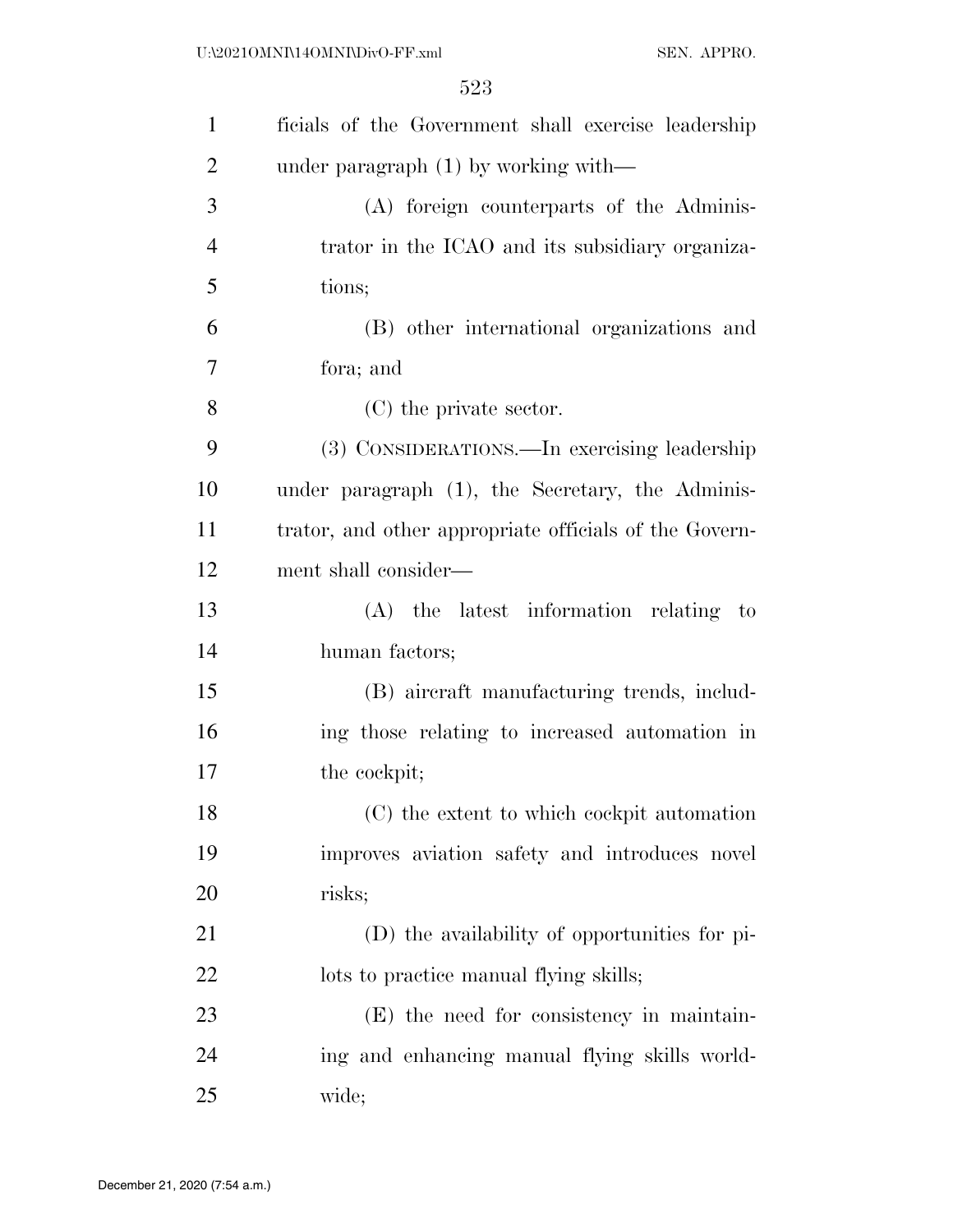(F) recommended practices of other coun-2 tries that enhance manual flying skills and au- tomation management; and (G) whether a need exists for initial and recurrent training standards for improve pilots' proficiency in manual flight and in effective management of autoflight systems. (4) CONGRESSIONAL BRIEFING.—The Sec- retary, the Administrator, and other appropriate of- ficials of the Government shall provide to the con- gressional committees of jurisdiction regular brief- ings on the status of efforts undertaken pursuant to this subsection. (f) INTERNATIONAL AVIATION SAFETY.—Section 40104(b) of title 49, United States Code, is amended— (1) by striking ''The Administrator shall'' and inserting the following: 18 "(1) In GENERAL.—The Administrator shall"; and (2) by adding at the end the following: 21 "(2) BILATERAL AND MULTILATERAL ENGAGE- MENT; TECHNICAL ASSISTANCE.—The Administrator shall— 24 ''(A) in consultation with the Secretary of

State, engage bilaterally and multilaterally, in-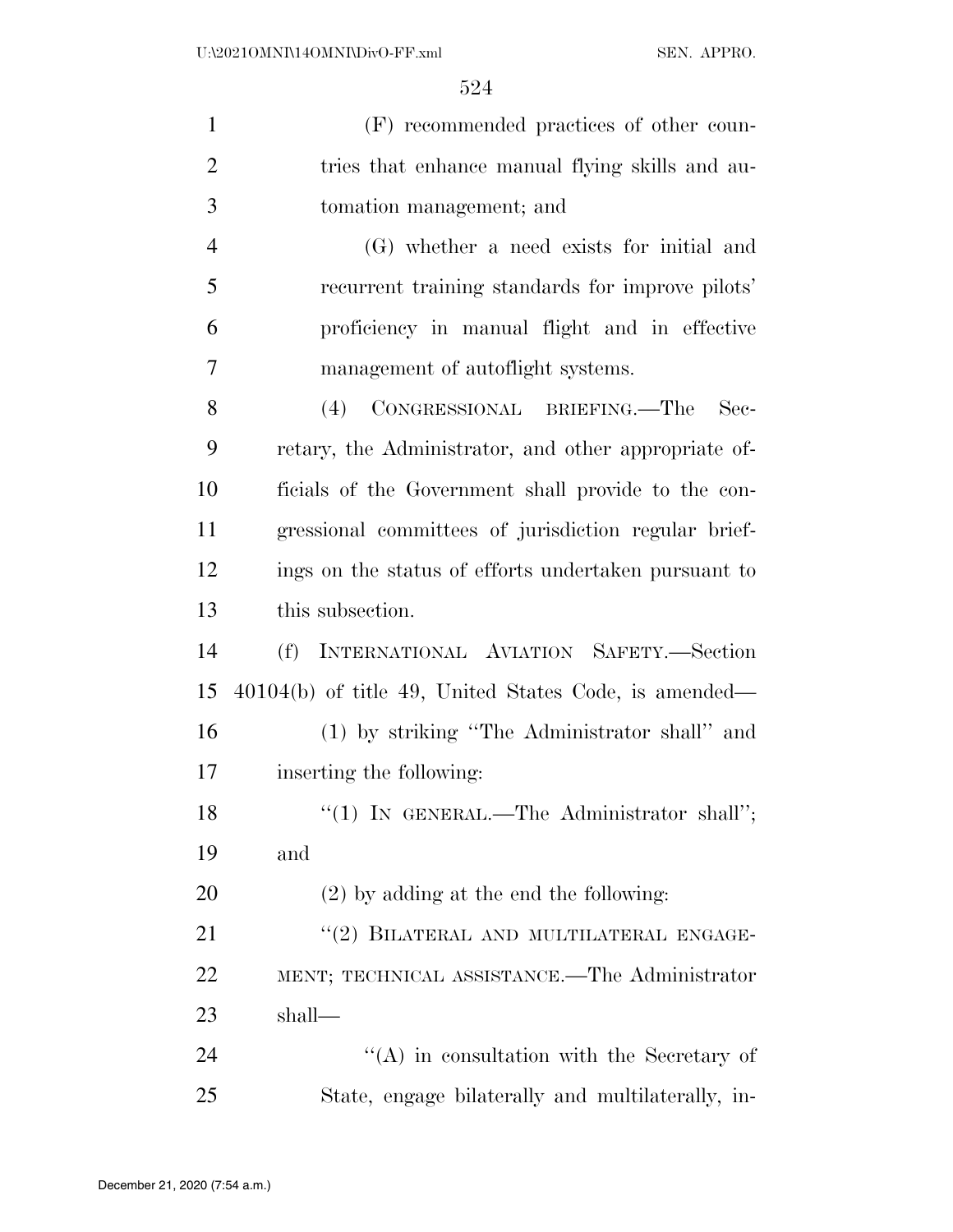| $\mathbf{1}$   | cluding with the International Civil Aviation    |
|----------------|--------------------------------------------------|
| $\overline{2}$ | Organization, on an ongoing basis to bolster     |
| 3              | international collaboration, data sharing, and   |
| $\overline{4}$ | harmonization of international aviation safety   |
| 5              | requirements including through—                  |
| 6              | "(i) sharing of continued operational            |
| $\overline{7}$ | safety information;                              |
| 8              | "(ii) prioritization of pilot training de-       |
| 9              | ficiencies, including manual flying skills       |
| 10             | and flight crew training, to discourage over     |
| 11             | reliance on automation, further bolstering       |
| 12             | the components of airmanship;                    |
| 13             | "(iii) encouraging the consideration of          |
| 14             | the safety advantages of appropriate Fed-        |
| 15             | eral regulations, which may include rel-         |
| 16             | evant Federal regulations pertaining to          |
| 17             | flight crew training requirements; and           |
| 18             | "(iv) prioritizing any other flight crew         |
| 19             | training areas that the Administrator be-        |
| 20             | lieves will enhance all international avia-      |
| 21             | tion safety; and                                 |
| 22             | "(B) seek to expand technical assistance         |
| 23             | provided by the Federal Aviation Administra-     |
| 24             | tion in support of enhancing international avia- |
| 25             | tion safety, including by—                       |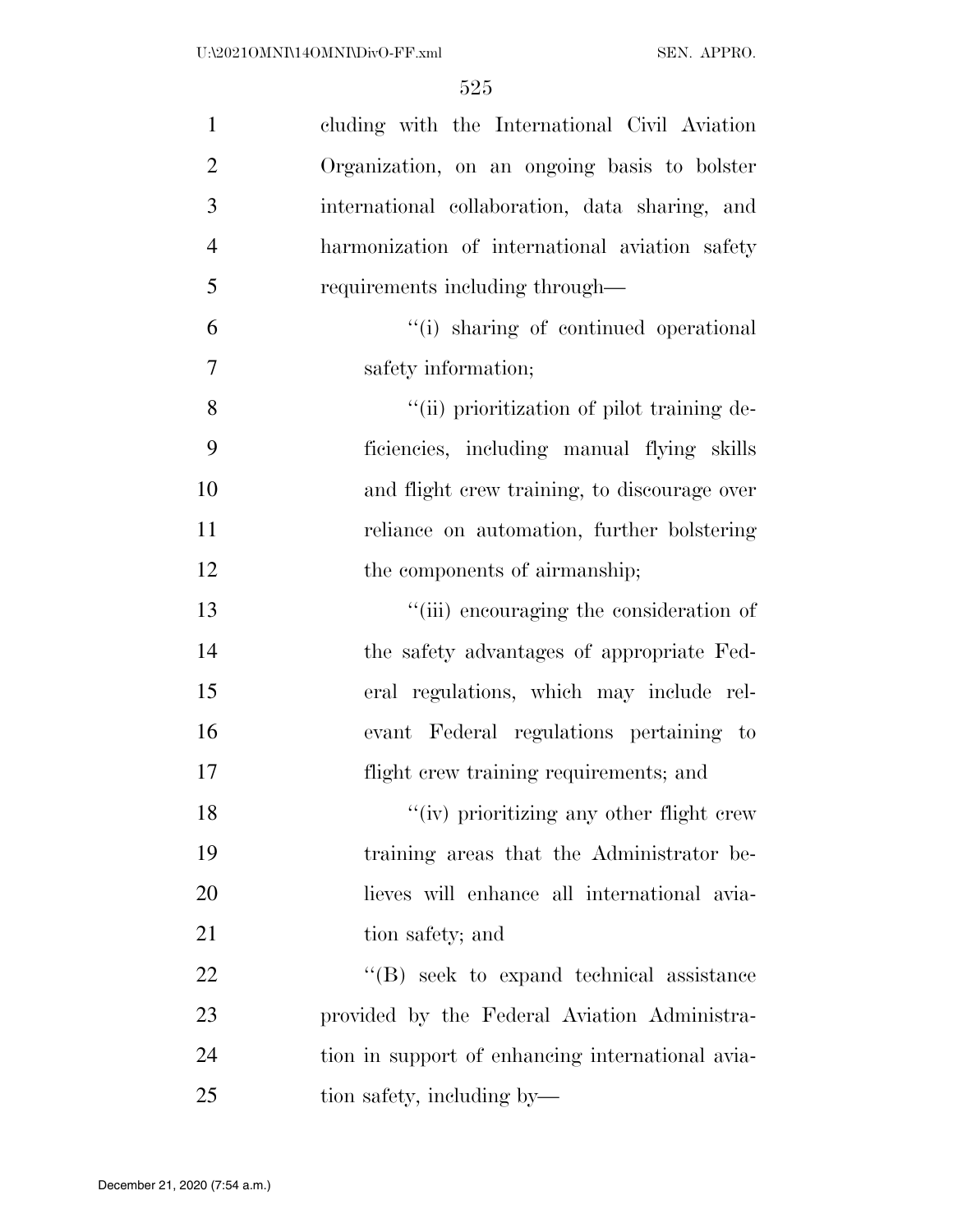| $\mathbf{1}$   | "(i) promoting and enhancing effec-                            |
|----------------|----------------------------------------------------------------|
| $\overline{2}$ | oversight systems, including oper-<br>tive                     |
| 3              | safety enhancements identified<br>ational                      |
| $\overline{4}$ | through data collection and analysis;                          |
| 5              | "(ii) promoting and encouraging com-                           |
| 6              | pliance with international safety standards                    |
| $\overline{7}$ | by counterpart civil aviation authorities;                     |
| 8              | "(iii) minimizing cybersecurity threats                        |
| 9              | and vulnerabilities across the aviation eco-                   |
| 10             | system;                                                        |
| 11             | "(iv) supporting the sharing of safety"                        |
| 12             | information, best practices, risk assess-                      |
| 13             | ments, and mitigations through established                     |
| 14             | international aviation safety groups; and                      |
| 15             | $f'(v)$ providing technical assistance on                      |
| 16             | any other aspect of aviation safety that the                   |
| 17             | Administrator determines is likely to en-                      |
| 18             | hance international aviation safety.".                         |
| 19             | <b>(3)</b><br>AUTHORIZATION OF APPROPRIATIONS.                 |
| 20             | There is authorized to be appropriated to the Ad-              |
| 21             | ministrator, $\text{$}2,000,000$ for each of fiscal years 2021 |
| 22             | through 2023, to carry out section $40104(b)(2)$ of            |
| 23             | title 49, United States Code (as added by paragraph            |
| 24             | (2).                                                           |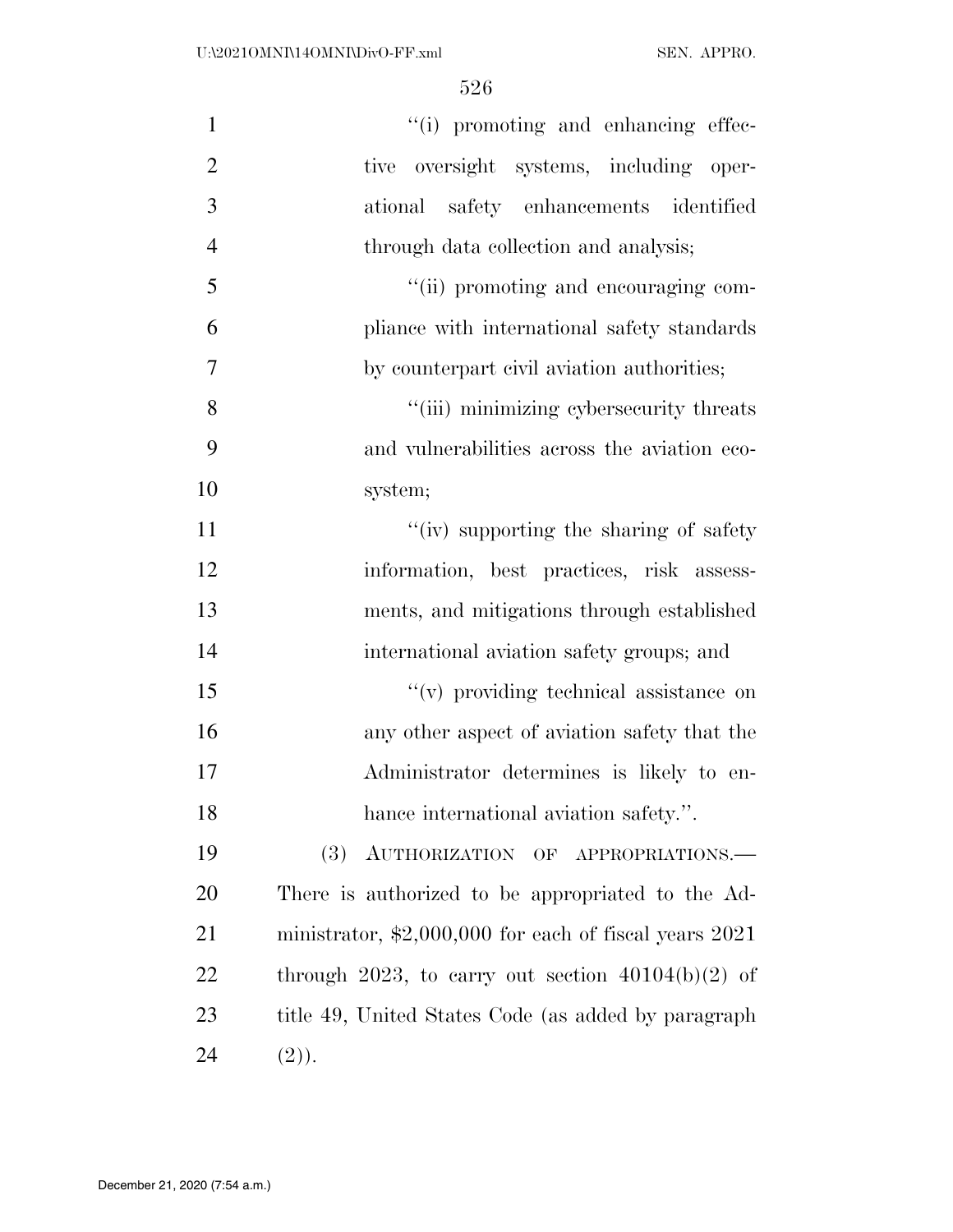(g) ASSISTANCE TO FOREIGN AVIATION AUTHORI-TIES.—

3 (1) IN GENERAL.—Section  $40113(e)(1)$  of title 49, United States Code, is amended by inserting ''The Administrator may also provide technical as- sistance related to all aviation safety-related training and operational services in connection with bilateral and multilateral agreements, including further bol- stering the components of airmanship.'' after the first sentence.

 (2) AUTHORIZATION OF APPROPRIATIONS.— Section 40113(e) of title 49, United States Code, is amended by adding at the end the following:

14 "(5) AUTHORIZATION OF APPROPRIATIONS.— There is authorized to be appropriated to the Ad- ministrator, \$5,000,000 for each of fiscal years 2021 17 through 2023, to carry out this subsection. Amounts appropriated under the preceding sentence for any fiscal year shall remain available until expended.''.

 (h) SENSE OF CONGRESS REGARDING INTER-NATIONAL PILOT TRAINING STANDARDS.—

 (1) FINDINGS.—Congress makes the following findings:

 (A) Increased reliance on automation in commercial aviation risks a degradation of pilot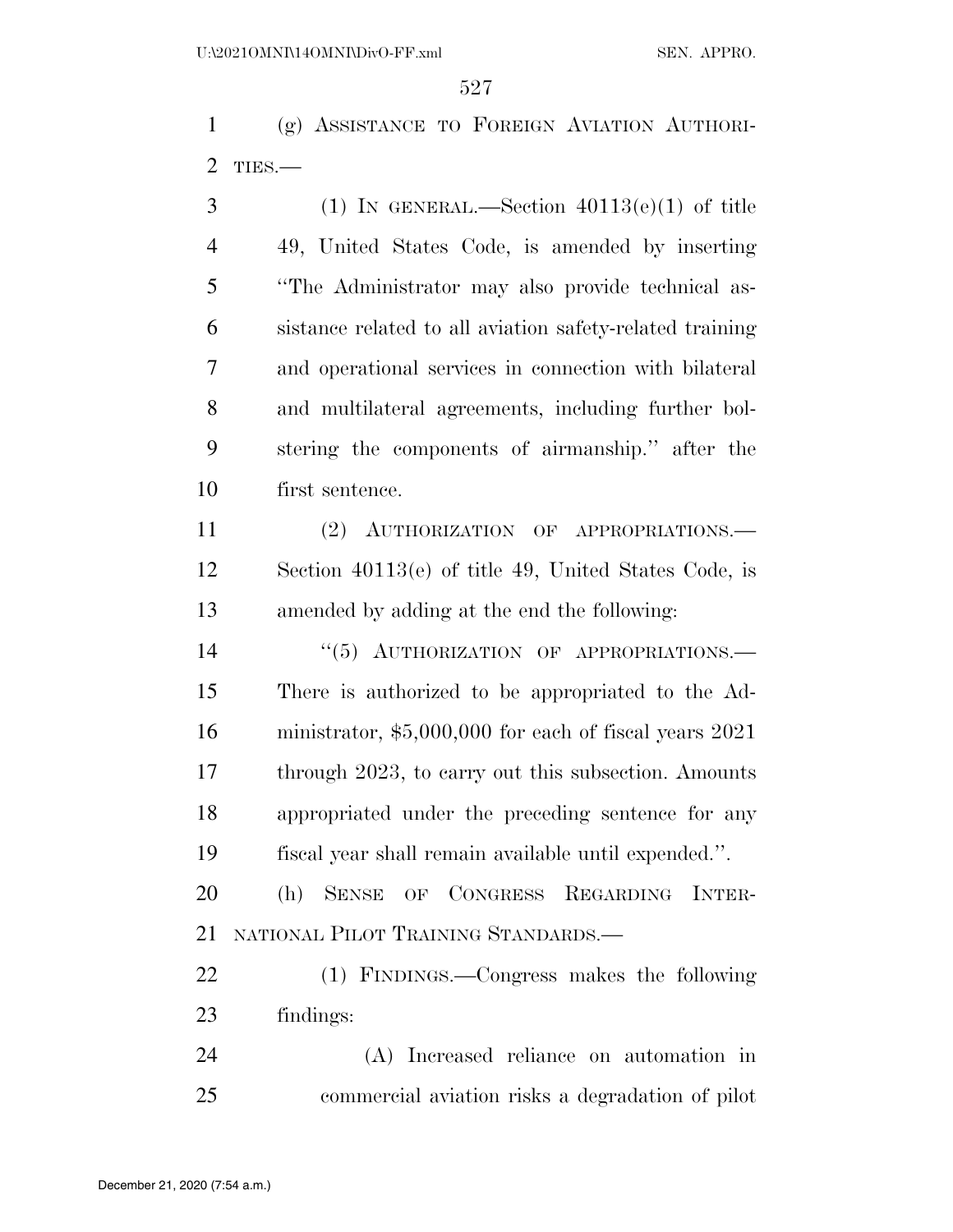| $\mathbf{1}$   | skills in flight path management using manual   |
|----------------|-------------------------------------------------|
| $\overline{2}$ | flight control.                                 |
| 3              | (B) Manual flight skills are essential for      |
| $\overline{4}$ | pilot confidence and competence.                |
| 5              | (C) During the 40th Assembly of ICAO,           |
| 6              | the United States, Canada, Peru, and Trinidad   |
| 7              | and Tobago presented a working paper titled,    |
| 8              | "Pilot Training Improvements to Address Auto-   |
| 9              | mation Dependency".                             |
| 10             | (D) The working paper outlines<br>$\mbox{rec-}$ |
| 11             | ommendations for the Assembly to mitigate the   |
| 12             | consequences of automation dependency, includ-  |
| 13             | ing identifying competency requirements for     |
| 14             | flight path management using manual flight      |
| 15             | control and assessing the need for new or       |
| 16             | amended international standards or guidance.    |
| 17             | (2) SENSE OF CONGRESS.—It is the sense of       |
| 18             | Congress that, as soon as practicable—          |
| 19             | (A) the recommendations included in the         |
| 20             | working paper titled "Pilot Training Improve-   |
| 21             | ments to Address Automation Dependency" of-     |
| <u>22</u>      | fered by the United States at the 40th Assem-   |
| 23             | bly of ICAO should be made a priority by the    |
| 24             | Assembly; and                                   |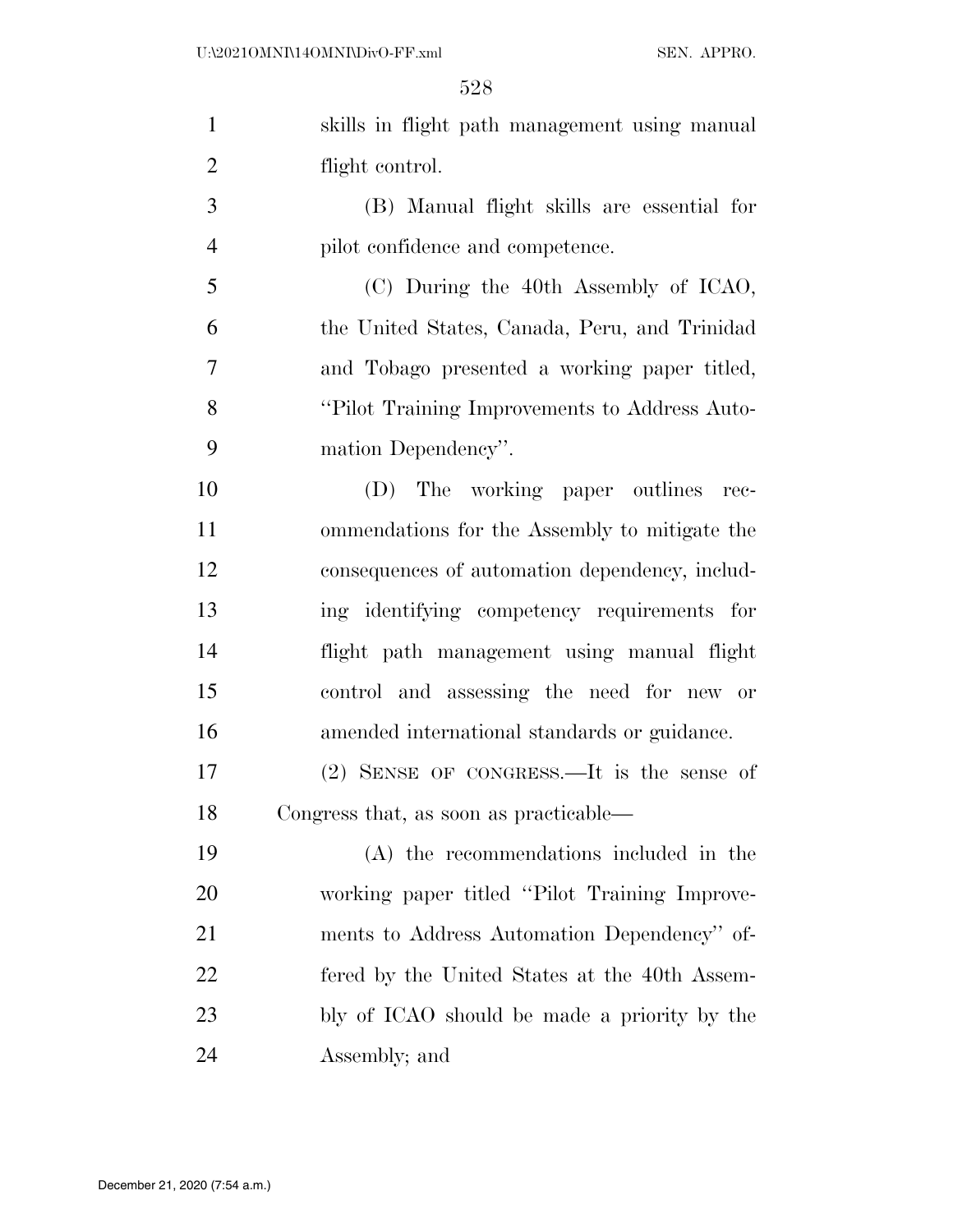(B) the United States should work with ICAO and other international aviation safety groups, further bolstering the components of airmanship.

**SEC. 120. NONCONFORMITY WITH APPROVED TYPE DESIGN.** 

 Section 44704(d) of title 49, United States Code, is amended by adding at the end the following:

8 "(3) NONCONFORMITY WITH APPROVED TYPE DESIGN.—

10 "(A) In GENERAL.—Consistent with the requirements of paragraph (1), a holder of a production certificate for an aircraft may not present a nonconforming aircraft, either directly or through the registered owner of such aircraft or a person described in paragraph (2), to the Administrator for issuance of an initial air-worthiness certificate.

18 "(B) CIVIL PENALTY.—Notwithstanding section 46301, a production certificate holder who knowingly violates subparagraph (A) shall be liable to the Administrator for a civil penalty of not more than \$1,000,000 for each noncon-forming aircraft.

24 "(C) PENALTY CONSIDERATIONS.—In de-termining the amount of a civil penalty under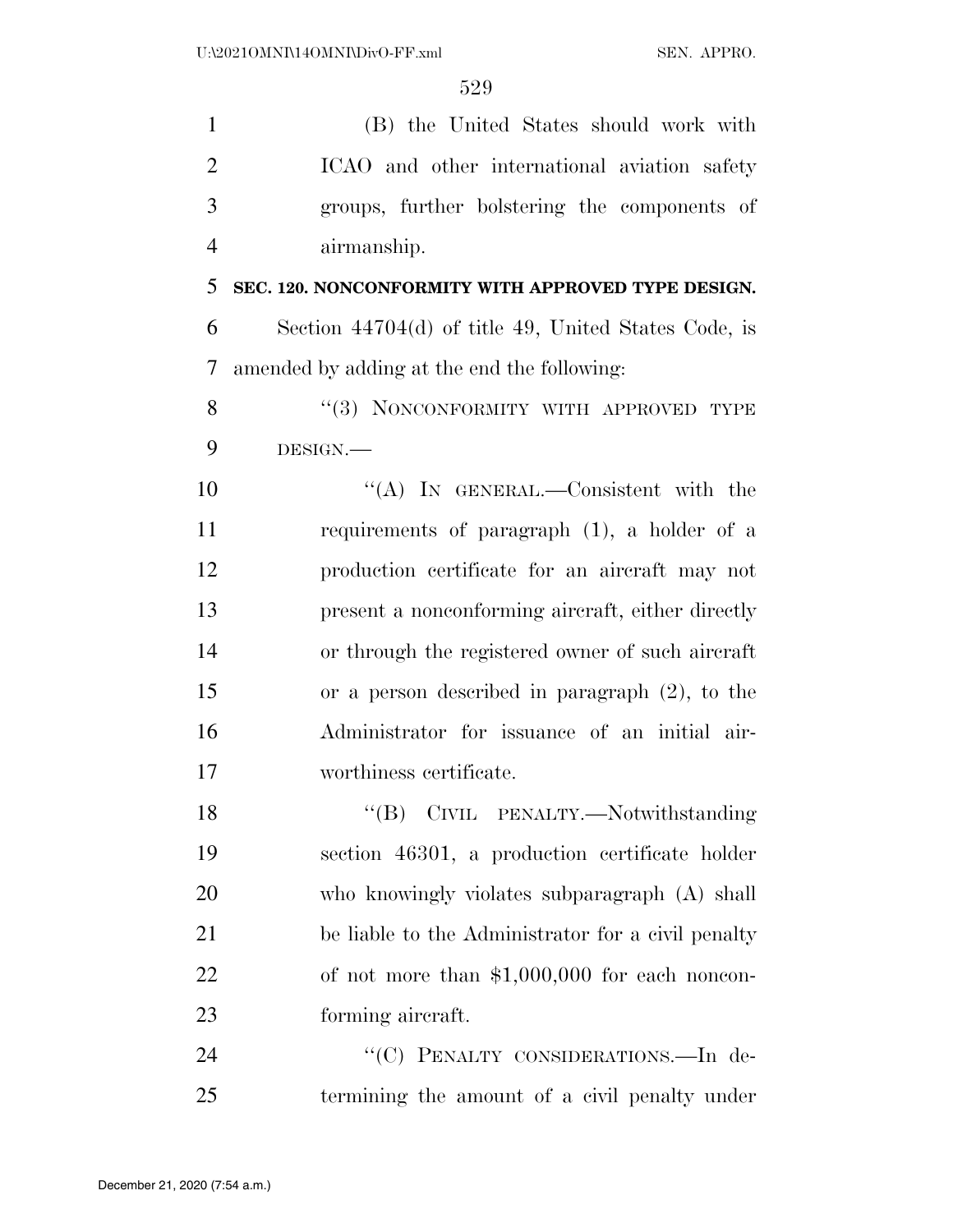| $\mathbf{1}$   | subparagraph (B), the Administrator shall con-            |
|----------------|-----------------------------------------------------------|
| $\overline{2}$ | sider—                                                    |
| $\mathfrak{Z}$ | "(i) the nature, circumstances, extent,                   |
| $\overline{4}$ | and gravity of the violation, including the               |
| 5              | length of time the nonconformity was                      |
| 6              | known by the holder of a production cer-                  |
| 7              | tificate but not disclosed; and                           |
| 8              | "(ii) with respect to the violator, the                   |
| 9              | degree of culpability, any history of prior               |
| 10             | violations, and the size of the business con-             |
| 11             | cern.                                                     |
| 12             | "(D) NONCONFORMING AIRCRAFT<br>DE-                        |
| 13             | FINED.—In this paragraph, the term 'noncon-               |
| 14             | forming aircraft' means an aircraft that does             |
| 15             | not conform to the approved type design for               |
| 16             | such aircraft type.".                                     |
| 17             | SEC. 121. IMPLEMENTATION OF RECOMMENDATIONS.              |
| 18             | (a) IN GENERAL.—Not later than 1 year after the           |
| 19             | date of enactment of this title, the Administrator shall  |
| 20             | submit a report to the congressional committees of juris- |
| 21             | diction on the status of the Administration's implementa- |
| 22             | tion of covered recommendations.                          |
| 23             | (b) CONTENTS.—The report required under sub-              |
| 24             | section (a) shall contain, at a minimum—                  |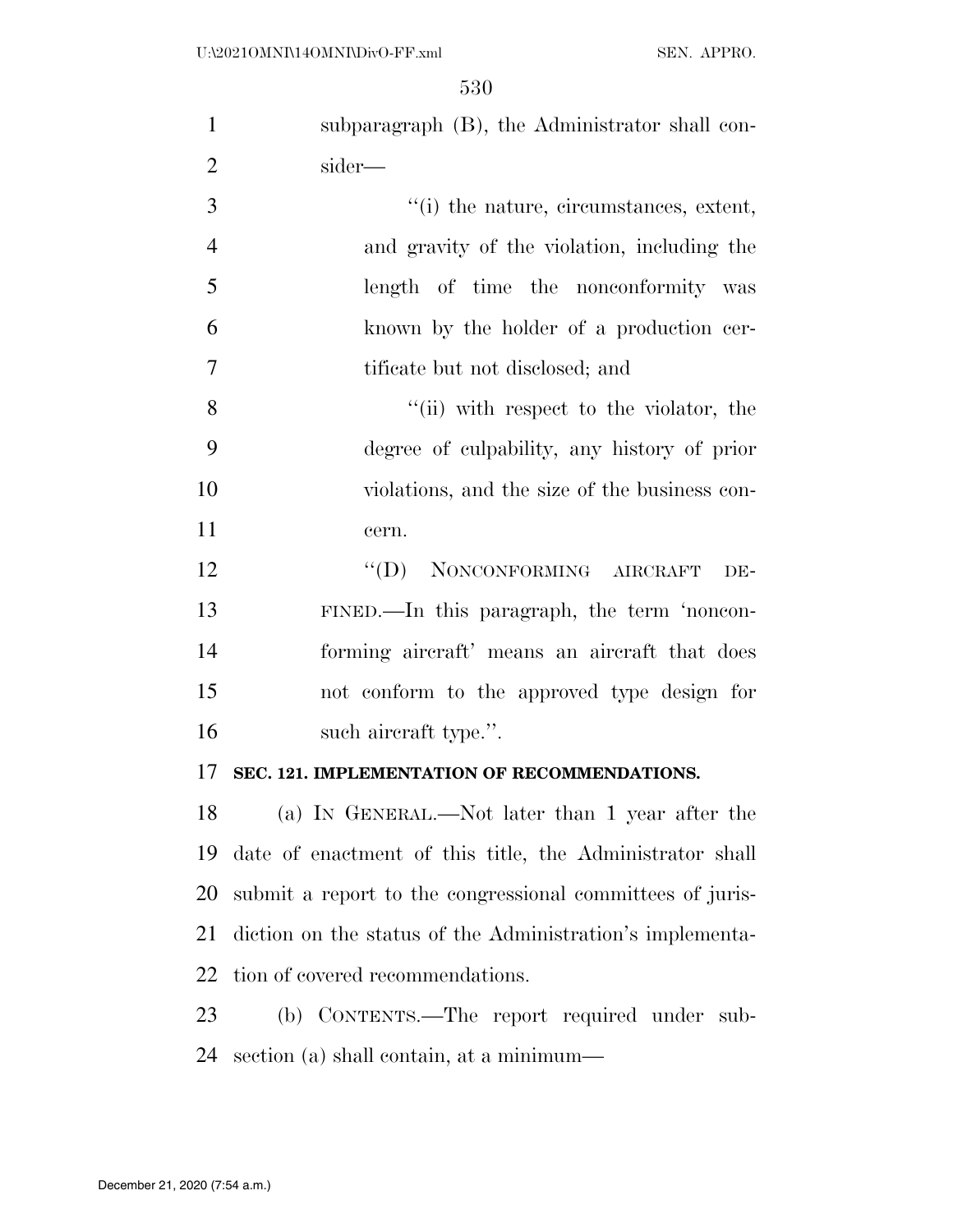| (1) a list and description of all covered rec-                |
|---------------------------------------------------------------|
| ommendations;                                                 |
| $(2)$ a determination of whether the Adminis-                 |
| trator concurs, concurs in part, or does not concur           |
| with each covered recommendation;                             |
| (3) an implementation plan and schedule for all               |
| covered recommendations the Administrator concurs             |
| or concurs in part with; and                                  |
| (4) for each covered recommendation<br>with                   |
| which the Administrator does not concur (in whole             |
| or in part), a detailed explanation as to why.                |
| COVERED RECOMMENDATIONS DEFINED.-In<br>(e)                    |
| this section, the term "covered recommendations" means        |
| recommendations made by the following entities in any re-     |
| view initiated in response to the accident of Lion Air flight |
| 610 on October 29, 2018, or Ethiopian Airlines flight 302     |
| on March 10, 2019, that recommend Administration ac-          |
| tion:                                                         |
| (1) The National Transportation Safety Board.                 |
| (2) The Joint Authorities Technical Review.                   |
| (3) The inspector general of the Department of                |
| Transportation.                                               |
| (4) The Safety Oversight and Certification Ad-                |
| visory Committee, or any special committee thereof.           |
|                                                               |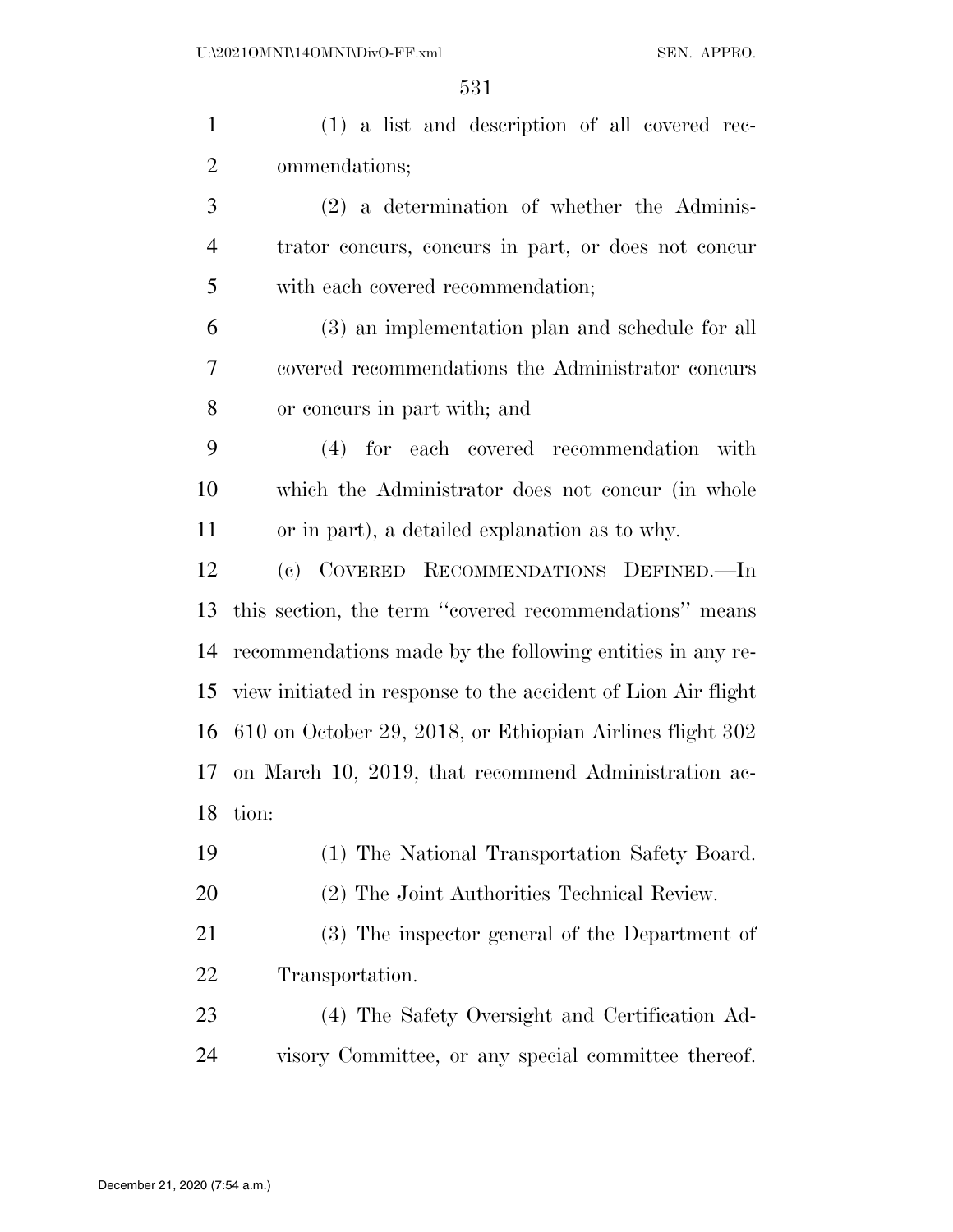(5) Any other entity the Administrator may designate.

### **SEC. 122. OVERSIGHT OF FAA COMPLIANCE PROGRAM.**

 (a) IN GENERAL.—Not later than 180 days after the date of enactment of this title, the Administrator shall es- tablish an Executive Council within the Administration to oversee the use and effectiveness across program offices of the Administration's Compliance Program, described in Order 8000.373A dated October 31, 2018.

 (b) COMPLIANCE PROGRAM OVERSIGHT.—The Exec-utive Council established under this section shall—

 (1) monitor, collect, and analyze data on the use of the Compliance Program across program of- fices of the Administration, including data on en- forcement actions and compliance actions pursued against regulated entities by such program offices;

 (2) conduct an evaluation of the Compliance Program, not less frequently than annually each cal- endar year through 2023, to assess the functioning and effectiveness of such program in meeting the stated goals and purpose of the program;

 (3) provide reports to the Administrator con- taining the results of any evaluation conducted under paragraph (2), including identifying in such report any nonconformities or deficiencies in the im-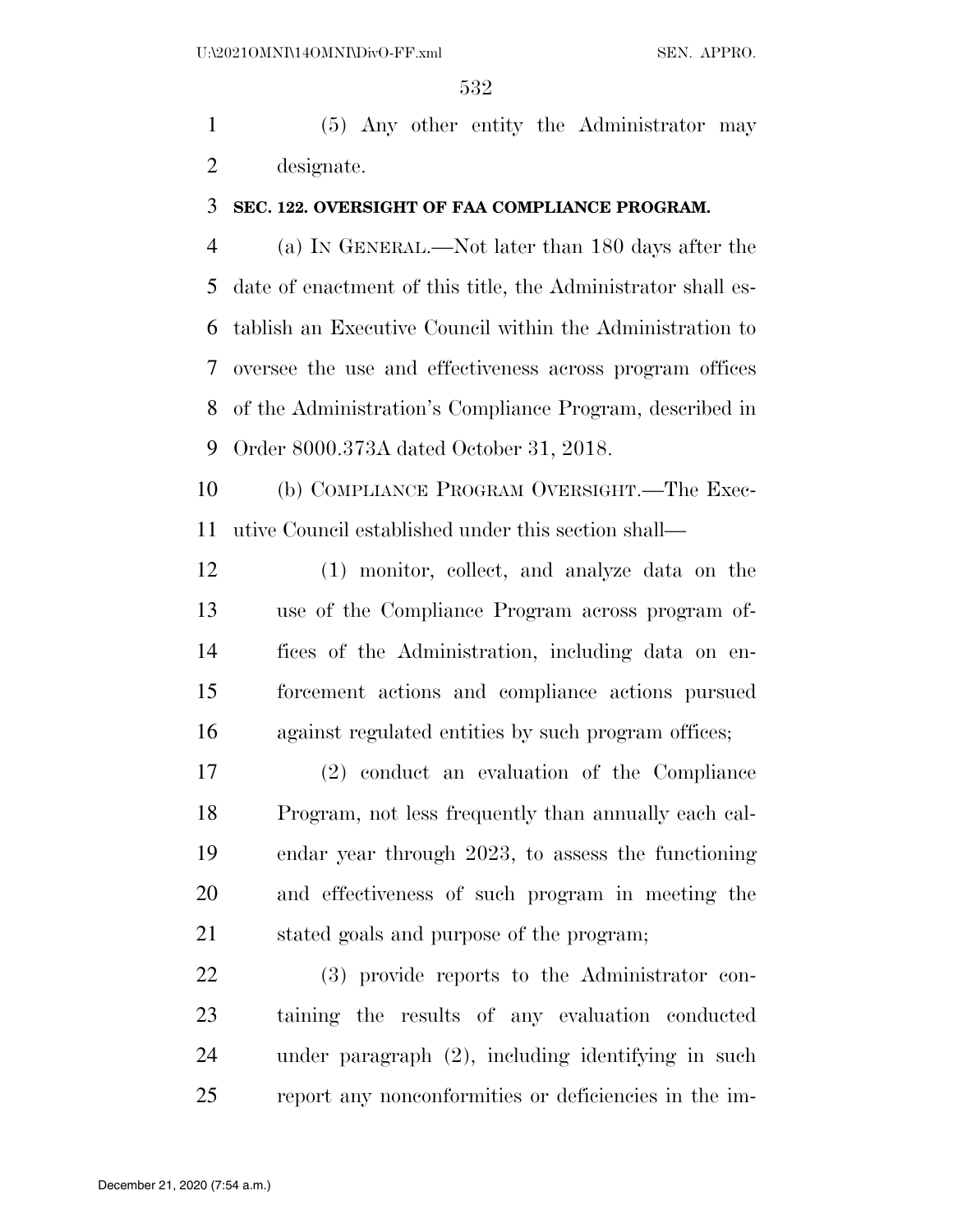plementation of the program and compliance of reg- ulated entities with safety standards of the Adminis-tration;

 (4) make recommendations to the Adminis- trator on regulations, guidance, performance stand- ards or metrics, or other controls that should be issued by the Administrator to improve the effective- ness of the Compliance Program in meeting the stat- ed goals and purpose of the program and to ensure the highest levels of aviation safety; and

 (5) carry out any other oversight duties with re- spect to implementation of the Compliance Program and assigned by the Administrator.

(c) EXECUTIVE COUNCIL.—

 (1) EXECUTIVE COUNCIL MEMBERSHIP.—The Executive Council shall be comprised of representa- tives from each program office with regulatory re-sponsibility as provided in Order 8000.373A.

 (2) CHAIRPERSON.—The Executive Council shall be chaired by a person, who shall be appointed by the Administrator and shall report directly to the Administrator.

 (3) INDEPENDENCE.—The Secretary of Trans- portation, the Administrator, or any officer or em-ployee of the Administration may not prevent or pro-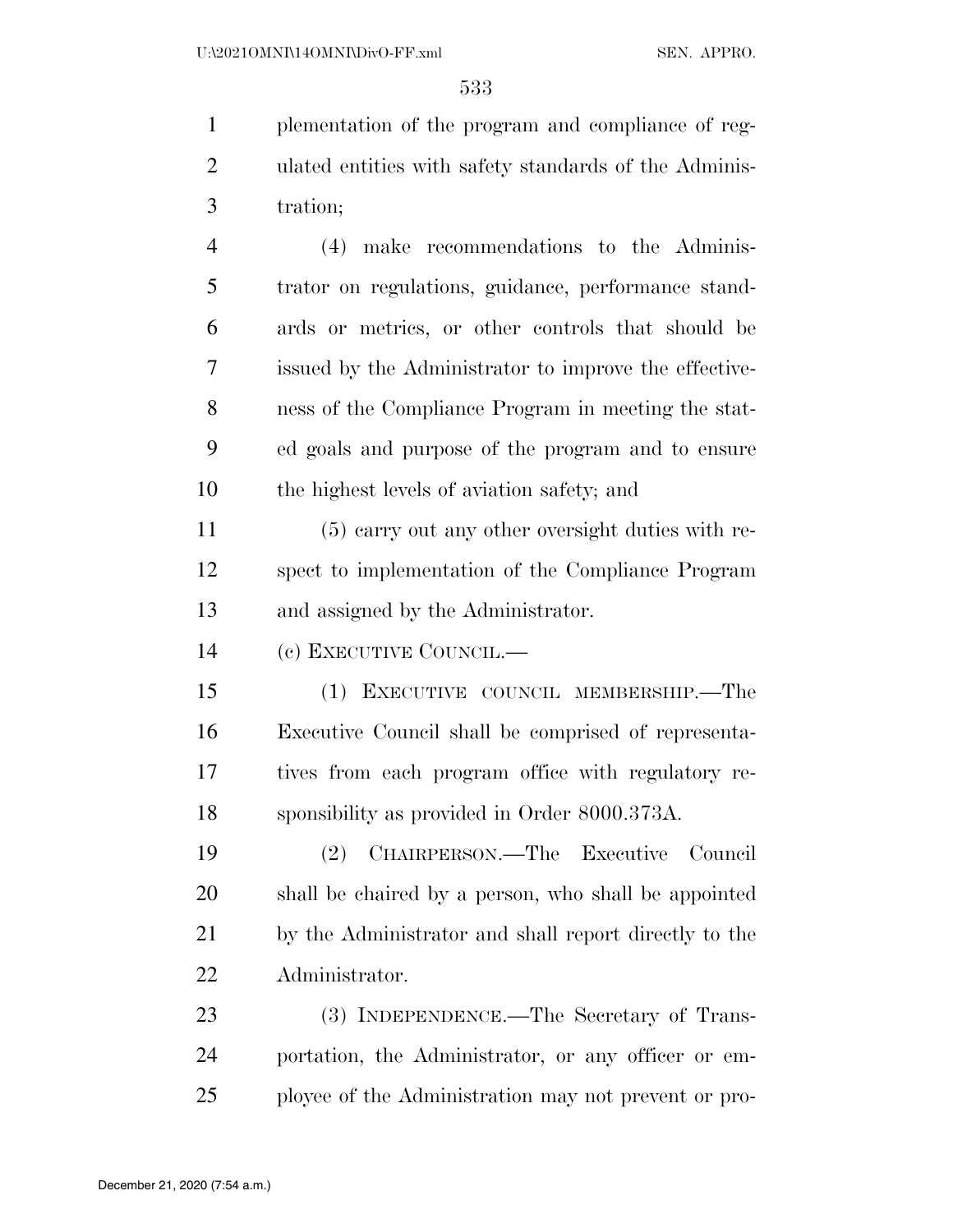hibit the chair of the Executive Council from per- forming the activities described in this section or from reporting to Congress on such activities.

 (4) DURATION.—The Executive Council shall terminate on October 1, 2023.

 (d) ANNUAL BRIEFING.—Each calendar year through 2023, the chair of the Executive Council shall provide a briefing to the congressional committees of juris- diction on the effectiveness of the Administration's Com- pliance Program in meeting the stated goals and purpose of the program and the activities of the office described in subsection (b), including any reports and recommenda- tions made by the office during the preceding calendar year.

## **SEC. 123. SETTLEMENT AGREEMENT.**

 (a) SENSE OF CONGRESS.—It is the sense of Con- gress that the Administrator should fully exercise all rights and pursue all remedies available to the Adminis- trator under any settlement agreement between the Ad- ministration and the holder of a type certificate and pro- duction certificate for transport airplanes executed on De- cember 18, 2015, including a demand for full payment of any applicable civil penalties deferred under such agree-ment, if the Administrator concludes that such holder has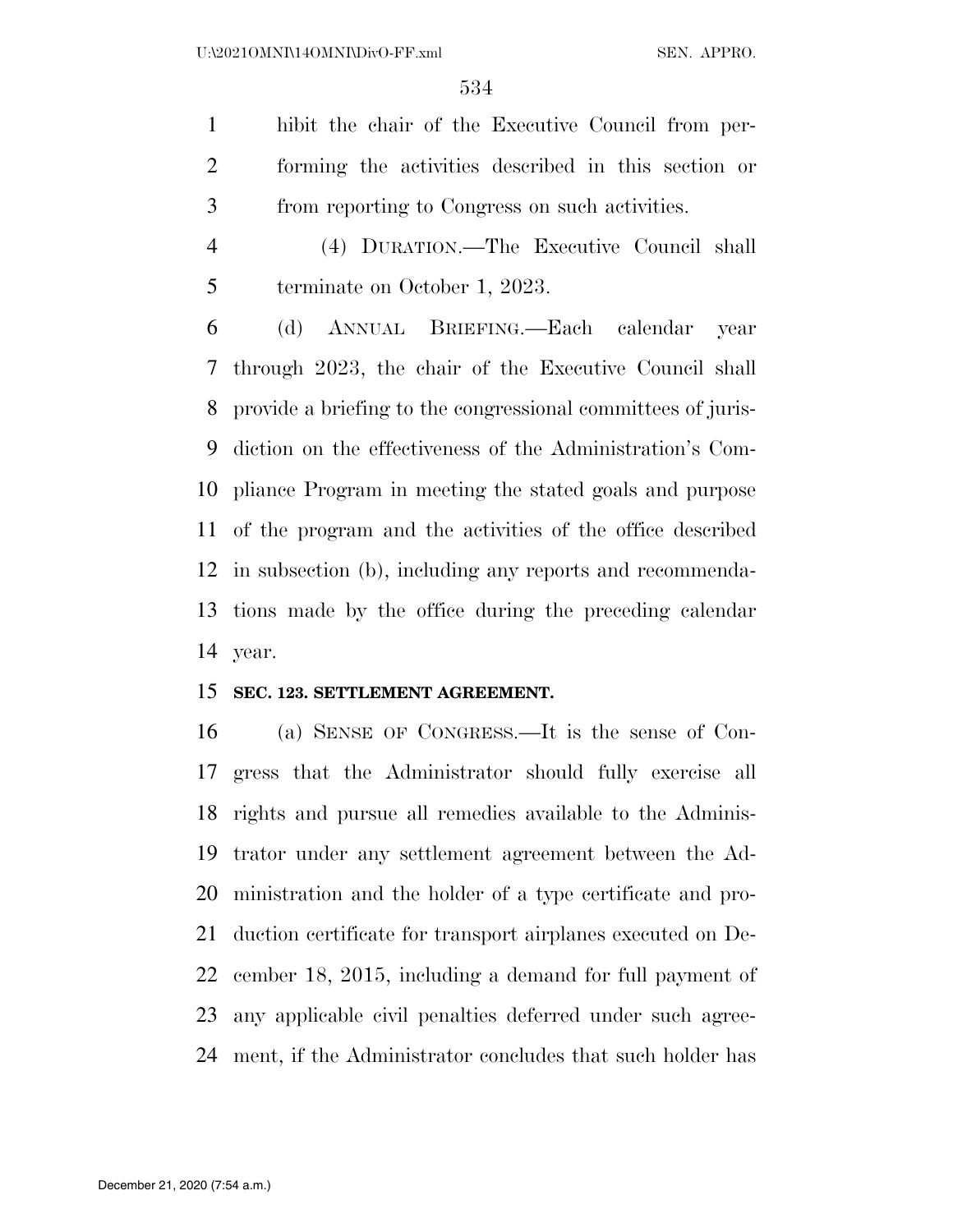not fully performed all obligations incurred under such agreement.

 (b) CONGRESSIONAL BRIEFING.—Not later than 60 days after the date of enactment of this title, and every 6 months thereafter until a certificate holder described in subsection (a) has fully performed all obligations incurred by such certificate holder under such settlement agree- ment, the Administrator shall brief the congressional com- mittees of jurisdiction on action taken consistent with sub-section (a).

#### **SEC. 124. HUMAN FACTORS EDUCATION PROGRAM.**

(a) HUMAN FACTORS EDUCATION PROGRAM.—

 (1) IN GENERAL.—The Administrator shall de- velop a human factors education program that ad- dresses the effects of modern flight deck systems, in- cluding automated systems, on human performance for transport airplanes and the approaches for better integration of human factors in aircraft design and certification.

 (2) TARGET AUDIENCE.—The human factors education program shall be integrated into the train-22 ing protocols (as in existence as of the date of enact- ment of this title) for, and be routinely administered to, the following: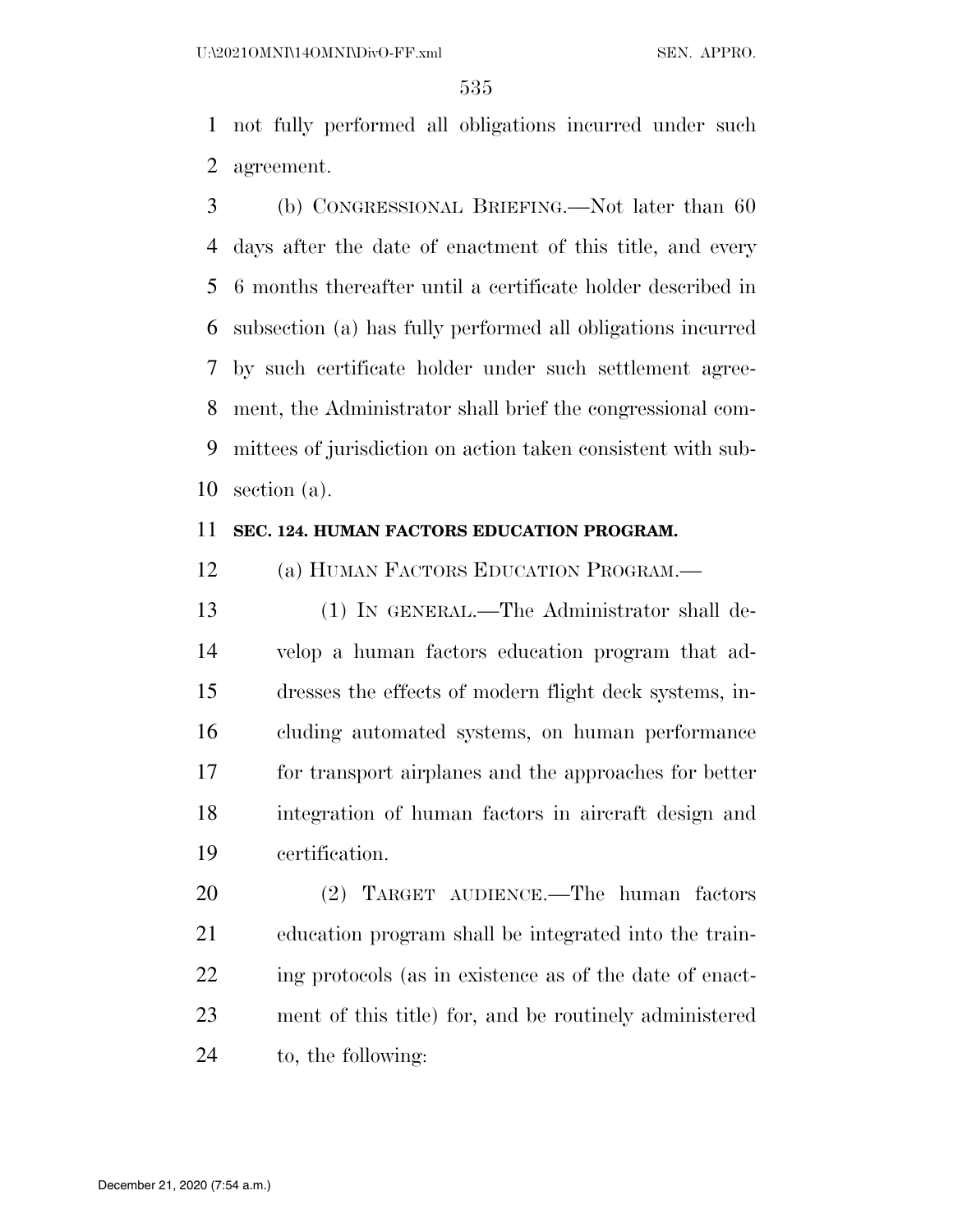| $\mathbf{1}$   | (A) Appropriate employees within the                        |
|----------------|-------------------------------------------------------------|
| $\overline{2}$ | Flight Standards Service.                                   |
| 3              | (B) Appropriate employees within the Air-                   |
| $\overline{4}$ | craft Certification Service.                                |
| 5              | (C) Other employees or authorized rep-                      |
| 6              | resentatives determined to be necessary by the              |
| 7              | Administrator.                                              |
| 8              | (b) TRANSPORT AIRPLANE MANUFACTURER INFOR-                  |
| 9              | MATION SHARING.—The Administrator shall—                    |
| 10             | (1) require each transport airplane manufac-                |
| 11             | turer to provide the Administrator with the informa-        |
| 12             | tion or findings necessary for flight crew to be            |
| 13             | trained on flight deck systems;                             |
| 14             | $(2)$ ensure the information or findings under              |
| 15             | paragraph (1) adequately includes consideration of          |
| 16             | human factors; and                                          |
| 17             | (3) ensure that each transport airplane manu-               |
| 18             | facturer identifies any technical basis, justification      |
| 19             | or rationale for the information and findings under         |
| 20             | paragraph $(1)$ .                                           |
| 21             | SEC. 125. BEST PRACTICES FOR ORGANIZATION DESIGNA-          |
| 22             | TION AUTHORIZATIONS.                                        |
| 23             | (a) IN GENERAL.—Section 213 of the FAA Reau-                |
| 24             | thorization Act of $2018$ (Public Law $115-254$ , 132 Stat. |
| 25             | $3249$ ) is amended—                                        |
|                |                                                             |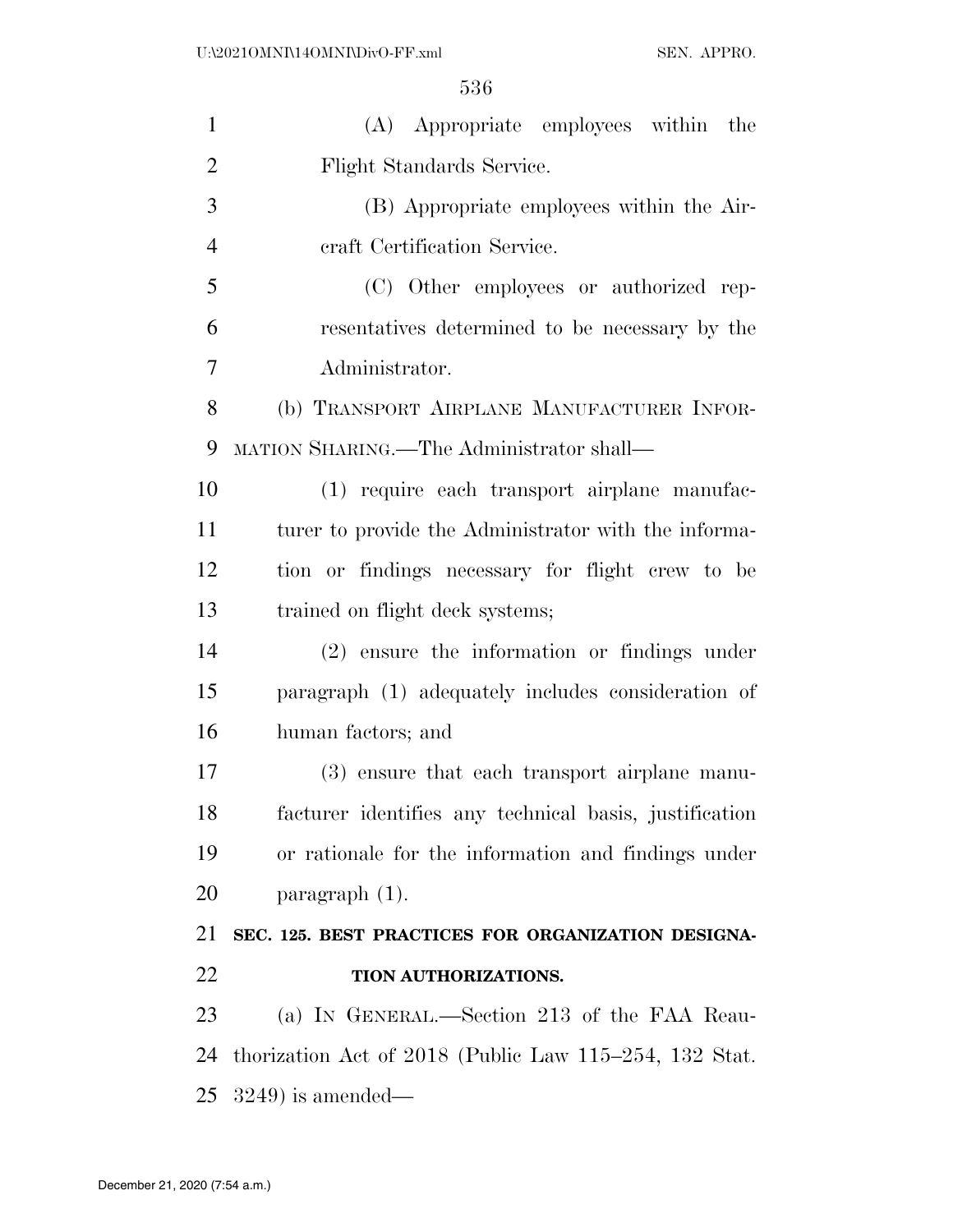1 (1) by striking subsection  $(g)$ ;

 (2) by redesignating subsections (c) through (f) as subsections (d) through (g), respectively;

 (3) by inserting after subsection (b), the fol-lowing:

 ''(c) BEST PRACTICES REVIEW.—In addition to con- ducting the survey required under subsection (b), the Panel shall conduct a review of a sampling of ODA holders to identify and develop best practices. At a minimum, the best practices shall address preventing and deterring in- stances of undue pressure on or by an ODA unit member, within an ODA, or by an ODA holder, or failures to main- tain independence between the FAA and an ODA holder or an ODA unit member. In carrying out such review, the Panel shall—

 ''(1) examine other government regulated indus- tries to gather lessons learned, procedures, or proc- esses that address undue pressure of employees, per- ceived regulatory coziness, or other failures to main-tain independence;

 $\frac{1}{2}$   $\frac{1}{2}$  identify ways to improve communications between an ODA Administrator, ODA unit mem- bers, and FAA engineers and inspectors, consistent with section 44736(g) of title 49, United States Code, in order to enable direct communication of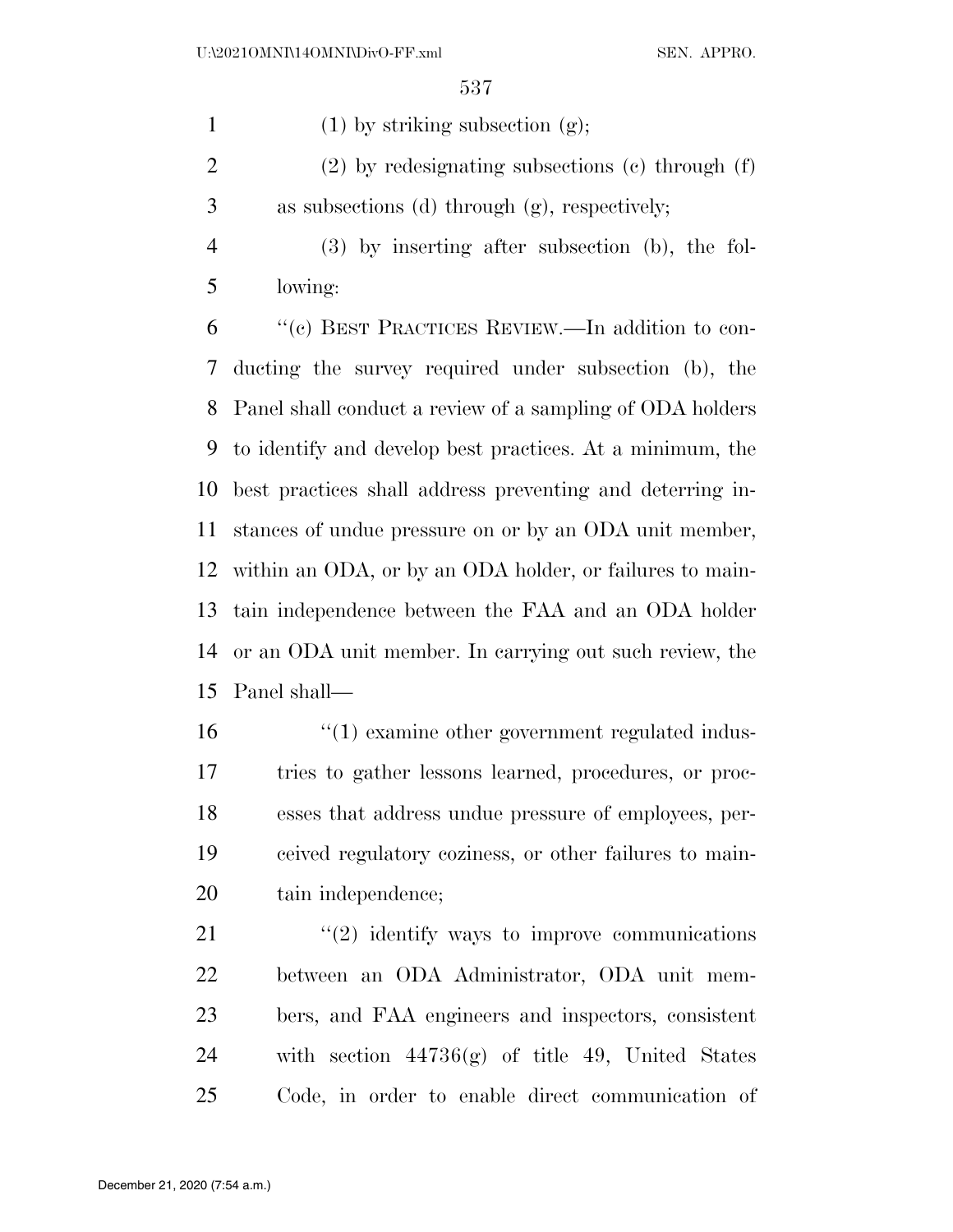| $\mathbf{1}$   | technical concerns that arise during a certification           |
|----------------|----------------------------------------------------------------|
| $\overline{2}$ | project without fear of reprisal to the ODA Adminis-           |
| 3              | trator or ODA unit member; and                                 |
| $\overline{4}$ | "(3) examine FAA designee programs, includ-                    |
| 5              | ing the assignment of FAA advisors to designees, to            |
| 6              | determine which components of the program may                  |
| 7              | improve the FAA's oversight of ODA units, ODA                  |
| 8              | unit members, and the ODA program.";                           |
| 9              | (4) in subsection (d) (as redesignated by para-                |
| 10             | $graph(2)$ —                                                   |
| 11             | $(A)$ by striking paragraph $(3)$ and redesig-                 |
| 12             | nating paragraphs (4) through (6) as para-                     |
| 13             | graphs $(3)$ through $(5)$ , respectively;                     |
| 14             | (B) in paragraph (4) (as redesignated by                       |
| 15             | subparagraph $(A)$ ), by striking "and" at the                 |
| 16             | end;                                                           |
| 17             | $(C)$ in paragraph $(5)$ (as so redesignated),                 |
| 18             | by striking the period at the end and inserting                |
| 19             | "; and"; and                                                   |
| 20             | (D) by adding at the end the following:                        |
| 21             | $\cdot\cdot\cdot(6)$ the results of the review conducted under |
| 22             | subsection $(e)$ ."; and                                       |
| 23             | $(5)$ by inserting after subsection $(g)$ (as redesig-         |
| 24             | nated by paragraph $(2)$ ), the following:                     |
| 25             | "(h) BEST PRACTICES ADOPTION.—                                 |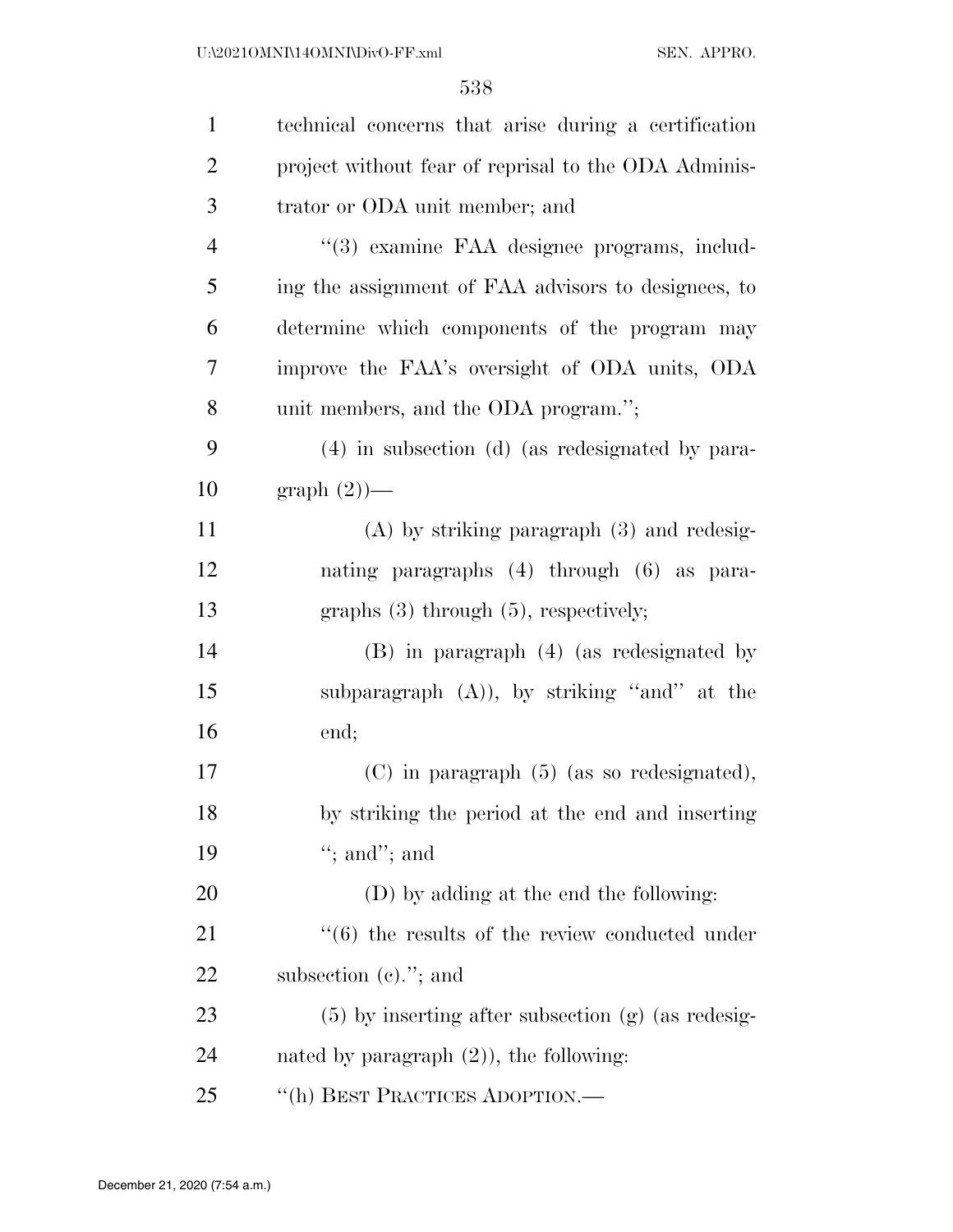1 "(1) In GENERAL.—Not later than 180 days after the date on which the Administrator receives the report required under subsection (e), the Admin- istrator shall establish best practices that are gen- erally applicable to all ODA holders and require such practices to be incorporated, as appropriate, into each ODA holder's approved procedures man- ual. 9 "(2) NOTICE AND COMMENT PERIOD.—The Ad- ministrator shall publish the established best prac- tices for public notice and comment for not fewer than 60 days prior to requiring the practices, as ap- propriate, be incorporated into each ODA holder's approved procedures manual. ''(i) SUNSET.—The Panel shall terminate on the ear- lier of—  $\frac{17}{2}$   $\frac{17}{2}$  the date of submission of the report under subsection (e); or  $\frac{1}{2}$  the date that is 2 years after the date on which the Panel is first convened under subsection 21 (a).". (b) PROCEDURES MANUAL.—Section 44736(b)(3) of title 49, United States Code, as amended by subsection 24 (c)(2)(D) of section 107), is further amended—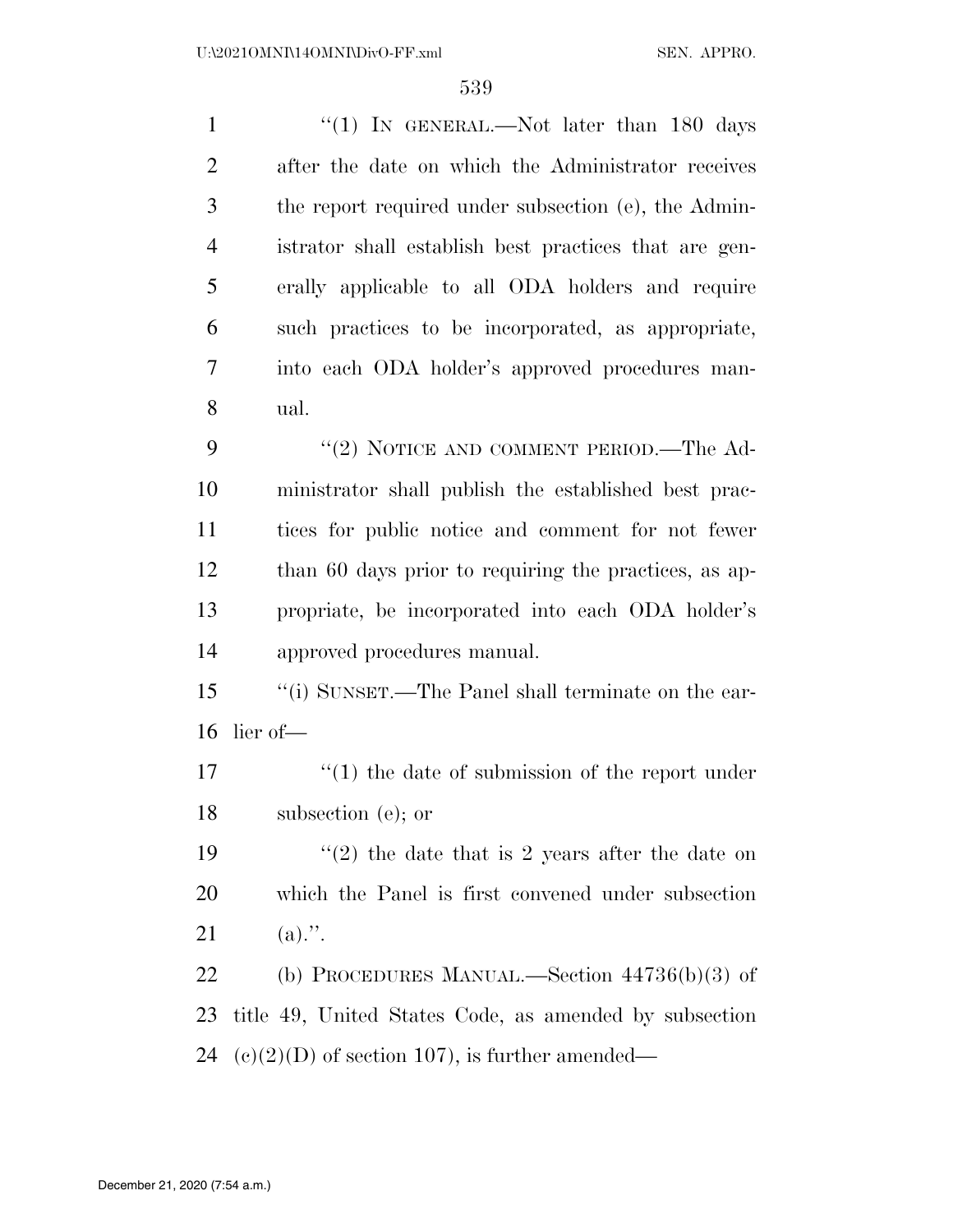| 1              | $(1)$ in subparagraph $(D)$ (as redesignated by     |
|----------------|-----------------------------------------------------|
| 2              | such subsection), by striking "and" after the semi- |
| 3              | colon at the end;                                   |
| $\overline{4}$ | $(2)$ in subparagraph $(E)$ (as so redesignated),   |
| 5              | by striking the period at the end and inserting ";  |
| 6              | and"; and                                           |
| $\overline{7}$ | $(3)$ by adding at the end the following:           |
| 8              | $\lq\lq(F)$ ensure the ODA holders procedures       |
| 9              | manual contains procedures and policies based       |
| 10             | on best practices established by the Adminis-       |
| 11             | trator.".                                           |
| $\sim$         |                                                     |

#### **SEC. 126. HUMAN FACTORS RESEARCH.**

 (a) HUMAN FACTORS.—Not later than 180 days after the date of enactment of this title, the Administrator, in consultation with aircraft manufacturers, operators, and pilots, and in coordination with the head of such other Federal agency that the Administrator determines appro- priate, shall develop research requirements to address the integration of human factors in the design and certifi- cation of aircraft that are intended for use in air transpor-tation.

 (b) REQUIREMENTS.—In developing such research requirements, the Administrator shall—

 (1) establish goals for research in areas of study relevant to advancing technology, improving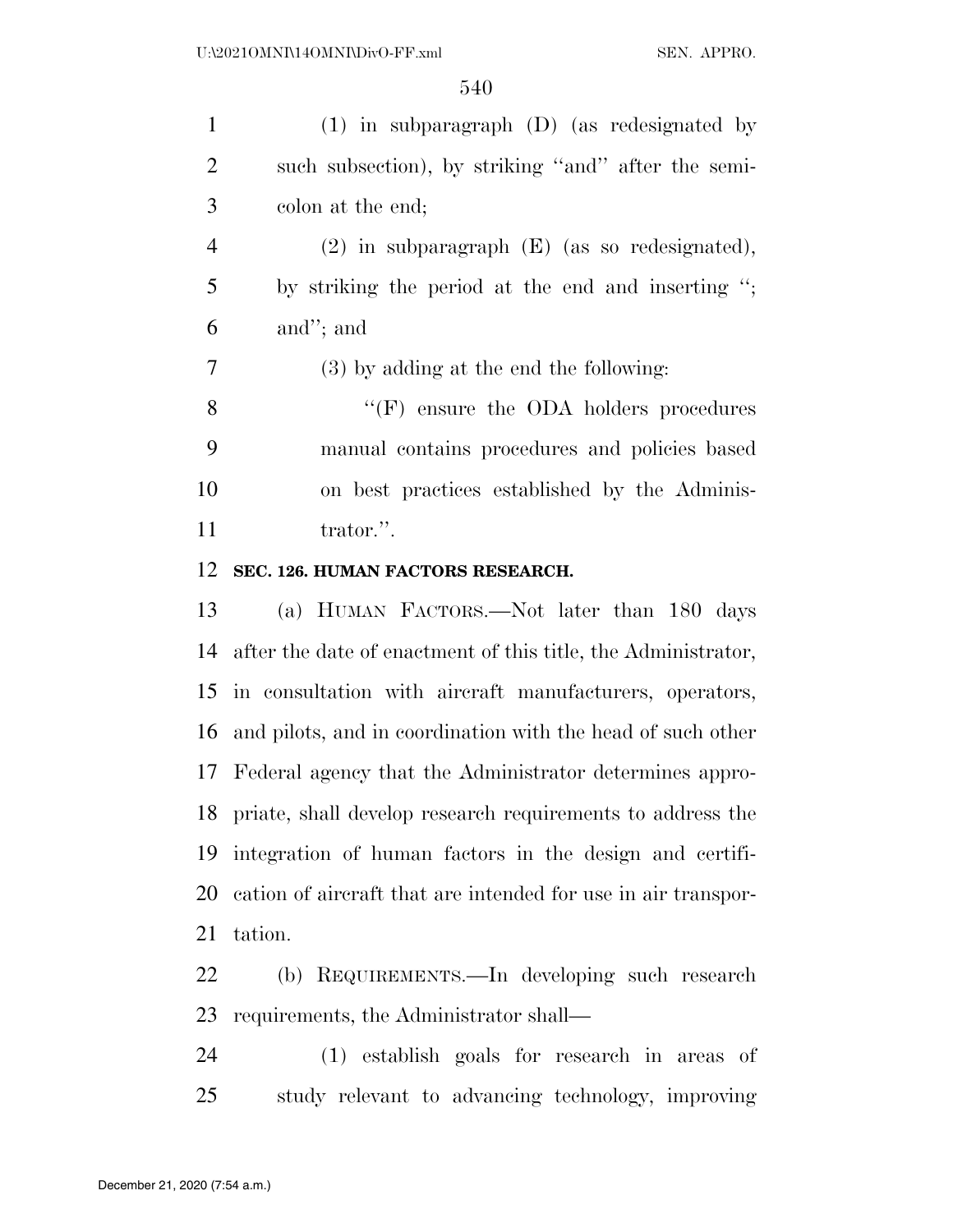| $\mathbf{1}$   | design engineering and certification practices, and       |
|----------------|-----------------------------------------------------------|
| $\overline{2}$ | facilitating better understanding of human factors        |
| 3              | concepts in the context of the growing development        |
| $\overline{4}$ | and reliance on automated or complex flight deck          |
| 5              | systems in aircraft operations, including the develop-    |
| 6              | ment of tools to validate pilot recognition and re-       |
| 7              | sponse assumptions and diagnostic tools to improve        |
| 8              | the clarity of failure indications presented to pilots;   |
| 9              | (2) take into consideration and leverage any ex-          |
| 10             | isting or planned research that is conducted by, or       |
| 11             | conducted in partnership with, the FAA; and               |
| 12             | $(3)$ focus on-                                           |
| 13             | $(A)$ preventing a recurrence of the types of             |
| 14             | accidents that have involved transport category           |
| 15             | airplanes designed and manufactured in the                |
| 16             | United States; and                                        |
| 17             | (B) increasingly complex aircraft systems                 |
| 18             | and designs.                                              |
| 19             | (c) IMPLEMENTATION.—In implementing the<br>re-            |
| 20             | search requirements developed under this section, the Ad- |
| 21             | ministrator shall work with appropriate organizations and |
| 22             | authorities with expertise including, to the maximum ex-  |
| 23             | tent practicable, the Center of Excellence for Technical  |
| 24             | Training and Human Performance and the Center of Ex-      |
| 25             | cellence developed or expanded pursuant to section 127.   |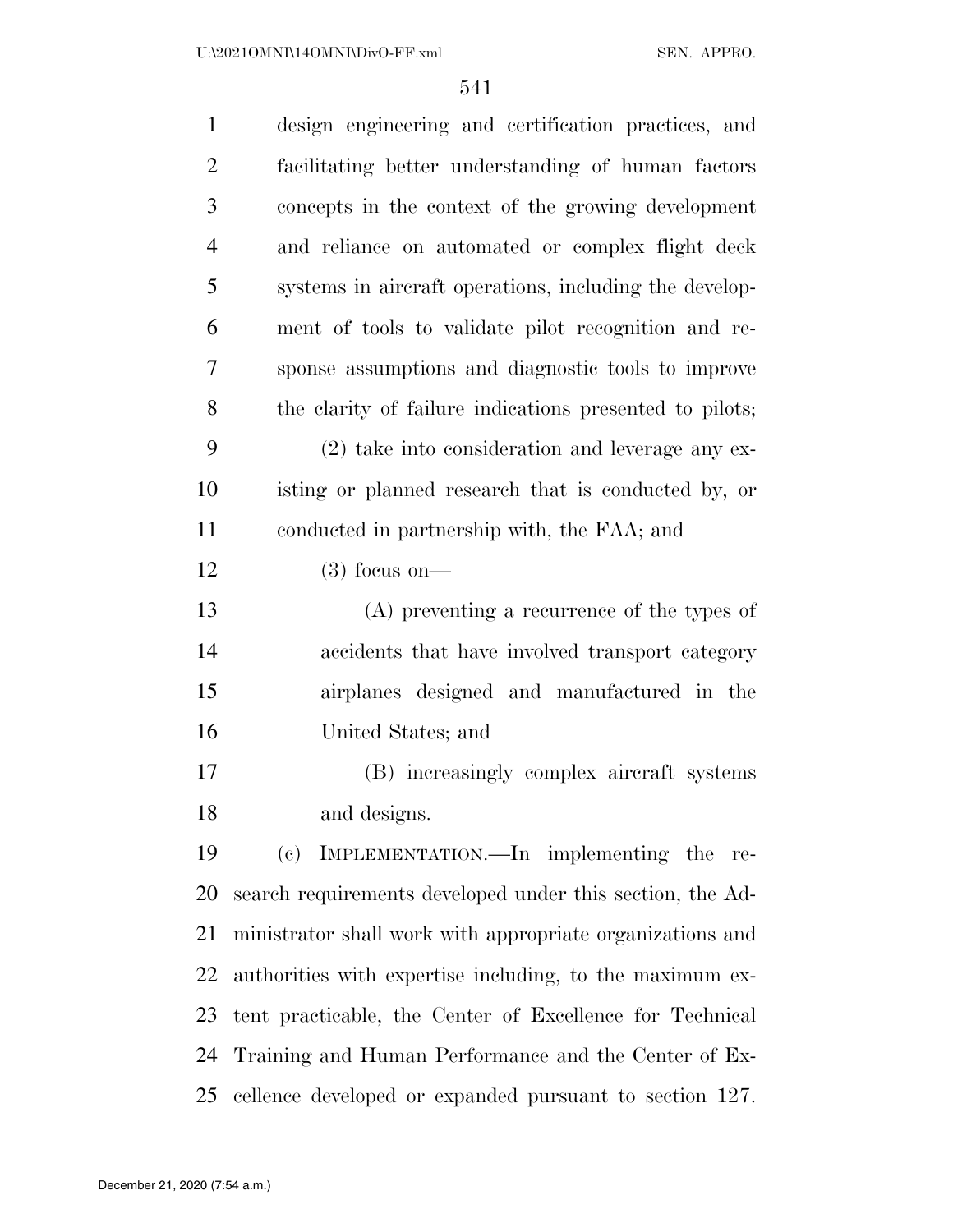(d) AUTHORIZATION OF APPROPRIATIONS.—There is authorized to be appropriated to the Administrator \$7,500,000 for each of fiscal years 2021 through 2023, out of funds made available under section 48102(a) of title 49, United States Code, to carry out this section.

# **SEC. 127. FAA CENTER OF EXCELLENCE FOR AUTOMATED SYSTEMS AND HUMAN FACTORS IN AIR-CRAFT.**

 (a) IN GENERAL.—The Administrator shall develop or expand a Center of Excellence focused on automated systems and human factors in transport category aircraft. (b) DUTIES.—The Center of Excellence shall, as ap-propriate—

 (1) facilitate collaboration among academia, the FAA, and the aircraft and airline industries, includ- ing aircraft, engine, and equipment manufacturers, air carriers, and representatives of the pilot commu-nity;

 (2) establish goals for research in areas of study relevant to advancing technology, improving engineering practices, and facilitating better under- standing of human factors concepts in the context of the growing development and reliance on automated or complex systems in commercial aircraft, including continuing education and training;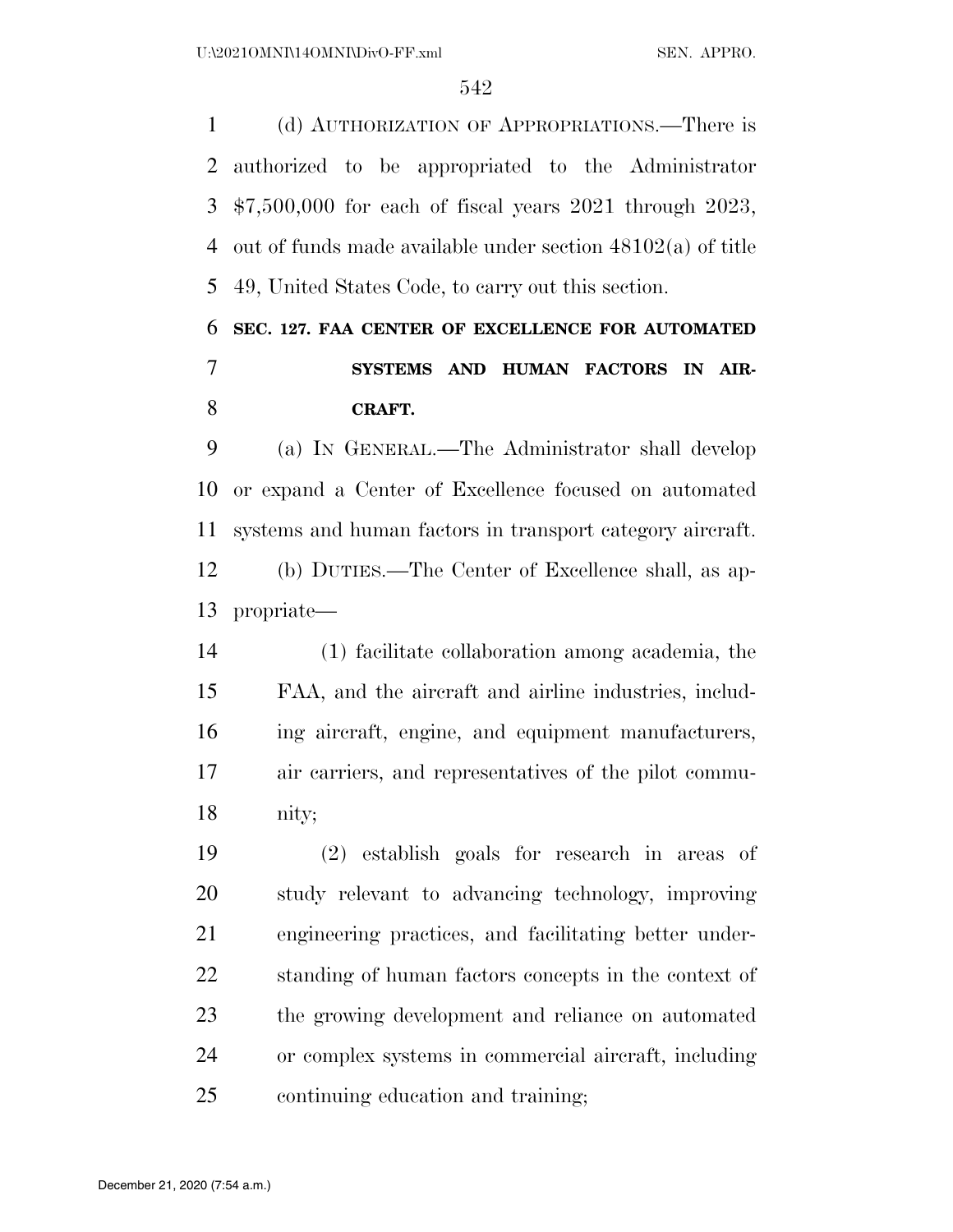(3) examine issues related to human system in- tegration and flight crew and aircraft interfaces, in- cluding tools and methods to support the integration of human factors considerations into the aircraft de-sign and certification process; and

 (4) review safety reports to identify potential human factors issues for research.

 (c) AVOIDING DUPLICATION OF WORK.—In devel- oping or expanding the Center of Excellence, the Adminis- trator shall ensure the work of the Center of Excellence does not duplicate or overlap with the work of any other established center of excellence.

(d) MEMBER PRIORITIZATION.—

 (1) IN GENERAL.—The Administrator, when de- veloping or expanding the Center of Excellence, shall prioritize the inclusion of subject-matter experts whose professional experience enables them to be ob- jective and impartial in their contributions to the greatest extent possible.

 (2) REPRESENTATION.—The Administrator shall require that the membership of the Center of Excellence reflect a balanced viewpoint across broad disciplines in the aviation industry.

 (3) DISCLOSURE.—Any member of the Center of Excellence who is a Boeing Company or FAA em-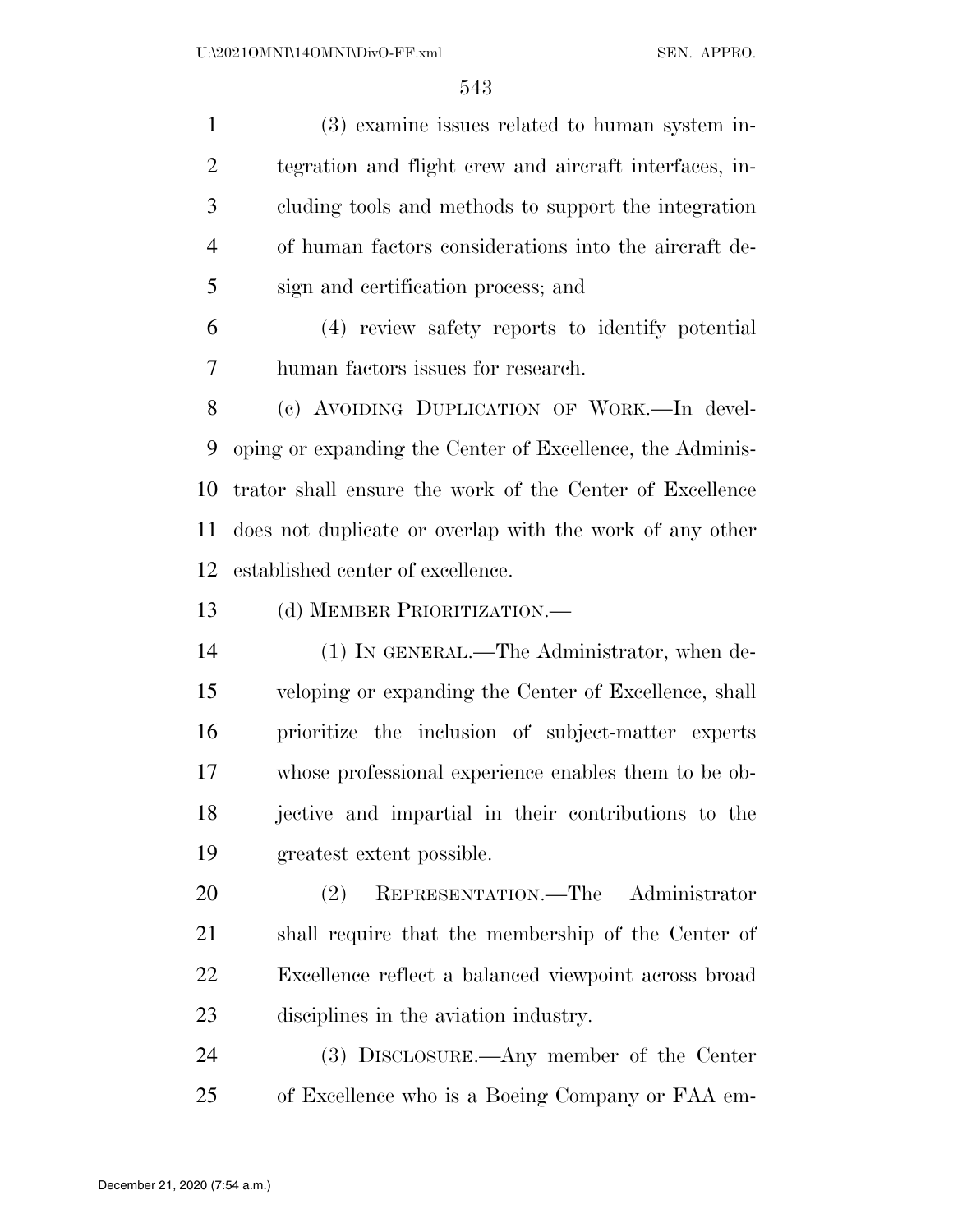ployee who participated in the certification of the Maneuvering Characteristics Augmentation System for the 737 MAX-8 airplane must disclose such in- volvement to the FAA prior to performing any work on behalf of the FAA.

 (4) TRANSPARENCY.—In developing or expand- ing the Center of Excellence, the Administrator shall develop procedures to facilitate transparency and ap- propriate maintenance of records to the maximum extent practicable.

 (5) COORDINATION.—Nothing in this section shall preclude coordination and collaboration be- tween the Center of Excellence developed or ex- panded under this section and any other established center of excellence.

 (e) AUTHORIZATION OF APPROPRIATIONS.—There is authorized to be appropriated to the Administrator \$2,000,000 for each of fiscal years 2021 through 2023, out of funds made available under section 48102(a) of title 49, United States Code, to carry out this section. Amounts appropriated under the preceding sentence for any fiscal year shall remain available until expended.

#### **SEC. 128. PILOT OPERATIONAL EVALUATIONS.**

 (a) PILOT OPERATIONAL EVALUATIONS.—Not later than 1 year after the date of enactment of this title, the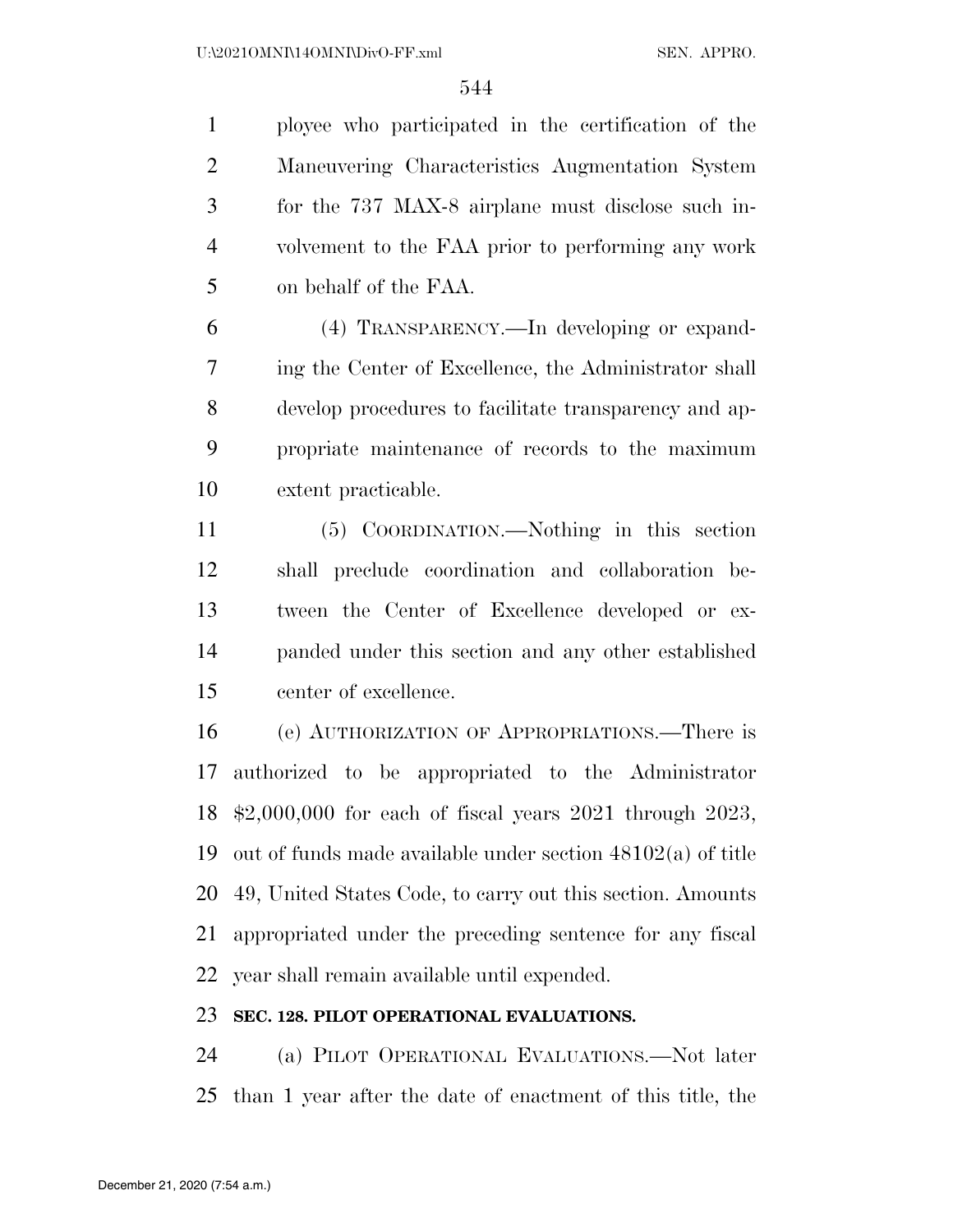Administrator shall revise existing policies for manufac- turers of transport airplanes to ensure that pilot oper- ational evaluations for airplane types that are submitted for certification utilize pilots from air carriers that are ex-pected to operate such airplanes.

 (b) REQUIREMENT.—Such manufacturer shall en- sure, to the satisfaction of the Administrator, that the air carrier and foreign air carrier pilots used for such evalua-tions include pilots of varying levels of experience.

 **SEC. 129. ENSURING APPROPRIATE RESPONSIBILITY OF AIRCRAFT CERTIFICATION AND FLIGHT STANDARDS PERFORMANCE OBJECTIVES AND METRICS.** 

 (a) REPEALS.—Sections 211 and 221 of the FAA Re- authorization Act of 2018 (49 U.S.C. 44701 note) are re-pealed.

 (b) CONFORMING REPEALS.—Paragraphs (8) and (9) of section 202(c) of the FAA Reauthorization Act of 2018 (49 U.S.C. 44701 note) are repealed.

 **SEC. 130. TRANSPORT AIRPLANE RISK ASSESSMENT METH-ODOLOGY.** 

(a) DEADLINES.—

23 (1) AGREEMENT.—Not later than 15 days after the date of enactment of this title, the Administrator shall enter into an agreement with the National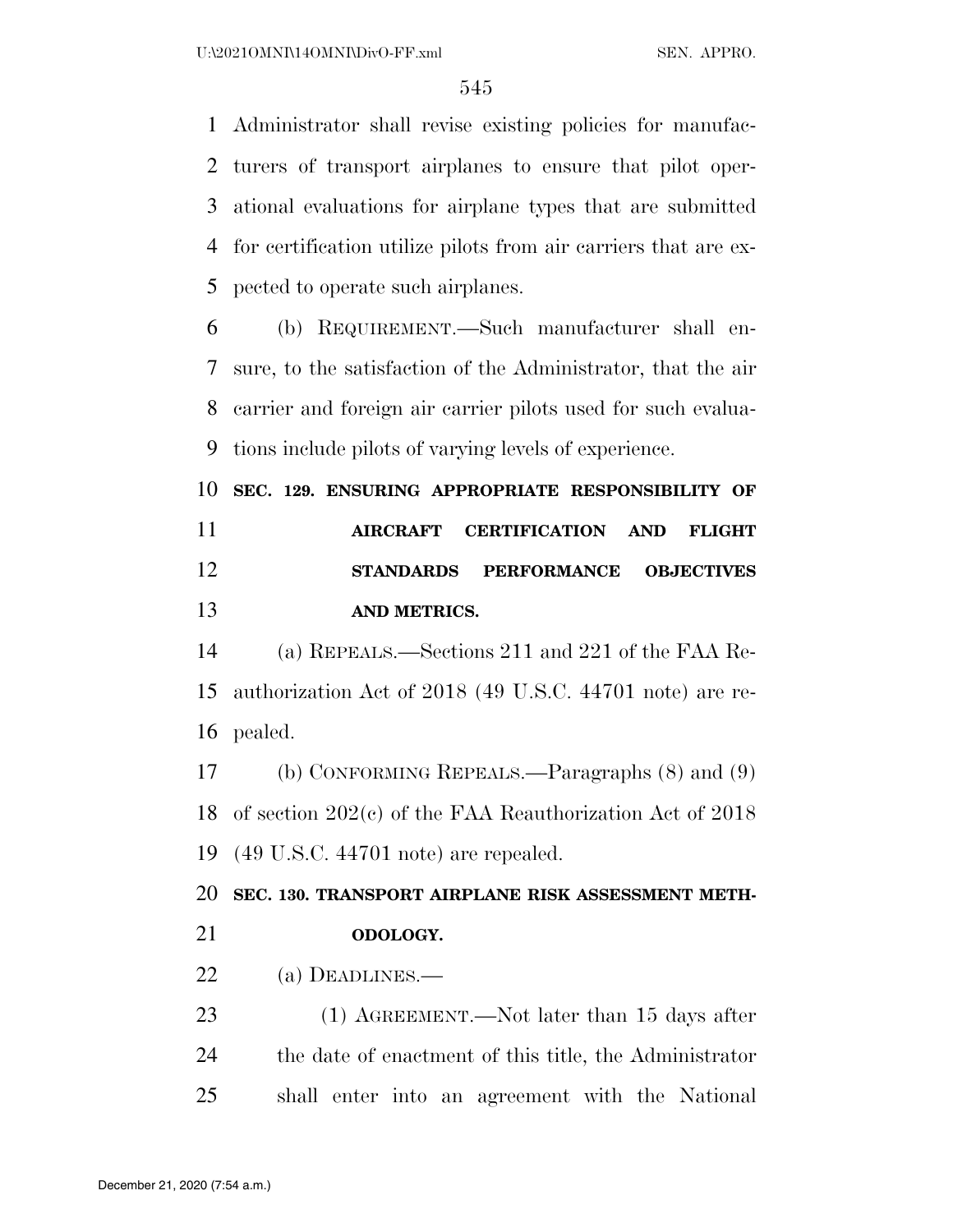| $\mathbf{1}$   | Academies of Sciences to develop a report regarding         |
|----------------|-------------------------------------------------------------|
| $\overline{2}$ | the methodology and effectiveness of the Transport          |
| 3              | Airplane Risk Assessment Methodology (TARAM)                |
| 4              | process used by the FAA.                                    |
| 5              | $(2)$ REPORT.—Not later than 180 days after                 |
| 6              | the date of enactment of this title, the National           |
| 7              | Academies of Sciences shall deliver such report to          |
| 8              | the congressional committees of jurisdiction.               |
| 9              | (b) ELEMENTS.—The report under subsection (a)               |
| 10             | shall include the following elements:                       |
| 11             | (1) An assessment of the TARAM analysis                     |
| 12             | process.                                                    |
| 13             | $(2)$ An assessment of the effectiveness of the             |
| 14             | TARAM for the purposes of improving aviation safe-          |
| 15             | ty.                                                         |
| 16             | (3) Recommendations to improve the method-                  |
| 17             | ology and effectiveness of the TARAM as an element          |
| 18             | of aviation safety.                                         |
| 19             | REQUIRED NOTICE.—The Administrator shall<br>(e)             |
| <b>20</b>      | provide notice to the congressional committees of jurisdic- |
| 21             | tion on the findings and recommendations of a TARAM         |
| 22             | conducted following a transport airplane accident—          |
| 23             | $(1)$ in which a loss of life occurred; and                 |
| 24             | (2) for which the Administrator determines that             |
| 25             | the issuance of an airworthiness directive will likely      |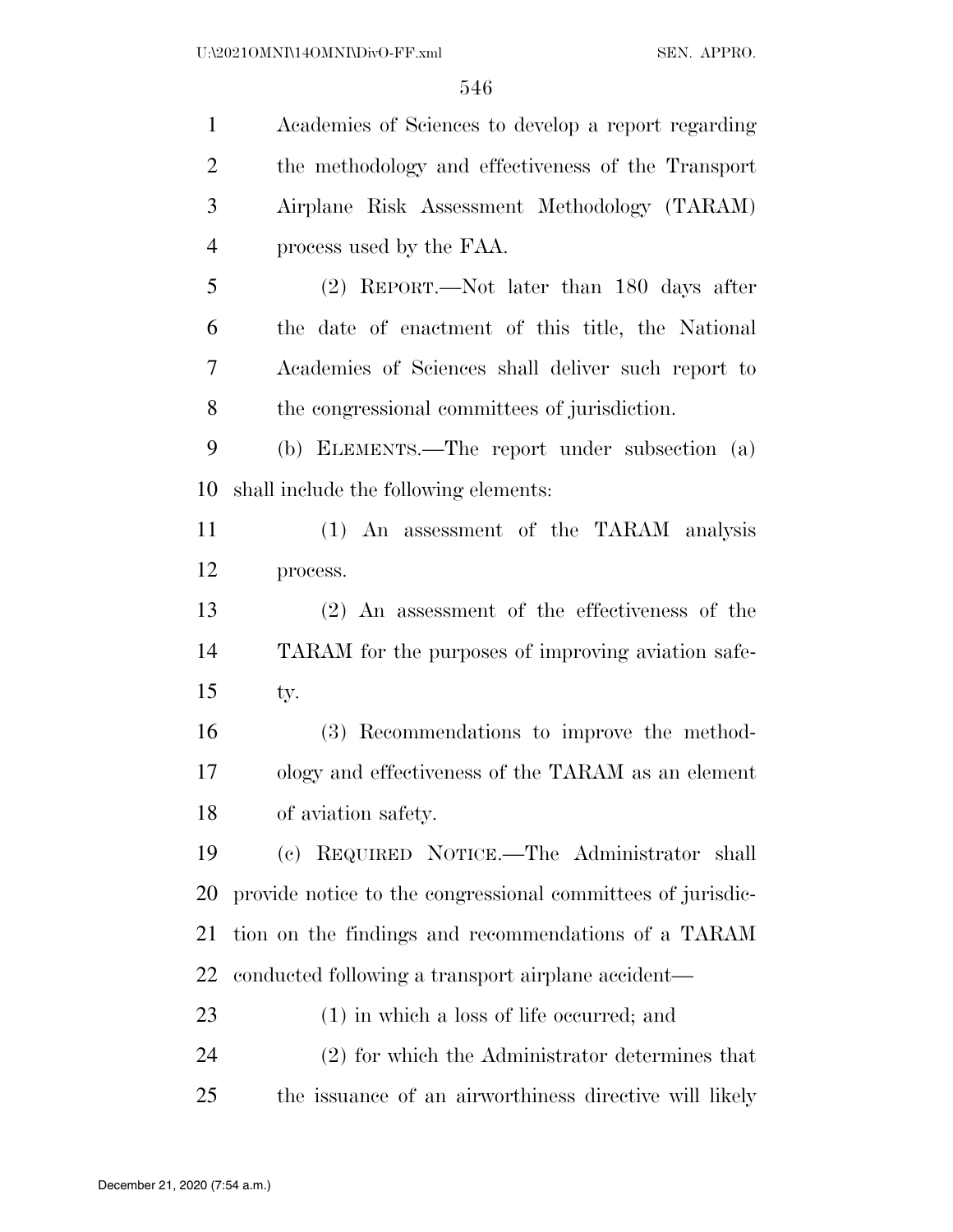| 1              | be necessary to correct an unsafe condition associ- |
|----------------|-----------------------------------------------------|
| $\overline{2}$ | ated with the design of the relevant aircraft type. |
| 3              | SEC. 131. NATIONAL AIR GRANT FELLOWSHIP PROGRAM.    |
| $\overline{4}$ | (a) PROGRAM.—                                       |
| 5              | (1) PROGRAM MAINTENANCE.—The Adminis-               |
| 6              | trator shall maintain within the FAA a program to   |
| 7              | be known as the "National Air Grant Fellowship      |
| 8              | Program".                                           |
| 9              | (2) PROGRAM ELEMENTS.—The National Air              |
| 10             | Grant Fellowship Program shall provide support for  |
| 11             | the fellowship program under subsection (b).        |
| 12             | (3) RESPONSIBILITIES OF ADMINISTRATOR.-             |
| 13             | GUIDELINES.—The Administrator<br>(A)                |
| 14             | shall establish guidelines related to the activi-   |
| 15             | ties and responsibilities of air grant fellowships  |
| 16             | under subsection (b).                               |
| 17             | (B) QUALIFICATIONS.—The Administrator               |
| 18             | shall by regulation prescribe the qualifications    |
| 19             | required for designation of air grant fellowships   |
| 20             | under subsection (b).                               |
| 21             | (C) AUTHORITY.—In order to carry out                |
| 22             | the provisions of this section, the Administrator   |
| 23             | $may-$                                              |
| 24             | (i) appoint, assign the duties, trans-              |
| 25             | fer, and fix the compensation of such per-          |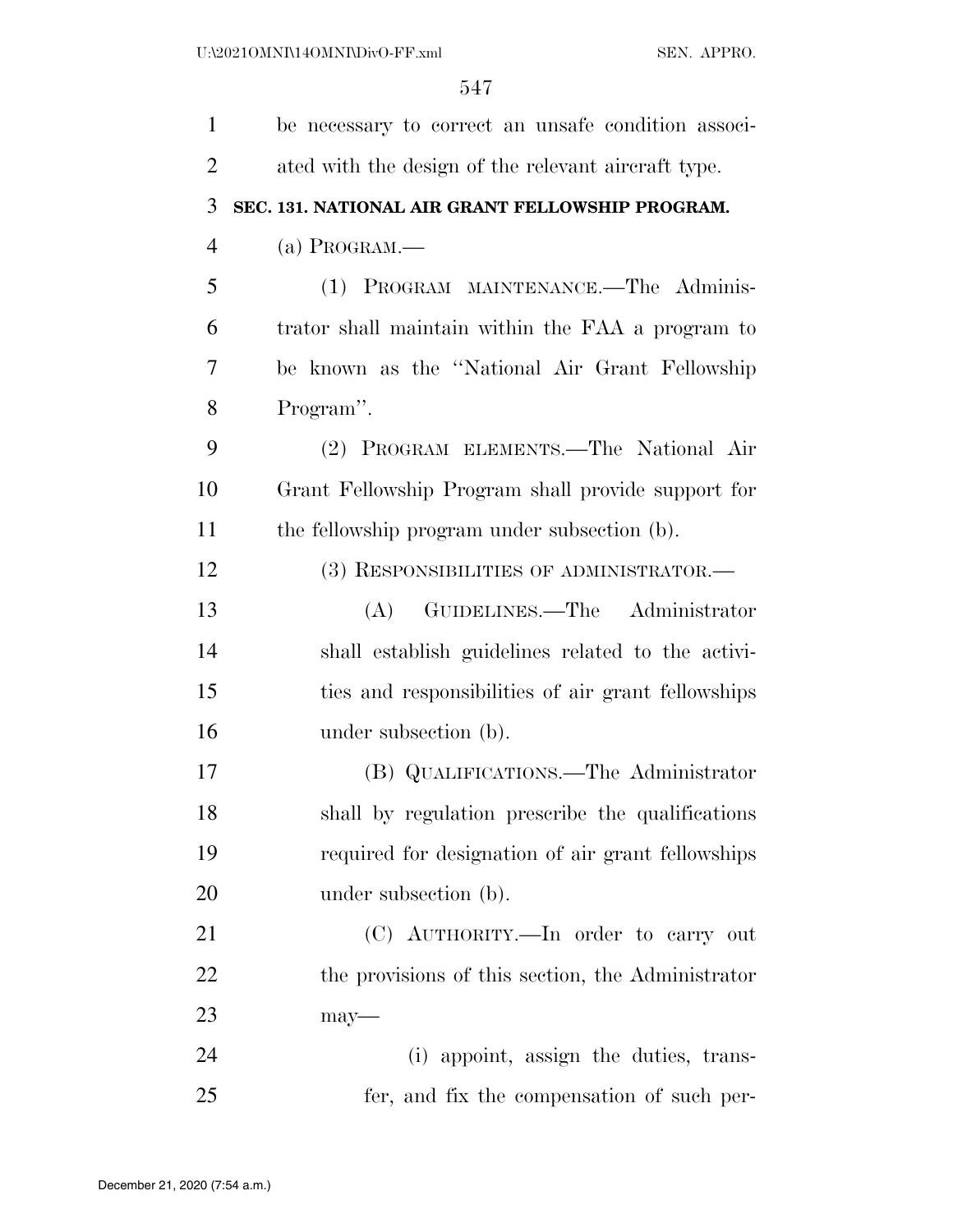| $\mathbf{1}$   | sonnel as may be necessary, in accordance       |
|----------------|-------------------------------------------------|
| $\overline{2}$ | with civil service laws;                        |
| 3              | (ii) make appointments with respect             |
| $\overline{4}$ | to temporary and intermittent services to       |
| 5              | the extent authorized by section 3109 of        |
| 6              | title 5, United States Code;                    |
| 7              | (iii) enter into contracts, cooperative         |
| 8              | agreements, and other transactions without      |
| 9              | regard to section 6101 of title 41, United      |
| 10             | States Code;                                    |
| 11             | (iv) notwithstanding section 1342 of            |
| 12             | title 31, United States Code, accept dona-      |
| 13             | tions and voluntary and uncompensated           |
| 14             | services;                                       |
| 15             | (v) accept funds from other Federal             |
| 16             | departments and agencies, including agen-       |
| 17             | cies within the FAA, to pay for and add to      |
| 18             | activities authorized by this section; and      |
| 19             | (vi) promulgate such rules and regula-          |
| 20             | tions as may be necessary and appropriate.      |
| 21             | (4) DIRECTOR OF NATIONAL AIR GRANT FEL-         |
| 22             | LOWSHIP PROGRAM.-                               |
| 23             | GENERAL.—The Administrator<br>$(A)$ In          |
| 24             | shall appoint, as the Director of the National  |
| 25             | Air Grant Fellowship Program, a qualified indi- |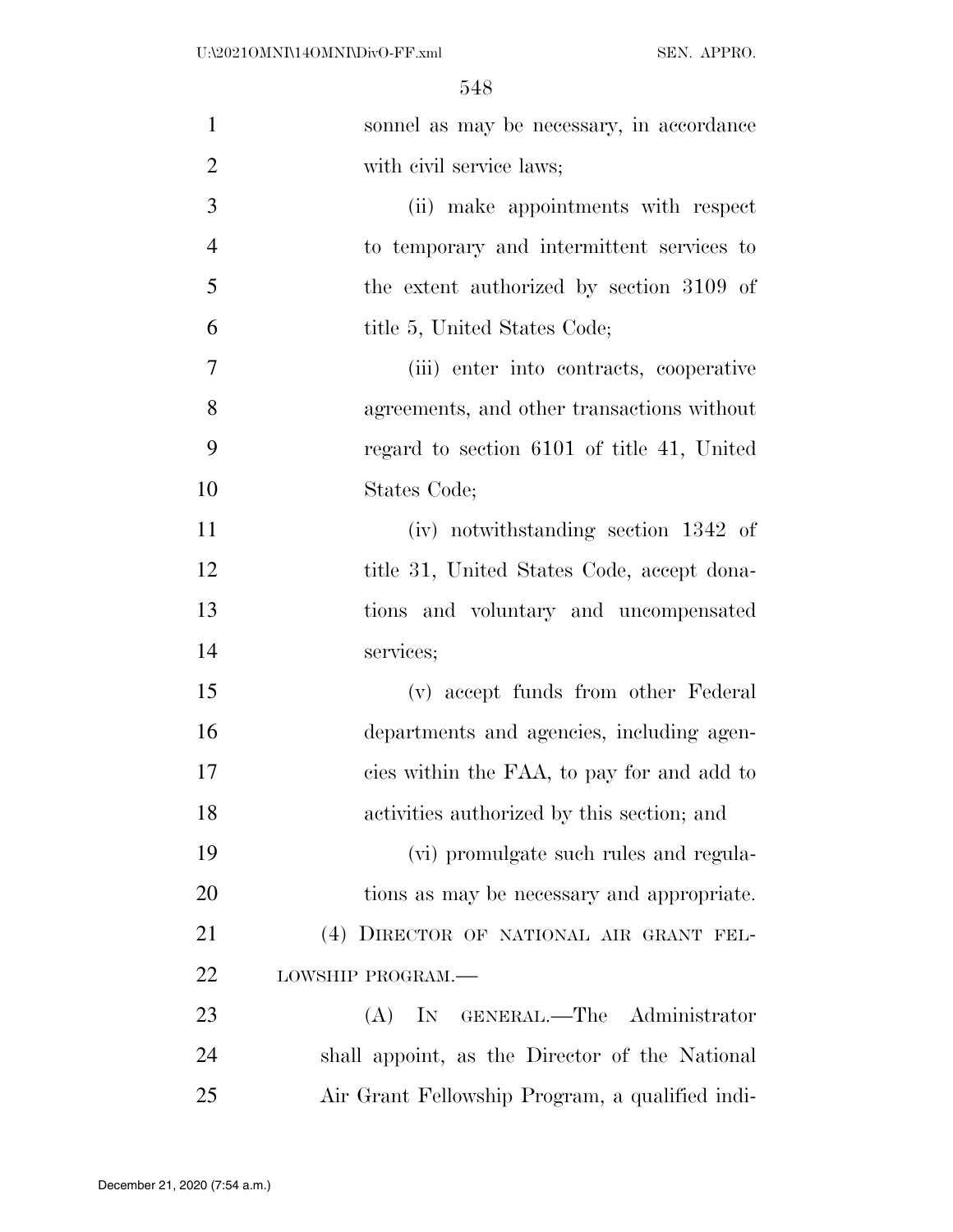| $\mathbf{1}$   | vidual who has appropriate administrative expe-  |
|----------------|--------------------------------------------------|
| $\overline{2}$ | rience and knowledge or expertise in fields re-  |
| 3              | lated to aerospace. The Director shall be ap-    |
| $\overline{4}$ | pointed and compensated, without regard to the   |
| 5              | provisions of title 5 governing appointments in  |
| 6              | the competitive service, at a rate payable under |
| 7              | section 5376 of title 5, United States Code.     |
| 8              | (B) DUTIES.—Subject to the supervision           |
| 9              | of the Administrator, the Director shall admin-  |
| 10             | ister the National Air Grant Fellowship Pro-     |
| 11             | gram. In addition to any other duty prescribed   |
| 12             | by law or assigned by the Administrator, the     |
| 13             | Director shall—                                  |
| 14             | (i) cooperate with institutions of high-         |
| 15             | er education that offer degrees in fields re-    |
| 16             | lated to aerospace;                              |
| 17             | encourage the participation<br>(ii)<br>of        |
| 18             | graduate and post-graduate students in the       |
| 19             | National Air Grant Fellowship Program;           |
| 20             | and                                              |
| 21             | (iii) cooperate and coordinate with              |
| 22             | other Federal activities in fields related to    |
| 23             | aerospace.                                       |
| 24             | (b) FELLOWSHIPS.—                                |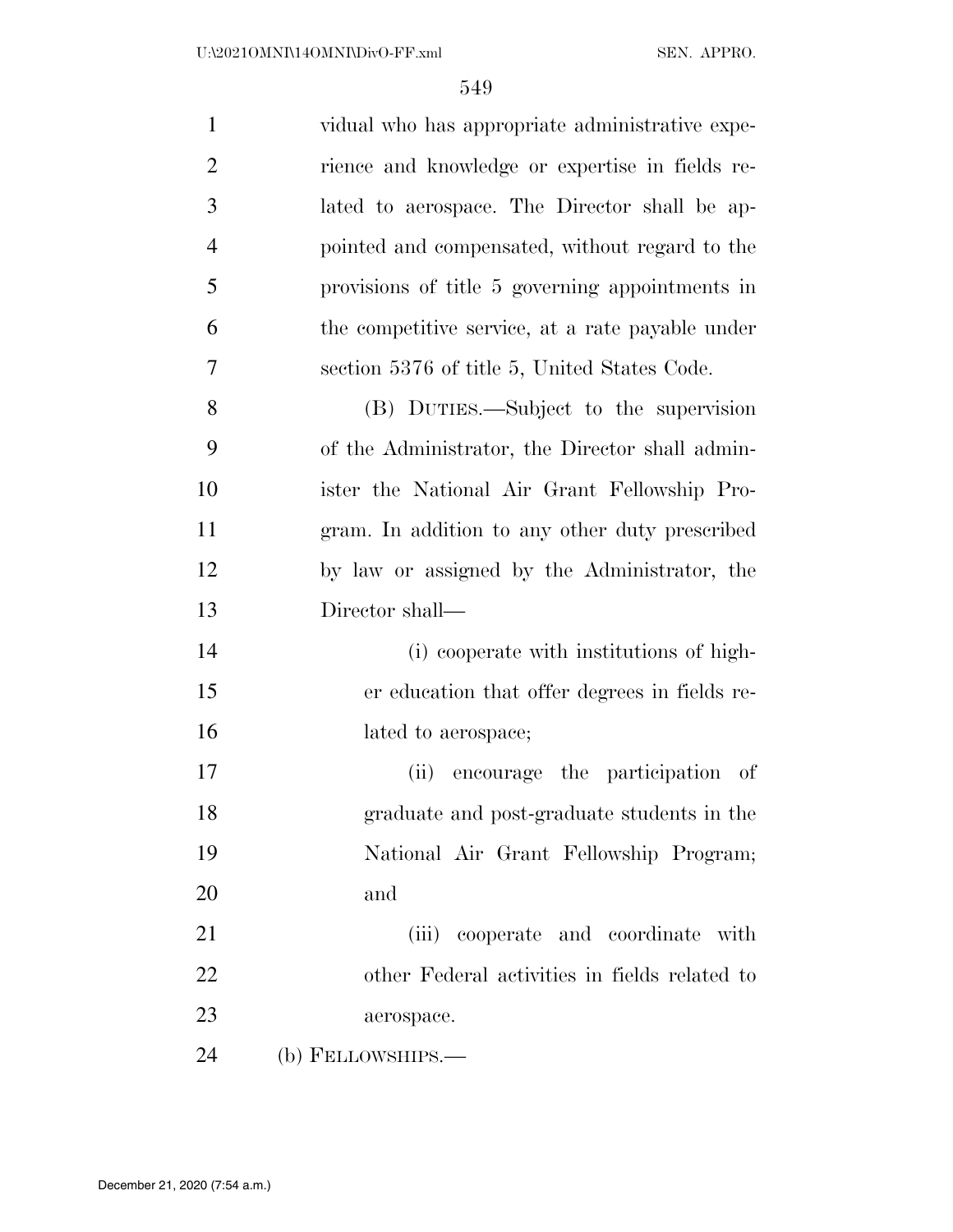| $\mathbf{1}$   | (1) IN GENERAL.—The Administrator<br>shall              |
|----------------|---------------------------------------------------------|
| $\overline{2}$ | support a program of fellowships for qualified indi-    |
| 3              | viduals at the graduate and post-graduate level. The    |
| $\overline{4}$ | fellowships shall be in fields related to aerospace and |
| 5              | awarded pursuant to guidelines established by the       |
| 6              | Administrator. The Administrator shall strive to en-    |
| 7              | sure equal access for minority and economically dis-    |
| 8              | advantaged students to the program carried out          |
| 9              | under this paragraph.                                   |
| 10             | (2) AEROSPACE POLICY FELLOWSHIP.                        |
| 11             | (A) IN GENERAL.—The Administrator                       |
| 12             | shall award aerospace policy fellowships to sup-        |
| 13             | port the placement of individuals at the grad-          |
| 14             | uate level of education in fields related to aero-      |
| 15             | space in positions with—                                |
| 16             | (i) the executive branch of the United                  |
| 17             | States Government; and                                  |
| 18             | (ii) the legislative branch of the                      |
| 19             | United States Government.                               |
| 20             | (B) PLACEMENT PRIORITIES FOR LEGISLA-                   |
| 21             | TIVE FELLOWSHIPS.-                                      |
| 22             | (i) IN GENERAL.—In considering the                      |
| 23             | placement of individuals receiving a fellow-            |
| 24             | ship for a legislative branch position under            |
| 25             | subparagraph $(A)(ii)$ , the Administrator              |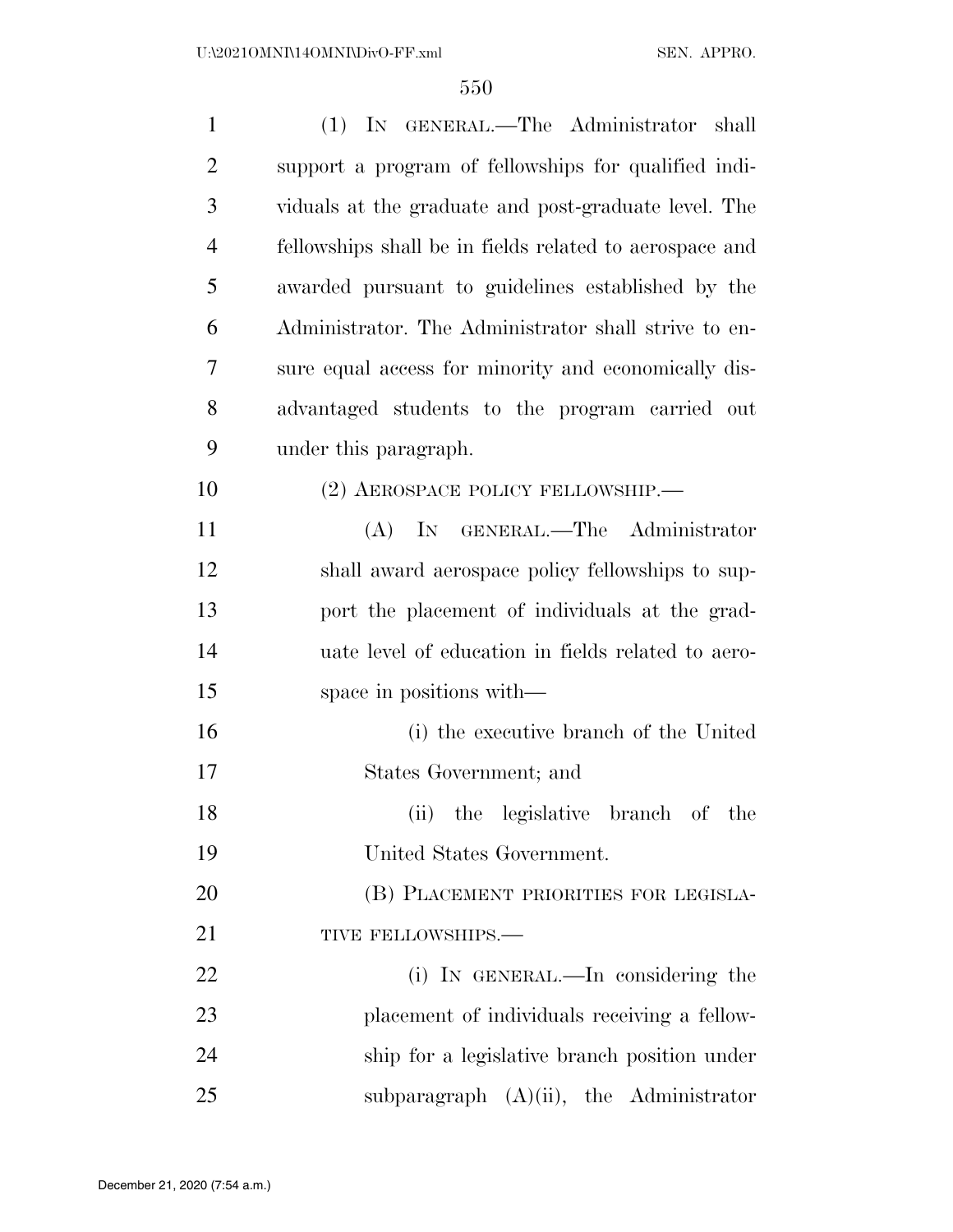| $\mathbf{1}$   | shall give priority to placement of such in-               |
|----------------|------------------------------------------------------------|
| $\overline{2}$ | dividuals in the following:                                |
| 3              | (I) Positions in offices of, or with                       |
| $\overline{4}$ | Members on, committees of Congress                         |
| 5              | that have jurisdiction over the FAA.                       |
| 6              | (II) Positions in offices of Mem-                          |
| 7              | bers of Congress that have a dem-                          |
| 8              | onstrated interest in aerospace policy.                    |
| 9              | EQUITABLE DISTRIBUTION.—In<br>(ii)                         |
| 10             | placing fellows in positions described under               |
| 11             | clause (i), the Administrator shall ensure                 |
| 12             | that placements are equally distributed                    |
| 13             | among the political parties.                               |
| 14             | (C) DURATION.—A fellowship awarded                         |
| 15             | under this paragraph shall be for a period of              |
| 16             | not more than 1 year.                                      |
| 17             | (3)<br>RESTRICTION ON USE<br>OF<br>FUNDS.                  |
| 18             | Amounts available for fellowships under this sub-          |
| 19             | section, including amounts accepted under<br>sub-          |
| 20             | section $(a)(3)(C)(v)$ or appropriated under<br>sub-       |
| 21             | section (d) to carry out this subsection, shall be used    |
| 22             | only for award of such fellowships and administra-         |
| 23             | tive costs of implementing this subsection.                |
| 24             | (c) INTERAGENCY COOPERATION.—Each depart-                  |
| 25             | ment, agency, or other instrumentality of the Federal Gov- |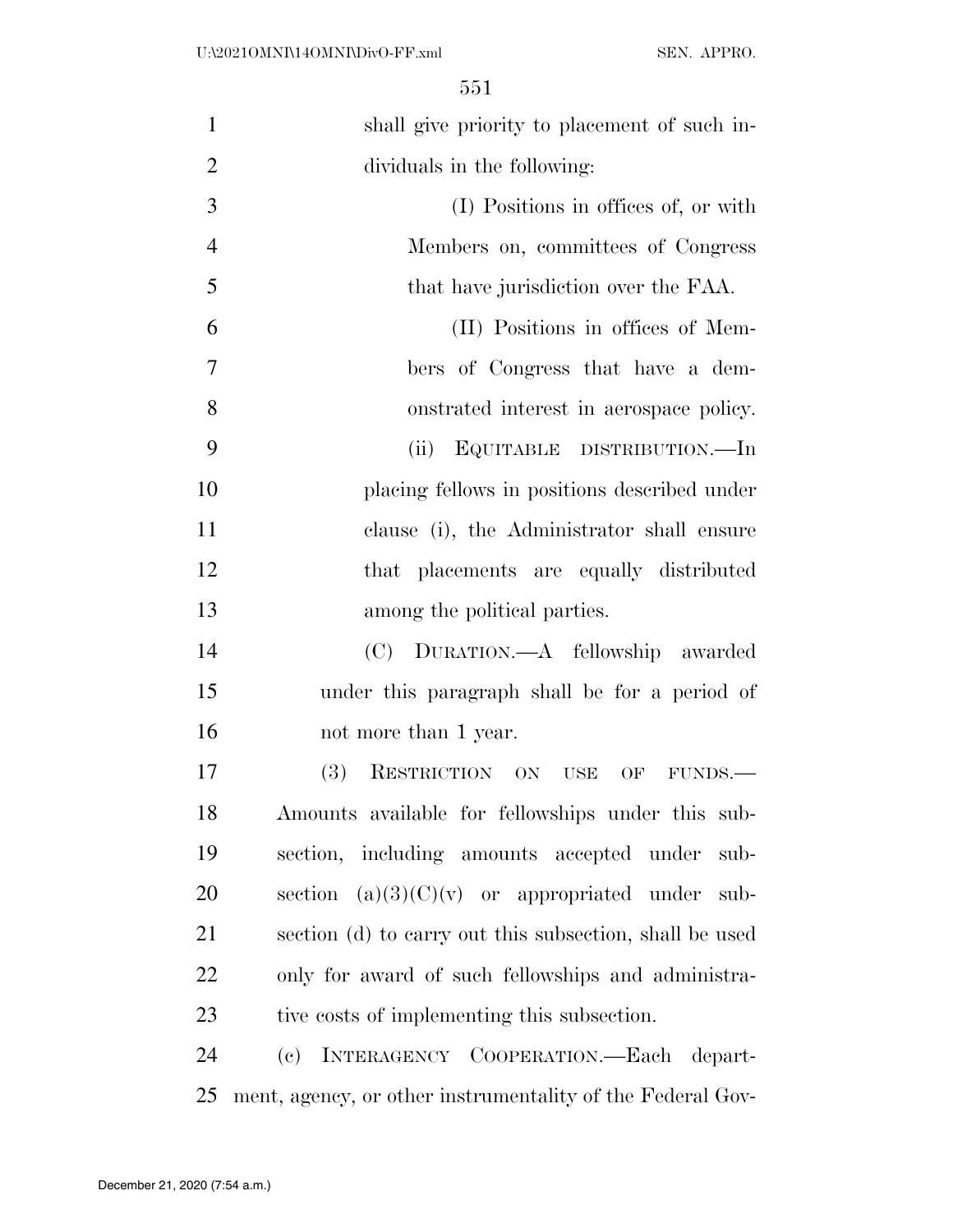ernment that is engaged in or concerned with, or that has authority over, matters relating to aerospace—

 (1) may, upon a written request from the Ad- ministrator, make available, on a reimbursable basis or otherwise, any personnel (with their consent and without prejudice to their position and rating), serv- ice, or facility that the Administrator deems nec-essary to carry out any provision of this section;

 (2) shall, upon a written request from the Ad- ministrator, furnish any available data or other in- formation that the Administrator deems necessary to carry out any provision of this section; and

 (3) shall cooperate with the FAA and duly au-thorized officials thereof.

 (d) AUTHORIZATION OF APPROPRIATIONS.—There is authorized to be appropriated to the Administrator \$15,000,000 for each of fiscal years 2021 through 2025 to carry out this section. Amounts appropriated under the preceding sentence shall remain available until expended. (e) DEFINITIONS.—In this section:

 (1) DIRECTOR.—The term ''Director'' means the Director of the National Air Grant Fellowship Program, appointed pursuant to subsection (a)(4).

 (2) FIELDS RELATED TO AEROSPACE.—The term ''fields related to aerospace'' means any dis-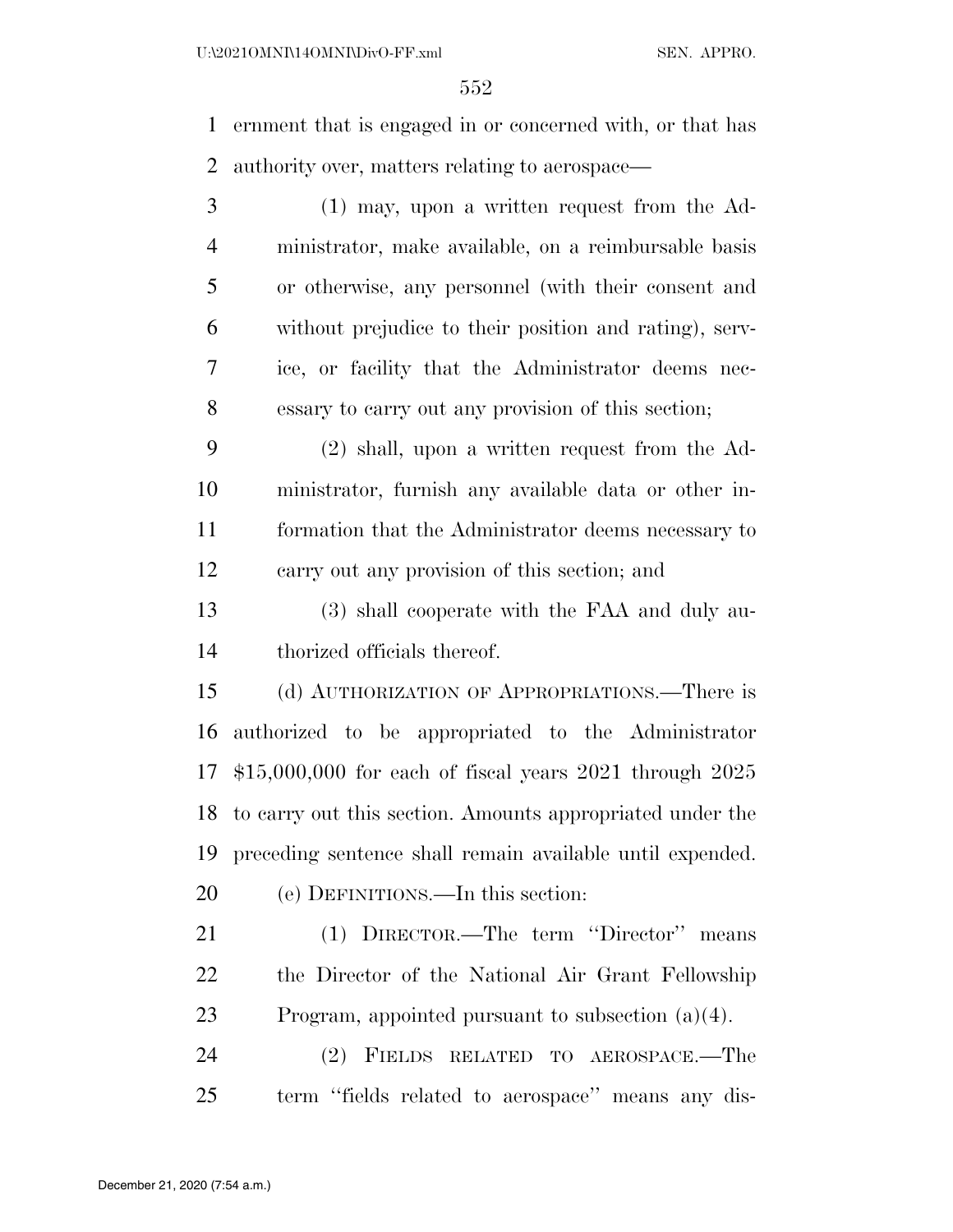| $\mathbf{1}$   | cipline or field that is concerned with, or likely to       |
|----------------|-------------------------------------------------------------|
| $\overline{2}$ | improve, the development, assessment, operation,            |
| 3              | safety, or repair of aircraft and other airborne ob-        |
| $\overline{4}$ | jects and systems, including the following:                 |
| 5              | (A) Aerospace engineering.                                  |
| 6              | (B) Aerospace physiology.                                   |
| $\overline{7}$ | (C) Aeronautical engineering.                               |
| 8              | (D) Airworthiness engineering.                              |
| 9              | (E) Electrical engineering.                                 |
| 10             | (F) Human factors.                                          |
| 11             | (G) Software engineering.                                   |
| 12             | (H) Systems engineering.                                    |
| 13             | SEC. 132. EMERGING SAFETY TRENDS IN AVIATION.               |
| 14             | (a) GENERAL.—Not later than 180 days after the              |
| 15             | date of enactment of this title, the Administrator shall    |
| 16             | enter into an agreement with the Transportation Research    |
| 17             | Board for the purposes of developing an annual report       |
|                | 18 identifying, categorizing, and analyzing emerging safety |
| 19             | trends in air transportation.                               |
| 20             | (b) FACTORS.—The emerging safety trends report              |
| 21             | should be based on the following data:                      |
| 22             | The National Transportation Safety<br>(1)                   |
| 23             | Board's investigation of accidents under section            |
| 24             | 1132 of title 49, United States Code.                       |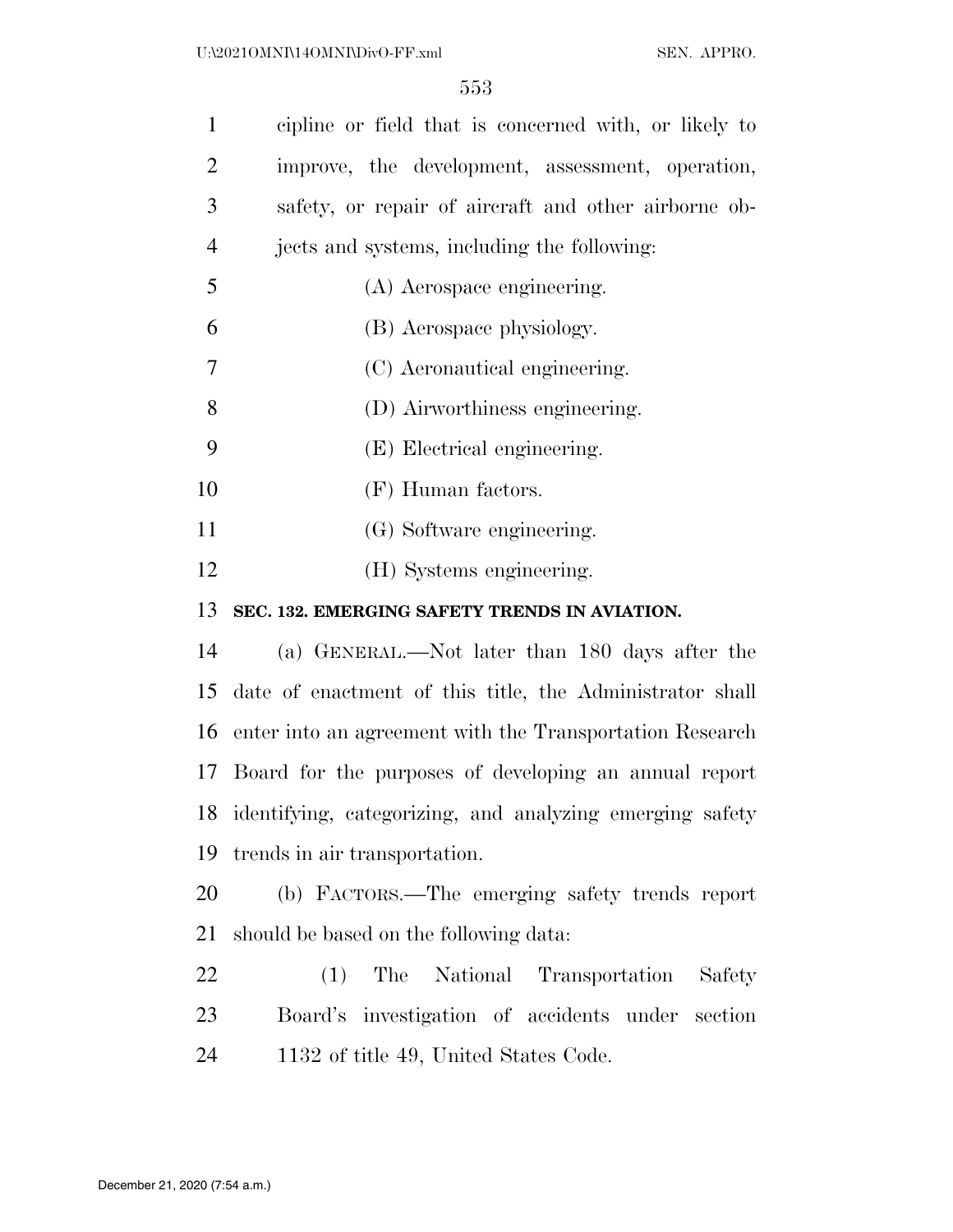| $\mathbf{1}$   | (2) The Administrator's investigations of acci-             |
|----------------|-------------------------------------------------------------|
| $\overline{2}$ | dents and incidents under section 40113 of title 49,        |
| 3              | United States Code.                                         |
| $\overline{4}$ | (3) Information provided by air operators pur-              |
| 5              | suant to safety management systems.                         |
| 6              | (4) International investigations of accidents and           |
| 7              | incidents, including reports, data, and information         |
| 8              | from foreign authorities and ICAO.                          |
| 9              | (5) Other sources deemed appropriate for estab-             |
| 10             | lishing emerging safety trends in the aviation sector,      |
| 11             | including the FAA's annual safety culture assess-           |
| 12             | ment required under subsection (c).                         |
| 13             | (c) SAFETY CULTURE ASSESSMENT.—The Adminis-                 |
| 14             | trator shall conduct an annual safety culture assessment    |
| 15             | through fiscal year 2031, which shall include surveying all |
| 16             | employees in the FAA's Aviation Safety organization         |
| 17             | (AVS) to determine the employees' collective opinion re-    |
| 18             | garding, and to assess the health of, AVS' safety culture   |
| 19             | and implementation of any voluntary safety reporting pro-   |
| 20             | gram.                                                       |
| 21             | (d) EXISTING REPORTING SYSTEMS.—The Executive               |
| 22             | Director of the Transportation Research Board, in con-      |
| 23             | sultation with the Secretary of Transportation and Admin-   |

istrator, may take into account and, as necessary, har-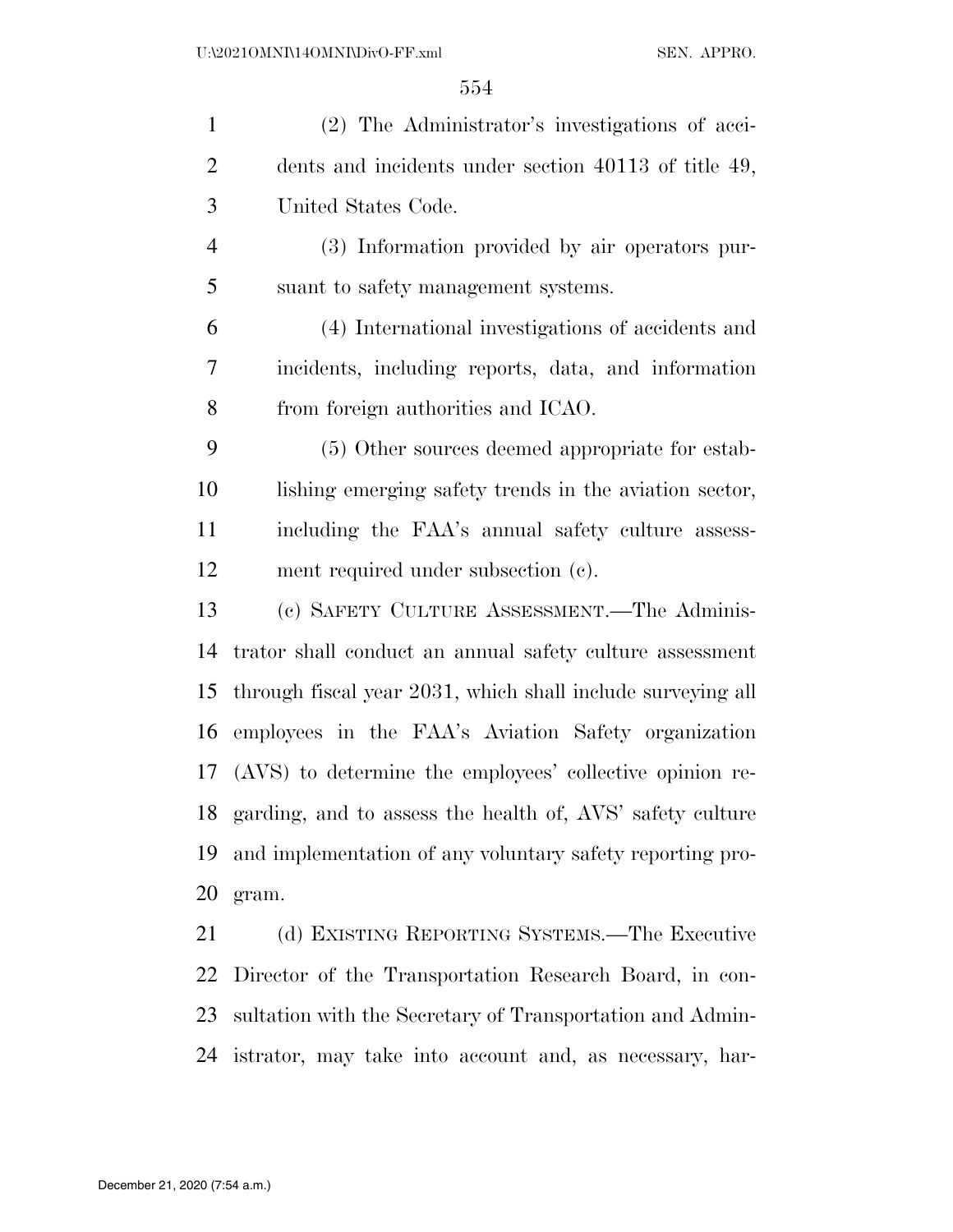monize data and sources from existing reporting systems within the Department of Transportation and FAA.

 (e) BIENNIAL REPORT TO CONGRESS.—One year after the Administrator enters into the agreement with the Transportation Research Board as set forth in subsection (a), and biennially thereafter through fiscal year 2031, the Executive Director, in consultation with the Secretary and Administrator, shall submit to the congressional commit- tees of jurisdiction a report identifying the emerging safe-ty trends in air transportation.

### **SEC. 133. FAA ACCOUNTABILITY ENHANCEMENT.**

12 (a) ENHANCEMENT OF THE AVIATION SAFETY WHIS- TLEBLOWER INVESTIGATION OFFICE IN THE FEDERAL AVIATION ADMINISTRATION.—

15 (1) RENAMING OF THE OFFICE.—

16 (A) IN GENERAL.—Section  $106(t)(1)$  of title 49, United States Code, is amended by striking ''an Aviation Safety Whistleblower In- vestigation Office'' and inserting ''the Office of Whistleblower Protection and Aviation Safety Investigations''.

22 (B) CONFORMING AMENDMENT.—The heading of subsection (t) of section 106 of title 49, United States Code, is amended by striking ''AVIATION SAFETY WHISTLEBLOWER INVES-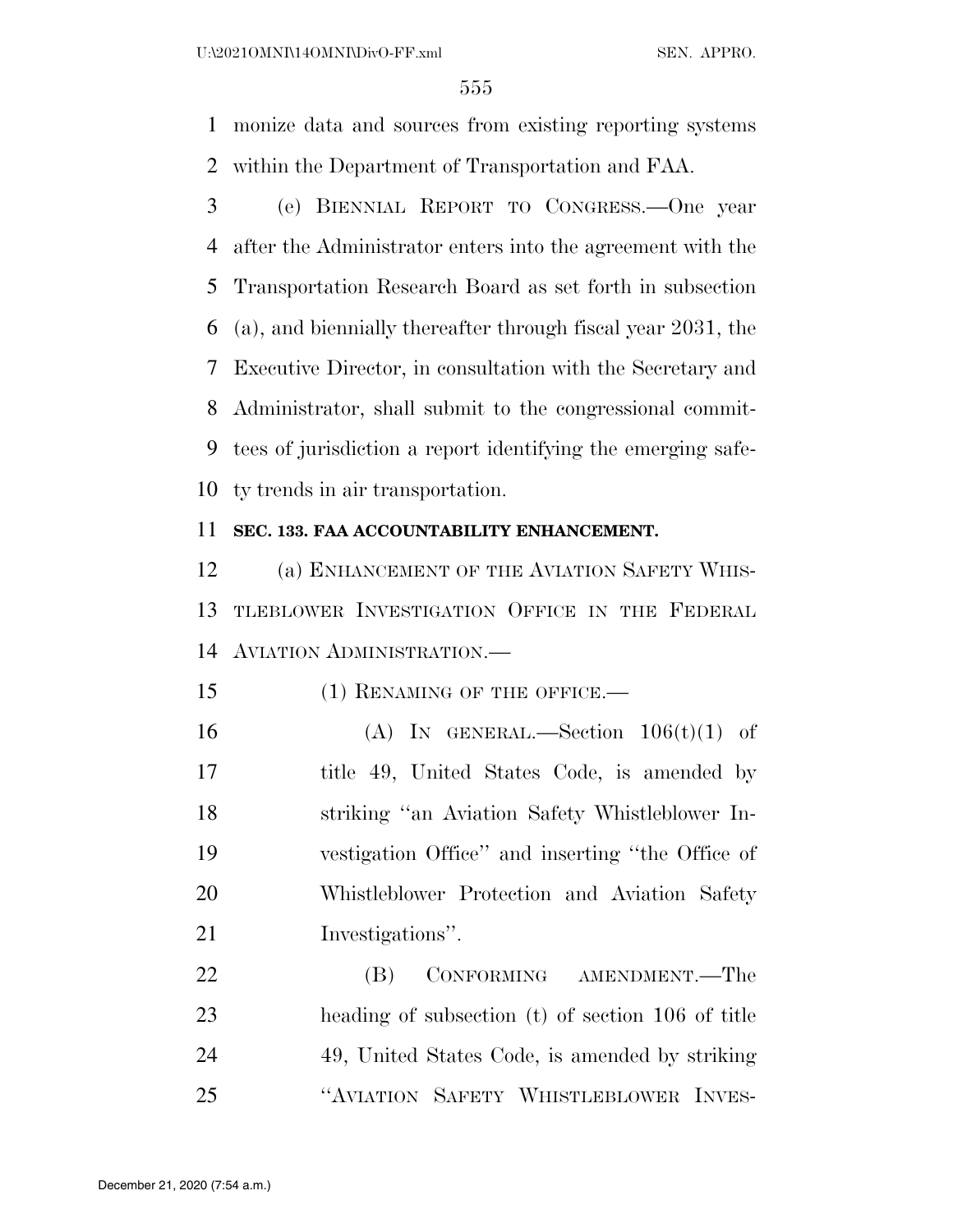| $\mathbf{1}$   | TIGATION OFFICE" and inserting "OFFICE OF   |
|----------------|---------------------------------------------|
| $\overline{2}$ | WHISTLEBLOWER PROTECTION AND AVIATION       |
| 3              | SAFETY INVESTIGATIONS".                     |
| $\overline{4}$ | $(2)$ DUTIES.—                              |
| 5              | (A) IN GENERAL.—Section $106(t)(3)(A)$ of   |
| 6              | title 49, United States Code, is amended—   |
| $\overline{7}$ | (i) in clause (i), by striking "(if the     |
| 8              | certificate holder does not have a similar  |
| 9              | in-house whistleblower or safety and regu-  |
| 10             | latory noncompliance reporting process)"    |
| 11             | and inserting "(if the certificate holder   |
| 12             | does not have a similar in-house whistle-   |
| 13             | blower or safety and regulatory noncompli-  |
| 14             | ance reporting process established under or |
| 15             | pursuant to a safety management sys-        |
| 16             | $tem)$ ";                                   |
| 17             | (ii) in clause (ii), by striking "and" at   |
| 18             | the end;                                    |
| 19             | (iii) in clause (iii), by striking the pe-  |
| 20             | riod at the end and inserting a semicolon;  |
| 21             | and                                         |
| 22             | (iv) by adding at the end the fol-          |
| 23             | lowing:                                     |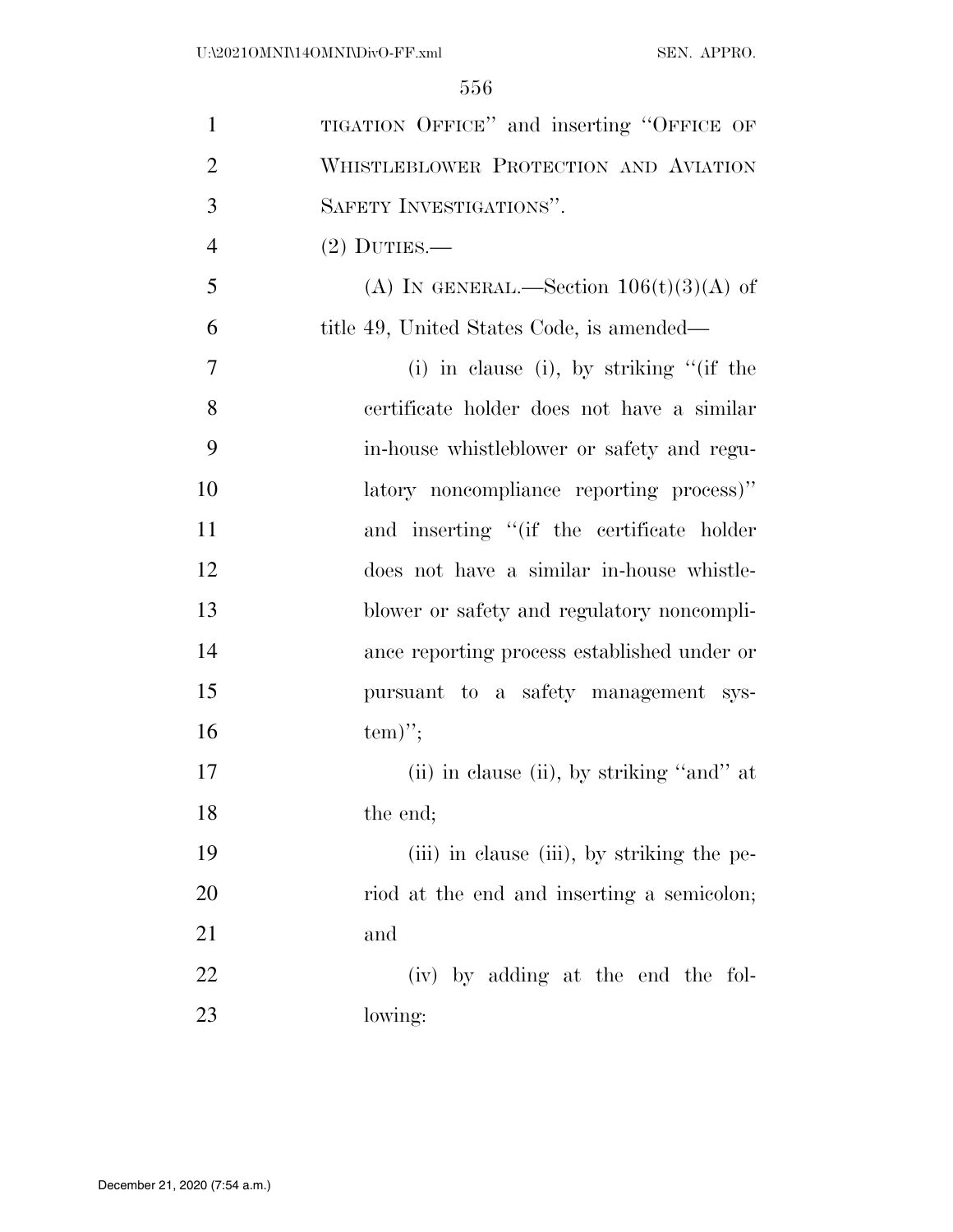1  $''(iv)$  receive allegations of whistle- blower retaliation by employees of the Agency;

 $''(v)$  coordinate with and provide all necessary assistance to the Office of Inves- tigations and Professional Responsibility, the inspector general of the Department of Transportation, and the Office of Special Counsel on investigations relating to whis- tleblower retaliation by employees of the Agency; and

 $\frac{1}{2}$   $\frac{1}{2}$   $\frac{1}{2}$   $\frac{1}{2}$   $\frac{1}{2}$   $\frac{1}{2}$   $\frac{1}{2}$   $\frac{1}{2}$   $\frac{1}{2}$   $\frac{1}{2}$   $\frac{1}{2}$   $\frac{1}{2}$   $\frac{1}{2}$   $\frac{1}{2}$   $\frac{1}{2}$   $\frac{1}{2}$   $\frac{1}{2}$   $\frac{1}{2}$   $\frac{1}{2}$   $\frac{1}{2}$   $\frac{1}{2}$   $\frac{1}{2}$  blower retaliation by employees of the Agency that have been delegated to the Of- fice by the Office of Investigations and Professional Responsibility, the inspector general of the Department of Transpor-18 tation, or the Office of Special Counsel.".  $(B)$  LIMITATION.—Section  $106(t)(2)$  of 20 title 49, United States Code, is amended by adding at the end the following: 22 "(E) LIMITATION OF DUTIES.— The Di-

 rector may only perform duties of the Director 24 described in paragraph  $(3)(A)$ .".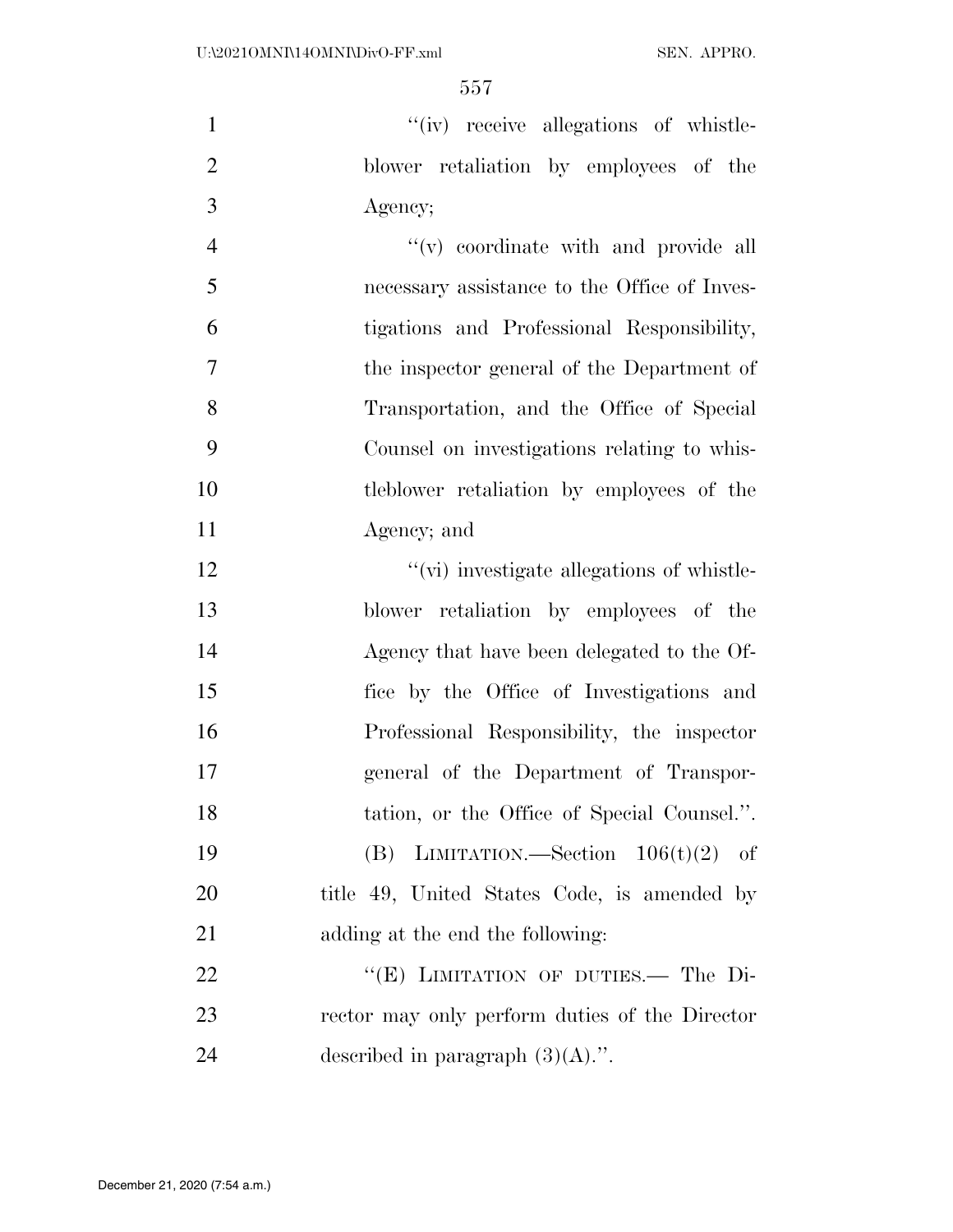| $\mathbf{1}$   | (C) CONFORMING AMENDMENTS.-Section              |
|----------------|-------------------------------------------------|
| $\overline{2}$ | $106(t)(7)$ of title 49, United States Code, is |
| 3              | amended—                                        |
| $\overline{4}$ | (i) in the matter preceding subpara-            |
| 5              | graph $(A)$ , by striking "October 1" and in-   |
| 6              | serting "November 15"; and                      |
| 7              | (ii) in subparagraph $(A)$ , by striking        |
| 8              | "paragraph $(3)(A)(i)$ in the preceding 12-     |
| 9              | month period" and inserting "paragraph"         |
| 10             | $(3)(A)(i)$ in the preceding fiscal year".      |
| 11             | (3) REPORT.—Section $106(t)(7)$ of title 49,    |
| 12             | United States Code, as amended by paragraph     |
| 13             | $(2)(C)$ , is further amended—                  |
| 14             | $(A)$ in subparagraph $(C)$ —                   |
| 15             | (i) by inserting "the resolution of             |
| 16             | those submissions, including any" before        |
| 17             | "further"; and                                  |
| 18             | (ii) by striking "and" after the semi-          |
| 19             | colon;                                          |
| 20             | $(B)$ in subparagraph $(D)$ by striking "rec-   |
| 21             | ommendations." and inserting "recommenda-       |
| 22             | tions; and"; and                                |
| 23             | (C) by adding at the end the following:         |
| 24             | "(E) A summary of the activities of the         |
| 25             | Whistleblower Ombudsman, including—             |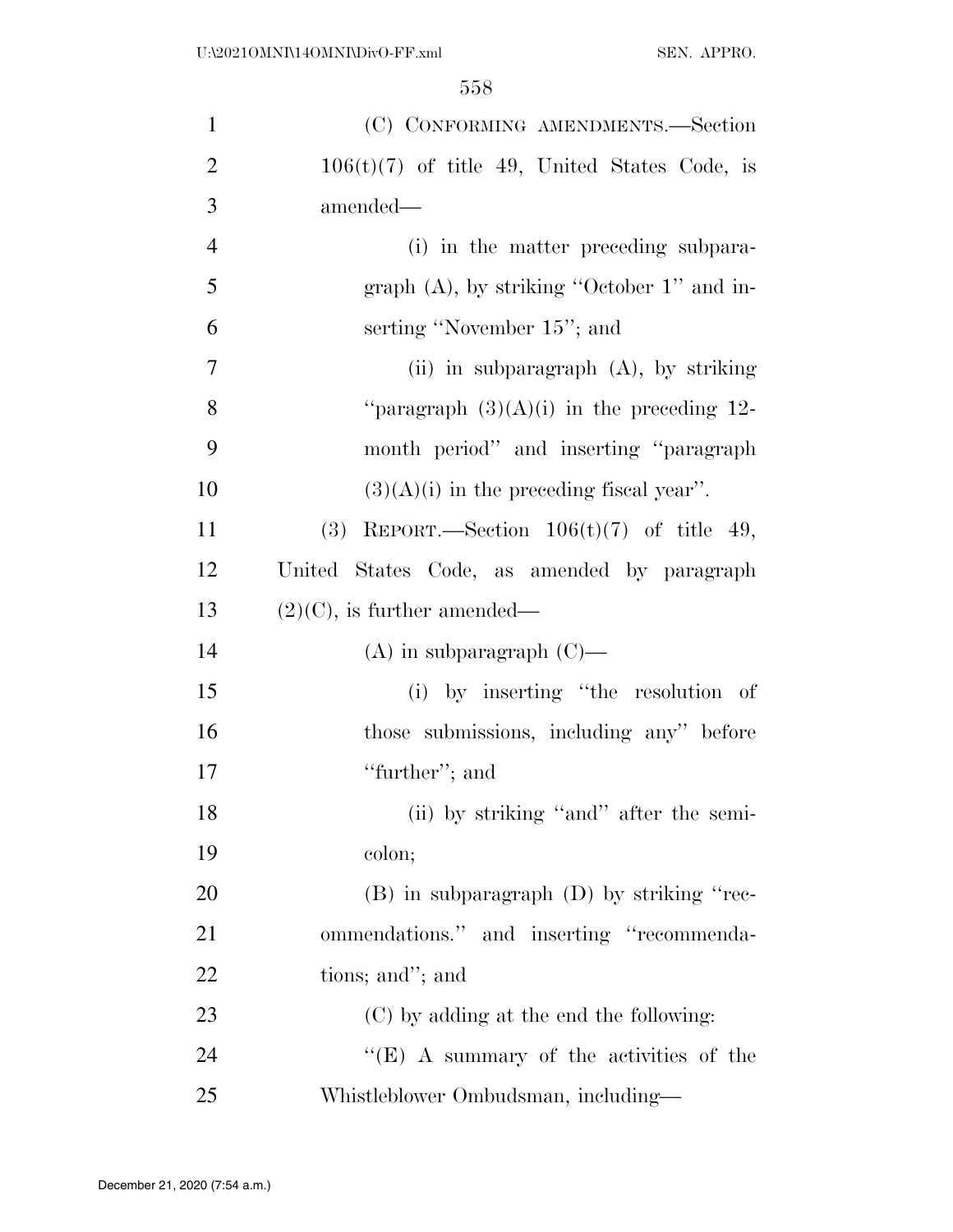| $\mathbf{1}$   | "(i) the number of employee consulta-                  |
|----------------|--------------------------------------------------------|
| $\overline{2}$ | tions conducted by the Whistleblower Om-               |
| 3              | budsman in the preceding 12-month period               |
| $\overline{4}$ | and a summary of such consultations and                |
| 5              | their resolution (in a de-identified or                |
| 6              | anonymized form); and                                  |
| $\overline{7}$ | "(ii) the number of reported incidents                 |
| 8              | of retaliation during such period and, if              |
| 9              | applicable, a description of the disposition           |
| 10             | of such incidents during such period.".                |
| 11             | (b) WHISTLEBLOWER OMBUDSMAN.—Section $106(t)$          |
| 12             | of title 49, United States Code, is further amended by |
| 13             | adding at the end the following:                       |
| 14             | "(8) WHISTLEBLOWER OMBUDSMAN.-                         |
| 15             | "(A) IN GENERAL.—Within the Office,                    |
| 16             | there shall be established the position of Whis-       |
| 17             | tleblower Ombudsman.                                   |
| 18             | "(B) OMBUDSMAN QUALIFICATIONS.—The $\,$                |
| 19             | individual selected as Ombudsman shall have            |
| 20             | knowledge of Federal labor law and dem-                |
| 21             | onstrated government experience in human re-           |
| 22             | source management, and conflict resolution.            |
| 23             | $\lq\lq$ (C) DUTIES.—The Ombudsman<br>shall            |
| 24             | carry out the following duties:                        |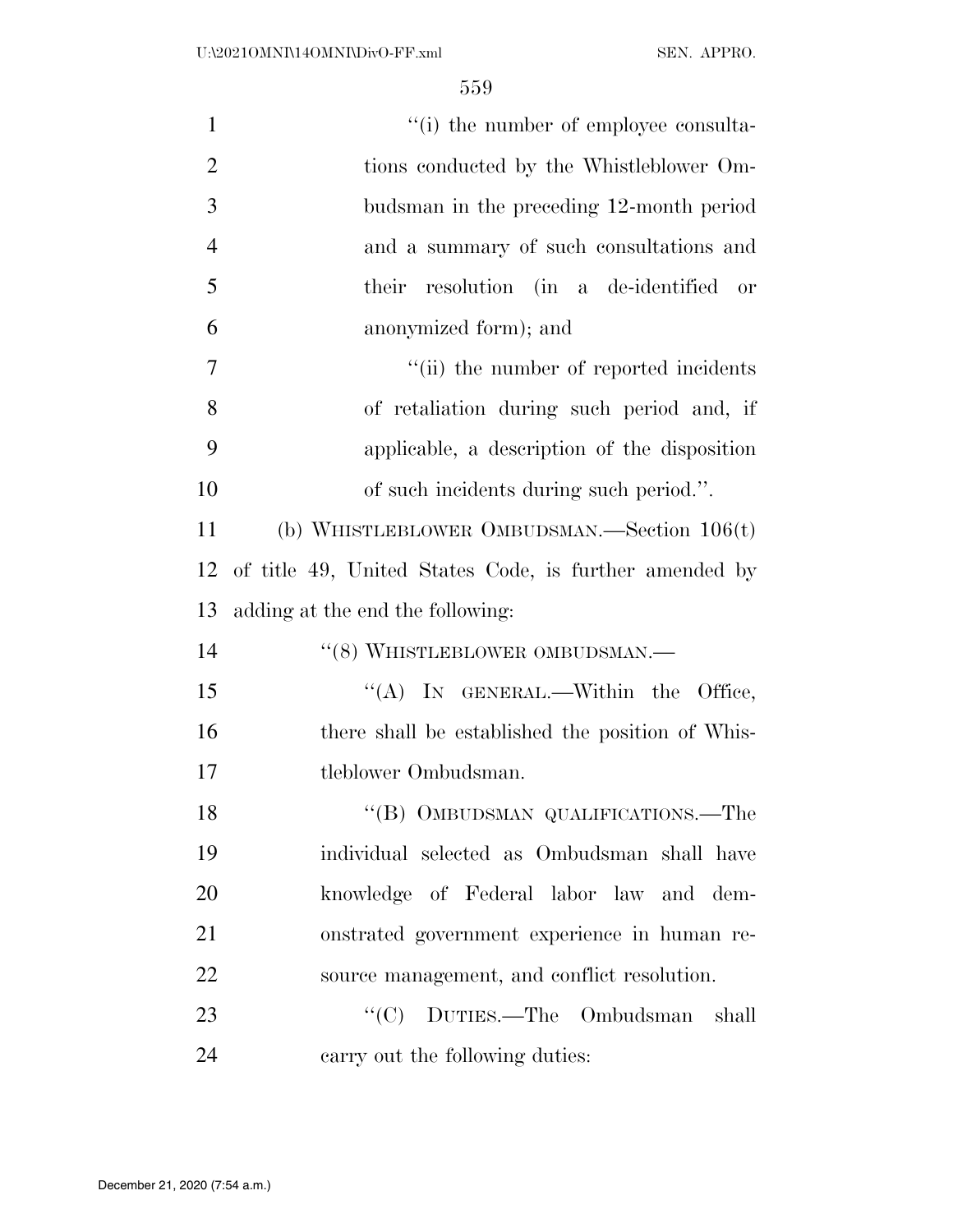| $\mathbf{1}$   | "(i) Educate Administration employ-          |
|----------------|----------------------------------------------|
| $\overline{2}$ | ees about prohibitions against materially    |
| 3              | adverse acts of retaliation and any specific |
| $\overline{4}$ | rights or remedies with respect to those re- |
| 5              | taliatory actions.                           |
| 6              | "(ii) Serve as an independent con-           |
| 7              | fidential resource for Administration em-    |
| 8              | ployees to discuss any specific retaliation  |
| 9              | allegation and available rights or remedies  |
| 10             | based on the circumstances, as appro-        |
| 11             | priate.                                      |
| 12             | "(iii) Coordinate with Human Re-             |
| 13             | source Management, the Office of Account-    |
| 14             | ability and Whistleblower Protection, the    |
| 15             | Office of Professional Responsibility, and   |
| 16             | the Office of the Chief Counsel, as nec-     |
| 17             | essary.                                      |
| 18             | "(iv) Coordinate with the Office of the      |
| 19             | Inspector General of the Department of       |
| 20             | Transportation's Whistleblower Protection    |
| 21             | Coordinator and the Office of the Special    |
| 22             | Counsel, as necessary.                       |
| 23             | $\lq\lq$ Conduct outreach and assist in      |
| 24             | the development of training within the       |
| 25             | Agency to mitigate the potential for retal-  |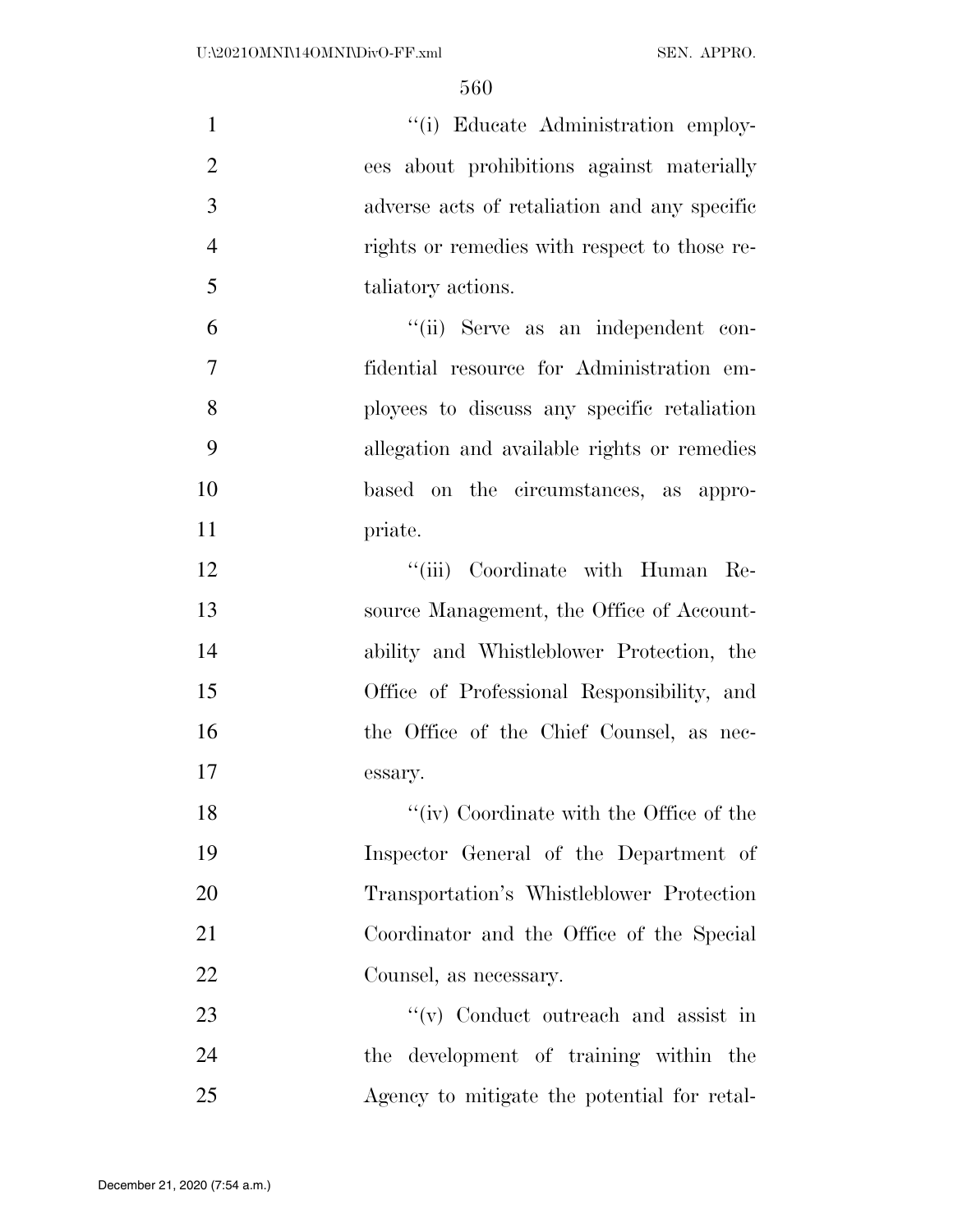iation and promote timely and appropriate processing of any protected disclosure or allegation of materially adverse acts of re-taliation.''.

 (c) OFFICE OF INVESTIGATIONS AND PROFESSIONAL RESPONSIBILITY.—The Administrator shall take such ac- tion as may be necessary to redesignate the Office of In- vestigations of the Administration as the Office of Inves-tigations and Professional Responsibility.

10 (d) MISCONDUCT INVESTIGATIONS.—

 (1) IN GENERAL.—The Administrator shall re- view and revise the Administration's existing inves- tigative policies that govern the investigation of mis- conduct by a manager of the Administration con- ducted by the FAA (in this subsection referred to as 16 the "Agency").

 (2) PRESERVATION OF COLLECTIVE BAR- GAINING AGREEMENTS.—The investigative policy es- tablished under paragraph (1) shall not apply to, or in the future, be extended by the Administrator to apply to, any employee who is not a manager or is covered by or eligible to be covered by a collective bargaining agreement entered into by the Agency.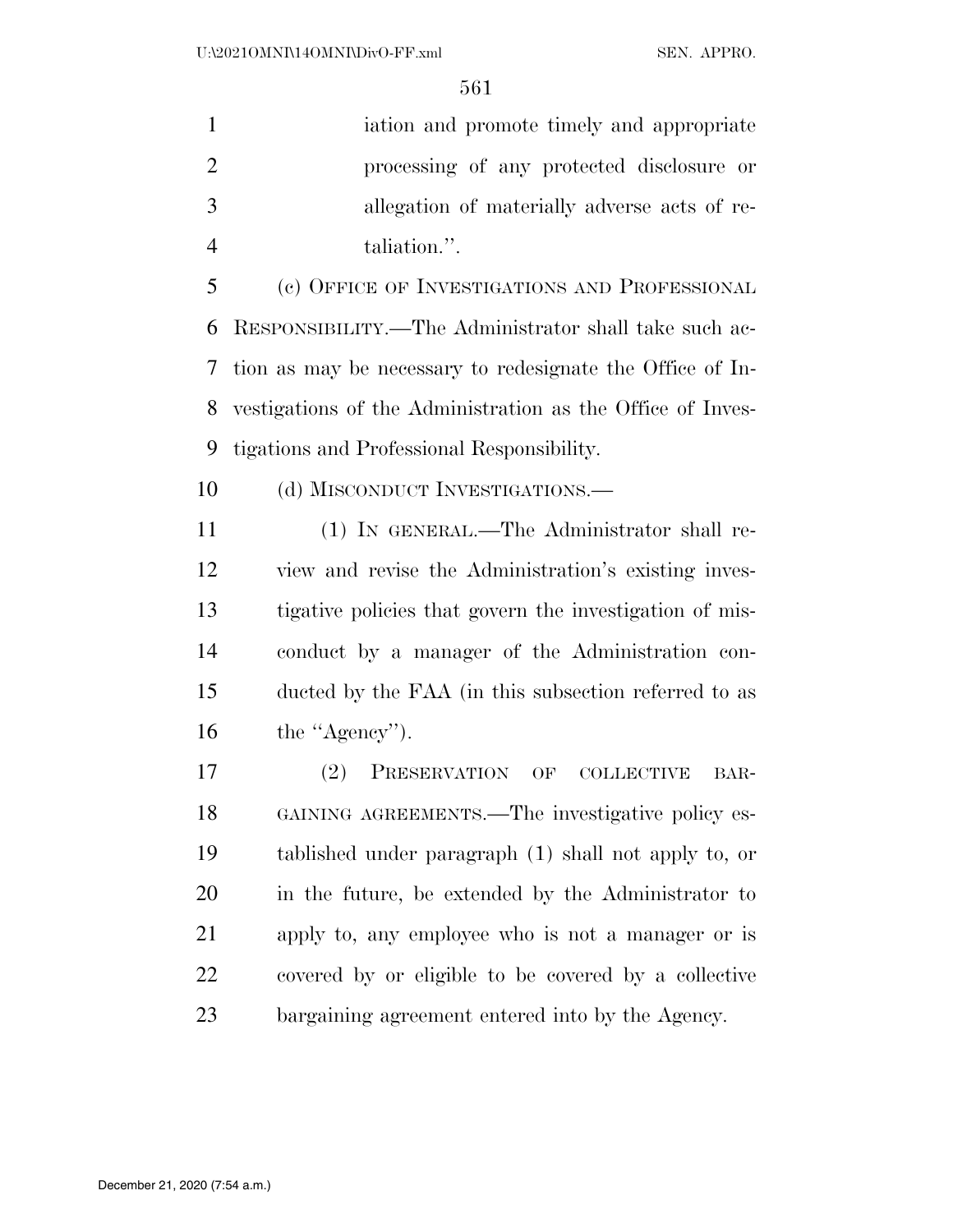| $\mathbf{1}$   | (3) REQUIREMENTS.—In revising the investiga-             |
|----------------|----------------------------------------------------------|
| $\overline{2}$ | tive policies, the Administrator shall ensure such       |
| 3              | policies require—                                        |
| $\overline{4}$ | (A) the utilization of investigative best                |
| 5              | practices to ensure independent and objective            |
| 6              | investigation and accurate recording and re-             |
| 7              | porting of such investigation;                           |
| 8              | (B) the management of case files to ensure               |
| 9              | the integrity of the information contained in            |
| 10             | such case files;                                         |
| 11             | (C) interviews be conducted in a manner                  |
| 12             | that ensures, to the greatest extent possible,           |
| 13             | truthful answers and accurate records of such            |
| 14             | interviews;                                              |
| 15             | (D) coordination with the Office of the In-              |
| 16             | spector General of the Department of Trans-              |
| 17             | portation, the Office of the Special Counsel,            |
| 18             | and the Attorney General, as appropriate; and            |
| 19             | (E) the completion of investigations in a                |
| 20             | timely manner.                                           |
| 21             | (4) DEFINITION.—For purposes of this sub-                |
| 22             | section, the term "manager" means an employee of         |
| 23             | the Agency who is a supervisor or management offi-       |
| 24             | cial, as defined in section $7103(a)$ of title 5, United |
| 25             | States Code.                                             |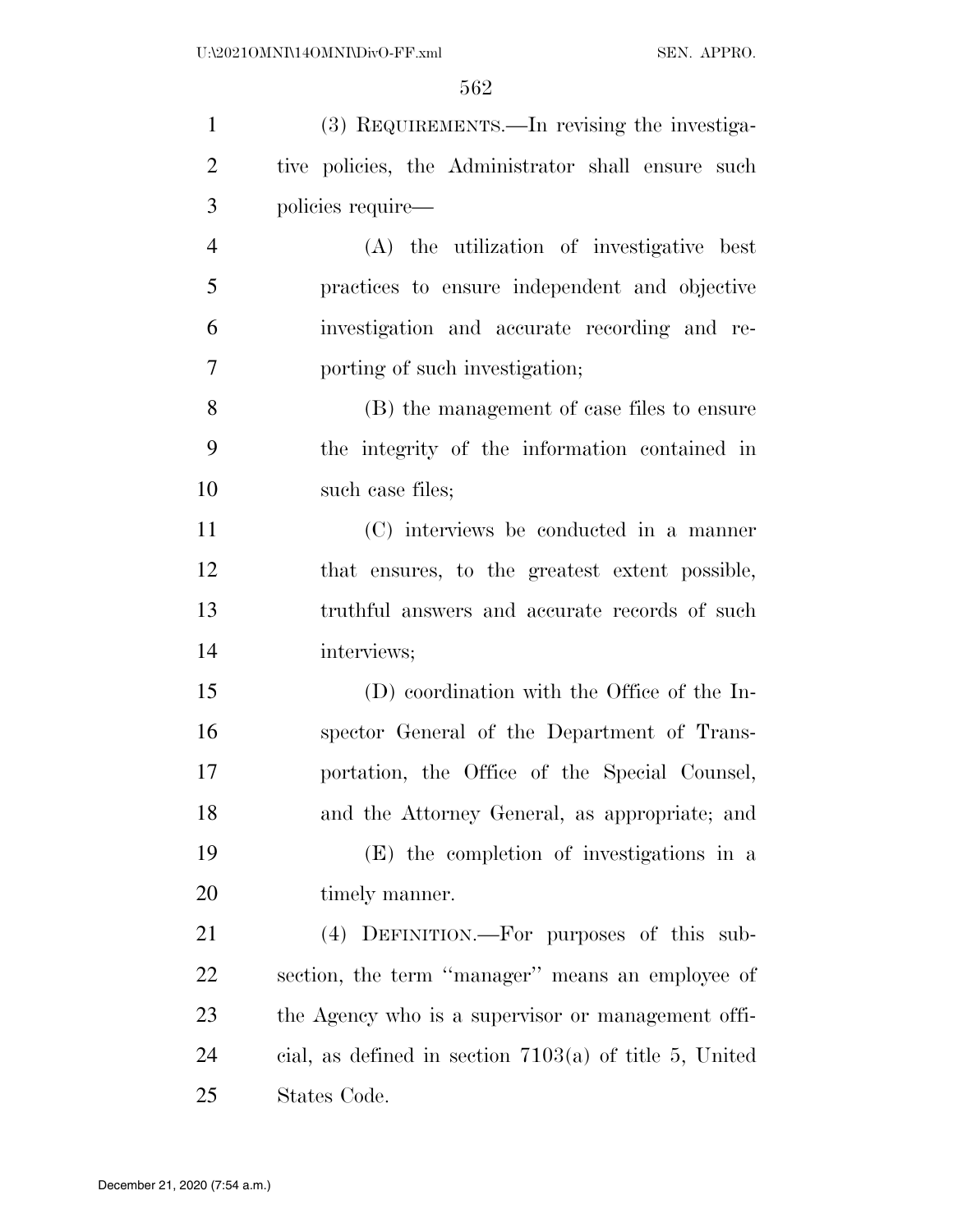## **SEC. 134. AUTHORIZATION OF APPROPRIATIONS FOR THE ADVANCED MATERIALS CENTER OF EXCEL-LENCE.**

 Section 44518 of title 49, United States Code, is amended by adding at the end the following:

 ''(c) AUTHORIZATION OF APPROPRIATIONS.—Out of amounts appropriated under section 48102(a), the Admin- istrator may expend not more than \$10,000,000 for each of fiscal years 2021 through 2023 to carry out this sec- tion. Amounts appropriated under the preceding sentence for each fiscal year shall remain available until ex-pended.''.

# **SEC. 135. PROMOTING AVIATION REGULATIONS FOR TECH-**

### **NICAL TRAINING.**

(a) NEW REGULATIONS REQUIRED.—

 (1) INTERIM FINAL REGULATIONS.—Not later than 90 days after the date of enactment of this sec- tion, the Administrator shall issue interim final reg- ulations to establish requirements for issuing avia- tion maintenance technician school certificates and associated ratings and the general operating rules for the holders of those certificates and ratings in accordance with the requirements of this section.

24 (2) REPEAL OF CURRENT REGULATIONS. Upon the effective date of the interim final regula-26 tions required under paragraph (1), part 147 of title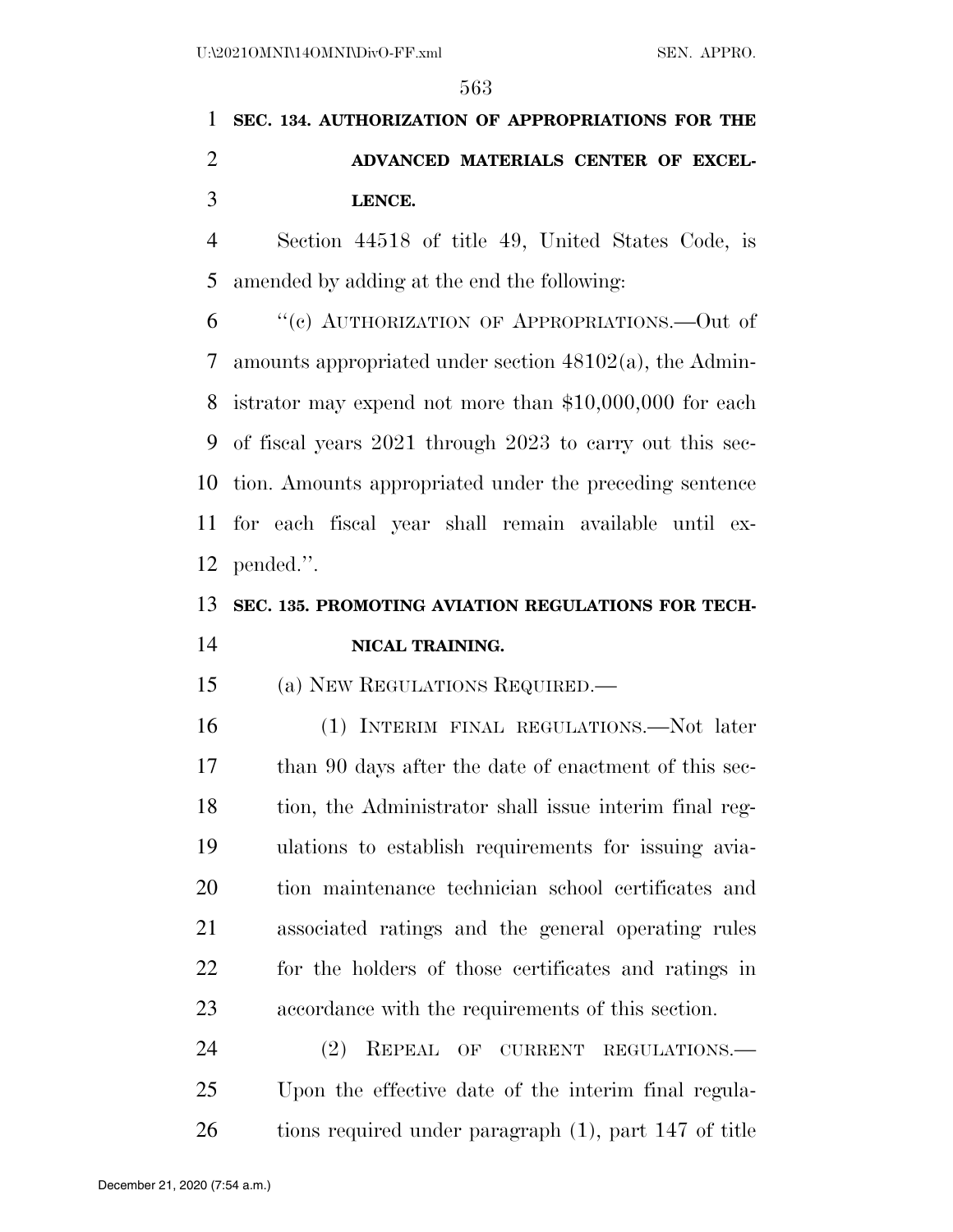14, Code of Federal Regulations (as in effect on the date of enactment of this title) and any regulations issued under section 624 of the FAA Reauthoriza- tion Act of 2018 (Public Law 115–254) shall have no force or effect on or after the effective date of such interim final regulations.

 (b) AVIATION MAINTENANCE TECHNICIAN SCHOOL CERTIFICATION REQUIRED.—No person may operate an aviation maintenance technician school without, or in vio- lation of, an aviation maintenance technician school cer- tificate and the operations specifications issued under the 12 interim final regulations required under subsection  $(a)(1)$ , the requirements of this section, or in a manner that is inconsistent with information in the school's operations specifications under subsection (c)(5).

 (c) CERTIFICATE AND OPERATIONS SPECIFICATIONS REQUIREMENTS.—

18 (1) APPLICATION REQUIREMENTS.

 (A) IN GENERAL.—An application for a certificate or rating to operate an aviation maintenance technician school shall include the following:

 (i) A description of the facilities, in- cluding the physical address of the certifi-cate holder's primary location for operation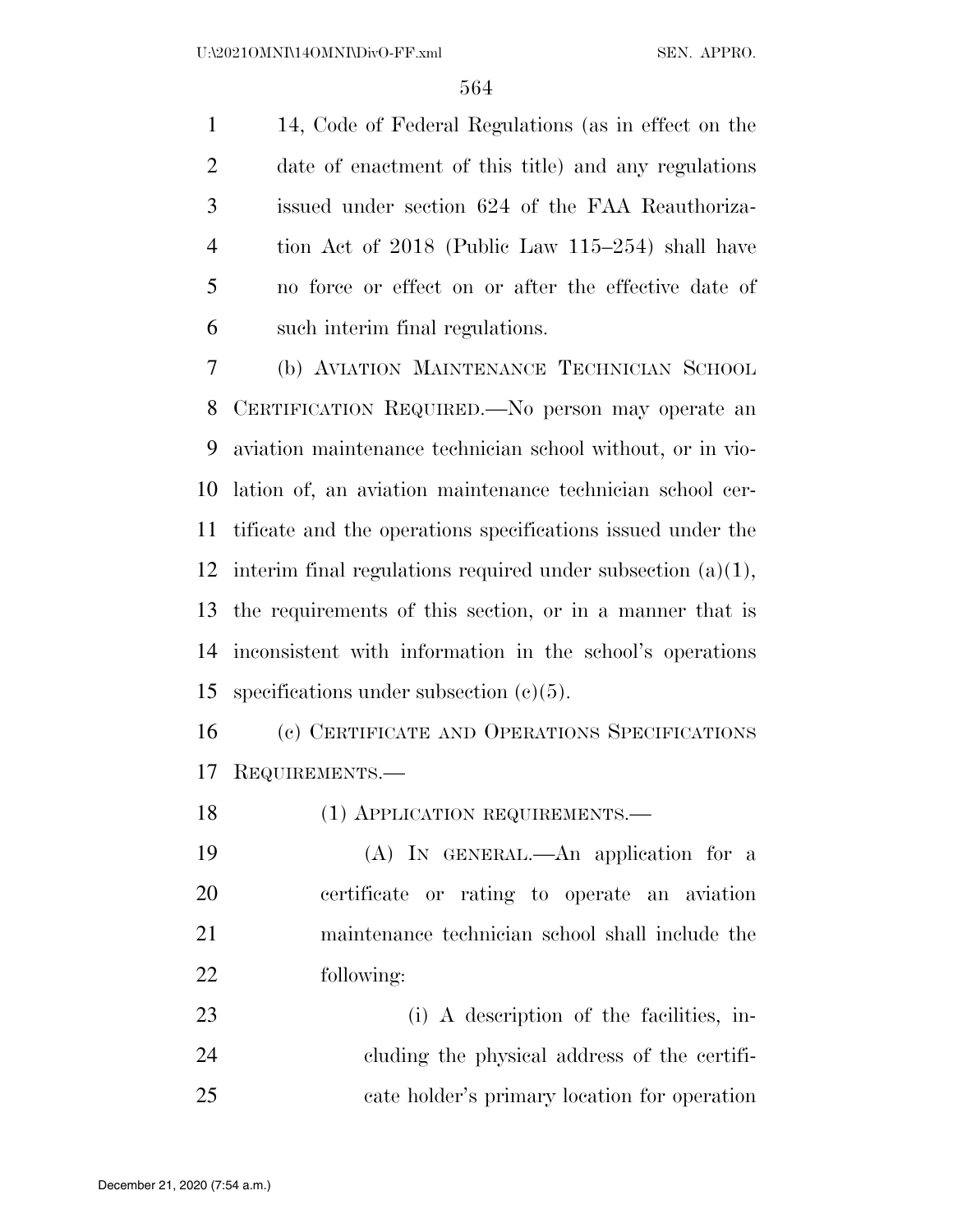| $\mathbf{1}$   | of the school, any additional fixed locations    |
|----------------|--------------------------------------------------|
| $\overline{2}$ | where training will be provided, and the         |
| 3              | equipment and materials to be used at            |
| $\overline{4}$ | each location.                                   |
| 5              | (ii) A description of the manner in              |
| 6              | which the school's curriculum will ensure        |
| 7              | the student has the knowledge and skills         |
| 8              | necessary for attaining a mechanic certifi-      |
| 9              | cate and associated ratings under subpart        |
| 10             | D of part 65 of title 14, Code of Federal        |
| 11             | Regulations (or any successor regulation).       |
| 12             | (iii) A description of the manner in             |
| 13             | which the school will ensure it provides the     |
| 14             | necessary qualified instructors to meet the      |
| 15             | requirements of subsection $(d)(4)$ .            |
| 16             | (B) DOCUMENTED IN THE SCHOOL'S OP-               |
| 17             | ERATIONS SPECIFICATIONS.—Upon issuance of        |
| 18             | the school's certificate or rating, the informa- |
| 19             | tion required under subparagraph (A) shall be    |
| 20             | documented in the school's operations specifica- |
| 21             | tions.                                           |
| 22             | (2) CHANGE APPLICATIONS.—                        |
| 23             | (A) IN GENERAL.—An application for an            |
| 24             | additional rating or amended certificate shall   |
| 25             | include only the information necessary to sub-   |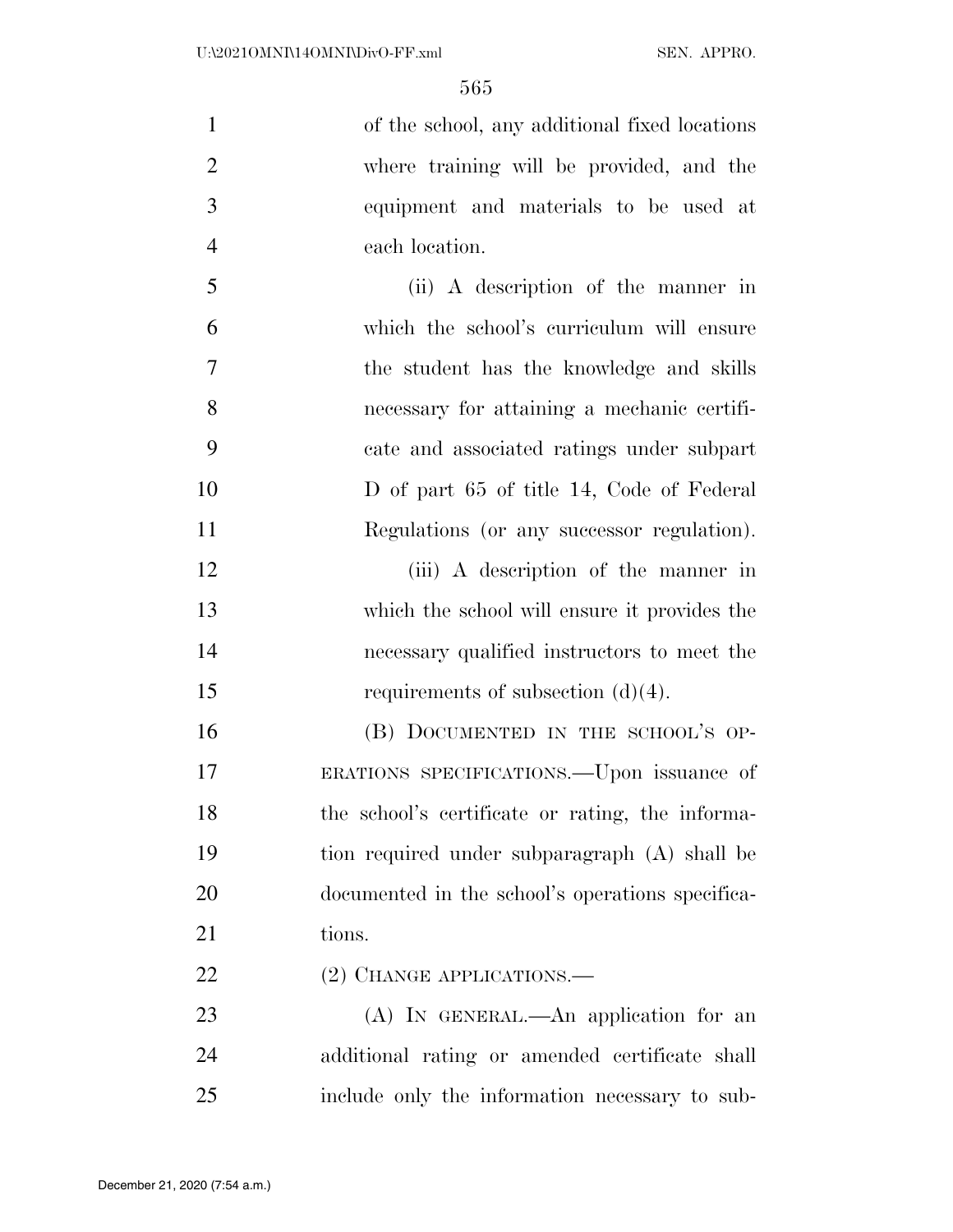| $\mathbf{1}$   | stantiate the reason for the requested additional         |
|----------------|-----------------------------------------------------------|
| $\overline{2}$ | rating or change.                                         |
| 3              | (B) APPROVED CHANGES.—Any approved                        |
| $\overline{4}$ | changes shall be documented in the school's op-           |
| 5              | erations specifications.                                  |
| 6              | (3) DURATION.—An aviation maintenance tech-               |
| 7              | nician school certificate or rating issued under the      |
| 8              | interim final regulations required under subsection       |
| 9              | $(a)(1)$ shall be effective from the date of issue until  |
| 10             | the certificate or rating is surrendered, suspended,      |
| 11             | or revoked.                                               |
| 12             | (4) CERTIFICATE RATINGS.—An aviation main-                |
| 13             | tenance technician school certificate issued under the    |
| 14             | interim final regulations required under subsection       |
| 15             | $(a)(1)$ shall specify which of the following ratings are |
| 16             | held by the aviation maintenance technician school:       |
| 17             | $(A)$ Airframe.                                           |
| 18             | (B) Powerplant.                                           |
| 19             | (C) Airframe and Powerplant.                              |
| 20             | (5) OPERATIONS SPECIFICATIONS.—A certifi-                 |
| 21             | cated aviation maintenance technician school shall        |
| 22             | operate in accordance with operations specifications      |
| 23             | that include the following:                               |
| 24             | (A) The certificate holder's name.                        |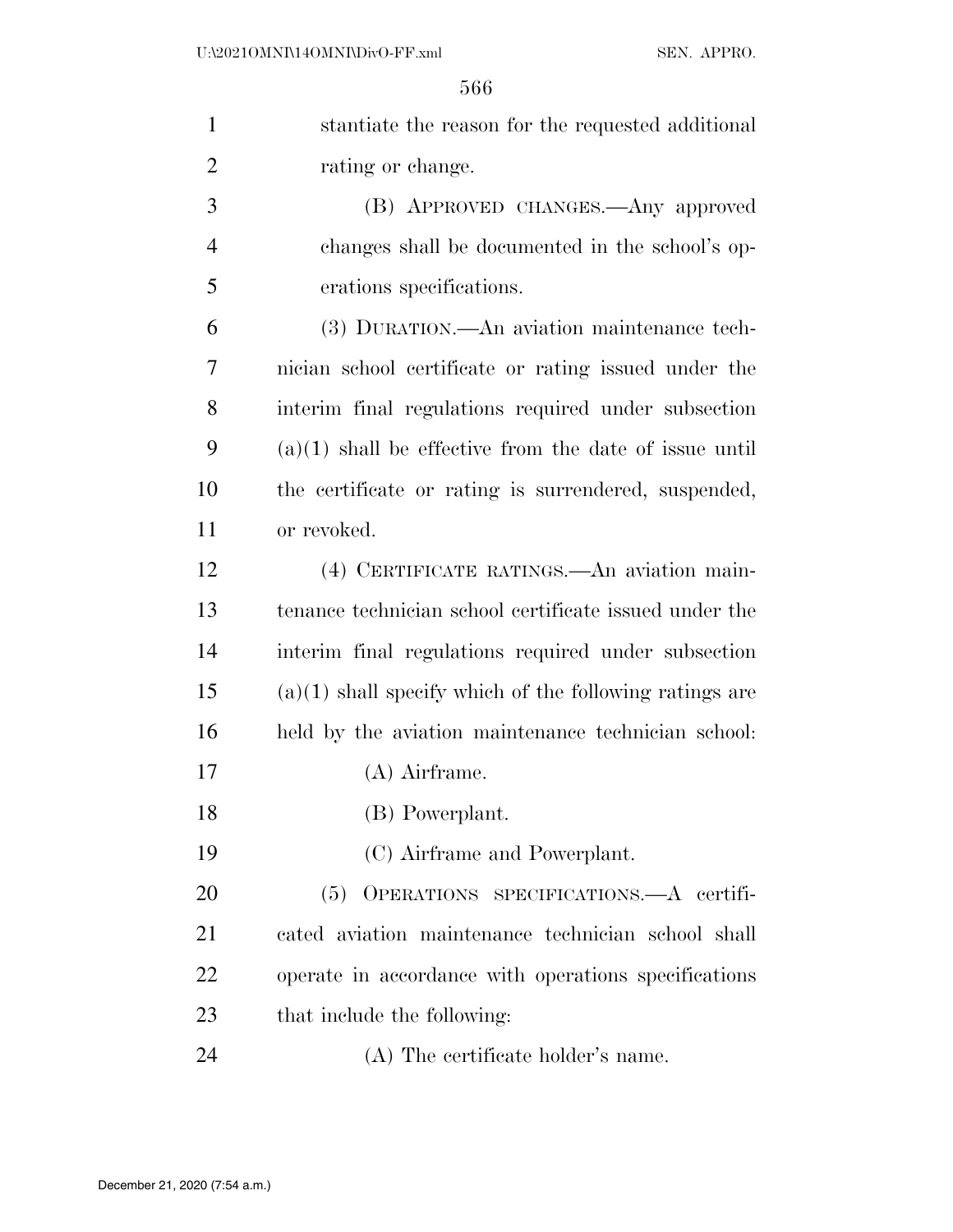| $\mathbf{1}$   | (B) The certificate holder's air agency cer-          |
|----------------|-------------------------------------------------------|
| $\overline{2}$ | tificate number.                                      |
| 3              | (C) The name and contact information of               |
| $\overline{4}$ | the certificate holder's primary point of contact.    |
| 5              | (D) The physical address of the certificate           |
| 6              | holder's primary location, as provided under          |
| 7              | paragraph $(1)(A)$ .                                  |
| 8              | (E) The physical address of any additional            |
| 9              | location of the certificate holder, as provided       |
| 10             | under subsection $(d)(2)$ .                           |
| 11             | (F) The ratings held, as provided under               |
| 12             | paragraph (4).                                        |
| 13             | (G) Any regulatory exemption granted to               |
| 14             | the school by the Administrator.                      |
| 15             | (d) OPERATIONS REQUIREMENTS.—                         |
| 16             | (1) FACILITIES, EQUIPMENT, AND MATERIAL               |
| 17             | REQUIREMENTS.—Each certificated aviation mainte-      |
| 18             | nance technician school shall provide and maintain    |
| 19             | the facilities, equipment, and materials that are ap- |
| 20             | propriate to the 1 or more ratings held by the school |
| 21             | and the number of students taught.                    |
| 22             | (2) TRAINING PROVIDED AT ANOTHER LOCA-                |
| 23             | TION.- A certificated aviation maintenance techni-    |
| 24             | cian school may provide training at any additional    |
| 25             | location that meets the requirements of the interim   |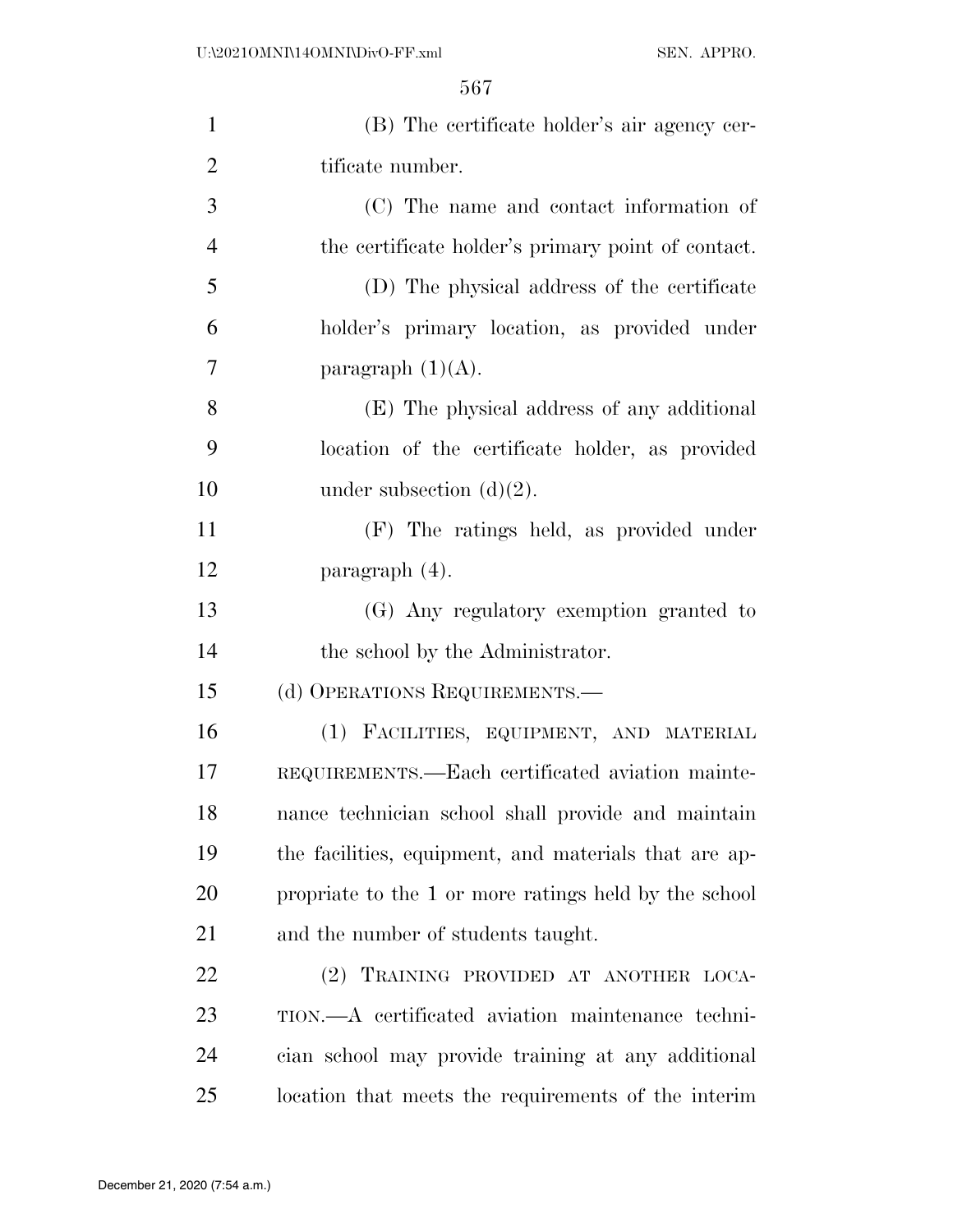| $\mathbf{1}$   | final regulations required under subsection $(a)(1)$ |
|----------------|------------------------------------------------------|
| $\overline{2}$ | and is listed in the certificate holder's operations |
| 3              | specifications.                                      |
| $\overline{4}$ | (3) TRAINING REQUIREMENTS.—Each certifi-             |
| 5              | cated aviation maintenance technician school shall—  |
| 6              | (A) establish, maintain, and utilize a cur-          |
| $\overline{7}$ | riculum designed to continually align with me-       |
| 8              | chanic airman certification standards as appro-      |
| 9              | priate for the ratings held;                         |
| 10             | (B) provide training of a quality that               |
| 11             | meets the requirements of subsection $(f)(1);$       |
| 12             | and                                                  |
| 13             | (C) ensure students have the knowledge               |
| 14             | and skills necessary to be eligible to test for a    |
| 15             | mechanic certificate and associated ratings          |
| 16             | under subpart $D$ of part 65 of title 14, Code of    |
| 17             | Federal Regulations (or any successor regula-        |
| 18             | tion).                                               |
| 19             | (4) INSTRUCTOR REQUIREMENTS.-Each cer-               |
| 20             | tificated aviation maintenance technician school     |
| 21             | shall—                                               |
| 22             | (A) provide qualified instructors to teach           |
| 23             | in a manner that ensures positive educational        |
| 24             | outcomes are achieved;                               |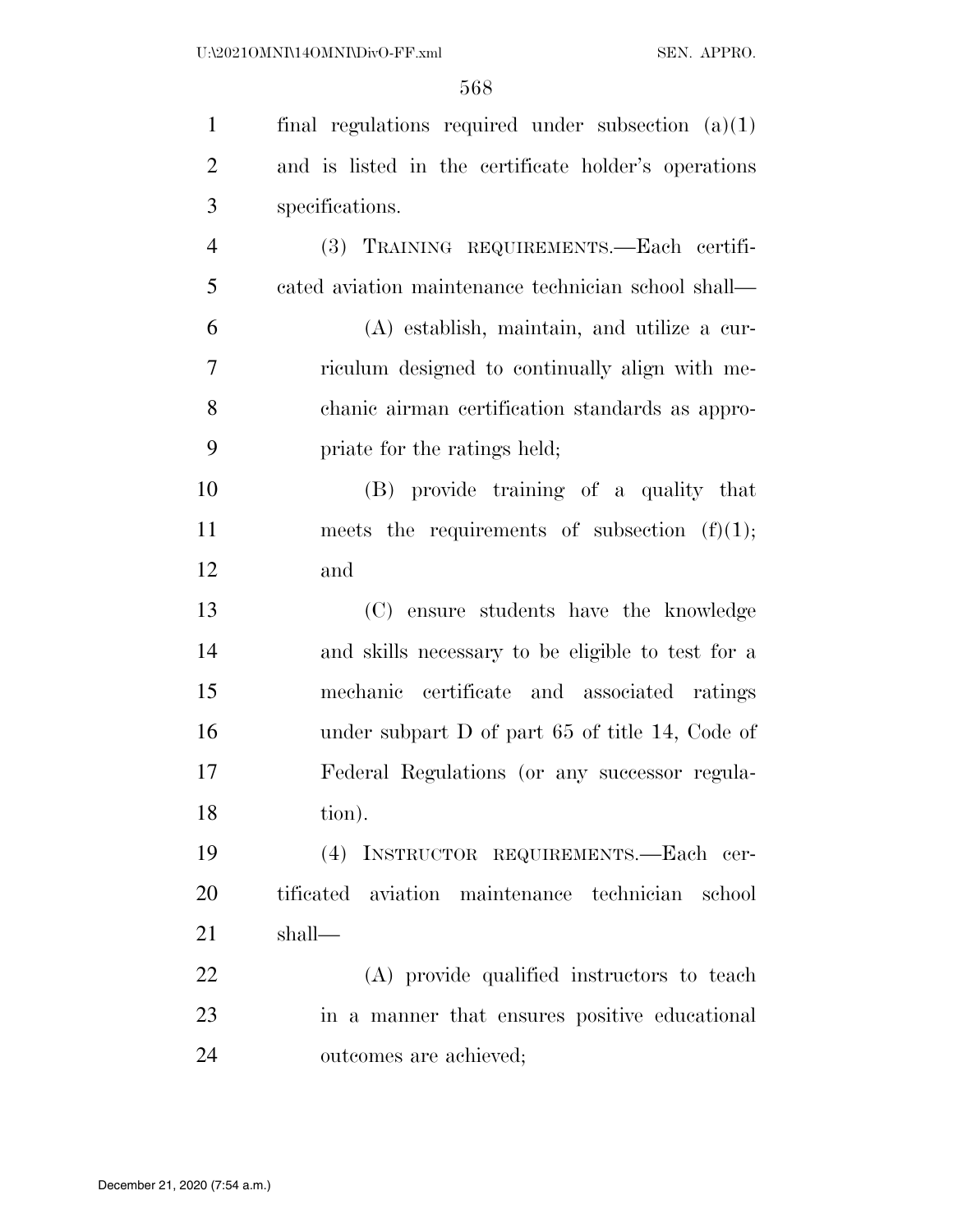| $\mathbf{1}$   | (B) ensure instructors hold a mechanic                 |
|----------------|--------------------------------------------------------|
| $\overline{2}$ | certificate with 1 or more appropriate ratings         |
| 3              | (or, with respect to instructors who are not cer-      |
| $\overline{4}$ | tified mechanics, ensure instructors are other-        |
| 5              | wise specifically qualified to teach their as-         |
| 6              | signed content); and                                   |
| 7              | (C) ensure the student-to-instructor ratio             |
| 8              | does not exceed $25:1$ for any shop class.             |
| 9              | (5) CERTIFICATE OF COMPLETION.—Each cer-               |
| 10             | tificated aviation maintenance technician school shall |
| 11             | provide authenticated documentation to each grad-      |
| 12             | uating student, indicating the student's date of       |
| 13             | graduation and curriculum completed, as described      |
| 14             | in paragraph $(3)(A)$ .                                |
| 15             | (e) QUALITY CONTROL SYSTEM.-                           |
| 16             | (1) ACCREDITATION.-Each aviation mainte-               |
| 17             | nance technician school shall—                         |
| 18             | (A) be accredited as meeting the definition            |
| 19             | of an institution of higher education provided         |
| 20             | for in section 101 of the Higher Education Act         |
| 21             | of 1965 (20 U.S.C. 1001); or                           |
| 22             | (B) establish and maintain a quality con-              |
| 23             | trol system that meets the requirements speci-         |
| 24             | fied in paragraph (2) and is approved by the           |
| 25             | Administrator.                                         |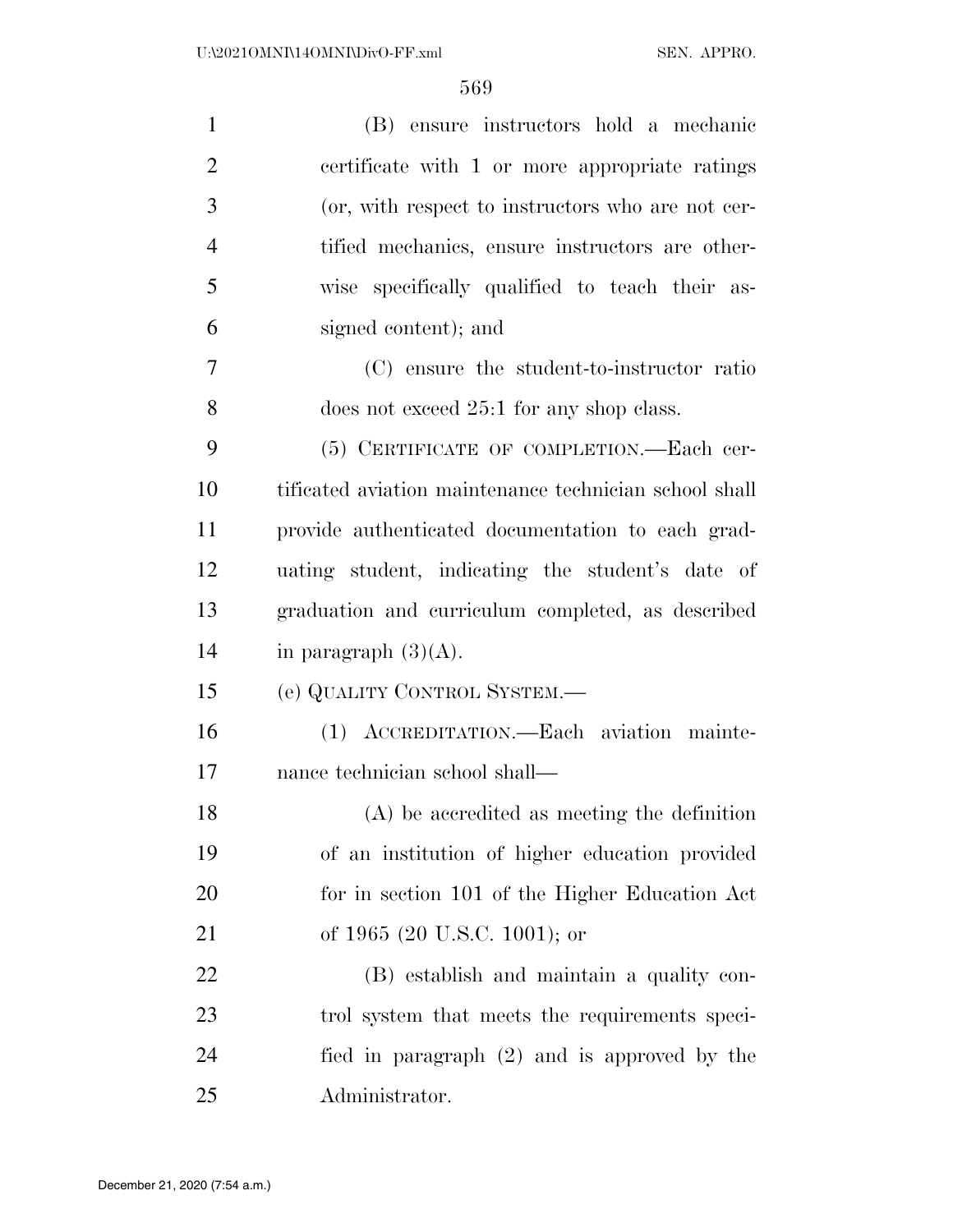(2) FAA-APPROVED SYSTEM REQUIREMENTS.— In the case of an aviation maintenance technician school that is not accredited as set forth in para- graph (1), the Administrator shall approve a quality control system that provides procedures for record- keeping, assessment, issuing credit, issuing of final course grades, attendance, ensuring sufficient num- ber of instructors, granting of graduation docu- mentation, and corrective action for addressing defi-ciencies.

(f) ADDITIONAL REQUIREMENTS.—

 (1) MINIMUM PASSAGE RATE.—A certificated aviation maintenance technician school shall main- tain a pass rate of at least 70 percent of students who took a written, oral, or practical (or any com- bination thereof) FAA mechanic tests within 60 days of graduation for the most recent 3-year period .

 (2) FAA INSPECTION.—A certificated aviation maintenance technician school shall allow the Ad- ministrator such access as the Administrator deter- mines necessary to inspect the 1 or more locations of the school for purposes of determining the school's compliance with the interim final regula- tions required under subsection  $(a)(1)$ , the proce-dures and information outlined in the school's oper-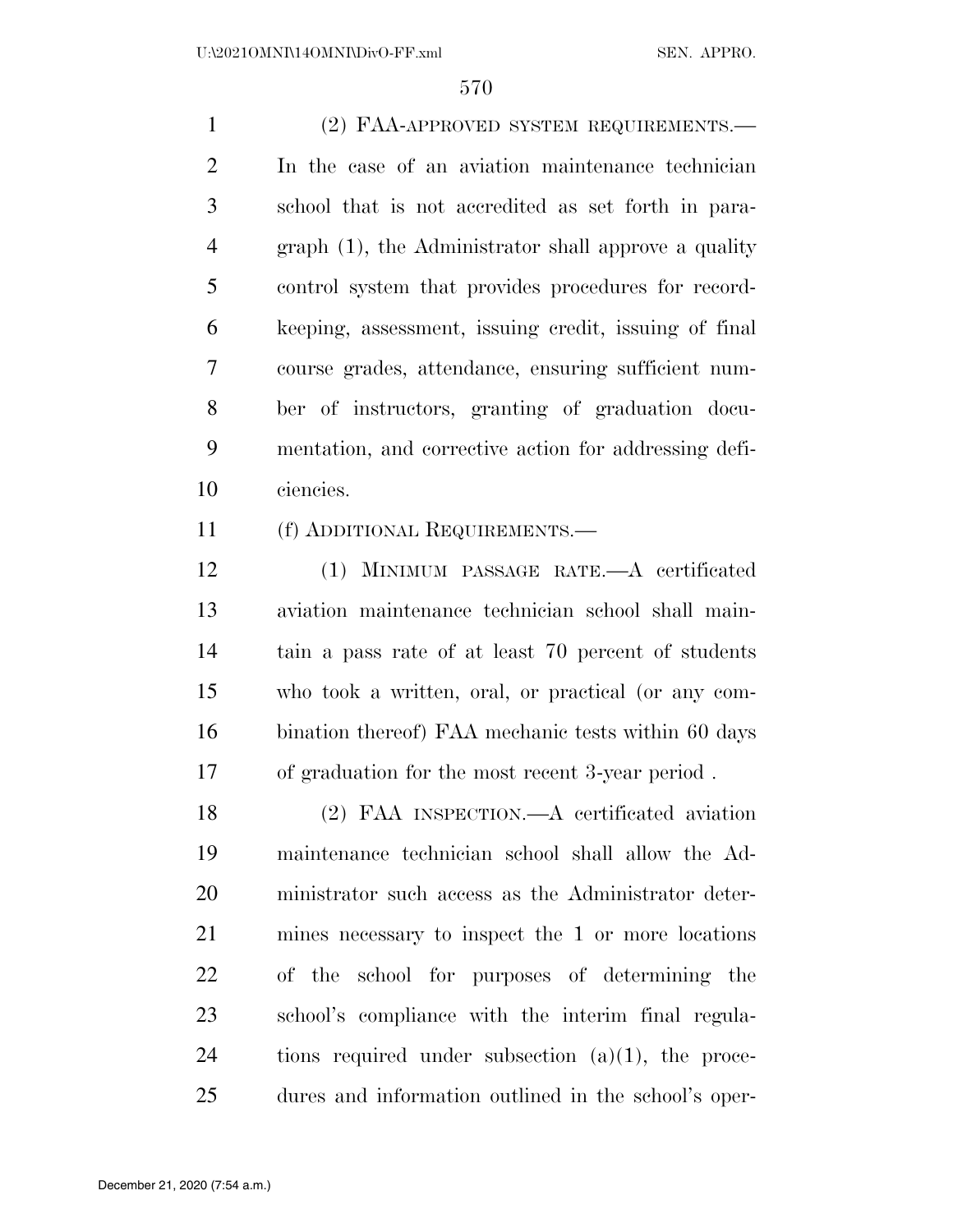ations specifications according to subsection (c)(5), and the aviation maintenance technician school cer-tificate issued for the school.

 (3) DISPLAY OF CERTIFICATE.—A certificated aviation maintenance technician school shall display its aviation maintenance technician school certificate at a location in the school that is visible by and nor-mally accessible to the public.

 (4) EARLY TESTING.—A certificated aviation maintenance technician school may issue authenti- cated documentation demonstrating a student's sat- isfactory progress, completion of corresponding por- tions of the curriculum, and preparedness to take the aviation mechanic written general knowledge test, even if the student has not met the experience requirements of section 65.77 of title 14, Code of Federal Regulations (or any successor regulation). Any such documentation shall specify the curriculum the student completed and the completion date.

### **SEC. 136. INDEPENDENT STUDY ON TYPE CERTIFICATION REFORM.**

 (a) REPORT AND DEADLINES.—Not later than 30 days after the date of enactment of this title, the Adminis- trator shall enter into an agreement with an appropriate Federally-funded research and development center to re-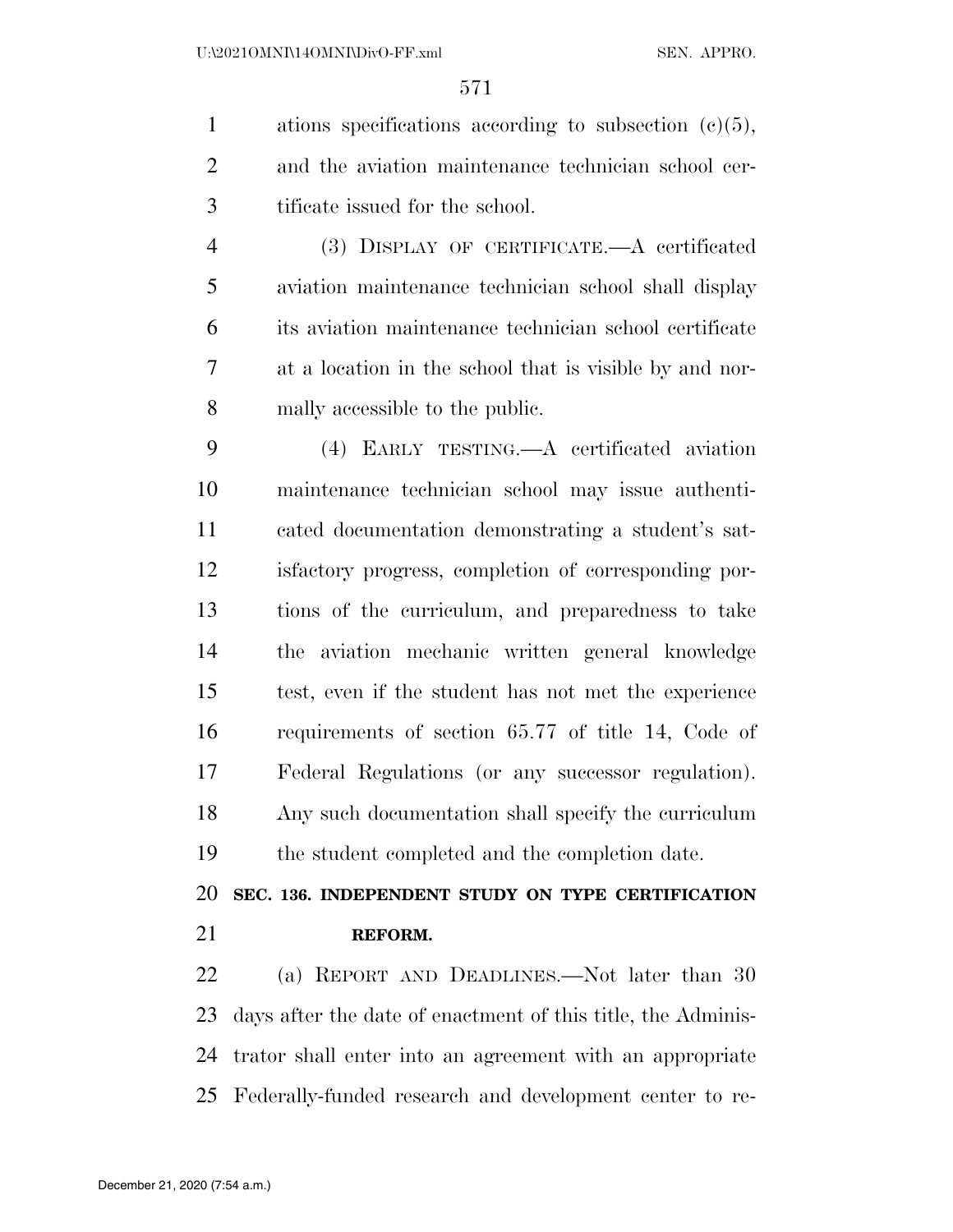view, develop, and submit a report to the Administrator in accordance with the requirements and elements set forth in this section.

 (b) ELEMENTS.—The review and report under sub- section (a) shall set forth analyses, assessments, and rec- ommendations addressing the following elements for transport category airplanes:

 (1) Whether or not aviation safety would im- prove as the result of institution of a fixed time be-yond which a type certificate may not be amended.

 (2) Requiring the Administrator, when issuing an amended or supplemental type certificate for a design that does not comply with the latest amend- ments to the applicable airworthiness standards, to document any exception from the latest amendment to an applicable regulation, issue an exemption in accordance with section 44701 of title 14, United States Code, or make a finding of an equivalent level of safety in accordance with section 21.21(a)(1) of 20 title 14, Code of Federal Regulations.

 (3) Safety benefits and costs for certification of transport category airplanes resulting from the im-23 plementation of paragraphs (1) and (2).

 (4) Effects on the development and introduction of advancements in new safety enhancing design and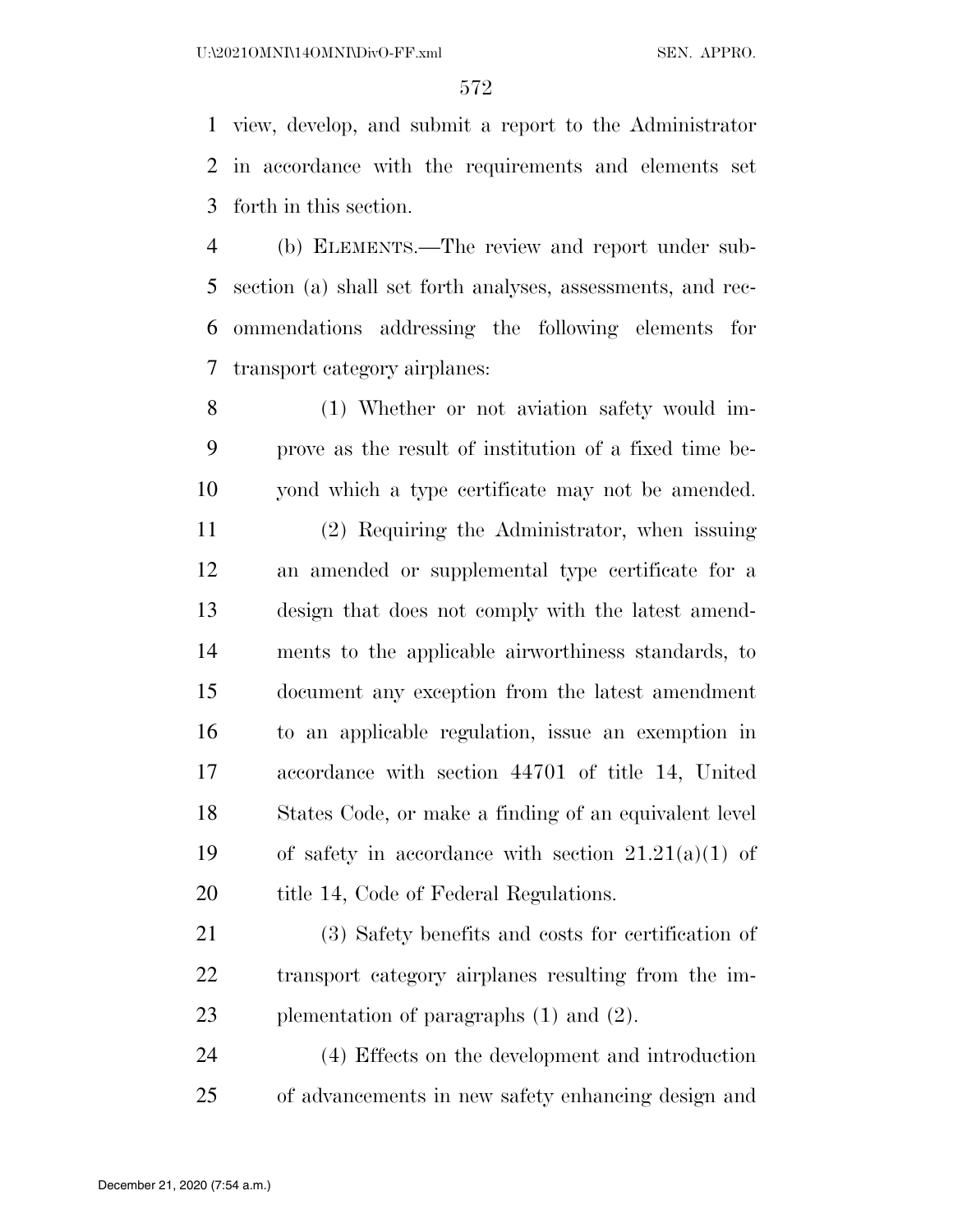technologies, and continued operation and oper- ational safety support of products in service in the United States and worldwide, resulting from the im-4 plementation of paragraphs (1) and (2).

 (c) INVESTIGATIONS AND REPORTS.—The review and report under subsection (a) shall take into consideration investigations, reports, and assessments regarding the Boeing 737 MAX, including but not limited to investiga- tions, reports, and assessments by the Joint Authorities Technical Review, the National Transportation Safety Board, the Department of Transportation Office of the In- spector General, the Department of Transportation Spe- cial Committee, the congressional committees of jurisdic- tion and other congressional committees, and foreign au- thorities. The review and report under subsection (a) also shall consider the impact of changes made by this title and the amendments made by this title.

18 (d) REPORT TO CONGRESS.—Not later than 270 days after the report developed under subsection (a) is sub- mitted to the Administrator, the Administrator shall sub- mit a report to the congressional committees of jurisdic- tion regarding the FAA's response to the findings and rec- ommendations of the report, what actions the FAA will take as a result of such findings and recommendations,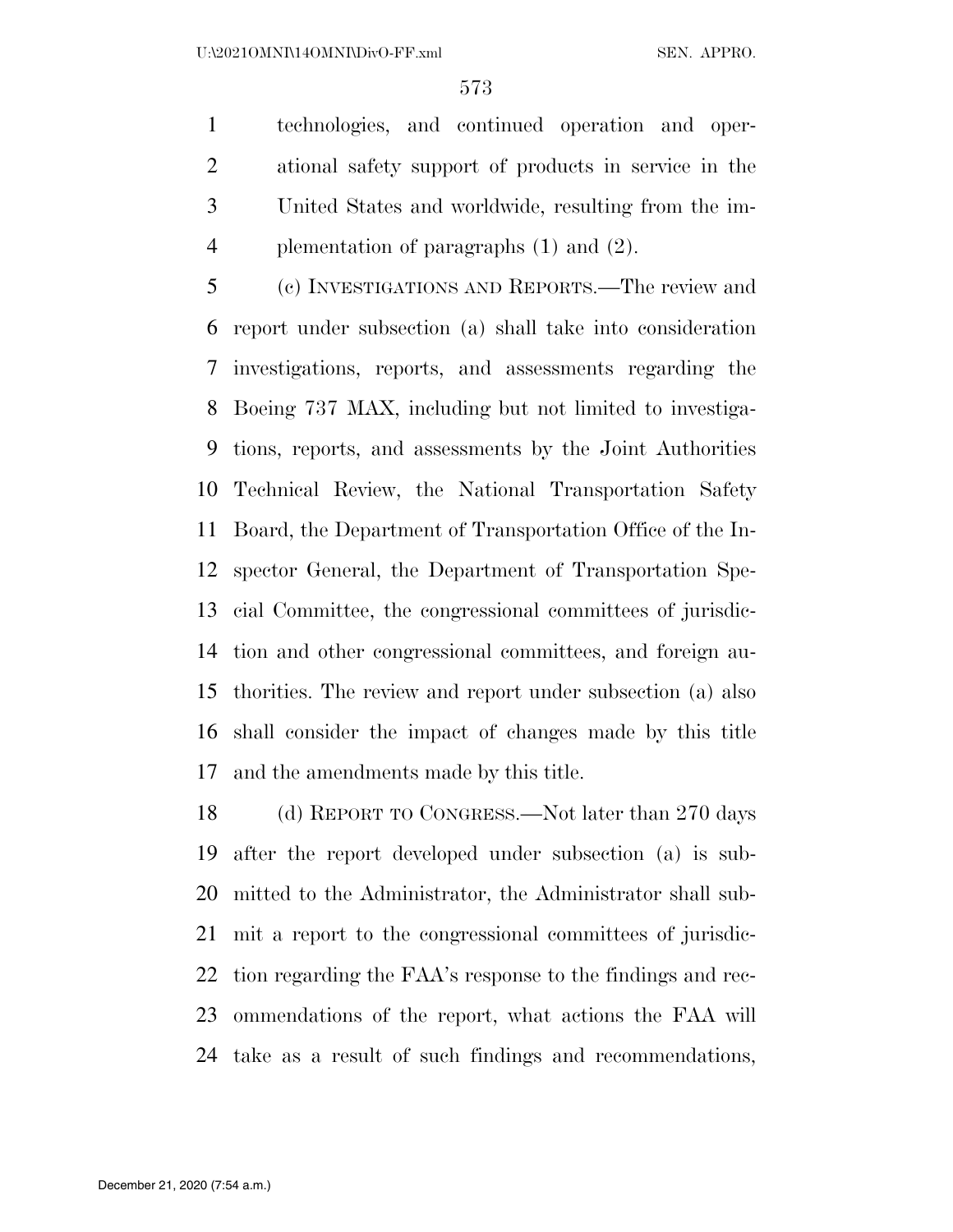| $\mathbf{1}$   | and the FAA rationale for not taking action on any spe- |
|----------------|---------------------------------------------------------|
| 2              | cific recommendation                                    |
| 3              | SEC. 137. DEFINITIONS.                                  |
| $\overline{4}$ | In this title:                                          |
| 5              | (1) ADMINISTRATION; FAA.—The terms "Ad-                 |
| 6              | ministration" and "FAA" mean the Federal Avia-          |
| 7              | tion Administration.                                    |
| 8              | (2) ADMINISTRATOR.—The term "Adminis-                   |
| 9              | trator" means the Administrator of the FAA.             |
| 10             | (3) CONGRESSIONAL COMMITTEES OF JURISDIC-               |
| 11             | TION.—The term "congressional committees of juris-      |
| 12             | diction" means the Committee on Transportation          |
| 13             | and Infrastructure of the House of Representatives      |
| 14             | and the Committee on Commerce, Science, and             |
| 15             | Transportation of the Senate.                           |
| 16             | $(4)$ ICAO.—The term "ICAO" means<br>the                |
| 17             | International Civil Aviation Organization.              |
| 18             | (5) ORGANIZATION DESIGNATION AUTHORIZA-                 |
| 19             | TION.—The term "organization designation author-        |
| 20             | ization" has the same meaning given such term in        |
| 21             | section $44736(c)$ of title 49, United States Code.     |
| 22             | $(6)$ TRANSPORT AIRPLANE.—The term "trans-              |
| 23             | port airplane" means a transport category airplane      |
| 24             | designed for operation by an air carrier or foreign     |
| 25             | air carrier type-certificated with a passenger seating  |